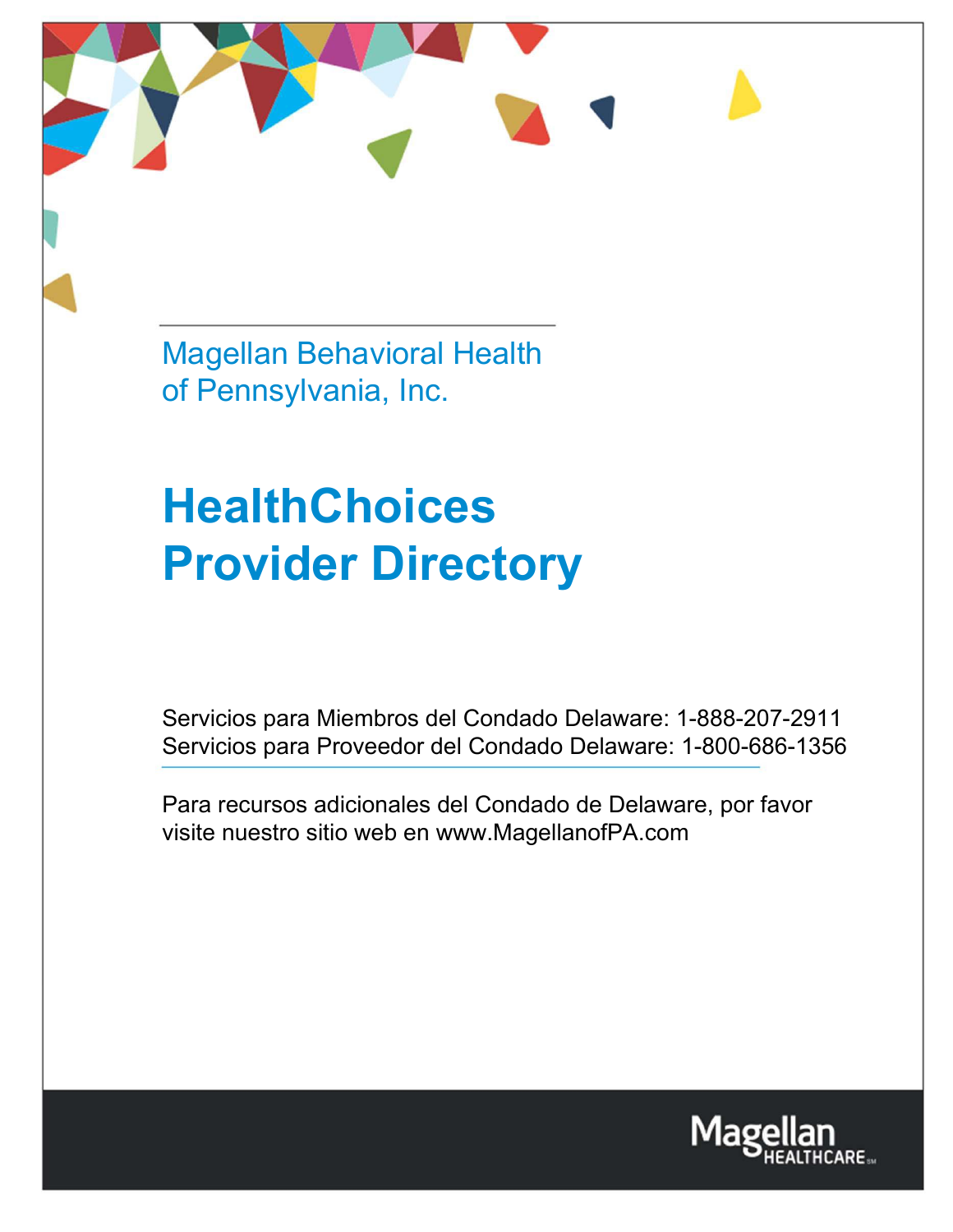# Table of Contents

| CLOZAPINE SUPPORT<br>1                                  |    |
|---------------------------------------------------------|----|
| COMMUNITY TREATMENT TEAM/ACT 1                          |    |
| CRISIS SERVICES 2                                       |    |
| CRISIS STABILIZATION 2                                  |    |
| CRR HOST HOME (CHILD & ADOL) 3                          |    |
| FAMILY BASED SERVICES 4                                 |    |
| FEDERALLY QUALIFIED HEALTH CLINIC 5                     |    |
| HOSP/FAC BASED SUB ACUTE PSYCH 6                        |    |
| $IBHS - ABA$                                            |    |
| <b>IBHS - GROUP</b>                                     |    |
| <u>IBHS - INDIVIDUAL [1]</u>                            |    |
| INDIVIDUAL PRACTITIONERS 16                             |    |
| <b>INPATIENT ECT</b>                                    |    |
| INPATIENT PSYCHIATRIC                                   | 22 |
| IOP PSYCH 24                                            |    |
| LABORATORY SERVICES                                     | 25 |
| MENTAL HEALTH CASE MANAGMENT 26                         |    |
| MULTI-SYSTEMIC TREATEMENT (CHILD &                      |    |
| ADOL)                                                   | 28 |
| MUSIC THERAPY                                           | 28 |
| <b>OUTPATIENT ECT</b><br>------------------------------ | 28 |
| <b>OUTPATIENT MENTAL HEALTH</b>                         | 29 |

| PARTIAL HOSPITALIZATION PROGRAM -             |      |
|-----------------------------------------------|------|
| MENTAL HEALTH 50                              |      |
| PEER SUPPORT 52                               |      |
| PSYCHIATRIC REHABILITATION 55                 |      |
| RESIDENTIAL TREATMENT FACILITY (CHILD &       |      |
| <u>ADOL) 56</u>                               |      |
| TELEHEALTH                                    | - 58 |
| TOBACCO CESSATION                             | 66   |
| DRUG AND ALCOHOL 67 - 92                      |      |
| CERTIFIED RECOVERY SPECIALIST SVCS 67         |      |
| CLIN MNGD, HIGH INTENSITY RESIDENTIAL         |      |
| SERVICES 3.5                                  | 68   |
| CLIN MNGD, LOW INTENSITY RESIDENTIAL          |      |
| SERVICES 3.1                                  | 74   |
| D&A CASE MANAGEMENT                           | 76   |
| <b>D&amp;A INTENSIVE OUTPATIENT TREATMENT</b> |      |
| $(IOP)$ 76                                    |      |
| MED MNGD INTESIVE INPATIENT 4<br>$\sim$ 81    |      |
| MED MNGD INTESIVE INPATIENT 4WM               | 82   |
| MED MONITORED INPATIENT 3.7WM 82              |      |
| METHADONE MAINTENANCE                         | 85   |
| MOBILE ENGAGEMENT<br>87                       |      |
| OUTPT METHADONE DOSE 87                       |      |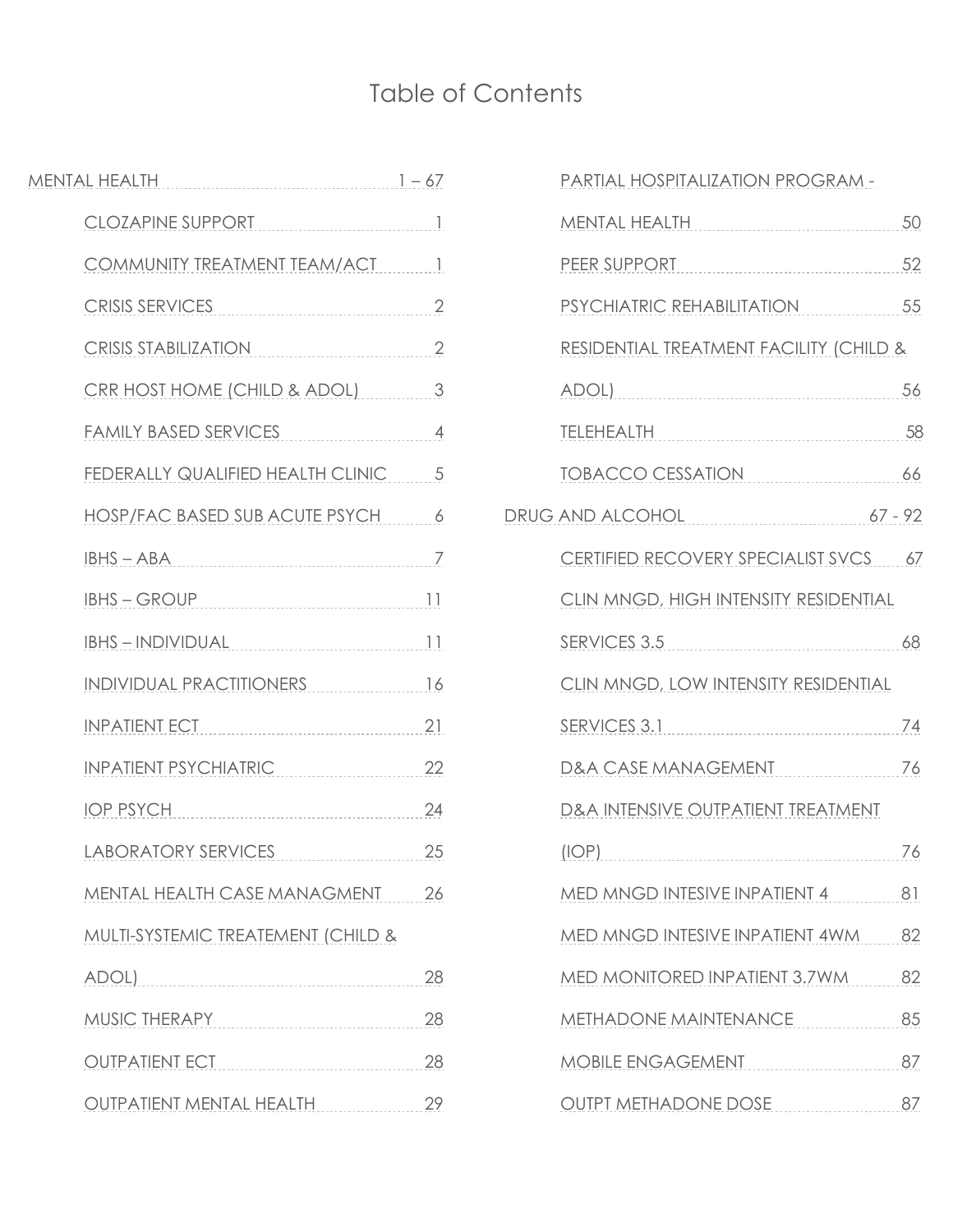| PARTIAL HOSPITALIZATION - D&A | 87 |
|-------------------------------|----|
| <b>PS LABORATORY SERVICES</b> | 90 |
| RESIDENTIAL, DUAL DIAGNOSIS   | 90 |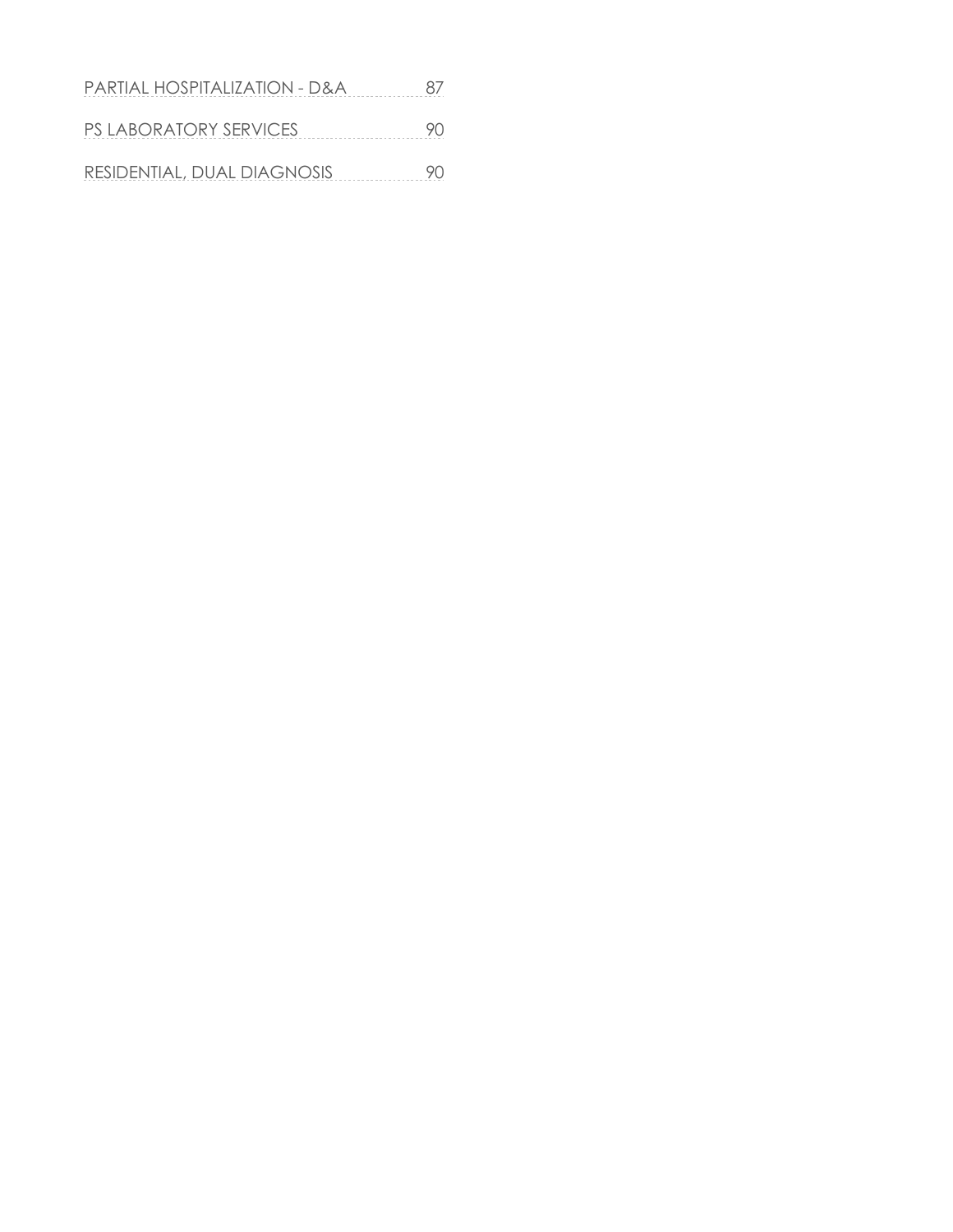# MENTAL HEALTH

# CLOZAPINE SUPPORT

## CENTRAL BEHAVIORAL **HEALTH&**

1100 POWELL ST NORRISTOWN, PA 19401-3820 County: MONTGOMERY Phone: (610) 277-4600 Fax: (610) 277-4600 Languages: ENGLISH MON-FRI - 08:30 AM-05:00 PM **Accredited** 

#### CENTRAL BEHAVIORAL **HEALTH**

1201 DEKALB ST NORRISTOWN, PA 19401-3415 County: MONTGOMERY Phone: (610) 279-9270 Fax: (610) 279-9270 Languages: ENGLISH, SPANISH MONDAY - 09:00 AM-08:00 PM TUESDAY - 09:00 AM-08:00 PM WEDNESDAY - 09:00 AM-08:00 PM THURSDAY - 09:00 AM-08:00 PM FRIDAY - 09:00 AM-05:00 PM Accredited

# CREATIVE HEALTH SERVICES INCORPORATED

#### **BOYERTOWN&**

Accredited 5TH AND MONTGOMERY BOYERTOWN, PA 19512-1300 County: BERKS Phone: (610) 369-7271 Fax: (610) 369-7271 Languages: ENGLISH MONDAY - 08:00 AM-05:00 PM TUESDAY - 12:00 AM-12:00 AM WEDNESDAY - 08:00 AM-05:00 PM THURSDAY - 12:00 AM-12:00 AM FRIDAY - 08:00 AM-05:00 PM

#### CREATIVE HEALTH SERVICES INCORPORATED **MAIN SITE&**

11 ROBINSON ST POTTSTOWN, PA 19464-6439 County: MONTGOMERY Phone: (484) 941-0500 Fax: (484) 941-0500 Languages: ENGLISH, SPANISH, SIGN LANGUAGE MON-FRI - 08:00 AM-05:00 PM **Accredited** 

## CREATIVE HEALTH SERVICES INCORPORATED

#### SPRING CITY♿

1 MENNONITE CHURCH RD SPRING CITY, PA 19475-1518 County: CHESTER Phone: (610) 948-6490 Fax: (610) 948-6490 Languages: ENGLISH WEDNESDAY - 08:00 AM-05:00 PM Accredited

#### CROZER CHESTER COMMUNITY DIVISION♿

301 W 15TH ST CHESTER, PA 19013-5300 County: DELAWARE Phone: (610) 497-7490 Languages: ENGLISH MON-FRI - 12:00 AM-12:00 AM Accredited

#### MERAKEY DELAWARE **COUNTY&**

800 CHESTER PIKE SHARON HILL, PA 19079-1400 County: DELAWARE Phone: (610) 534-3636 Fax: (610) 534-3636 Languages: ENGLISH MON-FRI - 08:00 AM-06:00 PM Accredited

## MERAKEY MONTGOMERY♿

200 N CHESTNUT ST LANSDALE, PA 19446-2657 County: MONTGOMERY Phone: (215) 362-7955 Fax: (215) 362-7955 Languages: ENGLISH MON-FRI - 08:00 AM-05:00 PM **Accredited** 

#### MERCY CATHOLIC MEDICAL **CENTER&**

1500 LANSDOWNE AVE DARBY, PA 19023-1200 County: DELAWARE Phone: (610) 237-4000 Fax: (610) 237-4000 Languages: ENGLISH DAILY -- 12:00 AM-12:00 AM **Accredited** 

## PENN FOUNDATION

#### INCORPORATED♿

807 LAWN AVE SELLERSVILLE, PA 18960-1549 County: BUCKS Phone: (484) 526-3569 Fax: (484) 526-3569 Languages: ENGLISH, SPANISH MON-FRI - 12:00 AM-12:00 AM **Accredited** 

## **COMMUNITY** TREATMENT TEAM / ACT

## HORIZON HOUSE

## **SWARTHMORE&**

1601 PARKLANE RD SWARTHMORE, PA 19081-2331 County: DELAWARE Phone: (610) 328-2044 Fax: (610) 328-2044 Languages: ENGLISH MON-FRI - 12:00 AM-12:00 AM Accredited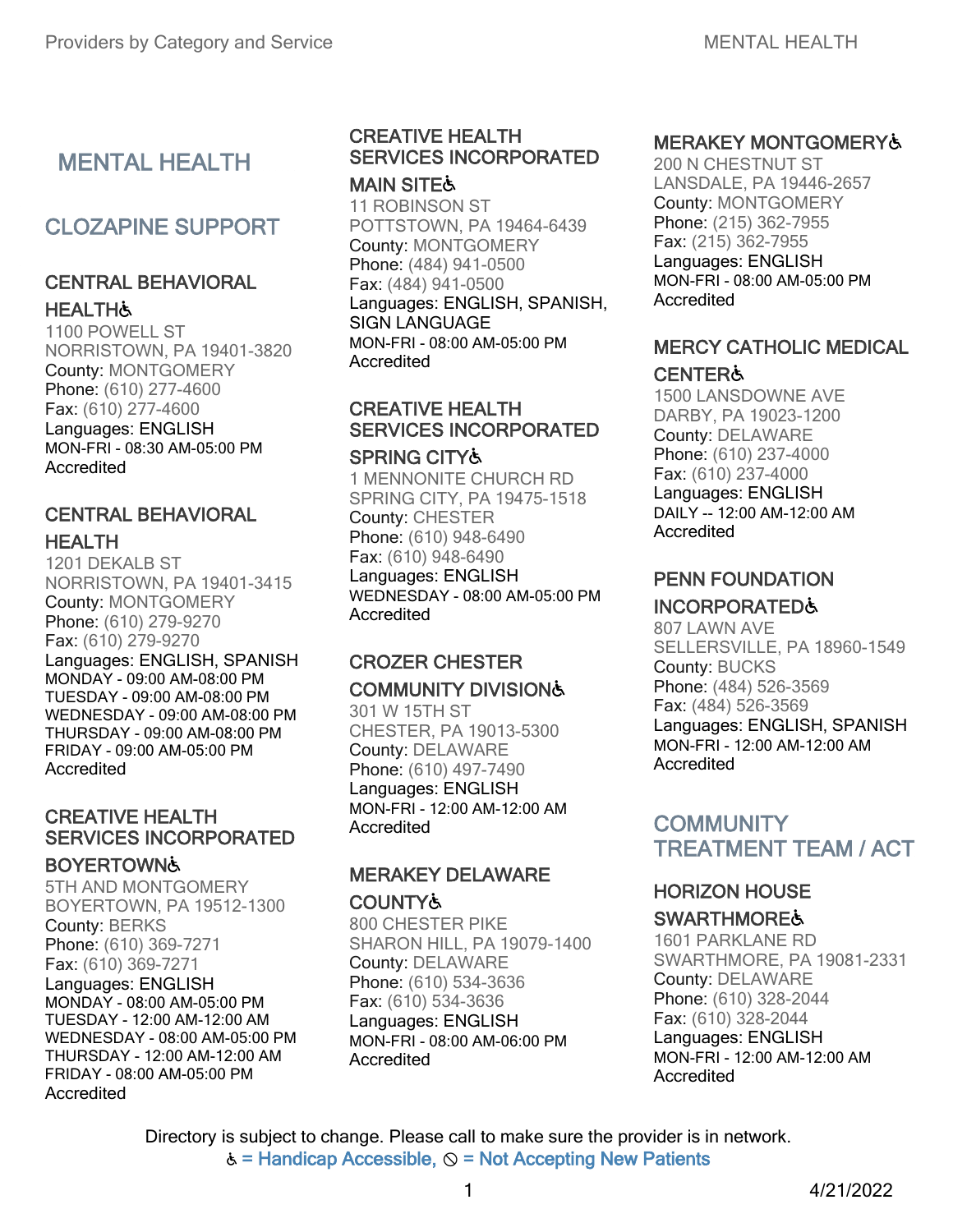## MERAKEY DELAWARE **COUNTY&**

800 CHESTER PIKE SHARON HILL, PA 19079-1400 County: DELAWARE Phone: (610) 534-3636 Fax: (610) 534-3636 Languages: ENGLISH MON-FRI - 08:00 AM-06:00 PM Accredited

## MERAKEY MONTGOMERY **COUNTY&**

1730 WALTON RD STE 340 BLUE BELL, PA 19422-2301 County: MONTGOMERY Phone: (610) 834-6054 Languages: ENGLISH -- Call for Available Hours -- Accredited

## PENN FOUNDATION

#### INCORPORATED♿

807 LAWN AVE SELLERSVILLE, PA 18960-1549 County: BUCKS Phone: (484) 526-3569 Fax: (484) 526-3569 Languages: ENGLISH, SPANISH MON-FRI - 12:00 AM-12:00 AM Accredited

# CRISIS SERVICES

#### CROZER KEYSTONE MEDICAL CENTER♿

1 MEDICAL CENTER BLVD CHESTER, PA 19013-3902 County: DELAWARE Phone: (610) 447-7600 Fax: (610) 447-7600 Languages: ENGLISH, FILIPINO, HINDI MON-FRI - 08:00 AM-05:00 PM

Accredited

# LOWER MERION COUNSELING SERVICE♿

850 W LANCASTER AVE STE 2 BRYN MAWR, PA 19010-3220 County: MONTGOMERY Phone: (610) 520-1510 Fax: (610) 520-1510 Languages: ENGLISH MONDAY - 09:00 AM-09:00 PM TUESDAY - 09:00 AM-09:00 PM WEDNESDAY - 09:00 AM-09:00 PM THURSDAY - 09:00 AM-09:00 PM FRIDAY - 09:00 AM-05:00 PM SATURDAY - 09:00 AM-02:00 PM **Accredited** 

# MONTGOMERY COUNTY

#### **EMERGENCY MAIN SITE&**

50 BEECH DR NORRISTOWN, PA 19403-5421 County: MONTGOMERY Phone: (610) 279-6100 Fax: (610) 279-6100 Languages: ARABIC, MARATHI, HINDI, ENGLISH, BENGALI DAILY -- 12:00 AM-12:00 AM **Accredited** 

# CRISIS STABILIZATION

#### ACCESS SERVICES♿

500 OFFICE CENTER DR FORT WASHINGTON, PA 19034- 3234 County: MONTGOMERY Phone: (215) 540-2150 Fax: (215) 540-2150 Languages: ENGLISH, SPANISH MON-FRI - 12:00 AM-12:00 AM **Accredited** 

#### HOLCOMB BEHAVIORAL HEALTH SYSTEM UPPER DARBY♿

#### 225 S 69TH ST UPPER DARBY, PA 19082-4212 County: DELAWARE Phone: (610) 352-8943 Fax: (610) 352-8943 Languages: ENGLISH MON-FRI - 09:00 AM-05:00 PM **Accredited**

#### **HOPE HOUSE&**

3606 HECKTOWN RD BETHLEHEM, PA 18020-1304 County: NORTHAMPTON Phone: (610) 882-2008 Fax: (610) 882-2008 Languages: ENGLISH DAILY -- 12:00 AM-12:00 AM Accredited

#### HORSHAM CLINIC♿

722 E BUTLER PIKE AMBLER, PA 19002-2310 County: MONTGOMERY Phone: (215) 643-7800 Fax: (215) 643-7800 Languages: ARABIC, URDU, TELUGU, SPANISH, RUSSIAN, ITALIAN, HINDI, ENGLISH DAILY -- 12:00 AM-12:00 AM Accredited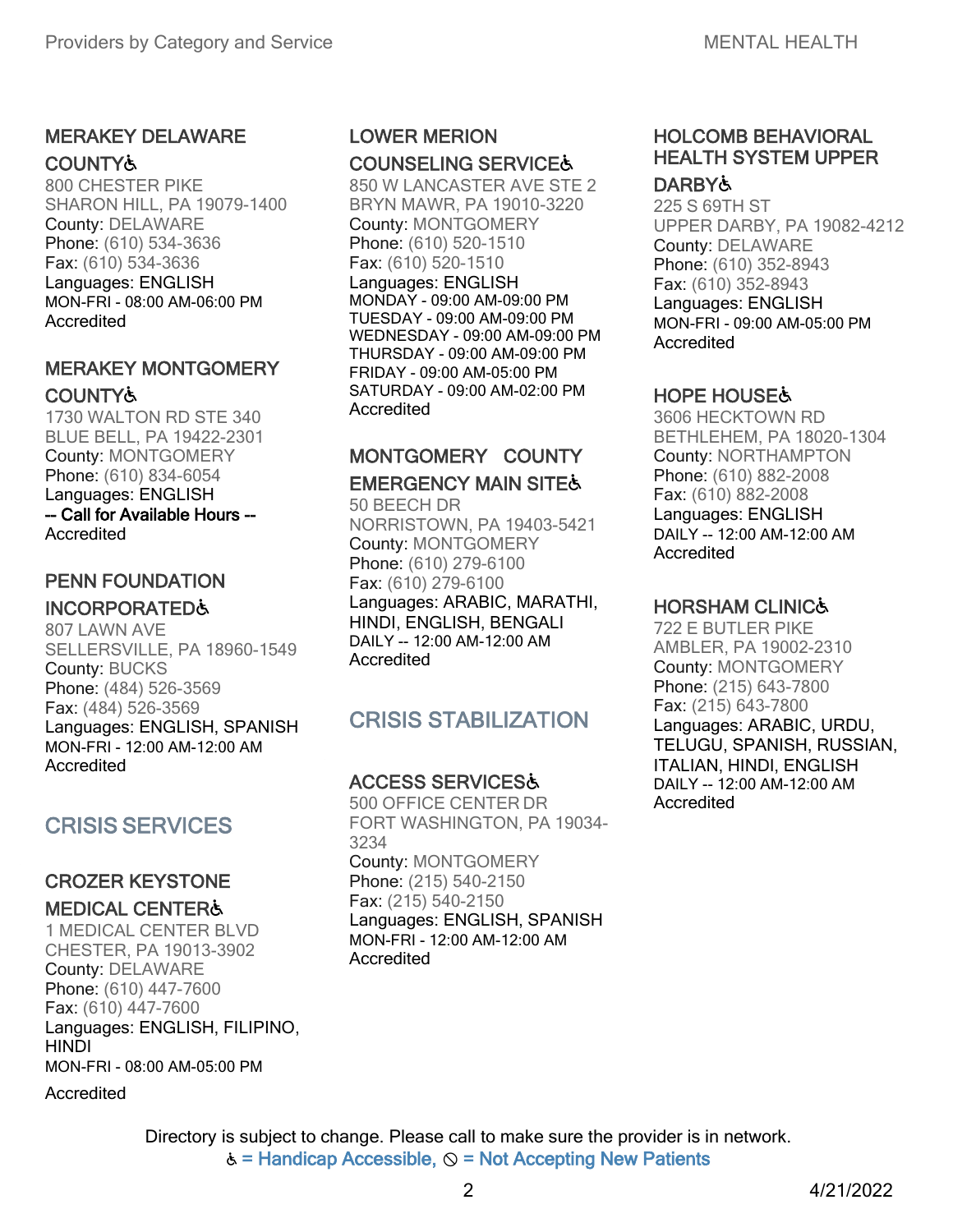# LOWER MERION

#### COUNSELING SERVICE♿

850 W LANCASTER AVE STE 2 BRYN MAWR, PA 19010-3220 County: MONTGOMERY Phone: (610) 520-1510 Fax: (610) 520-1510 Languages: ENGLISH MONDAY - 09:00 AM-09:00 PM TUESDAY - 09:00 AM-09:00 PM WEDNESDAY - 09:00 AM-09:00 PM THURSDAY - 09:00 AM-09:00 PM FRIDAY - 09:00 AM-05:00 PM SATURDAY - 09:00 AM-02:00 PM **Accredited** 

# MERCY CATHOLIC MEDICAL CENTER♿

1500 LANSDOWNE AVE DARBY, PA 19023-1200 County: DELAWARE Phone: (610) 237-4000 Fax: (610) 237-4000 Languages: ENGLISH DAILY -- 12:00 AM-12:00 AM Accredited

## MONTGOMERY COUNTY **EMERGENCY MAIN SITE&**

50 BEECH DR NORRISTOWN, PA 19403-5421 County: MONTGOMERY Phone: (610) 279-6100 Fax: (610) 279-6100 Languages: ARABIC, MARATHI, HINDI, ENGLISH, BENGALI DAILY -- 12:00 AM-12:00 AM Accredited

# CRR HOST HOME (CHILD & ADOL)

#### ACCESS SERVICES♿

500 OFFICE CENTER DR FORT WASHINGTON, PA 19034- 3234 County: MONTGOMERY Phone: (215) 540-2150 Fax: (215) 540-2150 Languages: ENGLISH, SPANISH MON-FRI - 12:00 AM-12:00 AM Accredited

# CHILD AND FAMILY FOCUS INCORPORATED♿

920 MADISON AVE AUDUBON, PA 19403-2307 County: MONTGOMERY Phone: (610) 650-7750 Fax: (610) 650-7750 Languages: ENGLISH MON-FRI - 08:30 AM-04:30 PM **Accredited** 

## MERAKEY DELAWARE COUNTY♿

800 CHESTER PIKE SHARON HILL, PA 19079-1400 County: DELAWARE Phone: (610) 534-3636 Fax: (610) 534-3636 Languages: ENGLISH MON-FRI - 08:00 AM-06:00 PM Accredited

#### MERAKEY MONTGOMERY♿

2506 N BROAD ST COLMAR, PA 18915-9439 County: MONTGOMERY Phone: (215) 716-9001 Fax: (215) 716-9001 Languages: ENGLISH MON-FRI - 12:00 AM-12:00 AM Accredited

# MERAKEY MONTGOMERY **COUNTY BROAD STREET&**

400 N BROAD ST LANSDALE, PA 19446-2414 County: MONTGOMERY Phone: (215) 368-2022 Fax: (215) 368-2022 Languages: ENGLISH MONDAY - 08:00 AM-09:00 PM TUESDAY - 08:00 AM-09:00 PM WEDNESDAY - 08:00 AM-09:00 PM THURSDAY - 08:00 AM-09:00 PM FRIDAY - 08:00 AM-05:00 PM SATURDAY - 08:00 AM-04:00 PM Accredited

## NATIONAL MENTOR

#### HEALTHCARE LLC♿

10601 DECATUR RD STE 300 PHILADELPHIA, PA19154-3214 County: PHILADELPHIA Phone: (215) 612-8200 Fax: (215) 612-8200 Languages: ENGLISH, SIGN LANGUAGE, ROMANIAN, RUMANIAN MON-FRI - 08:00 AM-05:00 PM Accredited

## PA MENTOR **WESCOSVILLE&**

3865 ADLER PL BETHLEHEM, PA 18017-9000 County: NORTHAMPTON Phone: (610) 867-3173 Fax: (610) 867-3173 Languages: ENGLISH MON-FRI - 08:00 AM-05:00 PM Accredited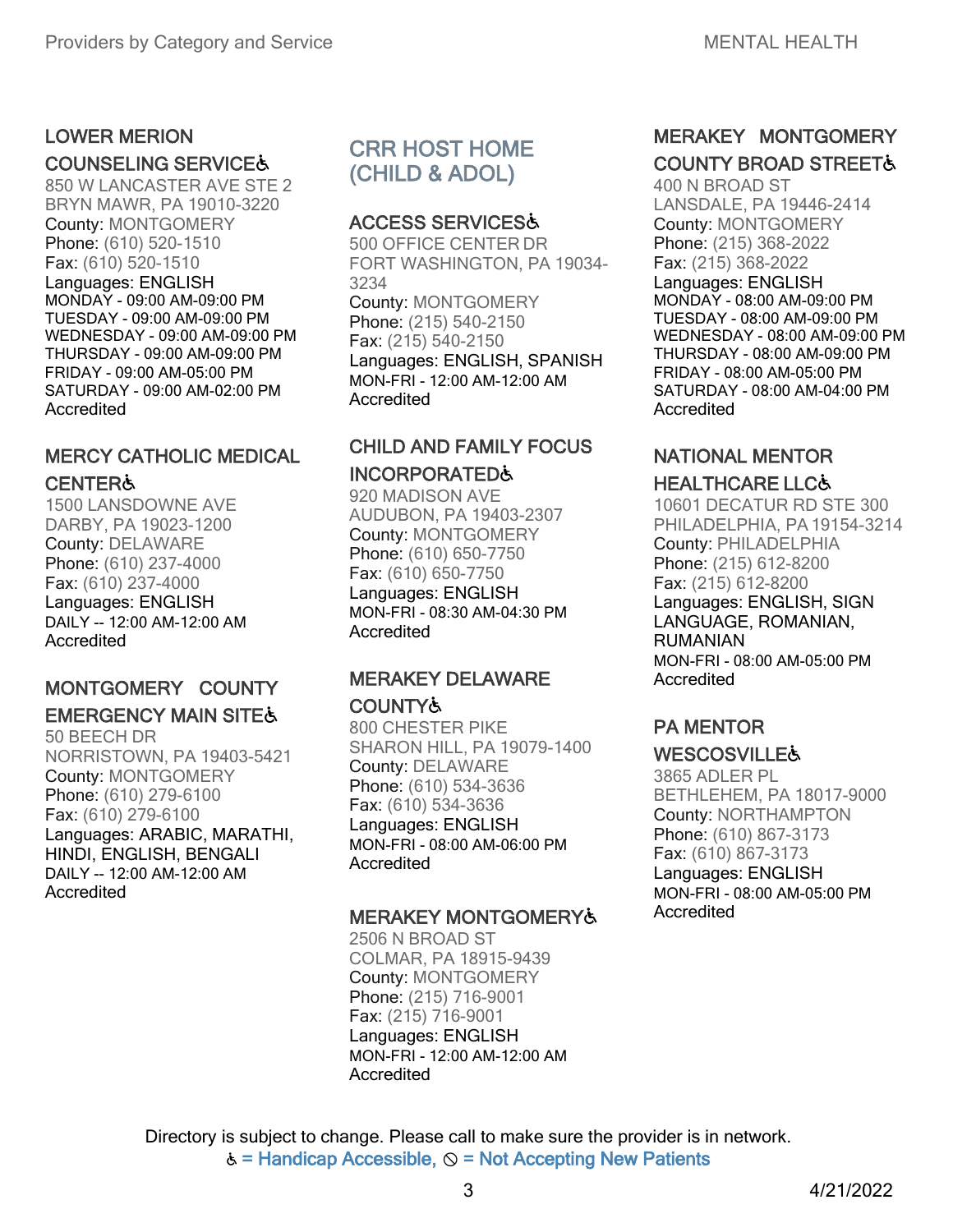# PINEBROOK FAMILY

## **SERVICES MAINSITE&**

402 N FULTON ST ALLENTOWN, PA18102-2002 County: LEHIGH Phone: (610) 432-3919 Fax: (610) 432-3919 Languages: ENGLISH, HINDI MONDAY - 08:30 AM-08:15 PM TUESDAY - 08:30 AM-08:15 PM WEDNESDAY - 08:30 AM-08:15 PM THURSDAY - 08:30 AM-08:15 PM FRIDAY - 08:30 AM-07:15 PM Accredited

## SILVER SPRINGS MARTIN LUTHER SCHOOL♿

512 TOWNSHIP LINE RD PLYMOUTH MEETING, PA 19462 -1001 County: MONTGOMERY Phone: (610) 825-4440 Fax: (610) 825-4440 Languages: ENGLISH DAILY -- 12:00 AM-12:00 AM Accredited

## FAMILY BASED **SERVICES**

## CARSON VALLEY

# CHILDRENS AID♿

1314 DEKALB ST NORRISTOWN, PA 19401-3404 County: MONTGOMERY Phone: (610) 279-2755 Fax: (610) 279-2755 Languages: ENGLISH MON-FRI - 08:00 AM-05:00 PM Accredited

#### CENTRAL BEHAVIORAL HEALTH

1201 DEKALB ST NORRISTOWN, PA 19401-3415 County: MONTGOMERY Phone: (610) 279-9270 Fax: (610) 279-9270 Languages: ENGLISH, SPANISH MONDAY - 09:00 AM-08:00 PM TUESDAY - 09:00 AM-08:00 PM WEDNESDAY - 09:00 AM-08:00 PM THURSDAY - 09:00 AM-08:00 PM FRIDAY - 09:00 AM-05:00 PM Accredited

## CHILD AND FAMILY FOCUS BUCKS MONT♿

2935 BYBERRY RD HATBORO, PA 19040-2815 County: MONTGOMERY Phone: (215) 957-9771 Fax: (215) 957-9771 Languages: ENGLISH MON-FRI - 08:30 AM-04:30 PM **Accredited** 

# CHILD AND FAMILY FOCUS INCORPORATED♿

920 MADISON AVE AUDUBON, PA 19403-2307 County: MONTGOMERY Phone: (610) 650-7750 Fax: (610) 650-7750 Languages: ENGLISH MON-FRI - 08:30 AM-04:30 PM Accredited

## CHILDRENS CRISIS

#### TREATMENT CENTER♿

502 W GERMANTOWN PIKE EAST NORRITON, PA 19403- 4232 County: MONTGOMERY Phone: (610) 275-2020 Fax: (610) 275-2020 Languages: ENGLISH -- Call for Available Hours -- Accredited

#### CHILDRENS GUIDANCE RESOURCE CENTERS

#### MAIN&

2000 OLD W CHESTER PIKE HAVERTOWN, PA 19083-2712 County: DELAWARE Phone: (484) 454-8700 Fax: (484) 454-8700 Languages: ENGLISH MONDAY - 08:30 AM-08:00 PM TUESDAY - 08:30 AM-08:00 PM WEDNESDAY - 08:30 AM-08:00 PM THURSDAY - 08:30 AM-08:00 PM FRIDAY - 08:30 AM-05:00 PM SATURDAY - 09:00 AM-02:00 PM Accredited

# CREATIVE HEALTH SERVICES INCORPORATED

#### SPRING CITY♿

1 MENNONITE CHURCH RD SPRING CITY, PA 19475-1518 County: CHESTER Phone: (610) 948-6490 Fax: (610) 948-6490 Languages: ENGLISH WEDNESDAY - 08:00 AM-05:00 PM **Accredited** 

# HOLCOMB BEHAVIORAL

#### HEALTH SYSTEM MAIN♿

467 CREAMERY WAY EXTON, PA 19341-2508 County: CHESTER Phone: (610) 363-1488 Fax: (610) 363-1488 Languages: BENGALI, URDU, PUNJABI, PAKISTANI, HINDI, **ENGLISH** -- Call for Available Hours -- **Accredited**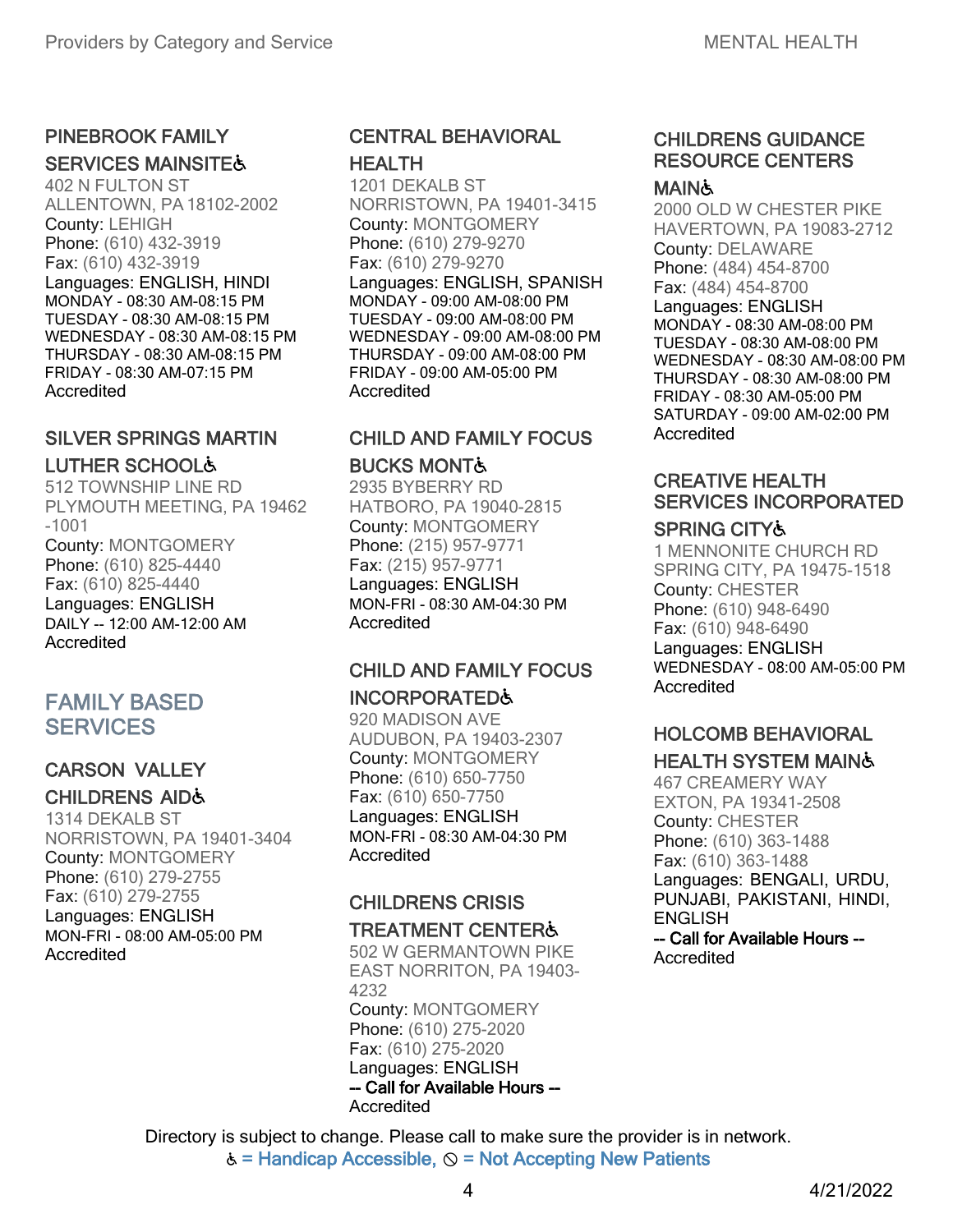# HOLCOMB BEHAVIORAL HEALTH SYSTEM UPPER

#### **DARBYよ**

225 S 69TH ST UPPER DARBY, PA 19082-4212 County: DELAWARE Phone: (610) 352-8943 Fax: (610) 352-8943 Languages: ENGLISH MON-FRI - 09:00 AM-05:00 PM **Accredited** 

#### MERAKEY BUCKS COUNTY♿

600 LOUIS DR STE 207 WARMINSTER, PA 18974-2847 County: BUCKS Phone: (215) 442-1570 Languages: ENGLISH -- Call for Available Hours -- Accredited

#### MERAKEY MONTGOMERY♿

2506 N BROAD ST COLMAR, PA 18915-9439 County: MONTGOMERY Phone: (215) 716-9001 Fax: (215) 716-9001 Languages: ENGLISH MON-FRI - 12:00 AM-12:00 AM Accredited

#### MERAKEY MONTGOMERY **COUNTY BROAD STREET&**

400 N BROAD ST LANSDALE, PA 19446-2414 County: MONTGOMERY Phone: (215) 368-2022 Fax: (215) 368-2022 Languages: ENGLISH MONDAY - 08:00 AM-09:00 PM TUESDAY - 08:00 AM-09:00 PM WEDNESDAY - 08:00 AM-09:00 PM THURSDAY - 08:00 AM-09:00 PM FRIDAY - 08:00 AM-05:00 PM SATURDAY - 08:00 AM-04:00 PM Accredited

## PA MENTOR **WESCOSVILLE&**

3865 ADLER PL BETHLEHEM, PA 18017-9000 County: NORTHAMPTON Phone: (610) 867-3173 Fax: (610) 867-3173 Languages: ENGLISH MON-FRI - 08:00 AM-05:00 PM Accredited

#### PENN FOUNDATION INCORPORATED♿

807 LAWN AVE SELLERSVILLE, PA 18960-1549 County: BUCKS Phone: (484) 526-3569 Fax: (484) 526-3569 Languages: ENGLISH, SPANISH MON-FRI - 12:00 AM-12:00 AM Accredited

#### PINEBROOK FAMILY SERVICES MAINSITE &

402 N FULTON ST ALLENTOWN, PA18102-2002 County: LEHIGH Phone: (610) 432-3919 Fax: (610) 432-3919 Languages: ENGLISH, HINDI MONDAY - 08:30 AM-08:15 PM TUESDAY - 08:30 AM-08:15 PM WEDNESDAY - 08:30 AM-08:15 PM THURSDAY - 08:30 AM-08:15 PM FRIDAY - 08:30 AM-07:15 PM Accredited

# FEDERALLY QUALIFIED HEALTH CLINIC

#### PRIMARY HEALTH **NETWORK&**

1 DAYTON WAY STE 5 SHARON, PA 16146-2185 County: MERCER Phone: (724) 342-6620 Fax: (724) 342-6620 Languages: ENGLISH MON-FRI - 08:00 AM-05:00 PM Accredited

## PRIMARY HEALTH

#### NETWORK

106 DERRY HEIGHTS BLVD LEWISTOWN, PA 17044-8604 County: MIFFLIN Phone: (717) 447-0340 Fax: (717) 447-0340 Languages: ENGLISH MONDAY - 08:00 AM-04:30 PM TUESDAY - 08:00 AM-04:30 PM WEDNESDAY - 08:00 AM-04:30 PM THURSDAY - 10:30 AM-07:00 PM FRIDAY - 08:00 AM-04:30 PM Accredited

# PRIMARY HEALTH

## **NETWORK&**

1112 S MILL ST NEW CASTLE, PA 16101-4629 County: LAWRENCE Phone: (724) 598-0221 Fax: (724) 598-0221 Languages: ENGLISH MONDAY - 08:30 AM-07:00 PM TUESDAY - 08:30 AM-05:00 PM WEDNESDAY - 08:30 AM-05:00 PM THURSDAY - 08:30 AM-05:00 PM FRIDAY - 08:30 AM-05:00 PM Accredited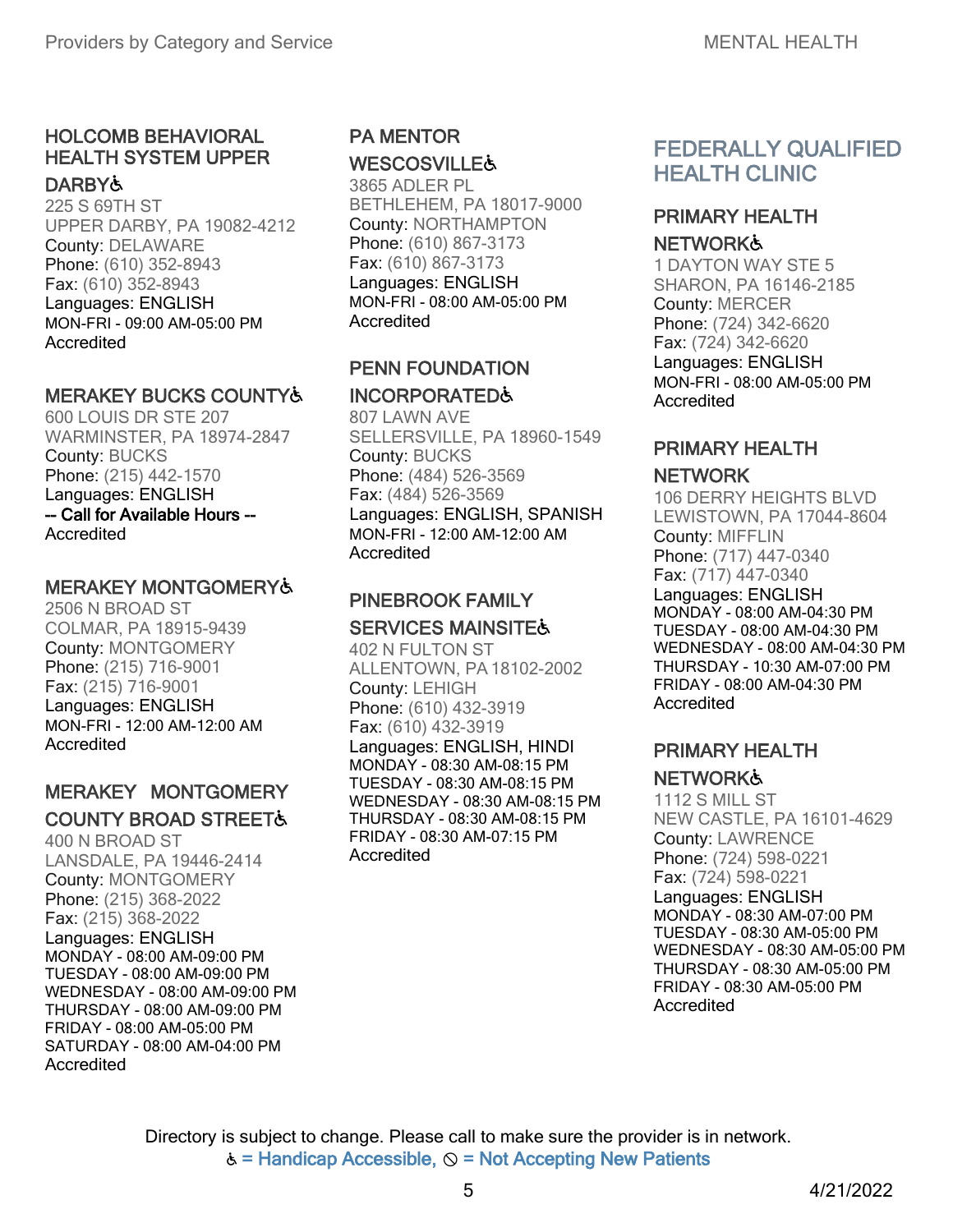# PRIMARY HEALTH

#### **NETWORK&**

1302 7TH AVE BEAVER FALLS, PA 15010-4217 County: BEAVER Phone: (724) 843-4400 Fax: (724) 843-4400 Languages: ENGLISH MONDAY - 08:30 AM-05:00 PM TUESDAY - 08:30 AM-07:00 PM WEDNESDAY - 08:30 AM-05:00 PM THURSDAY - 08:30 AM-05:00 PM FRIDAY - 08:30 AM-05:00 PM Accredited

## PRIMARY HEALTH

#### **NETWORK&**

176 VIRGINIA AVE ROCHESTER, PA 15074-1723 County: BEAVER Phone: (724) 770-9095 Fax: (724) 770-9095 Languages: ENGLISH MONDAY - 08:00 AM-07:00 PM TUESDAY - 08:00 AM-07:00 PM WEDNESDAY - 08:00 AM-07:00 PM THURSDAY - 08:00 AM-07:00 PM FRIDAY - 08:00 AM-05:00 PM **Accredited** 

#### PRIMARY HEALTH NETWORK♿

30 PINNACLE DR STE 203 CLARION, PA 16214-3800 County: CLARION Phone: (814) 223-9900 Fax: (814) 223-9900 Languages: ENGLISH MONDAY - 08:00 AM-07:00 PM TUESDAY - 08:00 AM-05:00 PM WEDNESDAY - 08:00 AM-05:00 PM THURSDAY - 08:00 AM-05:00 PM FRIDAY - 08:00 AM-03:00 PM Accredited

#### PRIMARY HEALTH **NETWORK&**

3339 PERRY HWY SHEAKLEYVILLE, PA 16151 County: MERCER Phone: (724) 253-3428 Fax: (724) 253-3428 Languages: ENGLISH MONDAY - 08:30 AM-07:00 PM TUESDAY - 07:00 AM-05:00 PM WEDNESDAY - 08:30 AM-05:00 PM THURSDAY - 08:30 AM-05:00 PM FRIDAY - 08:30 AM-05:00 PM Accredited

#### PRIMARY HEALTH NETWORK

348 MAIN ST GREENVILLE, PA 16125-2608 County: MERCER Phone: (724) 588-5250 Fax: (724) 588-5250 Languages: ENGLISH MONDAY - 07:30 AM-05:00 PM TUESDAY - 07:30 AM-08:00 PM WEDNESDAY - 07:30 AM-05:00 PM THURSDAY - 07:30 AM-05:00 PM FRIDAY - 08:30 AM-05:00 PM Accredited

#### PRIMARY HEALTH **NETWORK&**

620 HOWARD AVE ALTOONA, PA 16601-4804 County: BLAIR Phone: (814) 942-5000 Fax: (814) 942-5000 Languages: ENGLISH MONDAY - 08:00 AM-05:00 PM TUESDAY - 08:00 AM-07:00 PM WEDNESDAY - 08:00 AM-05:00 PM THURSDAY - 08:00 AM-05:00 PM FRIDAY - 08:00 AM-05:00 PM Accredited

#### PRIMARY HEALTH **NETWORK&**

63 PITT ST SHARON, PA 16146-2102 County: MERCER Phone: (724) 342-6604 Fax: (724) 342-6604 Languages: ENGLISH MONDAY - 08:30 AM-05:00 PM TUESDAY - 08:30 AM-07:00 PM WEDNESDAY - 08:30 AM-05:00 PM THURSDAY - 08:30 AM-05:00 PM FRIDAY - 08:30 AM-05:00 PM Accredited

## PRIMARY HEALTH

#### **NETWORK&**

99 AUTUMN ST ALIQUIPPA, PA15001-1301 County: BEAVER Phone: (724) 375-5754 Fax: (724) 375-5754 Languages: ENGLISH MONDAY - 08:30 AM-07:00 PM TUESDAY - 08:30 AM-07:00 PM WEDNESDAY - 08:30 AM-07:00 PM THURSDAY - 08:30 AM-05:00 PM FRIDAY - 08:30 AM-01:00 PM Accredited

# HOSP/FAC BASED SUB ACUTE PSYCH

#### BELMONT CENTER **HOSPITAL&**

4200 MONUMENT RD PHILADELPHIA, PA 19131-1625 County: PHILADELPHIA Phone: (215) 581-3820 Fax: (215) 581-3820 Languages: ARABIC, URDU, TELUGU, SIGN LANGUAGE, HINDI, HEBREW, FRENCH, **ENGLISH** DAILY -- 12:00 AM-12:00 AM Accredited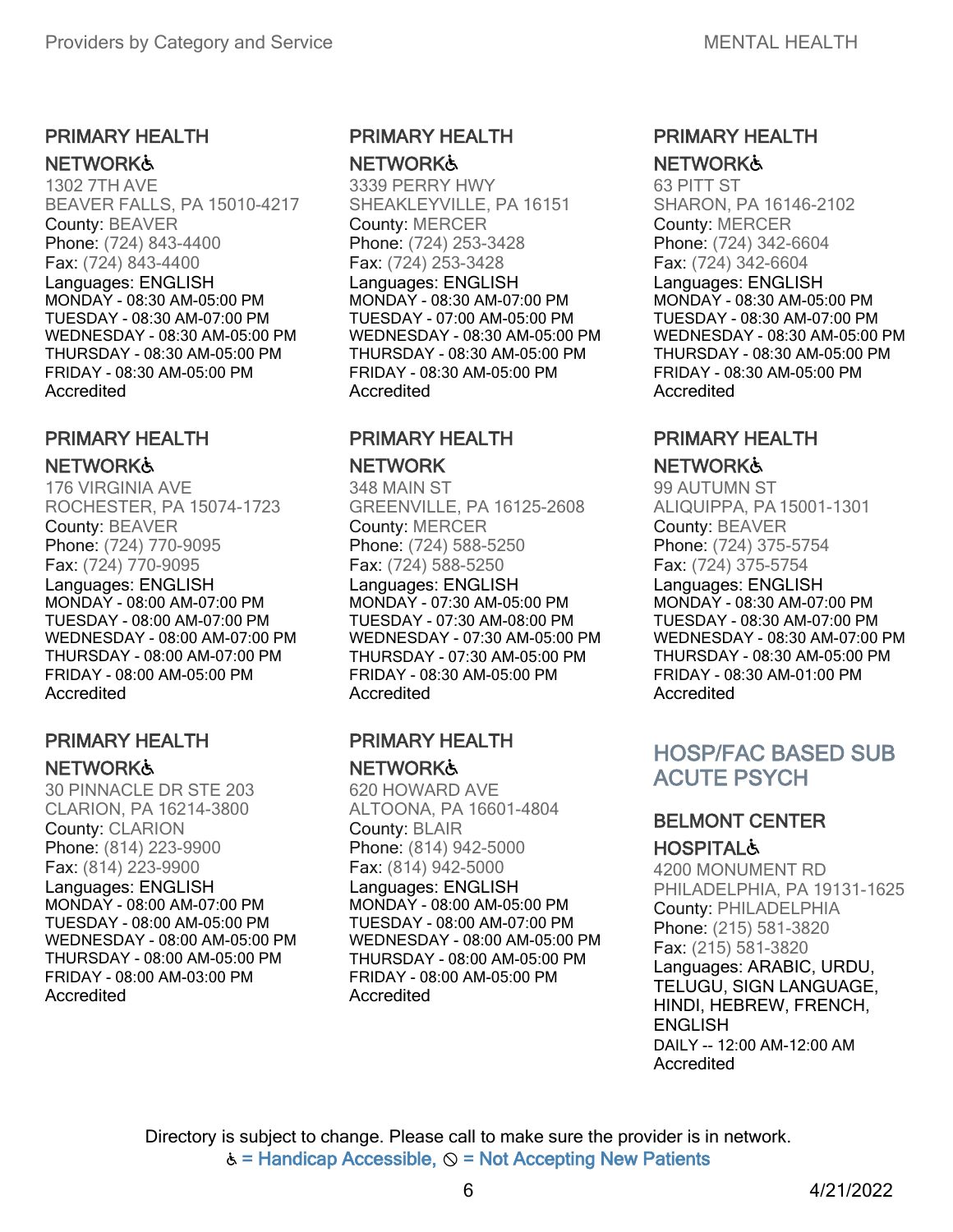## FRIENDS BEHAVIORAL

#### **HEALTH SYSTEM LP&**

4641 E ROOSEVELT BLVD PHILADELPHIA, PA 19124-2343 County: PHILADELPHIA Phone: (215) 831-4600 Fax: (215) 831-4600 Languages: ENGLISH, SWEDISH, FRENCH DAILY -- 12:00 AM-12:00 AM Accredited

## HORSHAM CLINIC♿

722 E BUTLER PIKE AMBLER, PA 19002-2310 County: MONTGOMERY Phone: (215) 643-7800 Fax: (215) 643-7800 Languages: ARABIC, URDU, TELUGU, SPANISH, RUSSIAN, ITALIAN, HINDI, ENGLISH DAILY -- 12:00 AM-12:00 AM **Accredited** 

# MONTGOMERY COUNTY **EMERGENCY MAIN SITE&**

50 BEECH DR NORRISTOWN, PA 19403-5421 County: MONTGOMERY Phone: (610) 279-6100 Fax: (610) 279-6100 Languages: ARABIC, MARATHI, HINDI, ENGLISH, BENGALI DAILY -- 12:00 AM-12:00 AM Accredited

## SOUTHWOOD PSYCHIATRIC **HOSPITAL&**

2575 BOYCE PLAZA RD PITTSBURGH, PA 15241-3925 County: ALLEGHENY Phone: (412) 257-2290 Fax: (412) 257-2290 Languages: ENGLISH DAILY -- 12:00 AM-12:00 AM **Accredited** 

IBHS - ABA

#### **ABA CONSULTANTS LLC&**

4603 NAAMANS CREEK RD GARNET VALLEY, PA 19060- 2214 County: DELAWARE Phone: (610) 800-1168 Languages: ENGLISH MON-FRI - 08:00 AM-05:00 PM **Accredited** 

#### ABA2DAY BEHAVIOR SERVICES LLC♿

3744 WEST CHESTER PIKE NEWTOWN SQUARE, PA 19073- 3224 County: DELAWARE Phone: (610) 864-7376 Fax: (610) 864-7376 Languages: ENGLISH MON-FRI - 08:00 AM-06:00 PM Accredited

# ABA2DAY BEHAVIOR

#### **SERVICES LLC&**

606 E BALTIMORE PIKE FL 2 MEDIA, PA 19063-1751 County: DELAWARE Phone: (610) 864-7376 Fax: (610) 864-7376 Languages: ENGLISH MON-FRI - 08:00 AM-06:00 PM Accredited

## ACCESS SERVICES♿

500 OFFICE CENTER DR FORT WASHINGTON, PA 19034- 3234 County: MONTGOMERY Phone: (215) 540-2150 Fax: (215) 540-2150 Languages: ENGLISH, SPANISH MON-FRI - 12:00 AM-12:00 AM **Accredited** 

## ASPIRE AUTISM INCORPORATED♿

330 N 41ST ST PHILADELPHIA, PA 19104-2234 County: PHILADELPHIA Phone: (888) 805-8206 Fax: (888) 805-8206 Languages: ENGLISH DAILY -- 08:00 AM-09:00 PM Accredited

# ASPIRE CHILDRENS &

## FAMILY SERVICES LLC♿

1810 COUNTY LINE RD HUNTINGDON VALLEY, PA 19006-1723 County: MONTGOMERY Phone: (267) 388-0670 Fax: (267) 388-0670 Languages: ENGLISH MON-FRI - 08:00 AM-04:00 PM Accredited

## ASSIST INCORPORATED♿

636 REAR SCALP AVE JOHNSTOWN, PA 15904-1640 County: CAMBRIA Phone: (814) 536-7313 Fax: (814) 536-7313 Languages: ENGLISH MON-FRI - 08:00 AM-04:00 PM Accredited

## BEHAVIOR ANALYSIS & THERAPY PARTNERS♿

139 MONTGOMERY AVE BALA CYNWYD, PA 19004-2821 County: MONTGOMERY Phone: (610) 664-6200 Fax: (610) 664-6200 Languages: ENGLISH MON-FRI - 10:00 AM-06:00 PM Accredited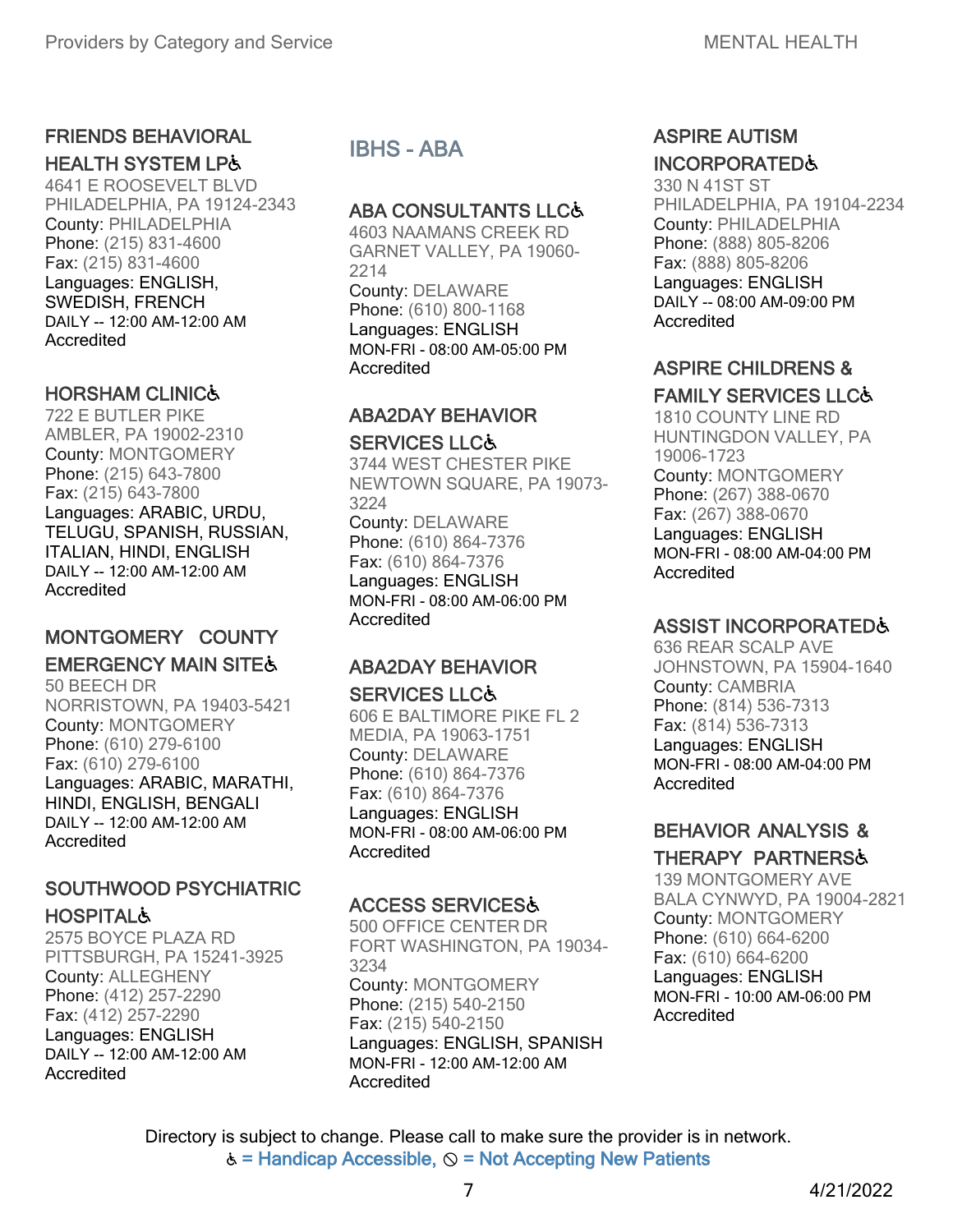## BEHAVIOR FRONTIERS LLC&

201 KING OF PRUSSIA RD WAYNE, PA 19087-5156 County: DELAWARE Phone: (215) 853-6682 Fax: (215) 853-6682 Languages: ENGLISH MON-FRI - 08:30 AM-05:30 PM Accredited

#### BEHAVIOR INTERVENTIONS INCORPORATED♿

583 SHOEMAKER RD STE 230 KING OF PRUSSIA, PA 19406- 4238 County: MONTGOMERY Phone: (484) 681-2170 Languages: ENGLISH MON-FRI - 08:00 AM-04:00 PM Accredited

#### BEHAVIOR INTERVENTIONS INCORPORATED♿

#### 630 FITZWATERTOWN RD WILLOW GROVE, PA 19090- 1927 County: MONTGOMERY Phone: (484) 681-2170 Fax: (484) 681-2170 Languages: ENGLISH MON-FRI - 08:00 AM-05:00 PM

**Accredited** 

## BRIGHT BEGINNINGS THERAPEUTIC SERVICES♿

201 PENN CENTER BLVD PITTSBURGH, PA 15235-5441 County: ALLEGHENY Phone: (833) 599-2560 Fax: (833) 599-2560 Languages: ENGLISH MON-FRI - 08:00 AM-05:00 PM Accredited

# BRIGHT BEGINNINGS THERAPEUTIC SERVICES

38 N SCOTT ST CARBONDALE, PA 18407-1888 County: LACKAWANNA Phone: (833) 599-2560 Languages: ENGLISH MON-FRI - 08:00 AM-05:00 PM Accredited

## BRIGHT BEGINNINGS THERAPEUTIC SERVICES

#### LLC&

1326 CHESTNUT ST PHILADELPHIA, PA 19107-4525 County: PHILADELPHIA Phone: (833) 599-2560 Fax: (833) 599-2560 Languages: ENGLISH MON-FRI - 08:00 AM-08:00 PM Accredited

#### BUILDING BLOCKS BEHAVIORAL SERVICES

#### INCORPORATED♿

858 SACKETTSFORD RD WARMINSTER, PA 18974-1330 County: BUCKS Phone: (610) 316-6206 Fax: (610) 316-6206 Languages: ENGLISH MON-FRI - 08:00 AM-04:30 PM **Accredited** 

## CHESTER COUNTY INTERMEDIATE UNIT♿

443 BOOT RD DOWNINGTOWN, PA 19335- 3043 County: CHESTER Phone: (484) 237-5192 Languages: ENGLISH MON-FRI - 08:00 AM-04:00 PM **Accredited** 

# CHILDRENS GUIDANCE RESOURCE CENTERS

#### **MAIN&**

2000 OLD W CHESTER PIKE HAVERTOWN, PA 19083-2712 County: DELAWARE Phone: (484) 454-8700 Fax: (484) 454-8700 Languages: ENGLISH MONDAY - 08:30 AM-08:00 PM TUESDAY - 08:30 AM-08:00 PM WEDNESDAY - 08:30 AM-08:00 PM THURSDAY - 08:30 AM-08:00 PM FRIDAY - 08:30 AM-05:00 PM SATURDAY - 09:00 AM-02:00 PM **Accredited** 

## CNNH THERAPY LLC♿

1010 W 8TH AVE FL 1 KING OF PRUSSIA, PA 19406- 1349 County: MONTGOMERY Phone: (856) 346-0005 Fax: (856) 346-0005 Languages: ENGLISH MONDAY - 08:30 AM-07:00 PM TUESDAY - 08:30 AM-06:30 PM WEDNESDAY - 08:30 AM-06:30 PM THURSDAY - 08:30 AM-06:30 PM FRIDAY - 08:30 AM-05:00 PM Accredited

## CNNH THERAPY LLC♿

170 N HENDERSON RD KING OF PRUSSIA, PA 19406- 2155 County: MONTGOMERY Phone: (856) 346-0005 Fax: (856) 346-0005 Languages: ENGLISH MONDAY - 09:00 AM-07:00 PM TUESDAY - 09:00 AM-07:00 PM WEDNESDAY - 07:00 AM-07:00 PM THURSDAY - 09:00 AM-07:00 PM FRIDAY - 09:00 AM-05:00 PM Accredited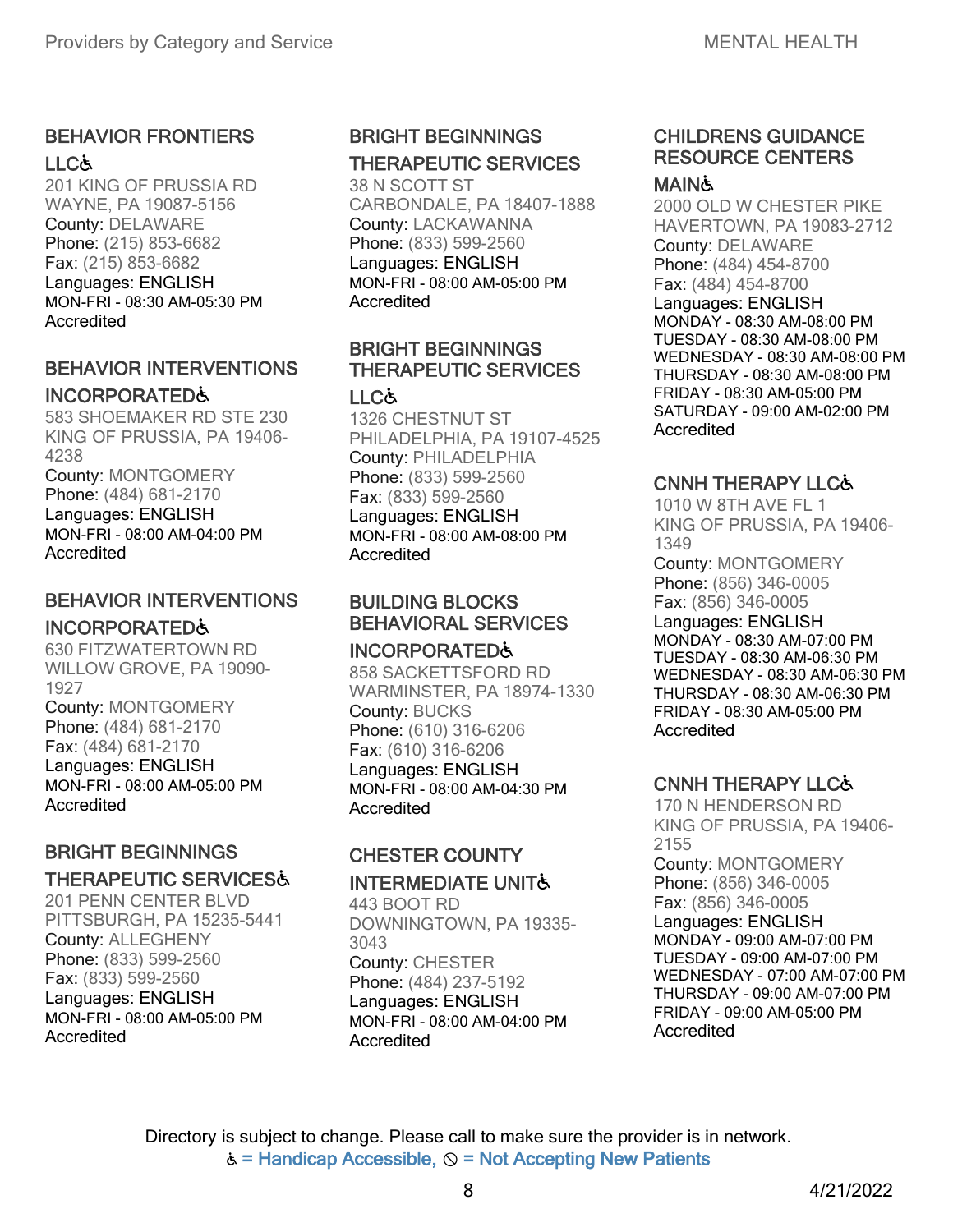#### EARLY AUTISM SERVICES LLC&

2035 S 4TH ST PHILADELPHIA, PA 19148-2550 County: PHILADELPHIA Phone: (443) 330-5341 Languages: ENGLISH -- Call for Available Hours -- Accredited

#### EDUCATION ALTERNATIVES FOR ABA LLC♿

1001 W 9TH AVE STE C KING OF PRUSSIA, PA 19406- 1209 County: MONTGOMERY Phone: (610) 831-1865 Fax: (610) 831-1865 Languages: ENGLISH MON-FRI - 08:00 AM-06:00 PM Accredited

#### EDUCATION ALTERNATIVES FOR ABA LLC♿

1120 W TOWNSHIP LINE RD HAVERTOWN, PA 19083-4930 County: DELAWARE Phone: (610) 831-1946 Fax: (610) 831-1946 Languages: ENGLISH MON-FRI - 08:00 AM-06:00 PM Accredited

# EDUCATION ALTERNATIVES

#### FOR ABA LLC♿

6465 VILLAGE LN STE 8 MACUNGIE, PA 18062-8474 County: LEHIGH Phone: (601) 831-1865 Fax: (601) 831-1865 Languages: ENGLISH MON-FRI - 08:00 AM-06:00 PM **Accredited** 

#### ELWYN MAINSITE♿

111 ELWYN RD ELWYN, PA 19063-4622 County: DELAWARE Phone: (610) 891-7007 Fax: (610) 891-7007 Languages: ENGLISH MONDAY - 09:00 AM-06:00 PM TUESDAY - 09:00 AM-06:00 PM WEDNESDAY - 09:00 AM-07:00 PM THURSDAY - 09:00 AM-06:00 PM FRIDAY - 09:00 AM-06:00 PM **Accredited** 

## HELPING HANDS FAMILY PENNSYLVANIA LLC&

209 W LANCASTER AVE PAOLI, PA 19301-1749 County: CHESTER Phone: (484) 965-9966 Languages: ENGLISH -- Call for Available Hours -- Accredited

## HOLCOMB BEHAVIORAL HEALTH SYSTEM UPPER

#### **DARBYよ**

225 S 69TH ST UPPER DARBY, PA 19082-4212 County: DELAWARE Phone: (610) 352-8943 Fax: (610) 352-8943 Languages: ENGLISH MON-FRI - 09:00 AM-05:00 PM Accredited

#### KIDSPEACE HOSPITAL

#### **BETHLEHEM&**

1620 BROADWAY BETHLEHEM, PA 18015-3904 County: LEHIGH Phone: (610) 799-8222 Fax: (610) 799-8222 Languages: ARABIC, ENGLISH DAILY -- 12:00 AM-12:00 AM Accredited

## MATERNAL CHILDRENS **CONSORTIUM MAINSITE&**

800 CLARMONT AVE STE B BENSALEM, PA 19020-5705 County: BUCKS Phone: (267) 525-7000 Fax: (267) 525-7000 Languages: ENGLISH MONDAY - 08:30 AM-08:00 PM TUESDAY - 08:30 AM-08:00 PM WEDNESDAY - 08:30 AM-08:00 PM THURSDAY - 08:30 AM-08:00 PM FRIDAY - 08:00 AM-05:00 PM SATURDAY - 08:00 AM-12:00 PM Accredited

# PA MENTOR

#### **WESCOSVILLE&**

3865 ADLER PL BETHLEHEM, PA 18017-9000 County: NORTHAMPTON Phone: (610) 867-3173 Fax: (610) 867-3173 Languages: ENGLISH MON-FRI - 08:00 AM-05:00 PM **Accredited** 

## PA MENTOR WHETSTONE RUN OFFICE♿

450 PARK WAY STE 204 BROOMALL, PA 19008-4202 County: DELAWARE Phone: (610) 353-5332 Fax: (610) 353-5332 Languages: ENGLISH, SWAHILI MON-FRI - 08:00 AM-04:30 PM Accredited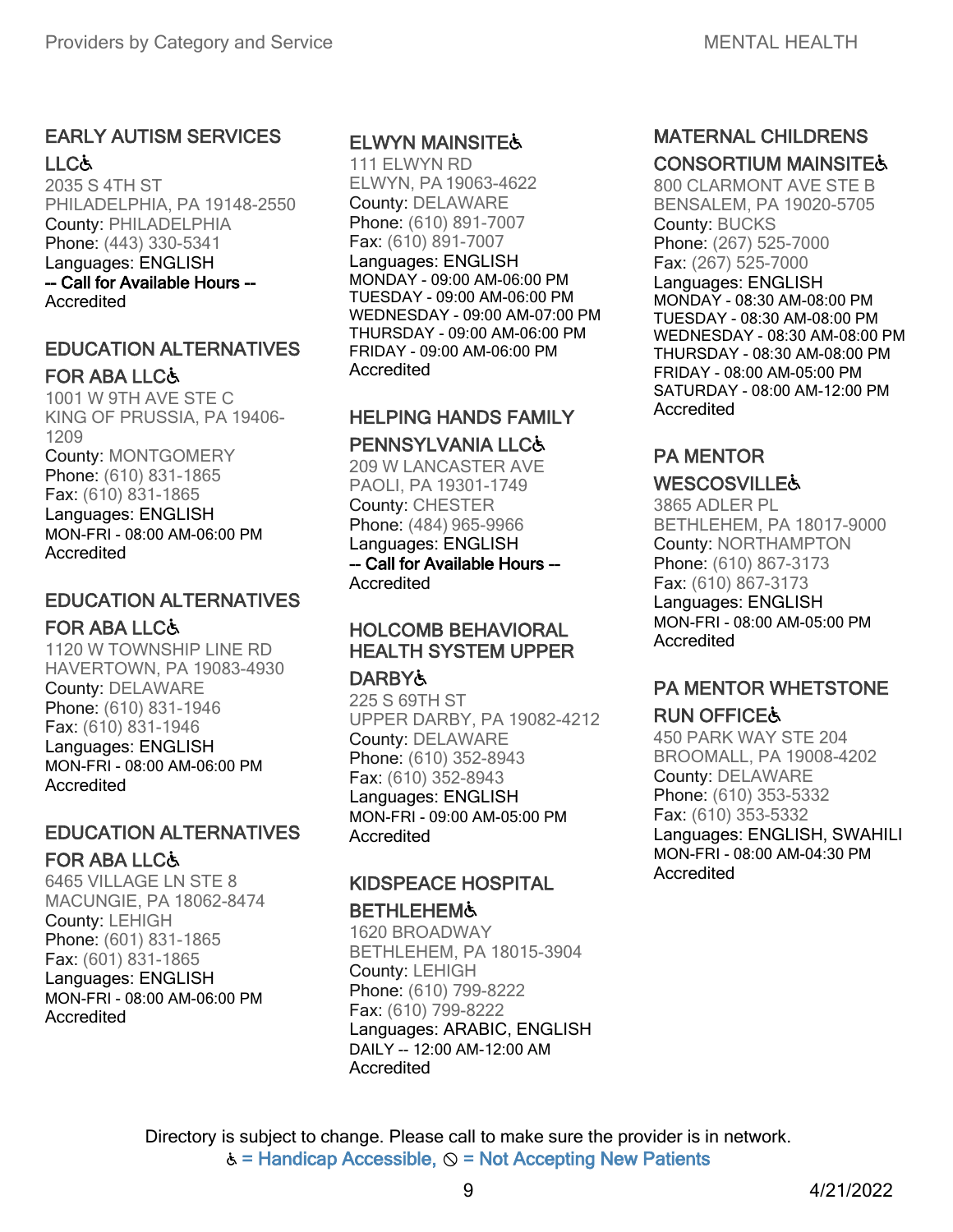## PENN PSYCHIATRIC

#### **CENTER&**

601 GAY ST STE 6 PHOENIXVILLE, PA 19460-3852 County: CHESTER Phone: (610) 917-2200 Fax: (610) 917-2200 Languages: ARABIC, TELUGU, HINDI, FRENCH, ENGLISH, BENGALI MON-FRI - 12:00 AM-12:00 AM **Accredited** 

## PENN PSYCHIATRIC CENTER INCORPORATED

#### **MAIN SITE&**

3774 RIDGE PIKE COLLEGEVILLE, PA 19426-3169 County: MONTGOMERY Phone: (610) 489-3333 Fax: (610) 489-3333 Languages: ARABIC, ENGLISH MON-FRI - 08:00 AM-05:00 PM Accredited

## PHILADELPHIA MENTAL

#### HEALTH CLINIC MAIN

1235 PINE ST PHILADELPHIA, PA 19107-5945 County: PHILADELPHIA Phone: (215) 735-9379 Fax: (215) 735-9379 Languages: ENGLISH, SPANISH MONDAY - 08:00 AM-05:00 PM TUESDAY - 08:00 AM-07:00 PM WEDNESDAY - 08:00 AM-05:00 PM THURSDAY - 08:00 AM-07:00 PM FRIDAY - 08:00 AM-05:00 PM Accredited

#### PILLAR ABA♿

15 PAOLI PLZ STE E1 PAOLI, PA 19301-1368 County: CHESTER Phone: (484) 707-7811 Fax: (484) 707-7811 Languages: AFRIKAANS, ZULU, SOTHO-SOUTHERN, ENGLISH MON-FRI - 08:30 AM-06:00 PM **Accredited** 

## POTENTIAL

#### INCORPORATED♿

170 PHEASANT RUN STE 100 NEWTOWN, PA 18940-1877 County: BUCKS Phone: (215) 579-0670 Fax: (215) 579-0670 Languages: ENGLISH MON-FRI - 08:00 AM-06:30 PM Accredited

## SILVER SPRINGS AT **GERMANTOWN&**

7208 GERMANTOWN AVE PHILADELPHIA, PA 19119-1742 County: PHILADELPHIA Phone: (215) 247-1427 Fax: (215) 247-1427 Languages: ENGLISH MON-FRI - 09:00 AM-08:00 PM **Accredited** 

# SILVER SPRINGS MARTIN LUTHER SCHOOL♿

512 TOWNSHIP LINE RD PLYMOUTH MEETING, PA 19462 -1001 County: MONTGOMERY Phone: (610) 825-4440 Fax: (610) 825-4440 Languages: ENGLISH DAILY -- 12:00 AM-12:00 AM Accredited

#### SMJ BEHAVIORAL CONSULTANTS LLC

8420 W CHESTER PIKE UPPER DARBY, PA19082-2739 County: DELAWARE Phone: (484) 452-6323 Languages: ENGLISH MON-FRI - 08:30 AM-04:00 PM Accredited

## STEPPING STONES

## THERAPEUTICS LLC

2215 STEELE RD FL 2 DREXEL HILL, PA 19026-4929 County: DELAWARE Phone: (610) 931-9287 Fax: (610) 931-9287 Languages: ENGLISH MONDAY - 08:00 AM-06:00 PM TUESDAY - 08:00 AM-06:00 PM WEDNESDAY - 08:00 AM-06:00 PM THURSDAY - 08:00 AM-06:00 PM FRIDAY - 08:00 AM-04:00 PM Accredited

## SUNNY DAYS♿

1023 E BALTIMORE PIKE MEDIA, PA 19063-5126 County: DELAWARE Phone: (610) 499-1600 Fax: (610) 499-1600 Languages: ENGLISH MON-FRI - 08:00 AM-05:00 PM Accredited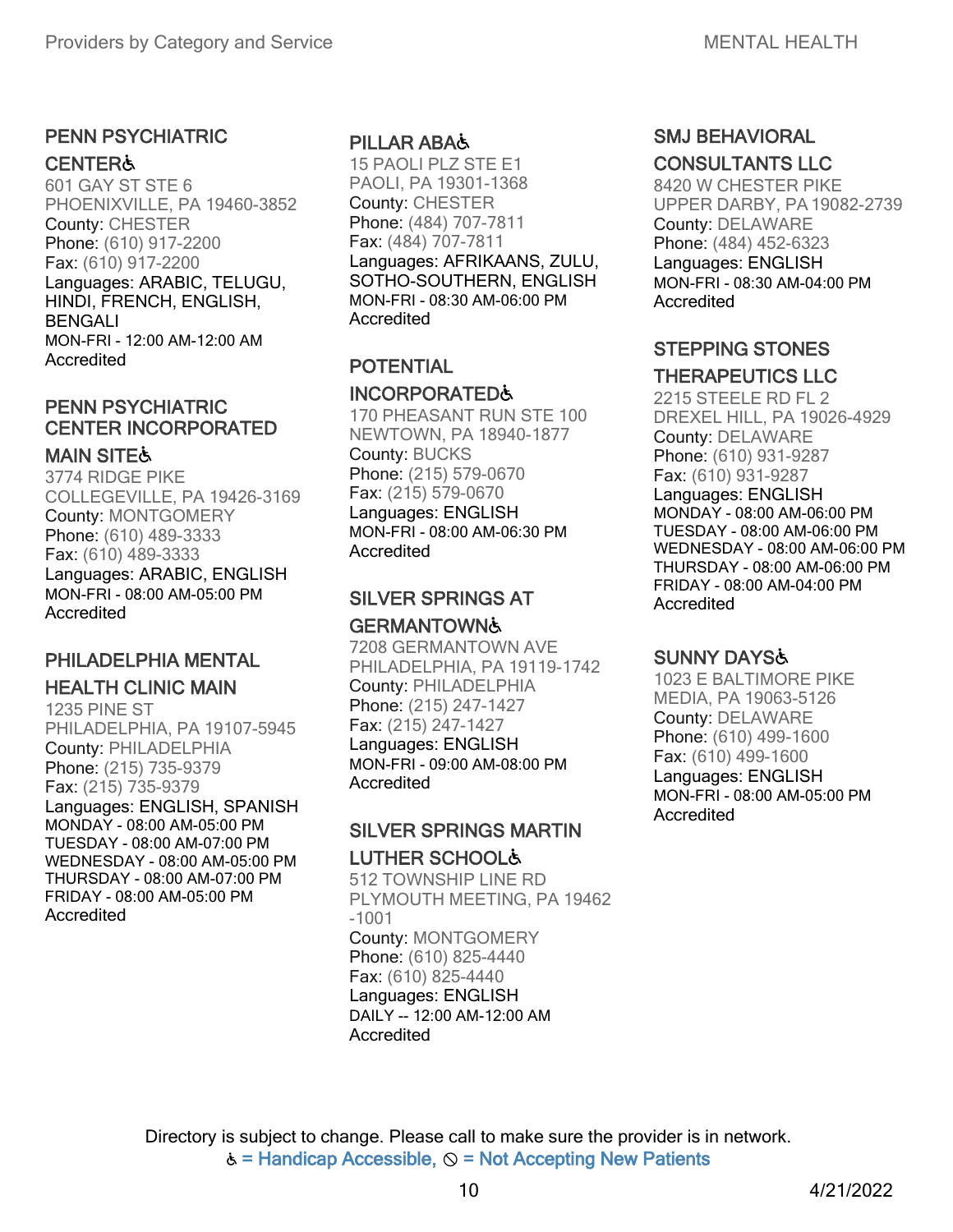#### T W PONESSA AND

#### ASSOCIATES COUNSELING♿

410 N PRINCE ST LANCASTER, PA 17603-3010 County: LANCASTER Phone: (717) 560-7917 Fax: (717) 560-7917 Languages: AFRIKAANS, VIETNAMESE, UKRAINIAN, SPANISH, RUSSIAN, PERSIAN, INDONESIAN, HEBREW, **ENGLISH** MONDAY - 08:00 AM-08:00 PM TUESDAY - 08:00 AM-08:00 PM WEDNESDAY - 08:00 AM-08:00 PM THURSDAY - 08:00 AM-08:00 PM FRIDAY - 08:00 AM-07:00 PM SATURDAY - 08:00 AM-02:00 PM Accredited

#### THE CHILDRENS BEHAVIORAL HEALTH

#### **CENTER&**

120 E UWCHLAN AVE STE 202 EXTON, PA 19341-1275 County: CHESTER Phone: (610) 524-8701 Fax: (610) 524-8701 Languages: ENGLISH MON-FRI - 09:00 AM-05:00 PM **Accredited** 

#### THE NETWORK FOR **BEHAVIOR CHANGE&**

120 E UWCHLAN AVE STE 202 EXTON, PA 19341-1275 County: CHESTER Phone: (610) 212-0738 Fax: (610) 212-0738 Languages: ENGLISH DAILY -- 08:00 AM-08:00 PM Accredited

# VISION BEHAVIORAL

HEALTH SERVICES♿ 2960 W GERMANTOWN PIKE NORRISTOWN, PA 19403-1060 County: MONTGOMERY Phone: (610) 539-0280 Fax: (610) 539-0280 Languages: ENGLISH

MON-FRI - 10:00 AM-07:00 PM Accredited

# IBHS - GROUP

#### ELWYN MAINSITE&

111 ELWYN RD ELWYN, PA 19063-4622 County: DELAWARE Phone: (610) 891-7007 Fax: (610) 891-7007 Languages: ENGLISH MONDAY - 09:00 AM-06:00 PM TUESDAY - 09:00 AM-06:00 PM WEDNESDAY - 09:00 AM-07:00 PM THURSDAY - 09:00 AM-06:00 PM FRIDAY - 09:00 AM-06:00 PM Accredited

#### PA MENTOR **WESCOSVILLE&**

3865 ADLER PL BETHLEHEM, PA 18017-9000 County: NORTHAMPTON Phone: (610) 867-3173 Fax: (610) 867-3173 Languages: ENGLISH MON-FRI - 08:00 AM-05:00 PM **Accredited** 

## POTENTIAL INCORPORATED♿

170 PHEASANT RUN STE 100 NEWTOWN, PA 18940-1877 County: BUCKS Phone: (215) 579-0670 Fax: (215) 579-0670 Languages: ENGLISH MON-FRI - 08:00 AM-06:30 PM Accredited

# IBHS - INDIVIDUAL

## ABA CARE FOR KIDS♿

630 FREEDOM BUSINESS CTR KING OF PRUSSIA, PA 19406- 1331 County: MONTGOMERY Phone: (267) 897-4136 Fax: (267) 897-4136 Languages: ENGLISH MON-FRI - 09:00 AM-05:00 PM Accredited

#### ACCESS SERVICES♿

500 OFFICE CENTER DR FORT WASHINGTON, PA 19034- 3234 County: MONTGOMERY Phone: (215) 540-2150 Fax: (215) 540-2150 Languages: ENGLISH, SPANISH MON-FRI - 12:00 AM-12:00 AM Accredited

#### ASSIST INCORPORATED♿

636 REAR SCALP AVE JOHNSTOWN, PA 15904-1640 County: CAMBRIA Phone: (814) 536-7313 Fax: (814) 536-7313 Languages: ENGLISH MON-FRI - 08:00 AM-04:00 PM Accredited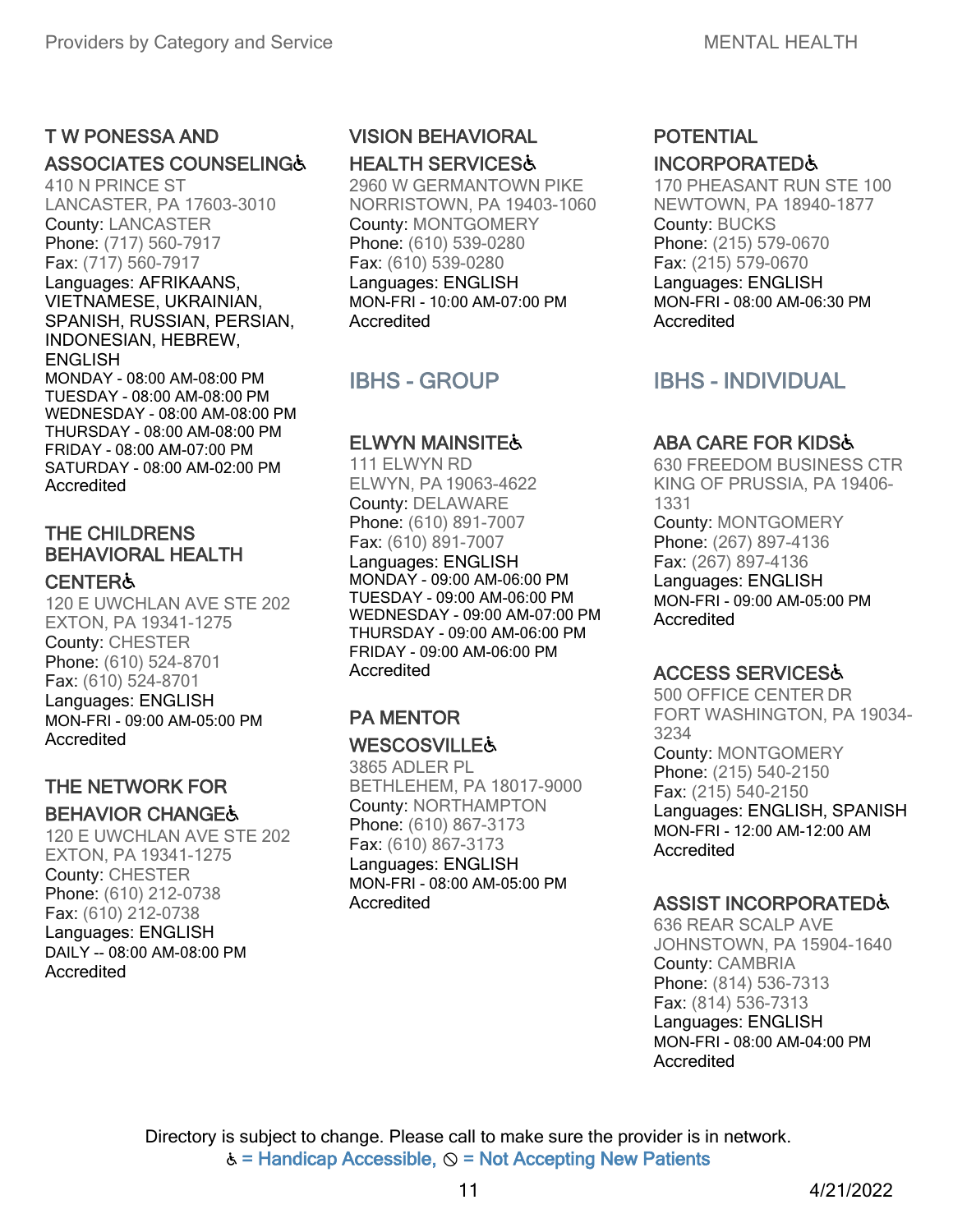#### AVIVA MENTAL HEALTH **SERVICES**

#### INCORPORATED♿

320 MACDADE BLVD STE 205 COLLINGDALE, PA 19023-1926 County: DELAWARE Phone: (610) 522-4506 Fax: (610) 522-4506 Languages: ENGLISH MONDAY - 09:00 AM-09:00 PM TUESDAY - 09:00 AM-09:00 PM WEDNESDAY - 09:00 AM-09:00 PM THURSDAY - 09:00 AM-09:00 PM FRIDAY - 09:00 AM-05:00 PM SATURDAY - 09:00 AM-05:00 PM **Accredited** 

## BEHAVIOR ANALYSIS &

# THERAPY PARTNERS♿

139 MONTGOMERY AVE BALA CYNWYD, PA 19004-2821 County: MONTGOMERY Phone: (610) 664-6200 Fax: (610) 664-6200 Languages: ENGLISH MON-FRI - 10:00 AM-06:00 PM **Accredited** 

# BEHAVIOR INTERVENTIONS

# INCORPORATED♿

583 SHOEMAKER RD STE 230 KING OF PRUSSIA, PA 19406- 4238 County: MONTGOMERY Phone: (484) 681-2170 Languages: ENGLISH MON-FRI - 08:00 AM-04:00 PM

Accredited

## BEHAVIOR INTERVENTIONS INCORPORATED♿

630 FITZWATERTOWN RD WILLOW GROVE, PA 19090- 1927 County: MONTGOMERY Phone: (484) 681-2170 Fax: (484) 681-2170 Languages: ENGLISH MON-FRI - 08:00 AM-05:00 PM **Accredited** 

#### **BETHANNA&**

1030 2ND STREET PIKE SOUTHAMPTON, PA 18966-3955 County: BUCKS Phone: (215) 355-6500 Fax: (215) 355-6500 Languages: ENGLISH MON-FRI - 09:00 AM-09:00 PM Accredited

#### BRIGHT BEGINNINGS THERAPEUTIC SERVICES♿

201 PENN CENTER BLVD PITTSBURGH, PA 15235-5441 County: ALLEGHENY Phone: (833) 599-2560 Fax: (833) 599-2560 Languages: ENGLISH MON-FRI - 08:00 AM-05:00 PM **Accredited** 

## BRIGHT BEGINNINGS THERAPEUTIC SERVICES

38 N SCOTT ST CARBONDALE, PA 18407-1888 County: LACKAWANNA Phone: (833) 599-2560 Languages: ENGLISH MON-FRI - 08:00 AM-05:00 PM Accredited

#### BRIGHT BEGINNINGS THERAPEUTIC SERVICES LLC♿

1326 CHESTNUT ST PHILADELPHIA, PA 19107-4525 County: PHILADELPHIA Phone: (833) 599-2560 Fax: (833) 599-2560 Languages: ENGLISH MON-FRI - 08:00 AM-08:00 PM Accredited

## CARSON VALLEY

#### CHILDRENS AID

122 W CHESTER PIKE FL 1 HAVERTOWN, PA 19083-5331 County: DELAWARE Phone: (215) 233-1960 Languages: ENGLISH THURSDAY - 08:00 AM-04:00 PM FRIDAY - 09:00 AM-03:00 PM Accredited

## CARSON VALLEY

#### CHILDRENS AID♿

1314 DEKALB ST NORRISTOWN, PA 19401-3404 County: MONTGOMERY Phone: (610) 279-2755 Fax: (610) 279-2755 Languages: ENGLISH MON-FRI - 08:00 AM-05:00 PM Accredited

#### CENTRAL BEHAVIORAL **HEALTH**

1201 DEKALB ST NORRISTOWN, PA 19401-3415 County: MONTGOMERY Phone: (610) 279-9270 Fax: (610) 279-9270 Languages: ENGLISH, SPANISH MONDAY - 09:00 AM-08:00 PM TUESDAY - 09:00 AM-08:00 PM WEDNESDAY - 09:00 AM-08:00 PM THURSDAY - 09:00 AM-08:00 PM FRIDAY - 09:00 AM-05:00 PM Accredited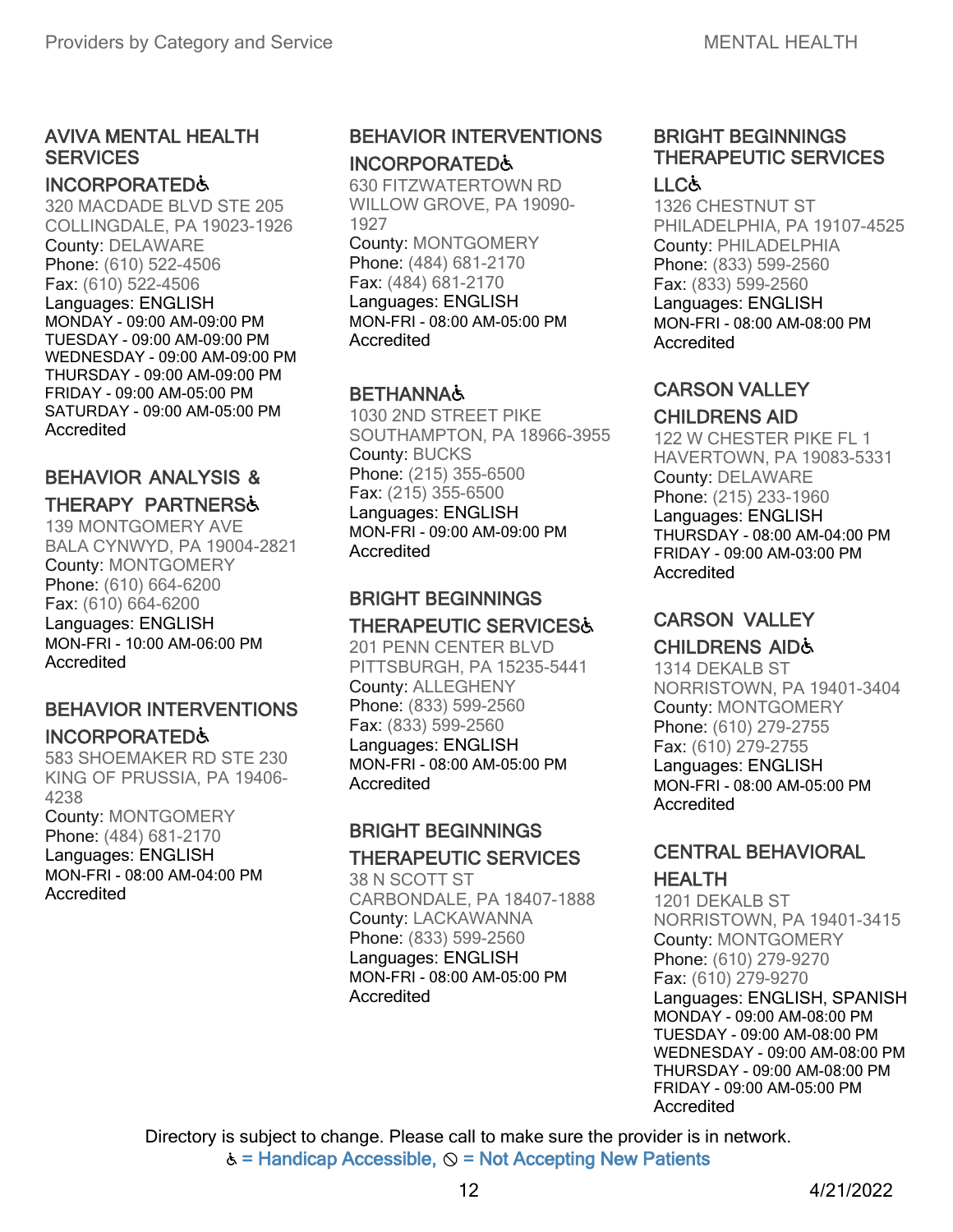# CHESTER COUNTY

#### INTERMEDIATE UNIT♿

443 BOOT RD DOWNINGTOWN, PA 19335- 3043 County: CHESTER Phone: (484) 237-5192 Languages: ENGLISH MON-FRI - 08:00 AM-04:00 PM **Accredited** 

#### CHILD AND FAMILY FOCUS♿

113 LAKESIDE PARK SOUTHAMPTON, PA 18966-4048 County: BUCKS Phone: (215) 355-9707 Fax: (215) 355-9707 Languages: ENGLISH MON-FRI - 08:30 AM-04:30 PM Accredited

#### CHILD AND FAMILY FOCUS♿

450 PARK WAY STE 210 BROOMALL, PA 19008-4502 County: DELAWARE Phone: (610) 325-3131 Fax: (610) 325-3131 Languages: ENGLISH DAILY -- 08:30 AM-04:30 PM Accredited

#### CHILD AND FAMILY FOCUS BUCKS MONT♿

2935 BYBERRY RD HATBORO, PA 19040-2815 County: MONTGOMERY Phone: (215) 957-9771 Fax: (215) 957-9771 Languages: ENGLISH MON-FRI - 08:30 AM-04:30 PM Accredited

# CHILD AND FAMILY FOCUS

INCORPORATED♿ 920 MADISON AVE

AUDUBON, PA 19403-2307 County: MONTGOMERY Phone: (610) 650-7750 Fax: (610) 650-7750 Languages: ENGLISH MON-FRI - 08:30 AM-04:30 PM Accredited

#### CHILDRENS GUIDANCE RESOURCE CENTERS

#### MAIN♿

2000 OLD W CHESTER PIKE HAVERTOWN, PA 19083-2712 County: DELAWARE Phone: (484) 454-8700 Fax: (484) 454-8700 Languages: ENGLISH MONDAY - 08:30 AM-08:00 PM TUESDAY - 08:30 AM-08:00 PM WEDNESDAY - 08:30 AM-08:00 PM THURSDAY - 08:30 AM-08:00 PM FRIDAY - 08:30 AM-05:00 PM SATURDAY - 09:00 AM-02:00 PM **Accredited** 

#### CNNH THERAPY LLC♿

1010 W 8TH AVE FL 1 KING OF PRUSSIA, PA 19406- 1349 County: MONTGOMERY Phone: (856) 346-0005 Fax: (856) 346-0005 Languages: ENGLISH MONDAY - 08:30 AM-07:00 PM TUESDAY - 08:30 AM-06:30 PM WEDNESDAY - 08:30 AM-06:30 PM THURSDAY - 08:30 AM-06:30 PM FRIDAY - 08:30 AM-05:00 PM **Accredited** 

#### CNNH THERAPY LLC♿

170 N HENDERSON RD KING OF PRUSSIA, PA 19406- 2155

County: MONTGOMERY Phone: (856) 346-0005 Fax: (856) 346-0005

Languages: ENGLISH MONDAY - 09:00 AM-07:00 PM TUESDAY - 09:00 AM-07:00 PM WEDNESDAY - 07:00 AM-07:00 PM THURSDAY - 09:00 AM-07:00 PM FRIDAY - 09:00 AM-05:00 PM Accredited

#### CONCERN PROFESSIONAL **SERVICES&**

24 N FRANKLIN ST FLEETWOOD, PA 19522-1408 County: BERKS Phone: (610) 944-0445 Fax: (610) 944-0445 Languages: ENGLISH MON-FRI - 08:00 AM-08:00 PM Accredited

## CONCERN PROFESSIONAL SERVICES FOR CHILDREN

## YOUTH & FML&

90 S COMMERCE WAY BETHLEHEM, PA 18017-8601 County: NORTHAMPTON Phone: (610) 691-8401 Fax: (610) 691-8401 Languages: ENGLISH MON-FRI - 08:00 AM-12:00 PM **Accredited**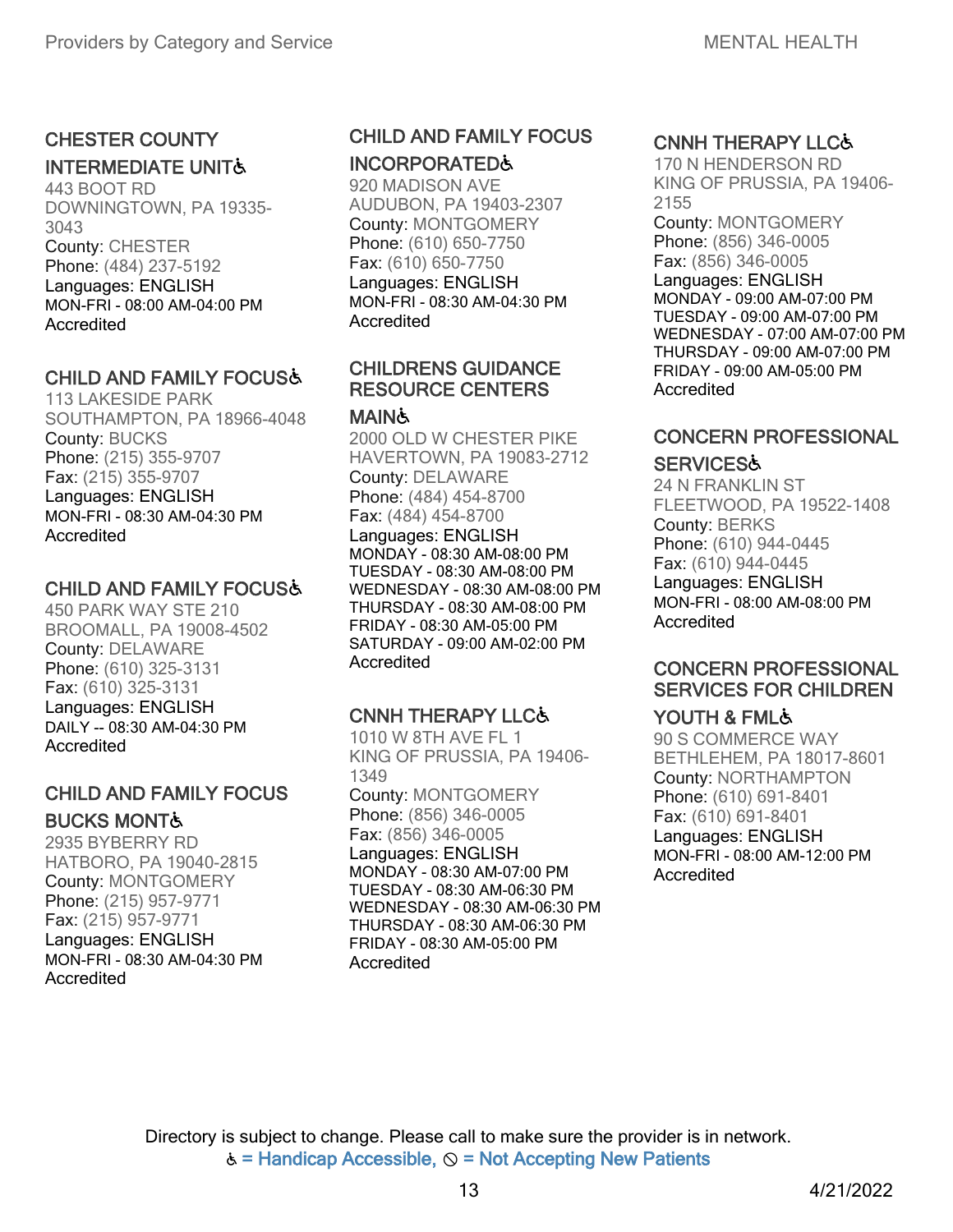# CONCERN PROFESSIONAL

#### SERVICES WYOMISSING&

1120 HOBART AVE STE C WYOMISSING, PA 19610-2028 County: BERKS Phone: (610) 371-8035 Fax: (610) 371-8035 Languages: ENGLISH MONDAY - 08:00 AM-08:00 PM TUESDAY - 08:00 AM-08:00 PM WEDNESDAY - 08:00 AM-08:00 PM THURSDAY - 08:00 AM-08:00 PM FRIDAY - 08:00 AM-05:00 PM Accredited

## CREATIVE HEALTH SERVICES INCORPORATED

#### SPRING CITY♿

1 MENNONITE CHURCH RD SPRING CITY, PA 19475-1518 County: CHESTER Phone: (610) 948-6490 Fax: (610) 948-6490 Languages: ENGLISH WEDNESDAY - 08:00 AM-05:00 PM **Accredited** 

#### ELWYN MAINSITE♿

111 ELWYN RD ELWYN, PA 19063-4622 County: DELAWARE Phone: (610) 891-7007 Fax: (610) 891-7007

Languages: ENGLISH MONDAY - 09:00 AM-06:00 PM TUESDAY - 09:00 AM-06:00 PM WEDNESDAY - 09:00 AM-07:00 PM THURSDAY - 09:00 AM-06:00 PM FRIDAY - 09:00 AM-06:00 PM Accredited

# FAMILY THERAPY AND CONSULTATION SERVICES♿

4824 SPRUCE ST PHILADELPHIA, PA 19139-4225 County: PHILADELPHIA Phone: (215) 859-6164 Fax: (215) 859-6164 Languages: ENGLISH MONDAY - 09:00 AM-07:00 PM TUESDAY - 09:00 AM-08:00 PM WEDNESDAY - 09:00 AM-08:00 PM THURSDAY - 09:00 AM-08:00 PM FRIDAY - 09:00 AM-08:00 PM SATURDAY - 09:00 AM-05:00 PM **Accredited** 

## HOLCOMB BEHAVIORAL HEALTH SYSTEM UPPER

#### **DARBY&**

225 S 69TH ST UPPER DARBY, PA 19082-4212 County: DELAWARE Phone: (610) 352-8943 Fax: (610) 352-8943 Languages: ENGLISH MON-FRI - 09:00 AM-05:00 PM Accredited

#### INTERCULTURAL BEHAVIORAL HEALTH

2317 S 23RD ST PHILADELPHIA, PA 19145-3329 County: PHILADELPHIA Phone: (215) 468-4673 Fax: (215) 468-4673 Languages: ENGLISH MON-FRI - 08:30 AM-05:30 PM Accredited

#### KIDSPEACE HOSPITAL **BETHLEHEM&**

1620 BROADWAY BETHLEHEM, PA 18015-3904 County: LEHIGH Phone: (610) 799-8222 Fax: (610) 799-8222 Languages: ARABIC, ENGLISH DAILY -- 12:00 AM-12:00 AM Accredited

#### MATERNAL CHILDRENS CONSORTIUM MAINSITE&

800 CLARMONT AVE STE B BENSALEM, PA 19020-5705 County: BUCKS Phone: (267) 525-7000 Fax: (267) 525-7000 Languages: ENGLISH MONDAY - 08:30 AM-08:00 PM TUESDAY - 08:30 AM-08:00 PM WEDNESDAY - 08:30 AM-08:00 PM THURSDAY - 08:30 AM-08:00 PM FRIDAY - 08:00 AM-05:00 PM SATURDAY - 08:00 AM-12:00 PM Accredited

## MERAKEY BUCKS COUNTY♿

600 LOUIS DR STE 207 WARMINSTER, PA 18974-2847 County: BUCKS Phone: (215) 442-1570 Languages: ENGLISH -- Call for Available Hours -- Accredited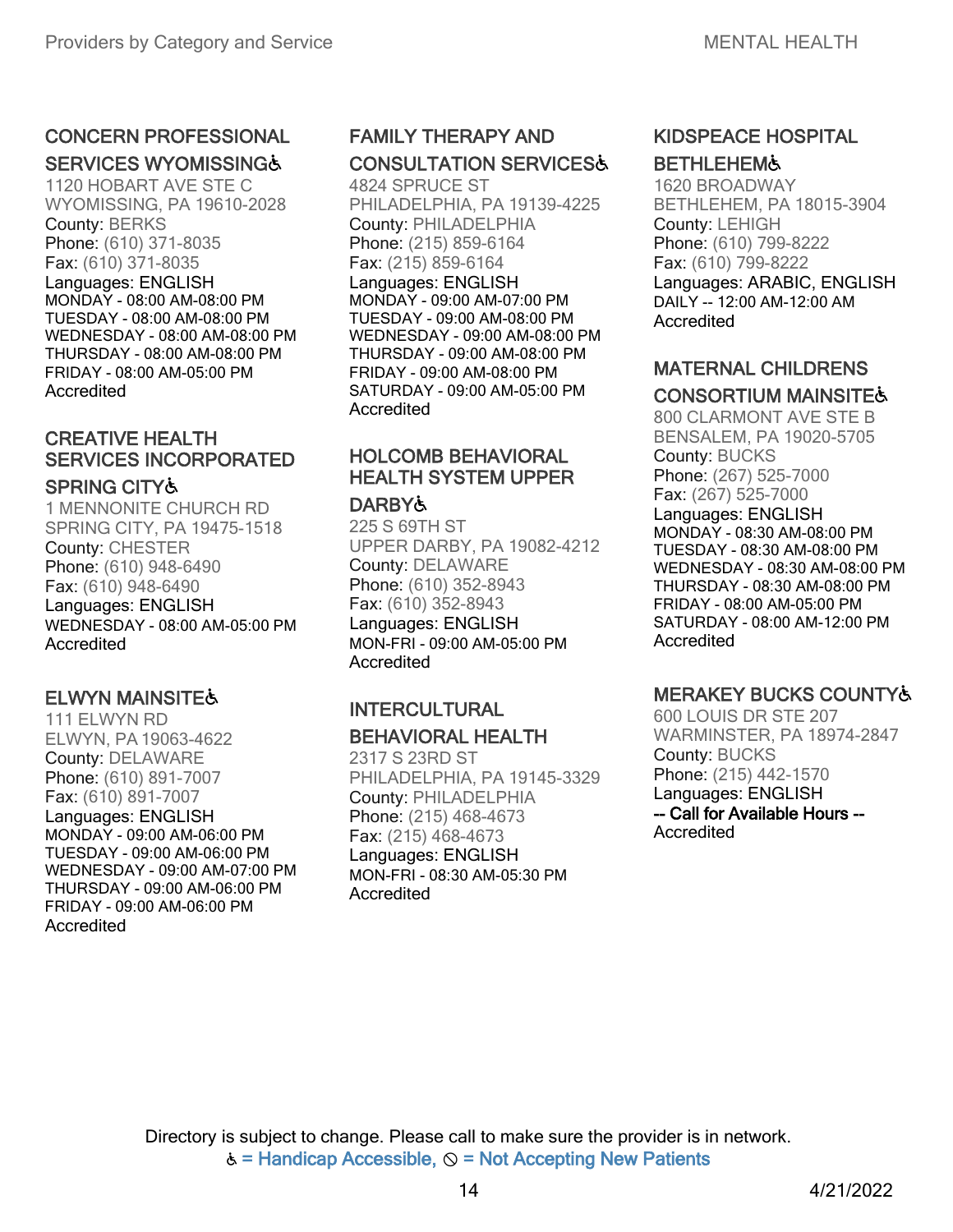## MERAKEY MONTGOMERY **COUNTY BROAD STREET&**

400 N BROAD ST LANSDALE, PA 19446-2414 County: MONTGOMERY Phone: (215) 368-2022 Fax: (215) 368-2022 Languages: ENGLISH MONDAY - 08:00 AM-09:00 PM TUESDAY - 08:00 AM-09:00 PM WEDNESDAY - 08:00 AM-09:00 PM THURSDAY - 08:00 AM-09:00 PM FRIDAY - 08:00 AM-05:00 PM SATURDAY - 08:00 AM-04:00 PM **Accredited** 

#### OMNI HEALTH SERVICES INCORPORATED♿

6930 6934 W CHESTER PIKE UPPER DARBY, PA 19082-2448 County: DELAWARE Phone: (484) 469-4319 Fax: (484) 469-4319 Languages: ENGLISH MON-FRI - 09:00 AM-05:00 PM **Accredited** 

#### OMNI HEALTH SERVICES INCORPORATED MAINSITE♿

160 BETHLEHEM PIKE COLMAR, PA 18915-9790 County: MONTGOMERY Phone: (215) 997-2000 Fax: (215) 997-2000 Languages: ENGLISH, TAMIL MONDAY - 08:00 AM-09:00 PM TUESDAY - 09:00 AM-09:00 PM WEDNESDAY - 09:00 AM-09:00 PM THURSDAY - 09:00 AM-09:00 PM FRIDAY - 08:00 AM-09:00 PM SATURDAY - 09:00 AM-05:00 PM Accredited

# PA MENTOR **WESCOSVILLE&**

3865 ADLER PL BETHLEHEM, PA 18017-9000 County: NORTHAMPTON Phone: (610) 867-3173 Fax: (610) 867-3173 Languages: ENGLISH MON-FRI - 08:00 AM-05:00 PM Accredited

#### PA MENTOR WHETSTONE RUN OFFICE♿

450 PARK WAY STE 204 BROOMALL, PA 19008-4202 County: DELAWARE Phone: (610) 353-5332 Fax: (610) 353-5332 Languages: ENGLISH, SWAHILI MON-FRI - 08:00 AM-04:30 PM Accredited

#### PENN PSYCHIATRIC **CENTER&**

601 GAY ST STE 6 PHOENIXVILLE, PA 19460-3852 County: CHESTER Phone: (610) 917-2200 Fax: (610) 917-2200 Languages: ARABIC, TELUGU, HINDI, FRENCH, ENGLISH, BENGALI MON-FRI - 12:00 AM-12:00 AM Accredited

## PENN PSYCHIATRIC CENTER INCORPORATED

#### **MAIN SITE&**

3774 RIDGE PIKE COLLEGEVILLE, PA 19426-3169 County: MONTGOMERY Phone: (610) 489-3333 Fax: (610) 489-3333 Languages: ARABIC, ENGLISH MON-FRI - 08:00 AM-05:00 PM **Accredited** 

## PHILADELPHIA MENTAL HEALTH CLINIC MAIN

1235 PINE ST PHILADELPHIA, PA 19107-5945 County: PHILADELPHIA Phone: (215) 735-9379 Fax: (215) 735-9379 Languages: ENGLISH, SPANISH MONDAY - 08:00 AM-05:00 PM TUESDAY - 08:00 AM-07:00 PM WEDNESDAY - 08:00 AM-05:00 PM THURSDAY - 08:00 AM-07:00 PM FRIDAY - 08:00 AM-05:00 PM Accredited

## **PROGRESSIONS COMPANIES**

#### INCORPORATED♿

4610 E STREET RD TREVOSE, PA 19053-6612 County: BUCKS Phone: (215) 364-3299 Fax: (215) 364-3299 Languages: ENGLISH MON-FRI - 08:00 AM-05:00 PM Accredited

#### SILVER SPRINGS AT **GERMANTOWN&**

7208 GERMANTOWN AVE PHILADELPHIA, PA 19119-1742 County: PHILADELPHIA Phone: (215) 247-1427 Fax: (215) 247-1427 Languages: ENGLISH MON-FRI - 09:00 AM-08:00 PM Accredited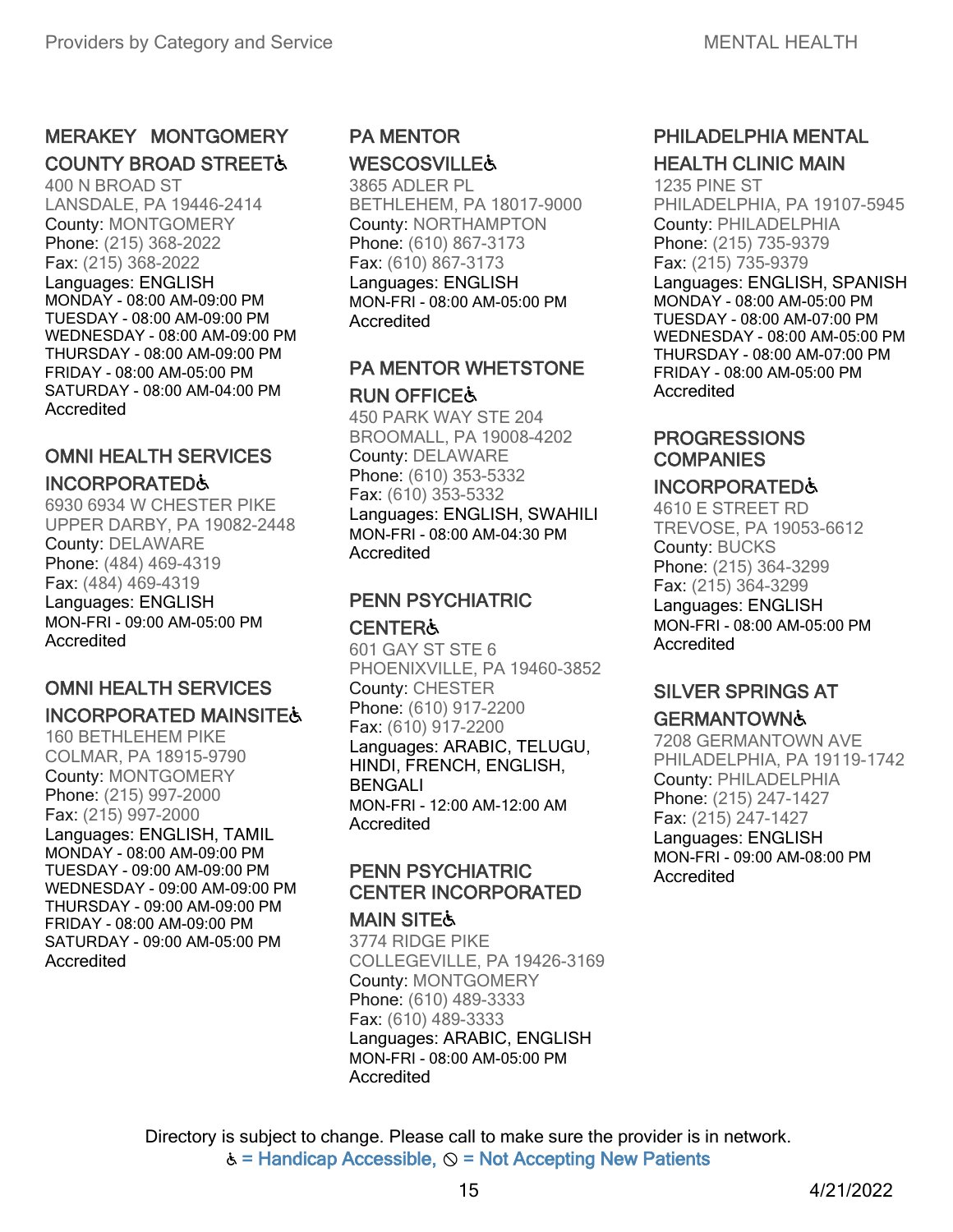#### SILVER SPRINGS MARTIN LUTHER SCHOOL♿

512 TOWNSHIP LINE RD PLYMOUTH MEETING, PA 19462 -1001 County: MONTGOMERY Phone: (610) 825-4440 Fax: (610) 825-4440 Languages: ENGLISH DAILY -- 12:00 AM-12:00 AM Accredited

## SMJ BEHAVIORAL

#### CONSULTANTS LLC

8420 W CHESTER PIKE UPPER DARBY, PA19082-2739 County: DELAWARE Phone: (484) 452-6323 Languages: ENGLISH MON-FRI - 08:30 AM-04:00 PM Accredited

#### STEPPING STONES THERAPEUTICS LLC

2215 STEELE RD FL 2 DREXEL HILL, PA 19026-4929 County: DELAWARE Phone: (610) 931-9287 Fax: (610) 931-9287 Languages: ENGLISH MONDAY - 08:00 AM-06:00 PM TUESDAY - 08:00 AM-06:00 PM WEDNESDAY - 08:00 AM-06:00 PM THURSDAY - 08:00 AM-06:00 PM FRIDAY - 08:00 AM-04:00 PM Accredited

# T W PONESSA AND ASSOCIATES COUNSELING♿

410 N PRINCE ST LANCASTER, PA 17603-3010 County: LANCASTER Phone: (717) 560-7917 Fax: (717) 560-7917 Languages: AFRIKAANS, VIETNAMESE, UKRAINIAN, SPANISH, RUSSIAN, PERSIAN, INDONESIAN, HEBREW, ENGLISH MONDAY - 08:00 AM-08:00 PM TUESDAY - 08:00 AM-08:00 PM WEDNESDAY - 08:00 AM-08:00 PM THURSDAY - 08:00 AM-08:00 PM FRIDAY - 08:00 AM-07:00 PM SATURDAY - 08:00 AM-02:00 PM Accredited

# THE CHILDRENS BEHAVIORAL HEALTH

# **CENTER&**

120 E UWCHLAN AVE STE 202 EXTON, PA 19341-1275 County: CHESTER Phone: (610) 524-8701 Fax: (610) 524-8701 Languages: ENGLISH MON-FRI - 09:00 AM-05:00 PM Accredited

## THE NETWORK FOR BEHAVIOR CHANGE♿

120 E UWCHLAN AVE STE 202 EXTON, PA 19341-1275 County: CHESTER Phone: (610) 212-0738 Fax: (610) 212-0738 Languages: ENGLISH DAILY -- 08:00 AM-08:00 PM **Accredited** 

# INDIVIDUAL **PRACTITIONERS**

## ABBY BAKER♿

1225 VINE ST PHILADELPHIA, PA 19107-1116 County: PHILADELPHIA Phone: (215) 405-2100 Fax: (215) 405-2100 Languages: ENGLISH MONDAY - 12:00 AM-12:00 AM Gender: F Specialty: FBA Trained,Telehealth OP BH

#### ANNIE GOLDIE STEINBERG♿

31 N NARBERTH AVE NARBERTH, PA 19072-2347 County: MONTGOMERY Phone: (610) 639-2667 Fax: (610) 639-2667 Languages: ENGLISH, SIGN LANGUAGE MON-FRI - 07:30 AM-08:30 PM Gender: F Specialty: ADHD, Adoption, Anxiety **Disorders** Board Certified

## ANTHONY TECHIE MENSA♿

1225 VINE ST PHILADELPHIA, PA 19107-1116 County: PHILADELPHIA Phone: (215) 405-2100 Fax: (215) 405-2100 Languages: ENGLISH MONDAY - 12:00 AM-12:00 AM Gender: M Specialty: FBA Trained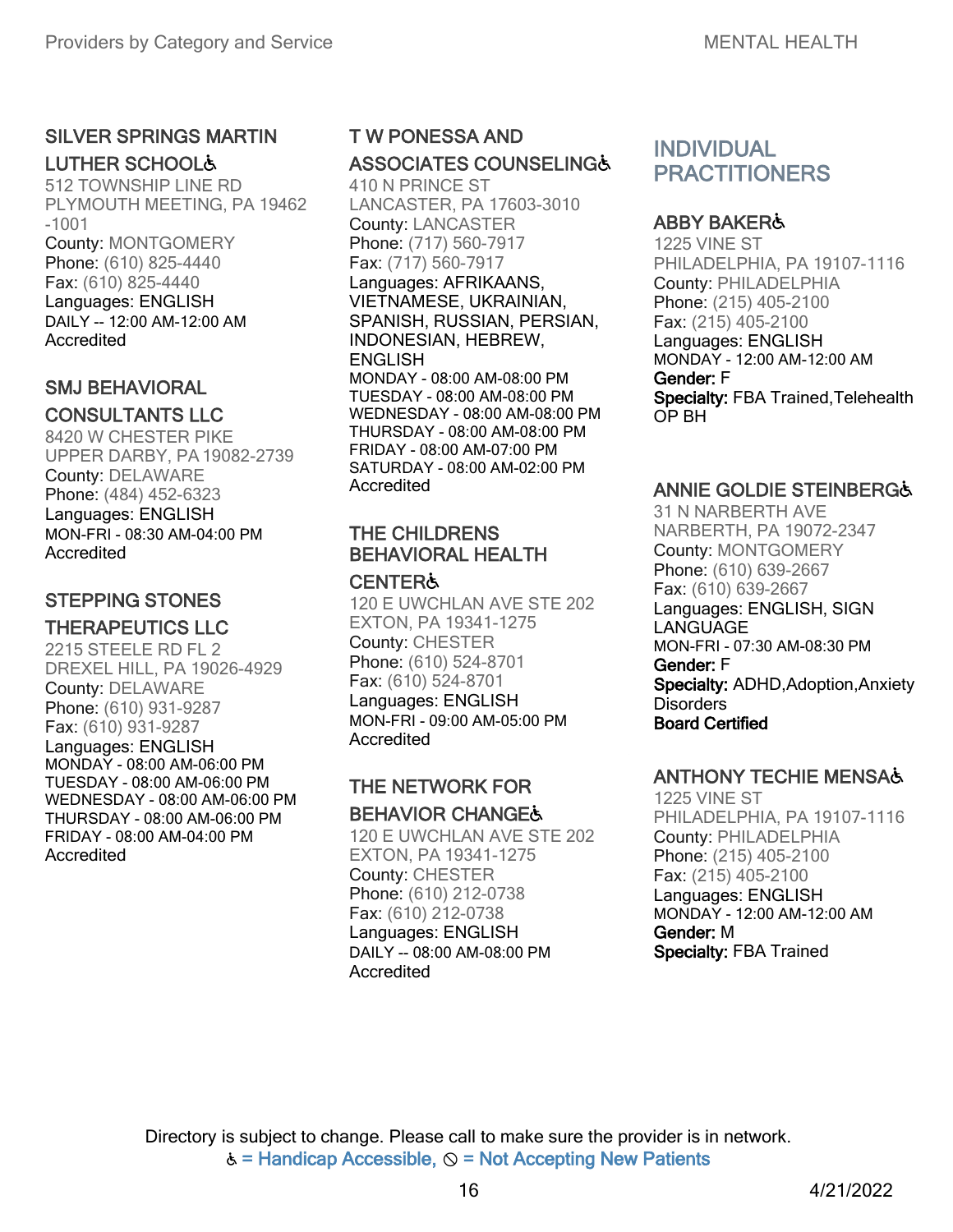#### CLAIRE GRASER♿

205 N MONROE ST STE 6 MEDIA, PA 19063-3052 County: DELAWARE Phone: (610) 246-9284 Fax: (610) 246-9284 Languages: ENGLISH MON-FRI - 12:00 AM-12:00 AM Gender: F Specialty: Adoption,Anxiety Disorders,Bipolar Disorder

#### DAVID KALMIN FLAKS♿

651 ROUTE 73 N STE 408 MARLTON, NJ 08053-3452 County: BURLINGTON Phone: (856) 797-1121 Languages: ENGLISH -- Call for Available Hours -- Gender: M Specialty: Anxiety Disorders,Depressive Disorders,Grief/Bereavement

## DAVID KALMIN FLAKS&

651 ROUTE 73 N STE 408 MARLTON, NJ 08053-3452 County: BURLINGTON Phone: (856) 797-1121 Languages: ENGLISH MONDAY - 10:00 AM-08:00 PM TUESDAY - 09:00 AM-08:00 PM WEDNESDAY - 10:00 AM-08:00 PM THURSDAY - 09:00 AM-08:00 PM FRIDAY - 10:00 AM-08:00 PM Gender: M Specialty: Anxiety Disorders,Depressive Disorders,Grief/Bereavement

#### DAVID KALMIN FLAKS♿

7401 OLD YORK RD ELKINS PARK, PA 19027-3005 County: MONTGOMERY Phone: (215) 635-1897 Languages: ENGLISH -- Call for Available Hours -- Gender: M Specialty: Anxiety Disorders,Depressive Disorders,Grief/Bereavement

#### DEADRA D CLEWELL♿

60 W BROAD ST STE 99B BETHLEHEM, PA 18018-5737 County: NORTHAMPTON Phone: (610) 814-4869 Fax: (610) 814-4869 Languages: ENGLISH DAILY -- 12:00 AM-12:00 AM Gender: F Specialty: Anger Management,Anxiety Disorders,Bipolar Disorder

#### ELIZABETH KLEBER♿

104 1/2 FORREST AVE STE 9 NARBERTH, PA 19072-2220 County: MONTGOMERY Phone: (610) 642-2056 Languages: ENGLISH -- Call for Available Hours -- Gender: F Specialty: Adoption,Anxiety

Disorders,Cultural Ethnic Issues

## EUGENE MACK ROBERTS♿

1225 VINE ST PHILADELPHIA, PA 19107-1116 County: PHILADELPHIA Phone: (215) 405-2100 Fax: (215) 405-2100 Languages: ENGLISH MONDAY - 12:00 AM-12:00 AM Gender: M Specialty: FBA Trained

#### GEOFFREY MARTIN

#### **WYCKOFF&**

1082 TAYLORSVILLE RD WASHINGTON CROSSING, PA 18977-1305 County: BUCKS Phone: (267) 399-9962 Fax: (267) 399-9962 Languages: ENGLISH MONDAY - 09:00 AM-09:30 PM TUESDAY - 09:00 AM-05:00 PM WEDNESDAY - 03:00 PM-07:00 PM THURSDAY - 01:00 PM-09:30 PM FRIDAY - 09:00 AM-05:00 PM SATURDAY - 12:00 AM-12:00 AM Gender: M Specialty: ADHD,Anxiety Disorders,Autism Spectrum **Disorder** 

## ILISSA DUCOAT♿

239 MAIN ST EAST GREENVILLE, PA 18041- 1408 County: MONTGOMERY Phone: (267) 227-0741 Fax: (267) 227-0741 Languages: ENGLISH, SIGN **LANGUAGE** MON-FRI - 12:00 AM-12:00 AM Gender: F Specialty: Anger Management,Anxiety Disorders,Cognitive Behavioral **Therapy**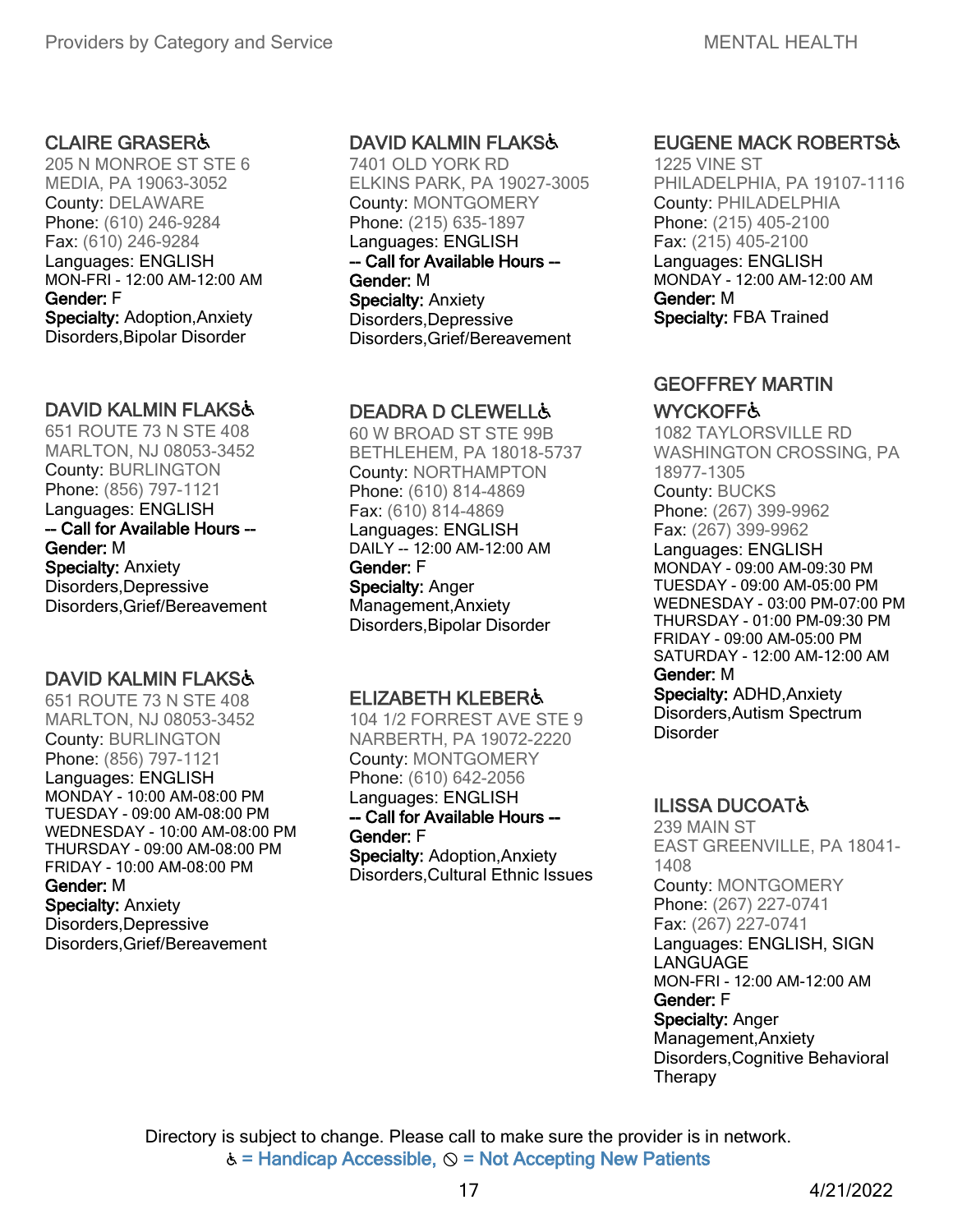#### IRENE FEIGIN♿

1601 WALNUT ST STE 1424 PHILADELPHIA, PA 19102-2909 County: PHILADELPHIA Phone: (215) 969-2420 Languages: ENGLISH, RUSSIAN MONDAY - 09:00 AM-05:00 PM TUESDAY - 01:00 PM-09:00 PM WEDNESDAY - 01:00 PM-09:00 PM THURSDAY - 09:00 AM-05:00 PM FRIDAY - 09:00 AM-06:00 PM Gender: F Specialty: Adoption,Anxiety Disorders,Bipolar Disorder

#### IRENE FEIGIN♿

2375 WOODWARD ST APT 108 PHILADELPHIA, PA 19115-5119 County: PHILADELPHIA Phone: (215) 969-2420 Fax: (215) 969-2420 Languages: ENGLISH, RUSSIAN MONDAY - 12:30 PM-09:00 PM TUESDAY - 01:00 PM-09:00 PM WEDNESDAY - 09:00 AM-08:00 PM THURSDAY - 09:00 AM-05:00 PM FRIDAY - 09:00 AM-05:00 PM Gender: F Specialty: Adoption,Anxiety Disorders,Bipolar Disorder

#### JAY F SKOLNICK♿

33 S DELAWARE AVE YARDLEY, PA 19067-1524 County: BUCKS Phone: (215) 497-3132 Languages: ENGLISH MONDAY - 12:00 AM-12:00 AM TUESDAY - 12:00 AM-12:00 AM WEDNESDAY - 12:00 AM-12:00 AM THURSDAY - 12:00 AM-12:00 AM SATURDAY - 12:00 AM-12:00 AM Gender: M Specialty: Autism Spectrum Disorder,Behavior Analyst Supervisor,Developmental **Disorders** 

#### JAY F SKOLNICK♿

705 FLORAL VALE BLVD YARDLEY, PA 19067-5529 County: BUCKS Phone: (215) 497-3132 Fax: (215) 497-3132 Languages: ENGLISH MONDAY - 10:00 AM-08:00 PM TUESDAY - 10:00 AM-08:00 PM WEDNESDAY - 10:00 AM-03:00 PM THURSDAY - 10:00 AM-08:00 PM SATURDAY - 08:00 AM-11:00 AM Gender: M Specialty: Autism Spectrum Disorder,Behavior Analyst Supervisor,Developmental

Disorders

#### JENNIFER ERB **CARAMENICO&**

204 FARM LN DOYLESTOWN, PA 18901-4714 County: BUCKS Phone: (267) 742-3244 Languages: ENGLISH MONDAY - 12:00 AM-12:00 AM TUESDAY - 12:00 AM-12:00 AM WEDNESDAY - 12:00 AM-12:00 AM THURSDAY - 12:00 AM-12:00 AM Gender: F Specialty:

ADHD,Adolescent/Children's Issues,Anxiety Disorders

#### **JONATHAN A MOSELLE&**

1244 FORT WASHINGTON AVE FORT WASHINGTON, PA 19034- 1743

County: MONTGOMERY Phone: (215) 643-2999 Languages: ENGLISH MONDAY - 08:00 AM-09:00 PM TUESDAY - 09:00 AM-06:00 PM WEDNESDAY - 08:00 AM-09:00 PM FRIDAY - 09:00 AM-05:00 PM Gender: M

Specialty: ADHD,Anxiety Disorders,Bipolar Disorder

#### KATHLEEN M STAUB SPITZ

12 VETERANS SQ MEDIA, PA 19063-3129 County: DELAWARE Phone: (610) 716-2278 Fax: (610) 716-2278

Languages: ENGLISH MONDAY - 09:00 AM-04:00 PM TUESDAY - 09:00 AM-04:00 PM WEDNESDAY - 09:00 AM-04:00 PM THURSDAY - 09:00 AM-04:00 PM FRIDAY - 12:00 AM-12:00 AM SATURDAY - 12:00 AM-12:00 AM

## Gender: F

Specialty: Bipolar Disorder,Cognitive Behavioral Therapy,Depressive Disorders

#### KATHLEEN M STAUB SPITZ♿

12 VETERANS SQ STE 2 MEDIA, PA 19063-3129 County: DELAWARE Phone: (215) 901-2175 Languages: ENGLISH MON-FRI - 03:00 PM-08:00 PM Gender: F Specialty: Bipolar Disorder,Cognitive Behavioral Therapy,Depressive Disorders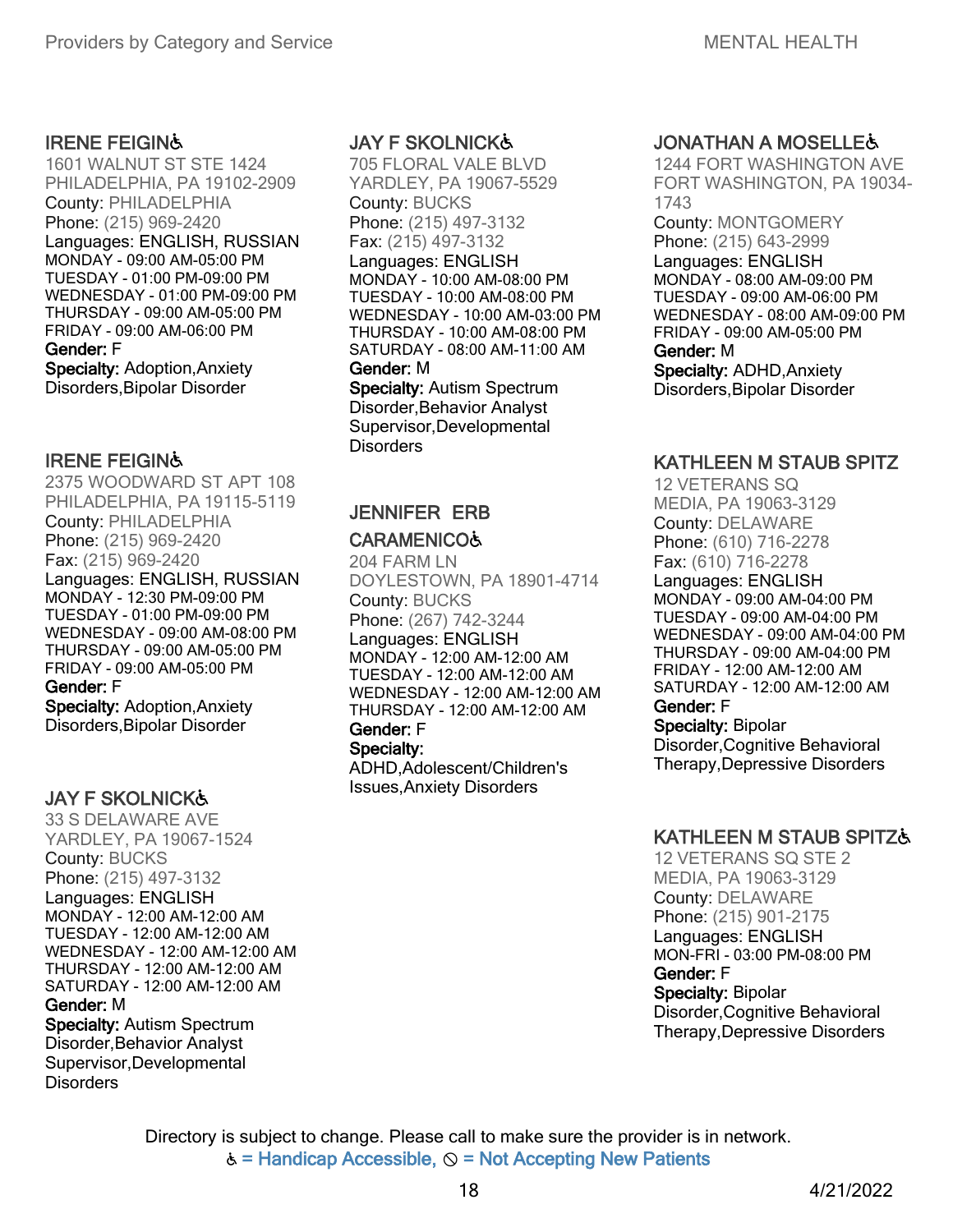#### KELLY M SCHIAVONE♿

13 COTTONWOOD RD SWEDESBORO, NJ 08085-3183 County: GLOUCESTER Phone: (856) 214-3738 Languages: ENGLISH MONDAY - 09:00 AM-05:00 PM FRIDAY - 09:00 AM-04:00 PM Gender: F Specialty: ADHD,Anxiety Disorders,Behavior Modification

#### KELLY M SCHIAVONE

3019 CRESCENT AVE LAFAYETTE HILL, PA 19444- 2037 County: MONTGOMERY Phone: (215) 648-2777 Languages: ENGLISH DAILY -- 12:00 AM-12:00 AM Gender: F Specialty: ADHD,Anxiety Disorders,Behavior Modification

## KELLY M SCHIAVONE♿

602 S BETHLEHEM PIKE AMBLER, PA 19002-5809 County: MONTGOMERY Phone: (215) 648-2777 Languages: ENGLISH MON-FRI - 12:00 AM-12:00 AM Gender: F Specialty: ADHD,Anxiety Disorders,Behavior Modification

## LEONARD L SILK♿

1703 LANGHORNE NEWTOWN RD LANGHORNE, PA 19047-1082 County: BUCKS Phone: (215) 504-8118 Fax: (215) 504-8118 Languages: ENGLISH MONDAY - 08:00 AM-10:00 PM TUESDAY - 08:00 AM-10:00 PM WEDNESDAY - 08:00 AM-10:00 PM THURSDAY - 08:00 AM-10:00 PM FRIDAY - 08:00 AM-05:00 PM SATURDAY - 09:00 AM-12:00 PM Gender: M Specialty: ADHD, Adoption, Anxiety **Disorders** 

#### LEWIS H MELTZER

515 GLEN ARBOR DR WYNNEWOOD, PA 19096-2611 County: MONTGOMERY Phone: (610) 896-8822 Fax: (610) 896-8822 Languages: ENGLISH MON-FRI - 12:00 AM-12:00 AM Gender: M **Specialty: Conduct** Disorders,Fitness-for-Duty,Marriage/Family Therapy

## LINDA J SHOPE♿

600 W GERMANTOWN PIKE PLYMOUTH MEETING, PA 19462 -1046 County: MONTGOMERY Phone: (610) 940-1618 Fax: (610) 940-1618 Languages: ENGLISH MONDAY - 12:00 AM-12:00 AM TUESDAY - 12:00 AM-12:00 AM WEDNESDAY - 12:00 AM-12:00 AM THURSDAY - 12:00 AM-07:30 PM Gender: F Specialty: ADHD, Adoption, Anxiety **Disorders** 

#### LOUIS R BALDINO♿

2681 BURTON RD HARLEYSVILLE, PA 19438-1301 County: MONTGOMERY Phone: (215) 256-6177 Languages: ENGLISH MONDAY - 11:30 AM-08:30 PM TUESDAY - 11:30 AM-08:30 PM WEDNESDAY - 11:30 AM-08:30 PM THURSDAY - 11:30 AM-08:30 PM FRIDAY - 08:00 AM-01:00 PM Gender: M Specialty: ASA General

Outpatient,Anger Management,Anxiety Disorders

## MERLE UDERMAN

#### **CLEARFIELD&**

601 SUMMIT AVE JENKINTOWN, PA 19046-3238 County: MONTGOMERY Phone: (215) 885-1252 Languages: ENGLISH -- Call for Available Hours -- Gender: F Specialty: ADHD,Anxiety Disorders,Bipolar Disorder

## MIRTA PEREZ BETANCOURT

122 W LANCASTER AVE SHILLINGTON, PA 19607-1874 County: BERKS Phone: (610) 334-2200 Fax: (610) 334-2200 Languages: ENGLISH, SPANISH SATURDAY - 12:00 AM-12:00 AM Gender: F Specialty:

ADHD,Adolescent/Children's Issues,Anxiety Disorders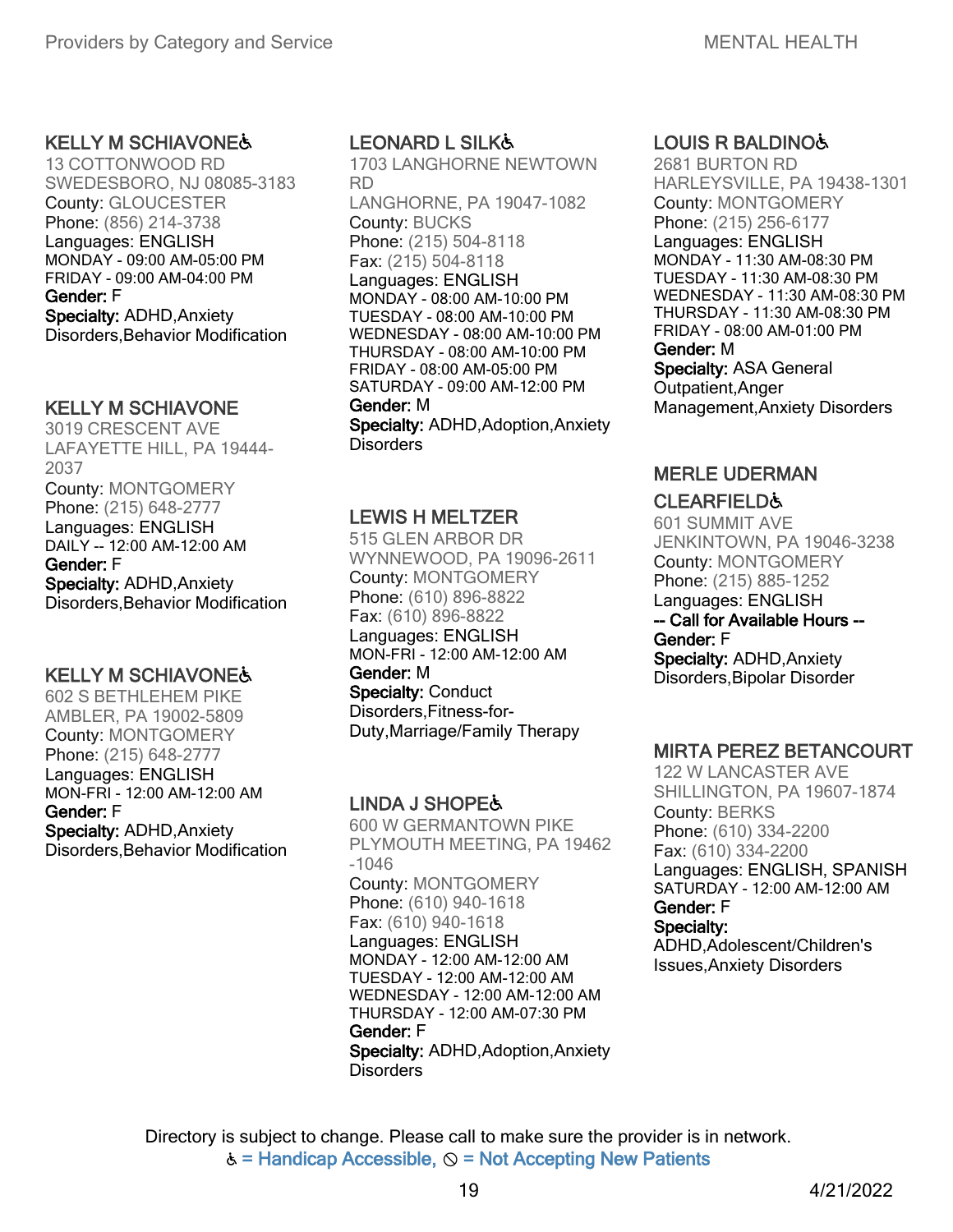## MIRTA PEREZ

#### **BETANCOURT&**

207 E MAIN ST OFC 5 NORRISTOWN, PA 19401-5068 County: MONTGOMERY Phone: (610) 334-2200 Fax: (610) 334-2200 Languages: ENGLISH, SPANISH MONDAY - 09:00 AM-06:00 PM WEDNESDAY - 09:00 AM-06:00 PM FRIDAY - 09:00 AM-06:00 PM SATURDAY - 09:00 AM-06:00 PM Gender: F Specialty:

ADHD,Adolescent/Children's Issues,Anxiety Disorders

#### NANCY ELIZABETH LUBOW♿

1110 N WEST END BLVD QUAKERTOWN, PA 18951-4107 County: BUCKS Phone: (267) 261-9987 Fax: (267) 261-9987 Languages: ENGLISH, ITALIAN, FRENCH MONDAY - 11:00 AM-09:00 PM TUESDAY - 11:00 AM-09:00 PM WEDNESDAY - 11:00 AM-09:00 PM THURSDAY - 11:00 AM-09:00 PM FRIDAY - 11:00 AM-09:00 AM SATURDAY - 12:00 AM-12:00 AM

#### Gender: F Specialty: Adolescent/Children's

Issues,Anxiety Disorders,Bipolar **Disorder** 

#### PAMELA COLLEEN

#### **SPELLMAN&**

262 KING ST STE 101 POTTSTOWN, PA 19464-5568 County: MONTGOMERY Phone: (610) 621-8531 Fax: (610) 621-8531 Languages: ENGLISH, SPANISH WEDNESDAY - 09:00 AM-01:00 PM THURSDAY - 09:00 AM-06:00 PM FRIDAY - 09:00 AM-02:00 PM Gender: F Specialty: ADHD, Adoption, Anxiety **Disorders** 

#### PAMELA COLLEEN

#### **SPELLMAN&**

505 PENN ST READING, PA 19601-3473 County: BERKS Phone: (610) 378-5300 Fax: (610) 378-5300 Languages: ENGLISH, SPANISH MONDAY - 09:00 AM-09:00 PM TUESDAY - 09:00 AM-09:00 PM WEDNESDAY - 03:00 PM-09:00 PM Gender: F Specialty: ADHD, Adoption, Anxiety **Disorders** 

#### PAUL H HIMMELBERG

100 PARK AVE REAR 3 SWARTHMORE, PA 19081-1729 County: DELAWARE Phone: (610) 329-8387 Fax: (610) 329-8387 Languages: ENGLISH MON-FRI - 12:00 AM-12:00 AM Gender: M Specialty: Anxiety Disorders,Bipolar Disorder,Depressive Disorders

#### SHAFIQ UR RAHMAN♿

1000 MARKET ST STE 35 BLOOMSBURG, PA 17815-2601 County: COLUMBIA Phone: (570) 784-5663 Fax: (570) 784-5663 Languages: ENGLISH, URDU MONDAY - 10:30 AM-06:30 PM WEDNESDAY - 10:30 AM-06:30 PM SATURDAY - 12:30 PM-04:30 PM Gender: M Specialty: ADHD,Anxiety

Disorders,Bipolar Disorder

#### SHAFIQ UR RAHMAN♿

116 N 5TH ST WEST HAZLETON, PA 18202- 3946 County: LUZERNE Phone: (570) 454-2545 Fax: (570) 454-2545 Languages: ENGLISH, URDU TUESDAY - 10:30 AM-06:30 PM

THURSDAY - 10:30 AM-06:30 PM SATURDAY - 12:30 PM-05:00 PM Gender: M

Specialty: ADHD,Anxiety Disorders,Bipolar Disorder

#### SHAFIQ UR RAHMAN♿

181 S MAIN RD MOUNTAIN TOP, PA 18707-1905 County: LUZERNE Phone: (570) 674-3939 Fax: (570) 674-3939 Languages: ENGLISH, URDU FRIDAY - 10:30 AM-06:30 PM SATURDAY - 12:30 PM-05:00 PM Gender: M Specialty: ADHD,Anxiety Disorders,Bipolar Disorder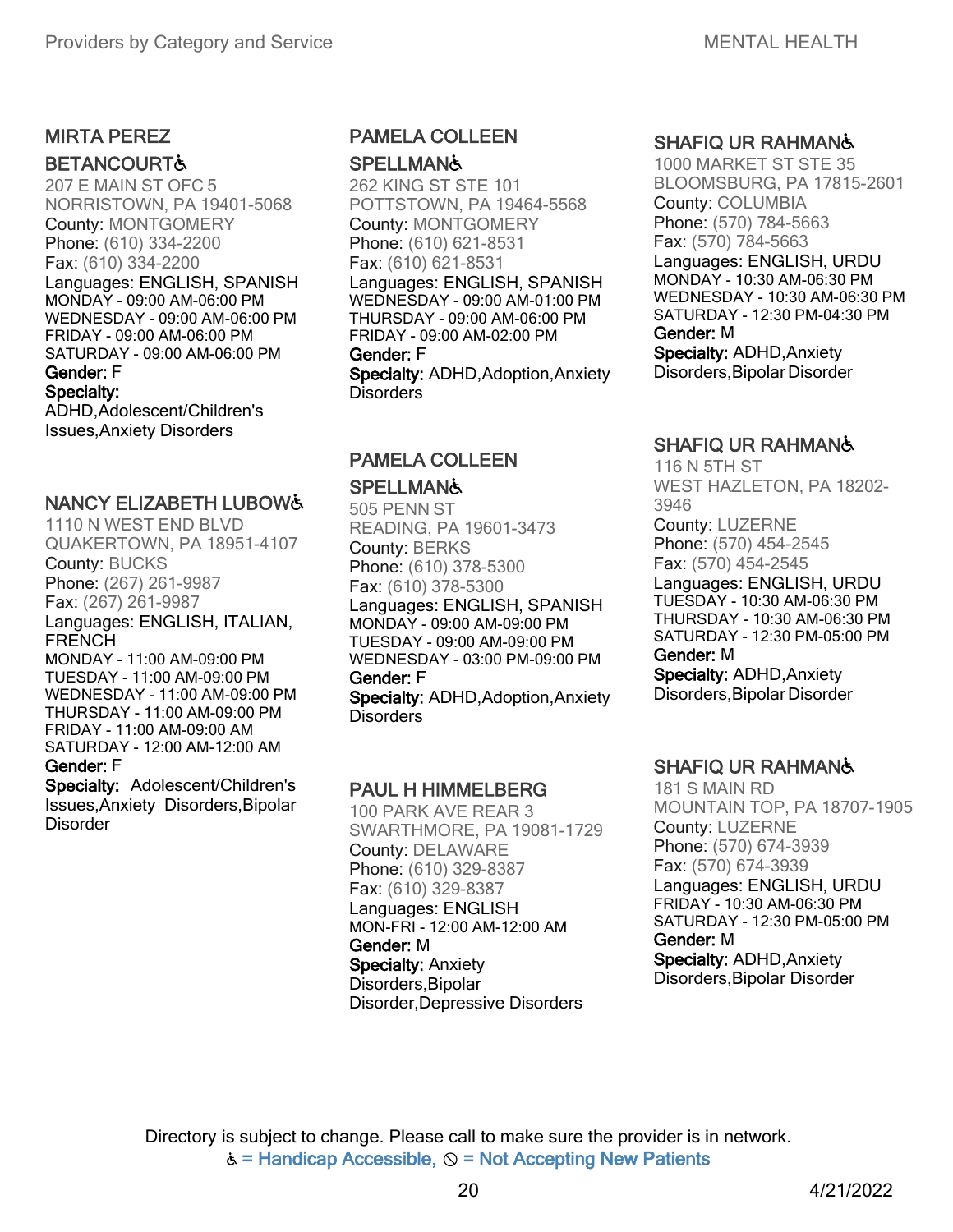#### SHAFIQ UR RAHMAN♿

20 S MOUNTAIN BLVD MOUNTAIN TOP, PA 18707-1123 County: LUZERNE Phone: (570) 474-0100 Languages: ENGLISH, URDU THURSDAY - 09:00 AM-06:00 PM Gender: M Specialty: ADHD,Anxiety Disorders,Bipolar Disorder

#### SHANNON MARY RUANE&

100 S BROAD ST STE 1309 PHILADELPHIA, PA 19110-1004 County: PHILADELPHIA Phone: (215) 244-0845 Fax: (215) 244-0845 Languages: ENGLISH, SIGN LANGUAGE MONDAY - 09:00 AM-09:00 PM TUESDAY - 09:00 AM-09:00 PM WEDNESDAY - 09:00 AM-08:00 PM THURSDAY - 09:00 AM-08:00 PM FRIDAY - 09:00 AM-06:00 PM SATURDAY - 09:00 AM-03:00 PM Gender: F

Specialty: ADHD, Adoption, Anxiety **Disorders** 

#### SHEILA C MCMANUS♿

1A E 117TH ST NEW YORK, NY 10035-4506 County: NEW YORK Phone: (215) 260-2367 Languages: ENGLISH SAT-SUN - 08:30 AM-05:00 PM Gender: F Specialty: ADHD,Adolescent/Children's Issues,Adoption

#### SHEILA C MCMANUS♿

7600 STENTON AVE STE 1I PHILADELPHIA, PA 19118-3245 County: PHILADELPHIA Phone: (215) 260-2367 Languages: ENGLISH SUNDAY - 12:00 AM-12:00 AM MONDAY - 12:00 AM-12:00 AM TUESDAY - 12:00 AM-12:00 AM WEDNESDAY - 12:00 AM-12:00 AM THURSDAY - 12:00 PM-09:00 PM FRIDAY - 12:00 AM-12:00 AM SATURDAY - 12:00 PM-09:00 PM Gender: F Specialty:

ADHD,Adolescent/Children's Issues,Adoption

#### SHEILA HOWARD♿

1225 VINE ST PHILADELPHIA, PA 19107-1116 County: PHILADELPHIA Phone: (215) 405-2100 Fax: (215) 405-2100 Languages: ENGLISH MONDAY - 12:00 AM-12:00 AM Gender: F Specialty: FBA Trained

#### STACEY ANNE SUMMERS♿

1225 VINE ST PHILADELPHIA, PA 19107-1116 County: PHILADELPHIA Phone: (215) 405-2100 Fax: (215) 405-2100 Languages: ENGLISH MONDAY - 12:00 AM-12:00 AM Gender: F Specialty: ADHD,Anxiety Disorders,Behavior Modification

#### STEPHEN MIKSIC

34 E GERMANTOWN PIKE NORRISTOWN, PA 19401-1512 County: MONTGOMERY Phone: (302) 200-7432 Fax: (302) 200-7432 Languages: ENGLISH TUESDAY - 12:00 AM-12:00 AM WEDNESDAY - 12:00 AM-12:00 AM THURSDAY - 12:00 AM-12:00 AM Gender: M Specialty: Neuropsychological Testing,Psychological Testing

#### TERRI LEE J FECHNAY♿

622 MARY ST STE 200 WARMINSTER, PA 18974-2842 County: BUCKS Phone: (215) 957-1784 Languages: ENGLISH, FRENCH MONDAY - 09:00 AM-07:30 PM TUESDAY - 09:00 AM-08:00 PM WEDNESDAY - 09:00 AM-07:00 PM THURSDAY - 09:00 AM-07:00 PM FRIDAY - 10:00 AM-07:00 PM Gender: F Specialty: ADHD,Anxiety

Disorders,Bipolar Disorder

# INPATIENT ECT

#### BELMONT CENTER **HOSPITAL&**

4200 MONUMENT RD PHILADELPHIA, PA 19131-1625 County: PHILADELPHIA Phone: (215) 581-3820 Fax: (215) 581-3820 Languages: ARABIC, URDU, TELUGU, SIGN LANGUAGE, HINDI, HEBREW, FRENCH, ENGLISH DAILY -- 12:00 AM-12:00 AM Accredited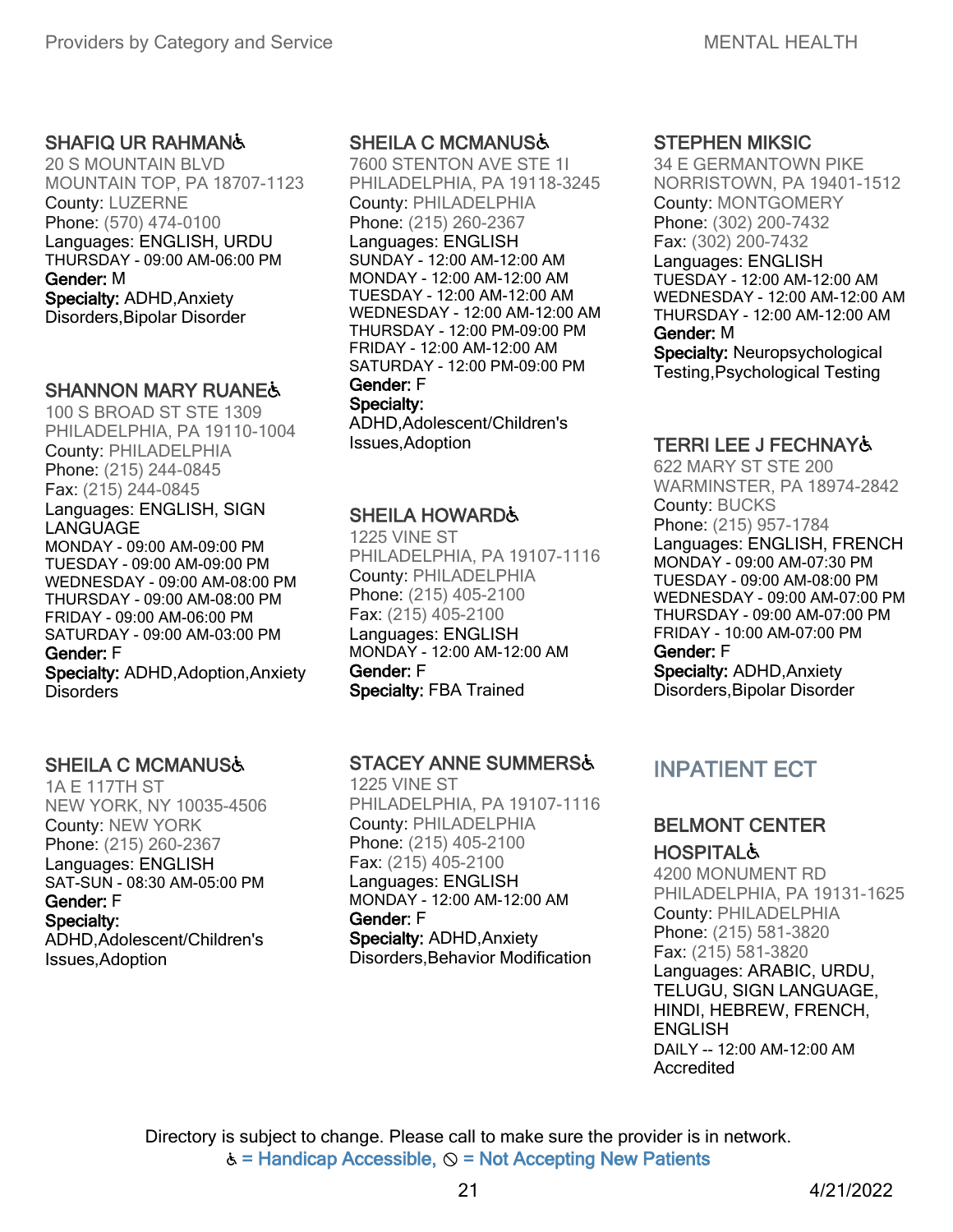#### SAINT LUKES HOSPITAL OF BETH SACRED HEART♿

421 CHEW ST ALLENTOWN, PA 18102-3406 County: LEHIGH Phone: (484) 526-3569 Languages: ENGLISH -- Call for Available Hours -- **Accredited** 

#### ST LUKES HOSPITAL

#### **QUAKERTOWN&**

1021 PARK AVE QUAKERTOWN, PA 18951-1573 County: BUCKS Phone: (215) 538-4500 Languages: ENGLISH DAILY -- 08:00 AM-05:00 PM Accredited

# INPATIENT PSYCHIATRIC

## BELMONT CENTER **HOSPITAL&**

4200 MONUMENT RD PHILADELPHIA, PA 19131-1625 County: PHILADELPHIA Phone: (215) 581-3820 Fax: (215) 581-3820 Languages: ARABIC, URDU, TELUGU, SIGN LANGUAGE, HINDI, HEBREW, FRENCH, **ENGLISH** DAILY -- 12:00 AM-12:00 AM Accredited

## BROOKE GLEN BEHAVIORAL **HOSPITAL&**

7170 LAFAYETTE AVE FORT WASHINGTON, PA 19034- 2301 County: MONTGOMERY Phone: (215) 641-5300 Fax: (215) 641-5300 Languages: ENGLISH MON-FRI - 08:00 AM-05:00 PM Accredited

#### CLARION PSYCHIATRIC CENTER♿

2 HOSPITAL DR CLARION, PA 16214-8502 County: CLARION Age Group: CHILD, ADOLESCENT & ADULT Phone: (814) 226-9545 Fax: (814) 226-9545 Languages: ARABIC, ENGLISH DAILY -- 12:00 AM-12:00 AM Accredited

# CROZER KEYSTONE

#### MEDICAL CENTER♿

1 MEDICAL CENTER BLVD CHESTER, PA 19013-3902 County: DELAWARE Phone: (610) 447-7600 Fax: (610) 447-7600 Languages: ENGLISH, FILIPINO, HINDI MON-FRI - 08:00 AM-05:00 PM Accredited

#### EAGLEVILLE HOSPITAL♿

100 EAGLEVILLE RD EAGLEVILLE, PA 19403-1829 County: MONTGOMERY Phone: (610) 539-6000 Fax: (610) 539-6000 Languages: ENGLISH, URDU, RUSSIAN, PUNJABI, ITALIAN, HINDI DAILY -- 12:00 AM-12:00 AM Accredited

# FAIRMOUNT BEHAVIORAL

## HEALTH SYSTEM♿

561 FAIRTHORNE AVE PHILADELPHIA, PA 19128-2412 County: PHILADELPHIA Age Group: CHILD, ADOLESCENT & ADULT Phone: (215) 487-4000 Fax: (215) 487-4000 Languages: CREOLE (HAITIAN), TAMIL, SPANISH, SIGN LANGUAGE, KOREAN, ENGLISH DAILY -- 12:00 AM-12:00 AM Accredited

# FIRST HOSPITAL WYOMING

#### VALLEY♿

562 WYOMING AVE KINGSTON, PA 18704-3721 County: LUZERNE Phone: (570) 552-3894 Fax: (570) 552-3894 Languages: ENGLISH, SPANISH, GUJARATI MON-FRI - 08:00 AM-05:00 PM **Accredited**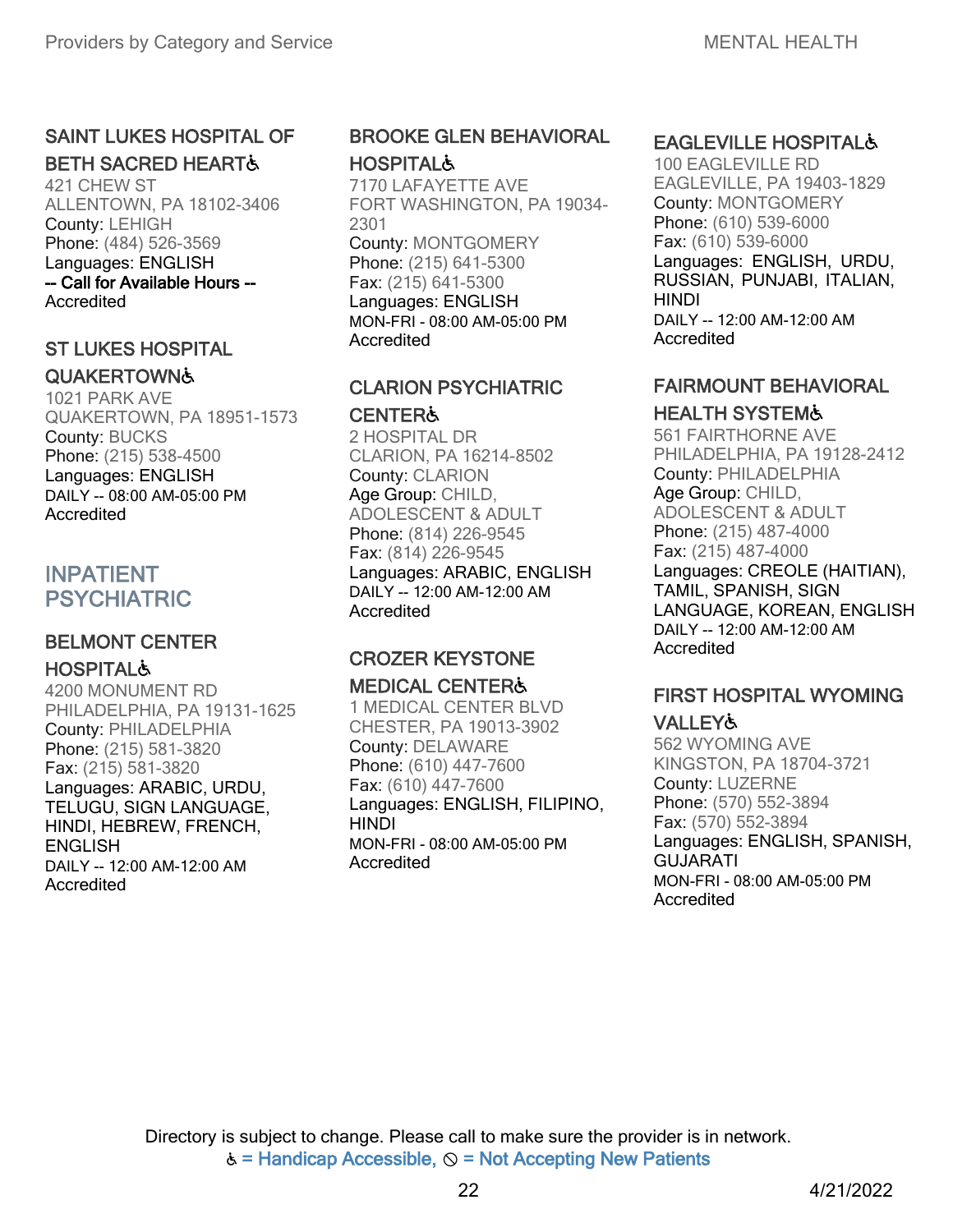## FOUNDATIONS BEHAVIORAL **HEALTH&**

833 E BUTLER AVE DOYLESTOWN, PA 18901-2280 County: BUCKS Phone: (215) 345-0444 Fax: (215) 345-0444 Languages: ENGLISH, FRENCH DAILY -- 12:00 AM-12:00 AM Accredited

#### FRIENDS BEHAVIORAL HEALTH SYSTEM LP♿

4641 E ROOSEVELT BLVD PHILADELPHIA, PA 19124-2343 County: PHILADELPHIA Phone: (215) 831-4600 Fax: (215) 831-4600 Languages: ENGLISH, SWEDISH, FRENCH DAILY -- 12:00 AM-12:00 AM **Accredited** 

# HAVEN BEHAVIORAL SERVICES OF

#### **PHILADELPHIA&**

3300 HENRY AVE UNIT 4 PHILADELPHIA, PA 19129-1141 County: PHILADELPHIA Phone: (215) 475-3402 Fax: (215) 475-3402 Languages: ENGLISH, HINDI DAILY -- 12:00 AM-12:00 AM Accredited

## HAVEN BEHAVIORAL SERVICES OF READING&

145 N 6TH ST READING, PA 19601-3096 County: BERKS Phone: (610) 406-4346 Fax: (610) 406-4346 Languages: BIHARI, TELUGU, TATAR, TAMIL, TIBETAN, SLOVAK, KIRGHIZ (KYRGYZ), INUKTITUT, HINDI, GALICIAN, ENGLISH DAILY -- 12:00 AM-12:00 AM **Accredited** 

#### HORSHAM CLINIC♿

722 E BUTLER PIKE AMBLER, PA 19002-2310 County: MONTGOMERY Phone: (215) 643-7800 Fax: (215) 643-7800 Languages: ARABIC, URDU, TELUGU, SPANISH, RUSSIAN, ITALIAN, HINDI, ENGLISH DAILY -- 12:00 AM-12:00 AM **Accredited** 

#### KIDSPEACE HOSPITAL MAIN

**SITE&** 

5300 KIDSPEACE DR OREFIELD, PA 18069-2044 County: LEHIGH Age Group: CHILD AND ADOLESCENT Phone: (610) 799-8800 Fax: (610) 799-8800 Languages: ENGLISH DAILY -- 12:00 AM-12:00 AM Accredited

## KIRKBRIDE CENTER♿

111 N 49TH ST PHILADELPHIA, PA 19139-2718 County: PHILADELPHIA Phone: (215) 471-2358 Fax: (215) 471-2358 Languages: ENGLISH DAILY -- 12:00 AM-12:00 AM Accredited

## LANCASTER BEHAVIORAL

## HEALTH HOSPITAL

333 HARRISBURG AVE LANCASTER, PA 17603-2951 County: LANCASTER Phone: (717) 740-4100 Fax: (717) 740-4100 Languages: ENGLISH DAILY -- 12:00 AM-12:00 AM **Accredited** 

#### MEADOW WOOD BEHAVIORAL HEALTH

#### **SYSTEM&**

575 S DUPONT HWY NEW CASTLE, DE 19720-4606 County: NEW CASTLE Phone: (302) 328-3330 Fax: (302) 328-3330 Languages: ARABIC, SPANISH, POLISH, ENGLISH DAILY -- 12:00 AM-12:00 AM Accredited

## MERCY CATHOLIC MEDICAL

## **CENTER&**

1500 LANSDOWNE AVE DARBY, PA 19023-1200 County: DELAWARE Phone: (610) 237-4000 Fax: (610) 237-4000 Languages: ENGLISH DAILY -- 12:00 AM-12:00 AM Accredited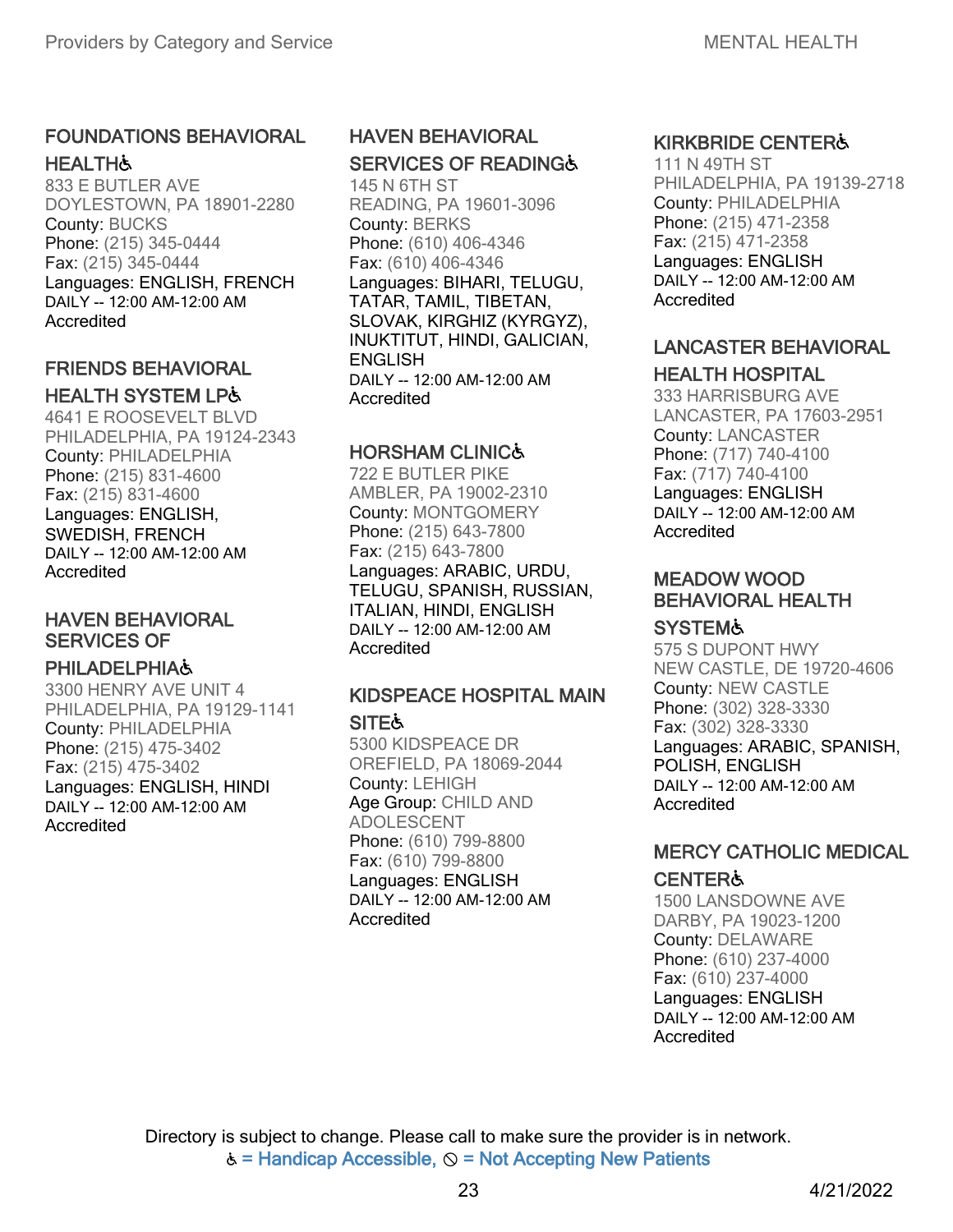## MONTGOMERY COUNTY **EMERGENCY MAIN SITE&**

50 BEECH DR NORRISTOWN, PA 19403-5421 County: MONTGOMERY Phone: (610) 279-6100 Fax: (610) 279-6100 Languages: ARABIC, MARATHI, HINDI, ENGLISH, BENGALI DAILY -- 12:00 AM-12:00 AM Accredited

#### PRINCETON HOUSE **BEHAVIORAL&**

905 HERRONTOWN RD PRINCETON, NJ 08540-1901 County: MERCER Phone: (609) 497-3300 Fax: (609) 497-3300 Languages: BENGALI, URDU, TELUGU, TAMIL, SPANISH, SIGN LANGUAGE, RUSSIAN, KOREAN, HINDI, ENGLISH DAILY -- 12:00 AM-12:00 AM Accredited

#### READING BEHAVIORAL HEALTHCARE LLC♿

201 WELLNESS WAY READING, PA 19605-8902 County: BERKS Phone: (484) 659-2322 Fax: (484) 659-2322 Languages: ENGLISH DAILY -- 12:00 AM-12:00 AM **Accredited** 

# SAINT LUKES HOSPITAL OF

#### BETH SACRED HEART♿

421 CHEW ST ALLENTOWN, PA 18102-3406 County: LEHIGH Phone: (484) 526-3569 Languages: ENGLISH -- Call for Available Hours -- **Accredited** 

## SOUTHWOOD PSYCHIATRIC **HOSPITAL&**

2575 BOYCE PLAZA RD PITTSBURGH, PA 15241-3925 County: ALLEGHENY Phone: (412) 257-2290 Fax: (412) 257-2290 Languages: ENGLISH DAILY -- 12:00 AM-12:00 AM Accredited

## ST LUKES HOSPITAL **QUAKERTOWN&**

1021 PARK AVE QUAKERTOWN, PA 18951-1573 County: BUCKS Phone: (215) 538-4500 Languages: ENGLISH DAILY -- 08:00 AM-05:00 PM **Accredited** 

# TEMPLE UNIVERSITY

## **HOSPITAL&**

100 E LEHIGH AVE PHILADELPHIA, PA 19125-1012 County: PHILADELPHIA Phone: (215) 707-8496 Fax: (215) 707-8496 Languages: ENGLISH DAILY -- 12:00 AM-12:00 AM **Accredited** 

## THE DEVEREUX

#### **FOUNDATION MAINSITES**

655 SUGARTOWN RD MALVERN, PA 19355-3303 County: CHESTER Phone: (800) 935-6789 Fax: (800) 935-6789 Languages: ENGLISH DAILY -- 12:00 AM-12:00 AM Accredited

## UHS OF DOYLESTOWN LLC&

833 E BUTLER AVE DOYLESTOWN, PA 18901-2280 County: BUCKS Phone: (215) 345-0444 Fax: (215) 345-0444 Languages: ENGLISH -- Call for Available Hours -- **Accredited** 

## UHS OF ROCKFORD LLC♿

100 ROCKFORD DR NEWARK, DE 19713-2120 County: NEW CASTLE Phone: (302) 996-5480 Fax: (302) 996-5480 Languages: ENGLISH DAILY -- 12:00 AM-12:00 AM Accredited

# IOP PSYCH

#### CENTRAL BEHAVIORAL **HEALTH**

1100 POWELL ST NORRISTOWN, PA 19401-3820 County: MONTGOMERY Phone: (610) 277-4600 Fax: (610) 277-4600 Languages: ENGLISH MON-FRI - 08:30 AM-05:00 PM Accredited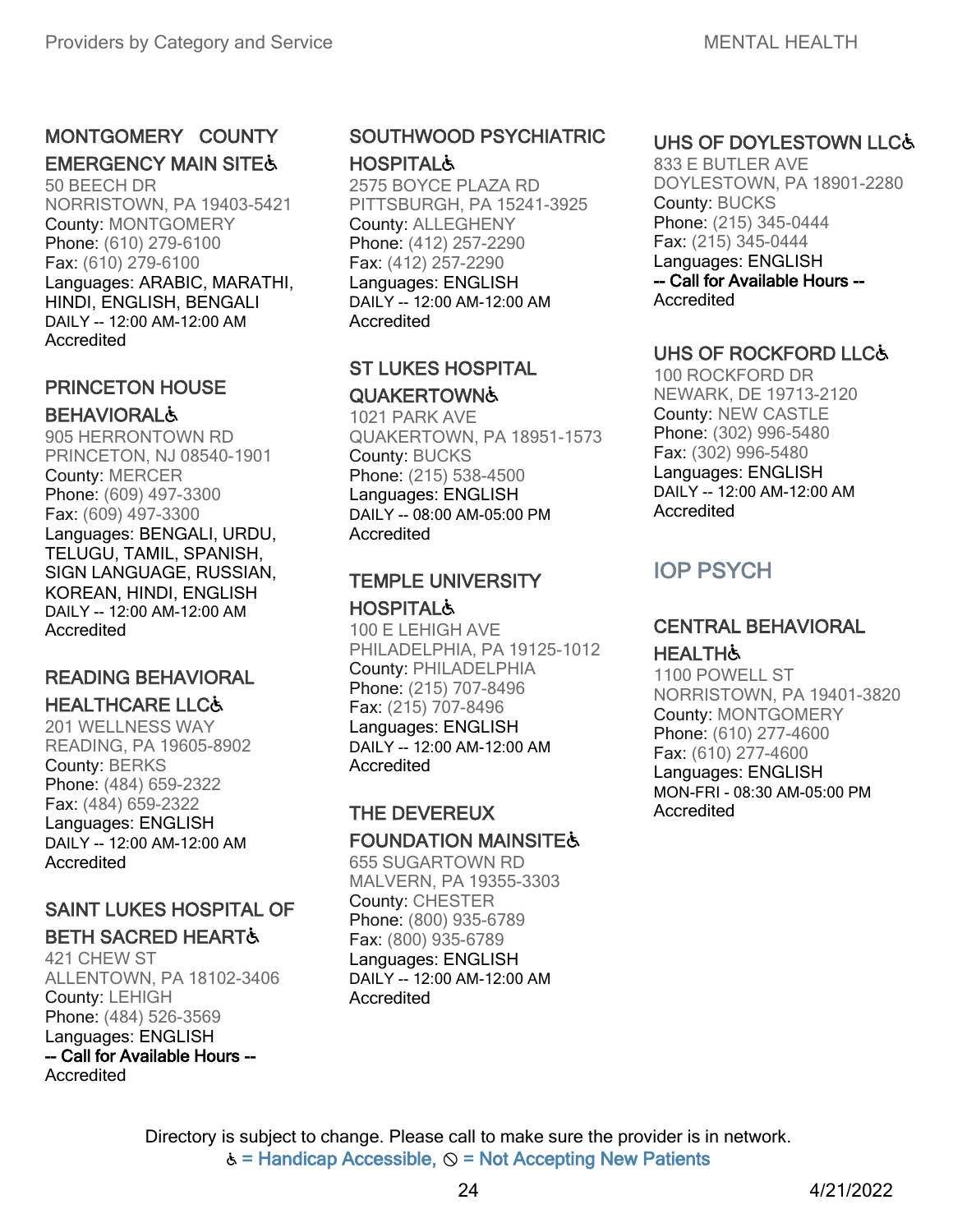## CENTRAL BEHAVIORAL HEALTH

1201 DEKALB ST NORRISTOWN, PA 19401-3415 County: MONTGOMERY Phone: (610) 279-9270 Fax: (610) 279-9270 Languages: ENGLISH, SPANISH MONDAY - 09:00 AM-08:00 PM TUESDAY - 09:00 AM-08:00 PM WEDNESDAY - 09:00 AM-08:00 PM THURSDAY - 09:00 AM-08:00 PM FRIDAY - 09:00 AM-05:00 PM Accredited

# CREATIVE HEALTH SERVICES INCORPORATED

#### **MAIN SITE&**

11 ROBINSON ST POTTSTOWN, PA 19464-6439 County: MONTGOMERY Phone: (484) 941-0500 Fax: (484) 941-0500 Languages: ENGLISH, SPANISH, SIGN LANGUAGE MON-FRI - 08:00 AM-05:00 PM **Accredited** 

#### CROZER CHESTER COMMUNITY DIVISION♿

301 W 15TH ST CHESTER, PA 19013-5300 County: DELAWARE Phone: (610) 497-7490 Languages: ENGLISH MON-FRI - 12:00 AM-12:00 AM Accredited

#### HOLCOMB BEHAVIORAL HEALTH SYSTEM UPPER **DARBYよ**

225 S 69TH ST UPPER DARBY, PA 19082-4212 County: DELAWARE Phone: (610) 352-8943 Fax: (610) 352-8943 Languages: ENGLISH MON-FRI - 09:00 AM-05:00 PM **Accredited** 

#### KIDSPEACE HOSPITAL **BROADWAY&**

1620 BROADWAY BETHLEHEM, PA 18015-3904 County: LEHIGH Phone: (610) 799-7985 Fax: (610) 799-7985 Languages: ENGLISH MON-FRI - 08:00 AM-02:30 PM **Accredited** 

#### MERAKEY DELAWARE COUNTY♿

800 CHESTER PIKE SHARON HILL, PA 19079-1400 County: DELAWARE Phone: (610) 534-3636 Fax: (610) 534-3636 Languages: ENGLISH MON-FRI - 08:00 AM-06:00 PM Accredited

#### MERAKEY MONTGOMERY♿

200 N CHESTNUT ST LANSDALE, PA 19446-2657 County: MONTGOMERY Phone: (215) 362-7955 Fax: (215) 362-7955 Languages: ENGLISH MON-FRI - 08:00 AM-05:00 PM Accredited

# MERAKEY MONTGOMERY **COUNTY BROAD STREET&**

400 N BROAD ST LANSDALE, PA 19446-2414 County: MONTGOMERY Phone: (215) 368-2022 Fax: (215) 368-2022 Languages: ENGLISH MONDAY - 08:00 AM-09:00 PM TUESDAY - 08:00 AM-09:00 PM WEDNESDAY - 08:00 AM-09:00 PM THURSDAY - 08:00 AM-09:00 PM FRIDAY - 08:00 AM-05:00 PM SATURDAY - 08:00 AM-04:00 PM Accredited

# **LABORATORY SERVICES**

## ATLANTIC DIAGNOSTIC LABORATORIES LLC♿

1570 GARRETT RD UPPER DARBY, PA 19082-4500 County: DELAWARE Phone: (610) 626-2112 Languages: ENGLISH MON-FRI - 08:00 AM-05:00 PM Accredited

## ATLANTIC DIAGNOSTIC LABORATORY LL♿

3520 PROGRESS DR STE C BENSALEM, PA 19020-5810 County: BUCKS Phone: (215) 244-0407 Languages: ENGLISH -- Call for Available Hours -- Accredited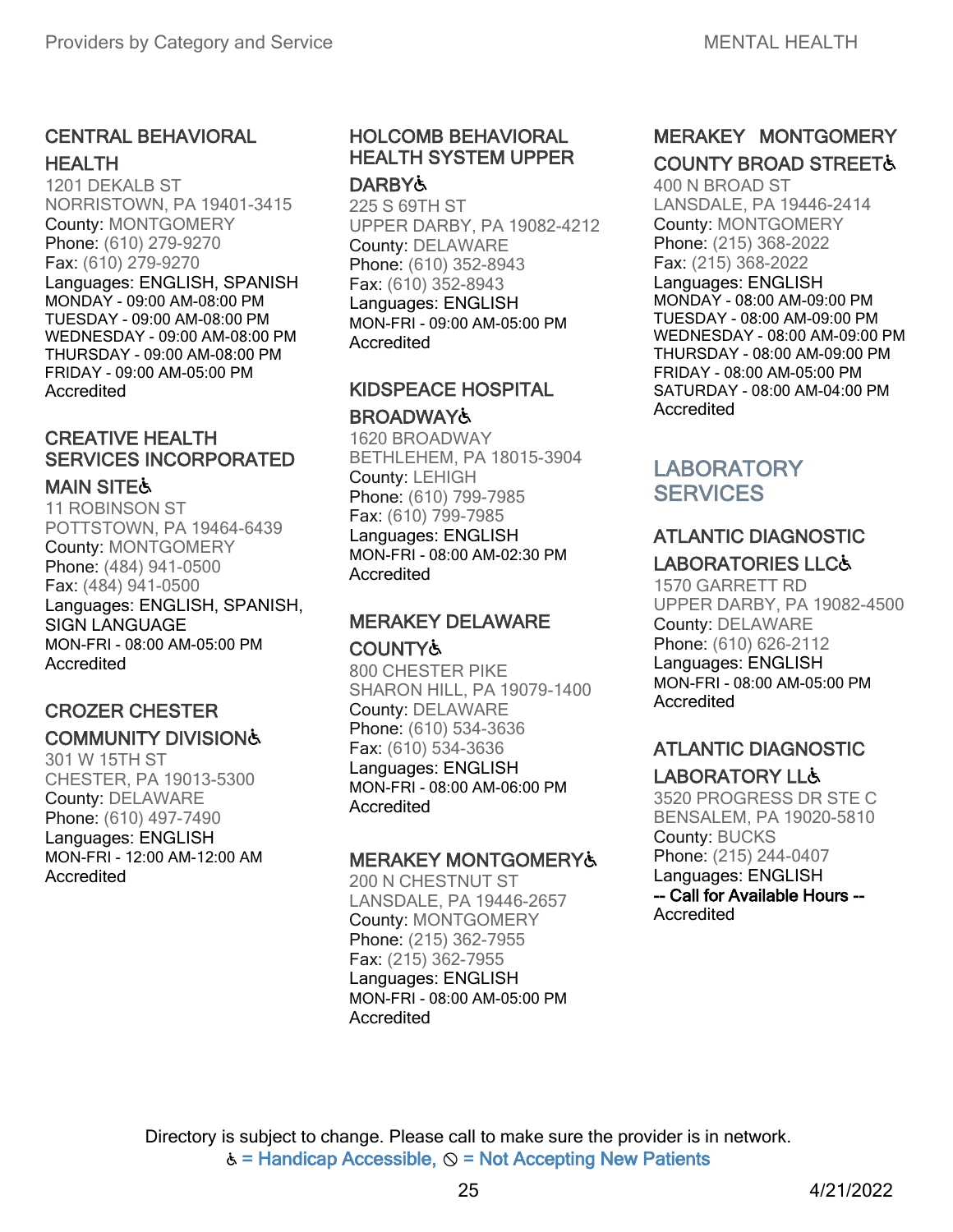#### CLINICAL SCIENCE LABORATORY

#### INCORPORATED♿

51 FRANCIS AVE MANSFIELD, MA 02048-1511 County: BRISTOL Phone: (800) 255-6106 Fax: (800) 255-6106 Languages: ENGLISH -- Call for Available Hours -- Accredited

#### PARKWAY CLINICAL LABORATORY

3494 PROGRESS DR STE D BENSALEM, PA 19020-5815 County: BUCKS Phone: (215) 245-5112 Fax: (215) 245-5112 Languages: ENGLISH MON-FRI - 08:30 AM-05:00 PM **Accredited** 

# MENTAL HEALTH CASE MANAGEMENT

## ACCESS SERVICES♿

500 OFFICE CENTER DR FORT WASHINGTON, PA 19034- 3234 County: MONTGOMERY Phone: (215) 540-2150 Fax: (215) 540-2150 Languages: ENGLISH, SPANISH MON-FRI - 12:00 AM-12:00 AM Accredited

#### AVIVA MENTAL HEALTH **SERVICES**

#### INCORPORATED♿

320 MACDADE BLVD STE 205 COLLINGDALE, PA 19023-1926 County: DELAWARE Phone: (610) 522-4506 Fax: (610) 522-4506 Languages: ENGLISH MONDAY - 09:00 AM-09:00 PM TUESDAY - 09:00 AM-09:00 PM WEDNESDAY - 09:00 AM-09:00 PM THURSDAY - 09:00 AM-09:00 PM FRIDAY - 09:00 AM-05:00 PM SATURDAY - 09:00 AM-05:00 PM **Accredited** 

# CENTRAL BEHAVIORAL

#### **HEALTH&**

1100 POWELL ST NORRISTOWN, PA 19401-3820 County: MONTGOMERY Phone: (610) 277-4600 Fax: (610) 277-4600 Languages: ENGLISH MON-FRI - 08:30 AM-05:00 PM Accredited

#### CENTRAL BEHAVIORAL **HEALTH**

1201 DEKALB ST NORRISTOWN, PA 19401-3415 County: MONTGOMERY Phone: (610) 279-9270 Fax: (610) 279-9270 Languages: ENGLISH, SPANISH MONDAY - 09:00 AM-08:00 PM TUESDAY - 09:00 AM-08:00 PM WEDNESDAY - 09:00 AM-08:00 PM THURSDAY - 09:00 AM-08:00 PM FRIDAY - 09:00 AM-05:00 PM Accredited

## CENTRAL BEHAVIORAL **HEALTH&**

2500 MARYLAND RD WILLOW GROVE, PA 19090- 1216

County: MONTGOMERY Phone: (267) 818-2220 Fax: (267) 818-2220

Languages: ENGLISH MONDAY - 09:00 AM-05:00 PM TUESDAY - 09:00 AM-05:00 PM WEDNESDAY - 09:00 AM-05:00 PM THURSDAY - 09:00 AM-05:00 PM FRIDAY - 09:01 AM-05:00 PM **Accredited** 

## CHILD AND FAMILY FOCUS♿

450 PARK WAY STE 210 BROOMALL, PA 19008-4502 County: DELAWARE Phone: (610) 325-3131 Fax: (610) 325-3131 Languages: ENGLISH DAILY -- 08:30 AM-04:30 PM Accredited

#### CHILD AND FAMILY FOCUS BUCKS MONT♿

2935 BYBERRY RD HATBORO, PA 19040-2815 County: MONTGOMERY Phone: (215) 957-9771 Fax: (215) 957-9771 Languages: ENGLISH MON-FRI - 08:30 AM-04:30 PM Accredited

# CHILDRENS CRISIS

#### TREATMENT CENTER♿

502 W GERMANTOWN PIKE EAST NORRITON, PA 19403- 4232 County: MONTGOMERY Phone: (610) 275-2020 Fax: (610) 275-2020 Languages: ENGLISH -- Call for Available Hours -- Accredited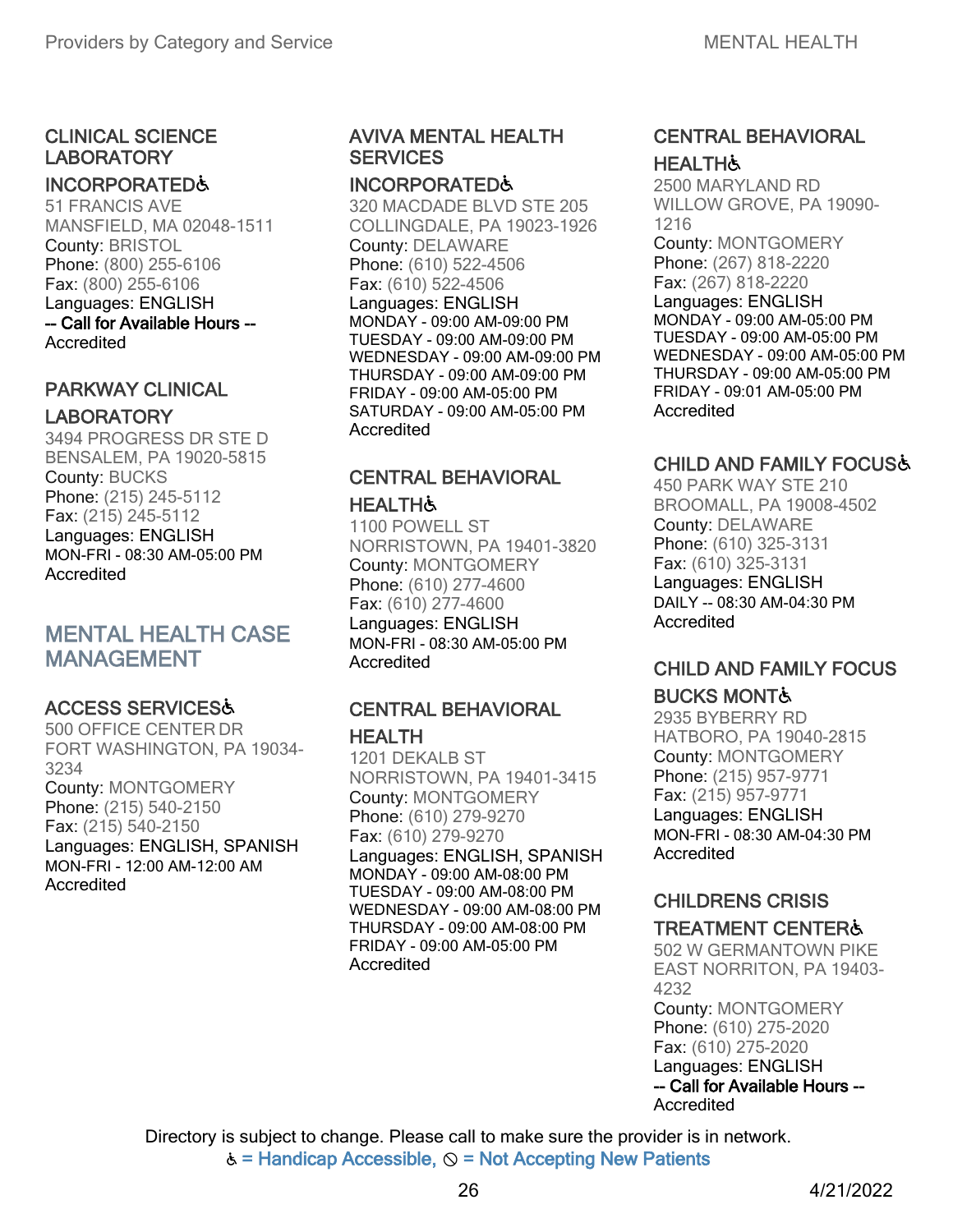# CREATIVE HEALTH SERVICES INCORPORATED

## **MAIN SITE&**

11 ROBINSON ST POTTSTOWN, PA 19464-6439 County: MONTGOMERY Phone: (484) 941-0500 Fax: (484) 941-0500 Languages: ENGLISH, SPANISH, SIGN LANGUAGE MON-FRI - 08:00 AM-05:00 PM Accredited

## CREATIVE HEALTH SERVICES INCORPORATED

#### SPRING CITY♿

1 MENNONITE CHURCH RD SPRING CITY, PA 19475-1518 County: CHESTER Phone: (610) 948-6490 Fax: (610) 948-6490 Languages: ENGLISH WEDNESDAY - 08:00 AM-05:00 PM Accredited

# CROZER CHESTER

## COMMUNITY DIVISION♿

301 W 15TH ST CHESTER, PA 19013-5300 County: DELAWARE Phone: (610) 497-7490 Languages: ENGLISH MON-FRI - 12:00 AM-12:00 AM Accredited

#### FAMILY SERVICE ASSOCIATION OF BUCKS COUNTY MAIN♿

4 CORNERSTONE DR LANGHORNE, PA 19047-1314 County: BUCKS Phone: (215) 757-6916 Fax: (215) 757-6916 Languages: ENGLISH, TELUGU, SPANISH MONDAY - 09:00 AM-08:00 PM TUESDAY - 09:00 AM-08:00 PM WEDNESDAY - 09:00 AM-08:00 PM THURSDAY - 09:00 AM-05:00 PM FRIDAY - 09:00 AM-05:00 PM Accredited

## HOLCOMB BEHAVIORAL HEALTH SYSTEM UPPER

#### **DARBY&**

225 S 69TH ST UPPER DARBY, PA 19082-4212 County: DELAWARE Phone: (610) 352-8943 Fax: (610) 352-8943 Languages: ENGLISH MON-FRI - 09:00 AM-05:00 PM **Accredited** 

#### LOWER MERION COUNSELING SERVICE♿

850 W LANCASTER AVE STE 2 BRYN MAWR, PA 19010-3220 County: MONTGOMERY Phone: (610) 520-1510 Fax: (610) 520-1510 Languages: ENGLISH MONDAY - 09:00 AM-09:00 PM TUESDAY - 09:00 AM-09:00 PM WEDNESDAY - 09:00 AM-09:00 PM THURSDAY - 09:00 AM-09:00 PM FRIDAY - 09:00 AM-05:00 PM SATURDAY - 09:00 AM-02:00 PM **Accredited** 

#### MERAKEY DELAWARE **COUNTY&**

800 CHESTER PIKE SHARON HILL, PA 19079-1400 County: DELAWARE Phone: (610) 534-3636 Fax: (610) 534-3636 Languages: ENGLISH MON-FRI - 08:00 AM-06:00 PM Accredited

#### MERAKEY MONTGOMERY♿

200 N CHESTNUT ST LANSDALE, PA 19446-2657 County: MONTGOMERY Phone: (215) 362-7955 Fax: (215) 362-7955 Languages: ENGLISH MON-FRI - 08:00 AM-05:00 PM Accredited

## MERAKEY MONTGOMERY♿

2506 N BROAD ST COLMAR, PA 18915-9439 County: MONTGOMERY Phone: (215) 716-9001 Fax: (215) 716-9001 Languages: ENGLISH MON-FRI - 12:00 AM-12:00 AM Accredited

## MERCY CATHOLIC MEDICAL

## CENTER♿

1500 LANSDOWNE AVE DARBY, PA 19023-1200 County: DELAWARE Phone: (610) 237-4000 Fax: (610) 237-4000 Languages: ENGLISH DAILY -- 12:00 AM-12:00 AM Accredited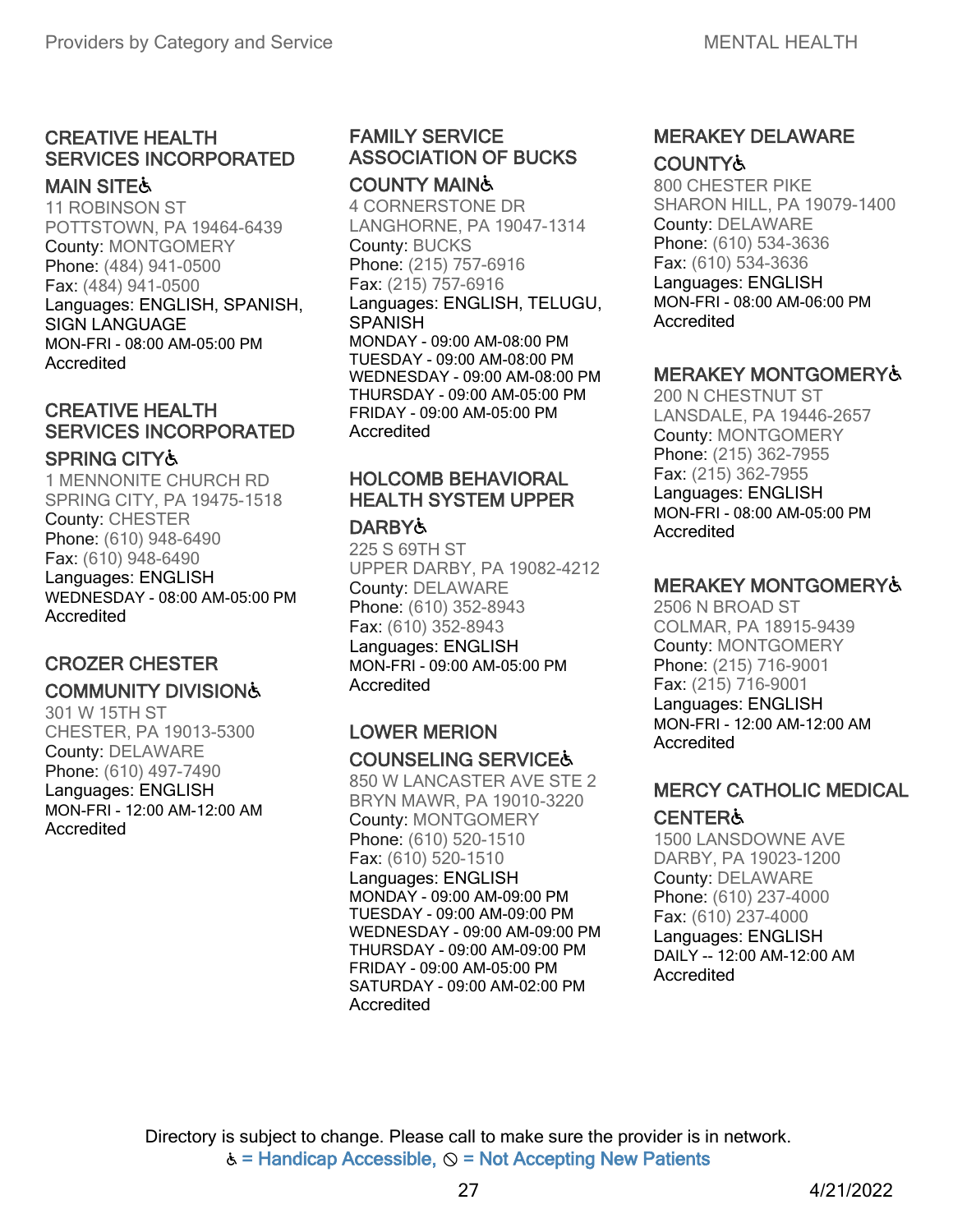## MONTGOMERY COUNTY **EMERGENCY MAIN SITE&**

50 BEECH DR NORRISTOWN, PA 19403-5421 County: MONTGOMERY Phone: (610) 279-6100 Fax: (610) 279-6100 Languages: ARABIC, MARATHI, HINDI, ENGLISH, BENGALI DAILY -- 12:00 AM-12:00 AM Accredited

## PA MENTOR

#### **WESCOSVILLE&**

3865 ADLER PL BETHLEHEM, PA 18017-9000 County: NORTHAMPTON Phone: (610) 867-3173 Fax: (610) 867-3173 Languages: ENGLISH MON-FRI - 08:00 AM-05:00 PM Accredited

#### PENN FOUNDATION

## INCORPORATED♿

807 LAWN AVE SELLERSVILLE, PA 18960-1549 County: BUCKS Phone: (484) 526-3569 Fax: (484) 526-3569 Languages: ENGLISH, SPANISH MON-FRI - 12:00 AM-12:00 AM Accredited

#### SALISBURY BEHAVIORAL **HEALTH&**

614 N EASTON RD GLENSIDE, PA 19038-4301 County: MONTGOMERY Phone: (215) 884-9770 Fax: (215) 884-9770 Languages: ENGLISH, SIGN LANGUAGE, FRENCH MON-FRI - 08:00 AM-05:00 PM Accredited

# MULTI-SYSTEMIC TREATMENT (MST) (CHILD & ADOL)

#### CENTRAL BEHAVIORAL **HEALTH&**

1100 POWELL ST NORRISTOWN, PA 19401-3820 County: MONTGOMERY Phone: (610) 277-4600 Fax: (610) 277-4600 Languages: ENGLISH MON-FRI - 08:30 AM-05:00 PM Accredited

# CHILDRENS GUIDANCE RESOURCE CENTERS

#### MAIN&

2000 OLD W CHESTER PIKE HAVERTOWN, PA 19083-2712 County: DELAWARE Phone: (484) 454-8700 Fax: (484) 454-8700

Languages: ENGLISH MONDAY - 08:30 AM-08:00 PM TUESDAY - 08:30 AM-08:00 PM WEDNESDAY - 08:30 AM-08:00 PM THURSDAY - 08:30 AM-08:00 PM FRIDAY - 08:30 AM-05:00 PM SATURDAY - 09:00 AM-02:00 PM Accredited

# MUSIC THERAPY

#### MUSICWORKS♿

2050 W CHESTER PIKE HAVERTOWN, PA 19083-2742 County: DELAWARE Phone: (610) 449-9669 Fax: (610) 449-9669 Languages: ENGLISH MONDAY - 10:00 AM-08:00 PM TUESDAY - 10:00 AM-08:00 PM WEDNESDAY - 10:00 AM-08:00 PM THURSDAY - 10:00 AM-08:00 PM FRIDAY - 10:00 AM-05:00 PM SATURDAY - 09:00 AM-03:00 PM Accredited

# OUTPATIENT ECT

#### BELMONT CENTER **HOSPITAL&**

4200 MONUMENT RD PHILADELPHIA, PA 19131-1625 County: PHILADELPHIA Phone: (215) 581-3820 Fax: (215) 581-3820 Languages: ARABIC, URDU, TELUGU, SIGN LANGUAGE, HINDI, HEBREW, FRENCH, **ENGLISH** DAILY -- 12:00 AM-12:00 AM **Accredited**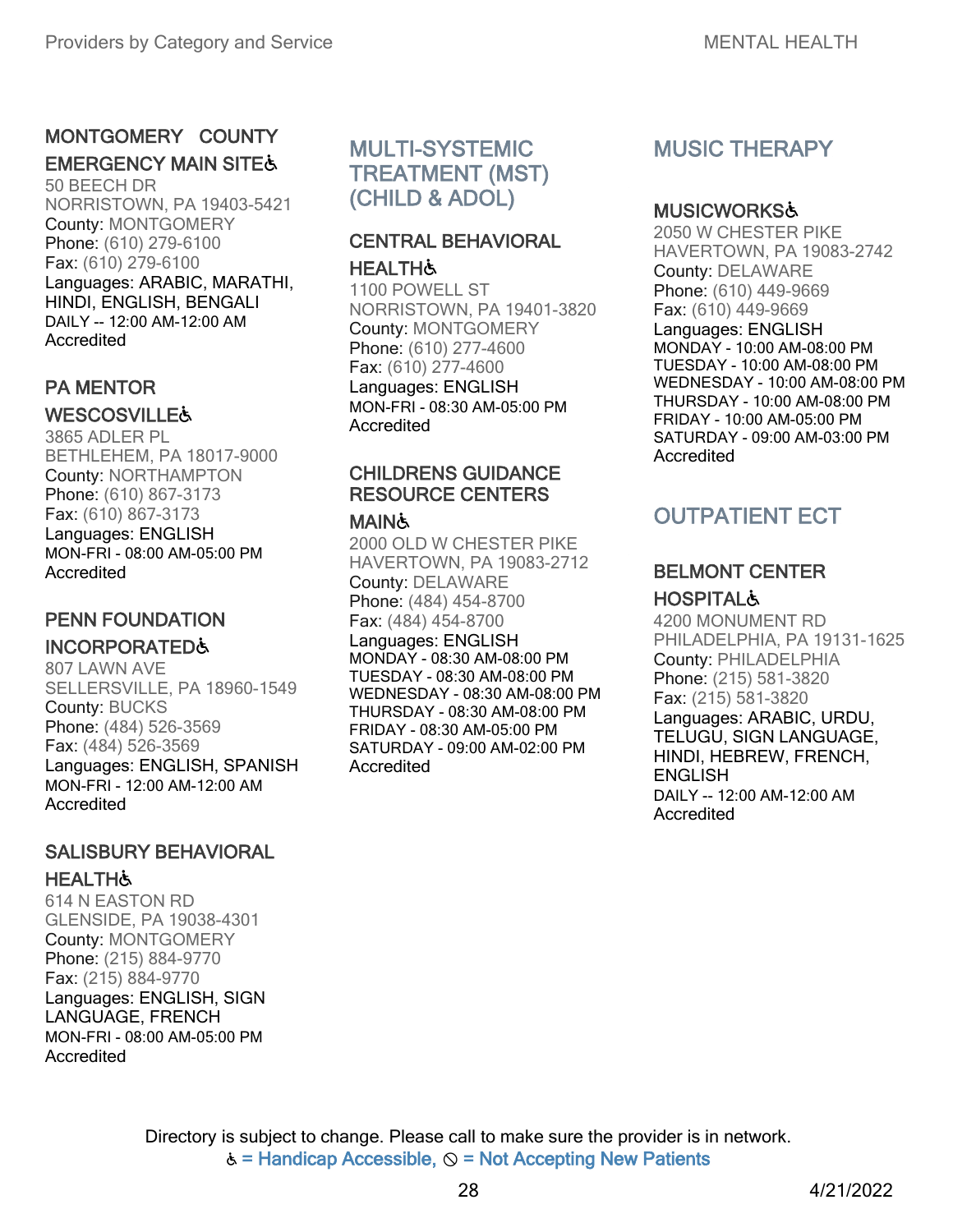## OUTPATIENT MENTAL **HEALTH**

# ABA2DAY BEHAVIOR

#### SERVICES LLC

3744 WEST CHESTER PIKE NEWTOWN SQUARE, PA 19073- 3224 County: DELAWARE

Phone: (610) 356-4749 Languages: ENGLISH MONDAY - 09:00 AM-06:00 PM **Accredited** 

# ABA2DAY BEHAVIOR

#### SERVICES LLC♿

606 E BALTIMORE PIKE FL 2 MEDIA, PA 19063-1751 County: DELAWARE Phone: (610) 356-4749 Languages: ENGLISH MON-FRI - 08:30 AM-06:00 PM Accredited

## ACADEMY PARK HIGH **SCHOOL&**

300 CALCON HOOK RD SHARON HILL, PA 19079-1531 County: DELAWARE Phone: (484) 454-8700 Languages: ENGLISH MON-FRI - 07:00 AM-04:00 PM Accredited

# ADELPHOI VILLAGE

## INCORPORATED♿

1108 VILLAGE WAY LATROBE, PA 15650-5201 County: WESTMORELAND Phone: (724) 532-2042 Fax: (724) 532-2042 Languages: ENGLISH MON-FRI - 08:00 AM-05:00 PM Accredited

## ADELPHOI VILLAGE INCORPORATED♿

1119 VILLAGE WAY LATROBE, PA 15650-5201 County: WESTMORELAND Phone: (724) 804-7208 Fax: (724) 804-7208 Languages: ENGLISH MON-FRI - 08:00 AM-05:00 PM Accredited

## ADELPHOI VILLAGE INCORPORATED♿

1127 VILLAGE WAY LATROBE, PA 15650-5201 County: WESTMORELAND Phone: (724) 804-7208 Fax: (724) 804-7208 Languages: ENGLISH -- Call for Available Hours -- Accredited

## AIDS CARE GROUP♿

1300 CHESTER PIKE SHARON HILL, PA19079-1903 County: DELAWARE Languages: ENGLISH, SPANISH -- Call for Available Hours -- Accredited

## AIDS CARE GROUP♿

2201 PROVIDENCE AVE CHESTER, PA 19013-5218 County: DELAWARE Languages: ENGLISH, SPANISH -- Call for Available Hours -- **Accredited** 

## AIDS CARE GROUP

2304 EDGMONT AVE CHESTER, PA 19013-5038 County: DELAWARE Phone: (610) 872-9101 Fax: (610) 872-9101 Languages: ENGLISH, SPANISH MON-FRI - 09:00 AM-04:00 PM Accredited

# AIDS CARE GROUP♿

904 CHESTER PIKE SHARON HILL, PA 19079 County: DELAWARE Phone: (610) 872-9101 Languages: ENGLISH, SPANISH -- Call for Available Hours -- Accredited

# AIDS CARE GROUP♿

921 CHESTER PIKE SHARON HILL, PA 19079-1411 County: DELAWARE Phone: (610) 872-9101 Languages: ENGLISH, SPANISH -- Call for Available Hours -- Accredited

# AIDS CARE GROUP♿

940 CHESTER PIKE SHARON HILL, PA 19079-1413 County: DELAWARE Languages: ENGLISH, SPANISH -- Call for Available Hours -- **Accredited**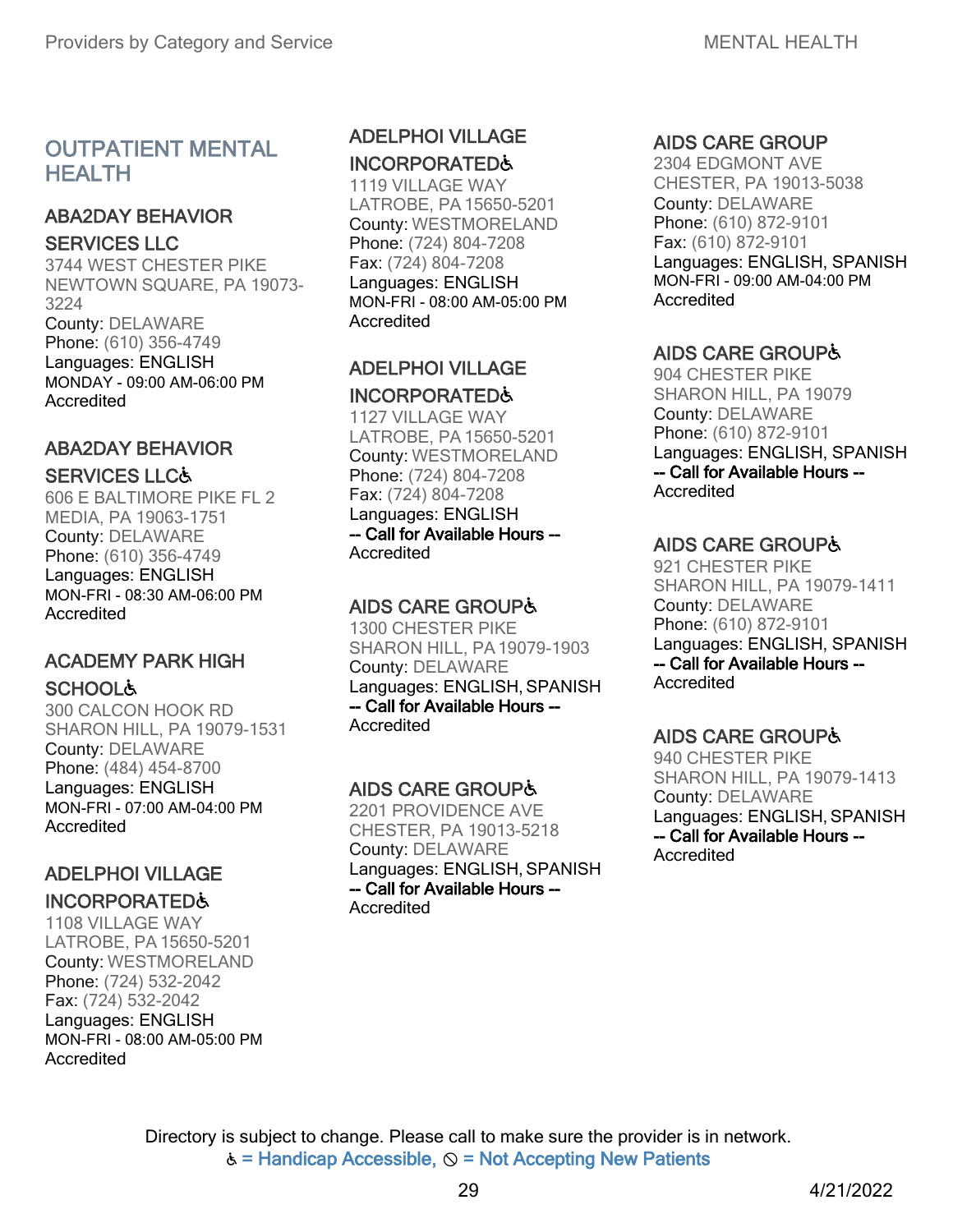#### **ALYSON G NOWELL&**

13 W THIRD ST MEDIA, PA 19063-2803 County: DELAWARE Phone: (610) 668-2320 Languages: ENGLISH MONDAY - 03:00 PM-09:00 PM TUESDAY - 12:30 PM-08:30 PM Gender: F Specialty: Anxiety Disorders,Depressive Disorders,Developmental **Disorders** 

## ASPIRE CHILDRENS & FAMILY SERVICES

#### INCORPORATED♿

1810 COUNTY LINE RD HUNTINGDON VALLEY, PA 19006-1723 County: MONTGOMERY Phone: (267) 388-0670 Fax: (267) 388-0670 Languages: ENGLISH, SPANISH MON-FRI - 09:00 AM-05:00 PM Accredited

#### AVIVA MENTAL HEALTH **SERVICES**

#### INCORPORATED♿

320 MACDADE BLVD STE 205 COLLINGDALE, PA 19023-1926 County: DELAWARE Phone: (610) 522-4506 Fax: (610) 522-4506 Languages: ENGLISH MONDAY - 09:00 AM-09:00 PM TUESDAY - 09:00 AM-09:00 PM WEDNESDAY - 09:00 AM-09:00 PM THURSDAY - 09:00 AM-09:00 PM FRIDAY - 09:00 AM-05:00 PM SATURDAY - 09:00 AM-05:00 PM Accredited

#### BARRY M HORTON♿

212 W FRONT ST MEDIA, PA 19063-3156 County: DELAWARE Phone: (609) 668-2326 Fax: (609) 668-2326 Languages: ENGLISH MONDAY - 03:30 PM-09:00 PM TUESDAY - 03:30 PM-09:00 PM WEDNESDAY - 03:30 PM-06:00 PM THURSDAY - 03:30 PM-09:00 PM FRIDAY - 03:30 PM-07:00 PM SATURDAY - 09:00 AM-03:00 PM Gender: M Specialty: ADHD,Anxiety

Disorders,Bipolar Disorder

#### BELMONT CENTER **HOSPITAL&**

4200 MONUMENT RD PHILADELPHIA, PA 19131-1625 County: PHILADELPHIA Phone: (215) 581-3820 Fax: (215) 581-3820 Languages: ARABIC, URDU, TELUGU, SIGN LANGUAGE, HINDI, HEBREW, FRENCH, **ENGLISH** DAILY -- 12:00 AM-12:00 AM Accredited

#### **BETHANNA&**

1030 2ND STREET PIKE SOUTHAMPTON, PA 18966-3955 County: BUCKS Phone: (215) 355-6500 Fax: (215) 355-6500 Languages: ENGLISH MON-FRI - 09:00 AM-09:00 PM Accredited

#### BRETT E SCHUR♿

349 W LANCASTER AVE HAVERFORD, PA 19041-1500 County: MONTGOMERY Phone: (610) 642-1110 Languages: ENGLISH TUESDAY - 09:00 AM-06:00 PM WEDNESDAY - 09:00 AM-06:00 PM Gender: M Specialty: Chronic Pain,Cooccurring Medical Problems,Comorbid Cancer

## BRIDGE OF LOVE II LLC♿

18 CAMPUS BLVD STE 100 NEWTOWN SQUARE, PA 19073- 3240 County: DELAWARE Phone: (267) 206-8762 Languages: ENGLISH MON-FRI - 08:00 AM-06:00 PM Accredited

# CARAMENICO COUNSELING

#### **GROUP LLC&**

204 FARM LN DOYLESTOWN, PA 18901-4714 County: BUCKS Phone: (267) 742-3244 Languages: ENGLISH MONDAY - 09:00 AM-08:00 PM TUESDAY - 09:00 AM-08:00 PM WEDNESDAY - 09:00 AM-08:00 PM THURSDAY - 09:00 AM-08:00 PM FRIDAY - 09:00 AM-05:00 PM Accredited

# CENTER FOR FAMILIES AND

#### **RELATIONSHIPS&**

7901 BUSTLETON AVE PHILADELPHIA, PA 19152-3330 County: PHILADELPHIA Phone: (215) 537-5367 Fax: (215) 537-5367 Languages: ENGLISH MON-FRI - 09:00 AM-09:00 PM Accredited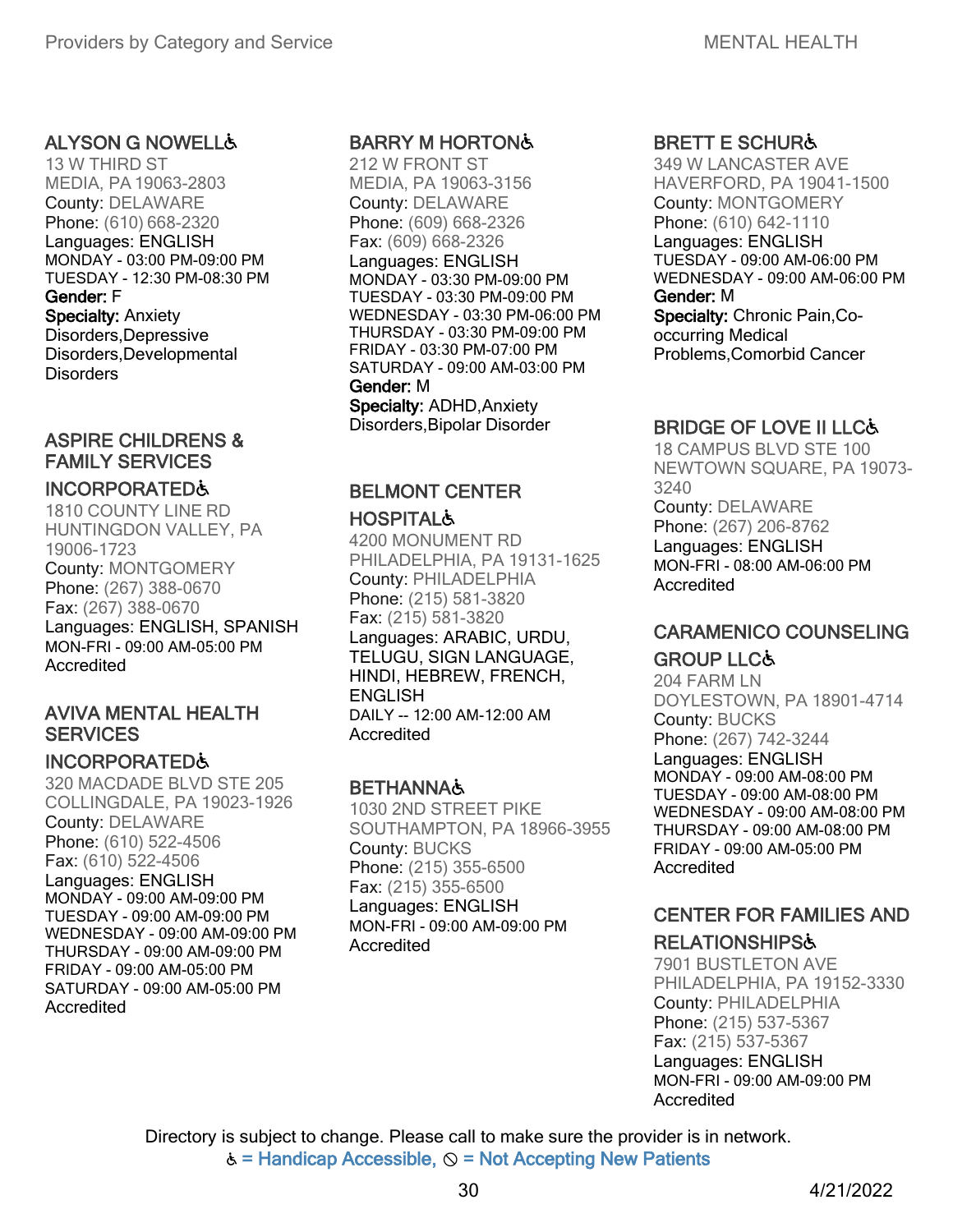## CENTRAL BEHAVIORAL **HEALTH&**

1100 POWELL ST NORRISTOWN, PA 19401-3820 County: MONTGOMERY Phone: (610) 277-4600 Fax: (610) 277-4600 Languages: ENGLISH MON-FRI - 08:30 AM-05:00 PM Accredited

## CENTRAL BEHAVIORAL HEALTH

1201 DEKALB ST NORRISTOWN, PA 19401-3415 County: MONTGOMERY Phone: (610) 279-9270 Fax: (610) 279-9270 Languages: ENGLISH, SPANISH MONDAY - 09:00 AM-08:00 PM TUESDAY - 09:00 AM-08:00 PM WEDNESDAY - 09:00 AM-08:00 PM THURSDAY - 09:00 AM-08:00 PM FRIDAY - 09:00 AM-05:00 PM Accredited

## CENTRAL BEHAVIORAL **HEALTH&**

2500 MARYLAND RD WILLOW GROVE, PA 19090- 1216 County: MONTGOMERY Phone: (267) 818-2220 Fax: (267) 818-2220 Languages: ENGLISH MONDAY - 09:00 AM-05:00 PM TUESDAY - 09:00 AM-05:00 PM WEDNESDAY - 09:00 AM-05:00 PM THURSDAY - 09:00 AM-05:00 PM FRIDAY - 09:01 AM-05:00 PM Accredited

#### CHESPENN HEALTH **SERVICES&**

125 E 9TH ST CHESTER, PA 19013-6019 County: DELAWARE Phone: (610) 872-6131 Fax: (610) 872-6131 Languages: ENGLISH MONDAY - 09:00 AM-05:30 PM TUESDAY - 09:00 AM-05:30 PM WEDNESDAY - 09:30 AM-06:00 PM THURSDAY - 09:00 AM-05:30 PM FRIDAY - 08:00 AM-10:00 PM SATURDAY - 08:00 AM-10:00 PM **Accredited** 

# CHESPENN HEALTH

#### **SERVICES&**

5 S STATE RD UPPER DARBY, PA 19082-2013 County: DELAWARE Phone: (610) 352-6585 Fax: (610) 352-6585 Languages: ENGLISH

MONDAY - 09:00 AM-07:00 PM TUESDAY - 09:00 AM-05:00 PM WEDNESDAY - 09:00 AM-05:00 PM THURSDAY - 09:00 AM-05:00 PM FRIDAY - 09:00 AM-05:00 PM Accredited

## CHILD AND FAMILY FOCUS

#### BUCKS MONT♿

2935 BYBERRY RD HATBORO, PA 19040-2815 County: MONTGOMERY Phone: (215) 957-9771 Fax: (215) 957-9771 Languages: ENGLISH MON-FRI - 08:30 AM-04:30 PM **Accredited** 

# CHILD GUIDANCE RESIDENTIAL CENTERS

## PENN WOOD&

121 SUMMIT ST DARBY, PA 19023-2224 County: DELAWARE Phone: (610) 284-8700 Fax: (610) 284-8700 Languages: ENGLISH MON-FRI - 08:00 AM-03:00 PM Accredited

## CHILD GUIDANCE

# RESOURCE CENTERS INC♿

2901 ISLAND AVE PHILADELPHIA, PA 19153-3013 County: PHILADELPHIA Phone: (267) 713-4100 Fax: (267) 713-4100 Languages: ENGLISH MON-FRI - 08:30 AM-08:00 PM Accredited

## CHILDRENS CRISIS

#### TREATMENT CENTER♿

1080 N DELAWARE AVE PHILADELPHIA, PA19125-4330 County: PHILADELPHIA Phone: (215) 496-0707 Fax: (215) 496-0707 Languages: ENGLISH -- Call for Available Hours -- Accredited

# CHILDRENS CRISIS

#### TREATMENT CENTER♿

502 W GERMANTOWN PIKE EAST NORRITON, PA 19403- 4232 County: MONTGOMERY Phone: (610) 275-2020 Fax: (610) 275-2020 Languages: ENGLISH -- Call for Available Hours -- Accredited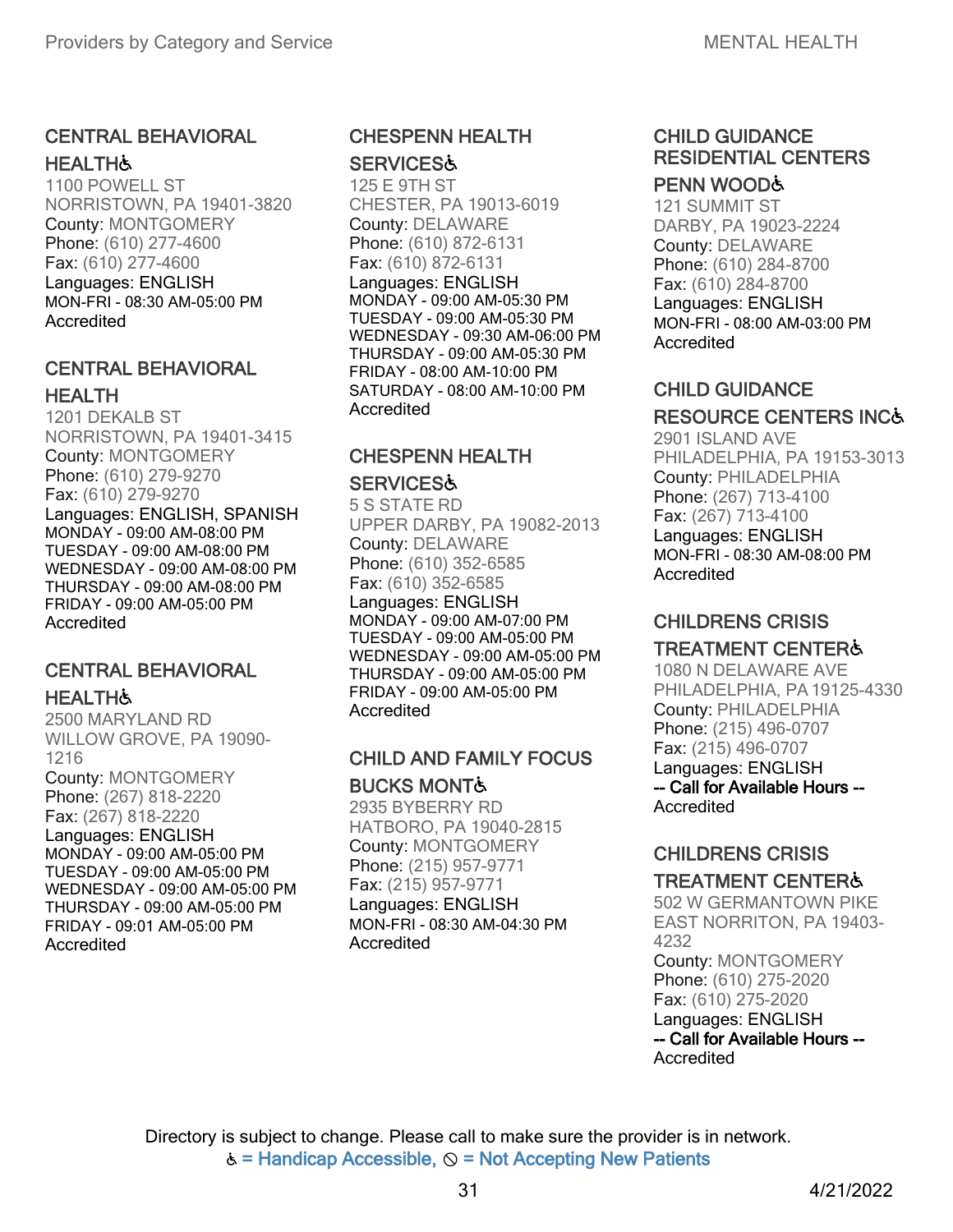#### CHILDRENS GUIDANCE RESOURCE CENTERS

#### MAIN&

2000 OLD W CHESTER PIKE HAVERTOWN, PA 19083-2712 County: DELAWARE Phone: (484) 454-8700 Fax: (484) 454-8700 Languages: ENGLISH MONDAY - 08:30 AM-08:00 PM TUESDAY - 08:30 AM-08:00 PM WEDNESDAY - 08:30 AM-08:00 PM THURSDAY - 08:30 AM-08:00 PM FRIDAY - 08:30 AM-05:00 PM SATURDAY - 09:00 AM-02:00 PM **Accredited** 

## CHILDRENS HOME OF

#### READING MAIN♿

1010 CENTRE AVE READING, PA 19601-1408 County: BERKS Phone: (610) 478-8266 Fax: (610) 478-8266 Languages: ENGLISH MON-FRI - 08:00 AM-04:00 PM Accredited

#### CHILDRENS HOSPITAL PHILADELPHIA PRACTICE

#### **ASSOCIATE&**

100 MANOR DR CHALFONT, PA 18914 County: BUCKS Phone: (215) 590-7555 Languages: BENGALI, URDU, SPANISH, SIGN LANGUAGE, ROMANIAN, PORTUGUESE, GUJARATI, ENGLISH -- Call for Available Hours -- Accredited

# CHILDRENS HOSPITAL PHILADELPHIA PRACTICE

#### **ASSOCIATE&**

1001 BALTIMORE PIKE SPRINGFIELD, PA 19064-2852 County: DELAWARE Phone: (215) 590-7555 Fax: (215) 590-7555 Languages: BENGALI, URDU, SPANISH, SIGN LANGUAGE, ROMANIAN, PORTUGUESE, GUJARATI, ENGLISH -- Call for Available Hours --

Accredited

#### CHILDRENS HOSPITAL PHILADELPHIA PRACTICE

#### **ASSOCIATE&**

1021 W BALTIMORE PIKE MEDIA, PA 19063-5101 County: DELAWARE Phone: (215) 590-7555 Fax: (215) 590-7555 Languages: BENGALI, URDU, SPANISH, SIGN LANGUAGE, ROMANIAN, PORTUGUESE, GUJARATI, ENGLISH MONDAY - 08:00 AM-07:00 PM TUESDAY - 08:00 AM-07:00 PM WEDNESDAY - 08:00 AM-07:00 PM THURSDAY - 08:00 AM-07:00 PM FRIDAY - 08:00 AM-06:00 PM **Accredited** 

# CHILDRENS HOSPITAL PHILADELPHIA PRACTICE

#### **ASSOCIATE&**

104 PHEASANT RUN NEWTOWN, PA 18940-3439 County: BUCKS Phone: (215) 590-7555 Fax: (215) 590-7555 Languages: BENGALI, URDU, SPANISH, SIGN LANGUAGE, ROMANIAN, PORTUGUESE, GUJARATI, ENGLISH MON-FRI - 08:00 AM-07:00 PM Accredited

#### CHILDRENS HOSPITAL PHILADELPHIA PRACTICE **ASSOCIATE&**

1437 DEKALB ST STE 100 NORRISTOWN, PA 19401-3440 County: MONTGOMERY Phone: (215) 590-7555 Fax: (215) 590-7555 Languages: BENGALI, URDU, SPANISH, SIGN LANGUAGE, ROMANIAN, PORTUGUESE, GUJARATI, ENGLISH MON-FRI - 08:30 AM-04:00 PM Accredited

#### CHILDRENS HOSPITAL PHILADELPHIA PRACTICE

#### **ASSOCIATE&**

1700 HORIZON DR STE 200 CHALFONT, PA 18914-3950 County: BUCKS Phone: (215) 590-7555 Fax: (215) 590-7555 Languages: BENGALI, URDU, SPANISH, SIGN LANGUAGE, ROMANIAN, PORTUGUESE, GUJARATI, ENGLISH MON-FRI - 09:00 AM-05:00 PM **Accredited** 

#### CHILDRENS HOSPITAL PHILADELPHIA PRACTICE

#### **ASSOCIATE&**

1700 S BROAD ST APT 301 PHILADELPHIA, PA 19145-2340 County: PHILADELPHIA Phone: (215) 590-7555 Fax: (215) 590-7555 Languages: BENGALI, URDU, SPANISH, SIGN LANGUAGE, ROMANIAN, PORTUGUESE, GUJARATI, ENGLISH MON-FRI - 09:00 AM-05:00 PM Accredited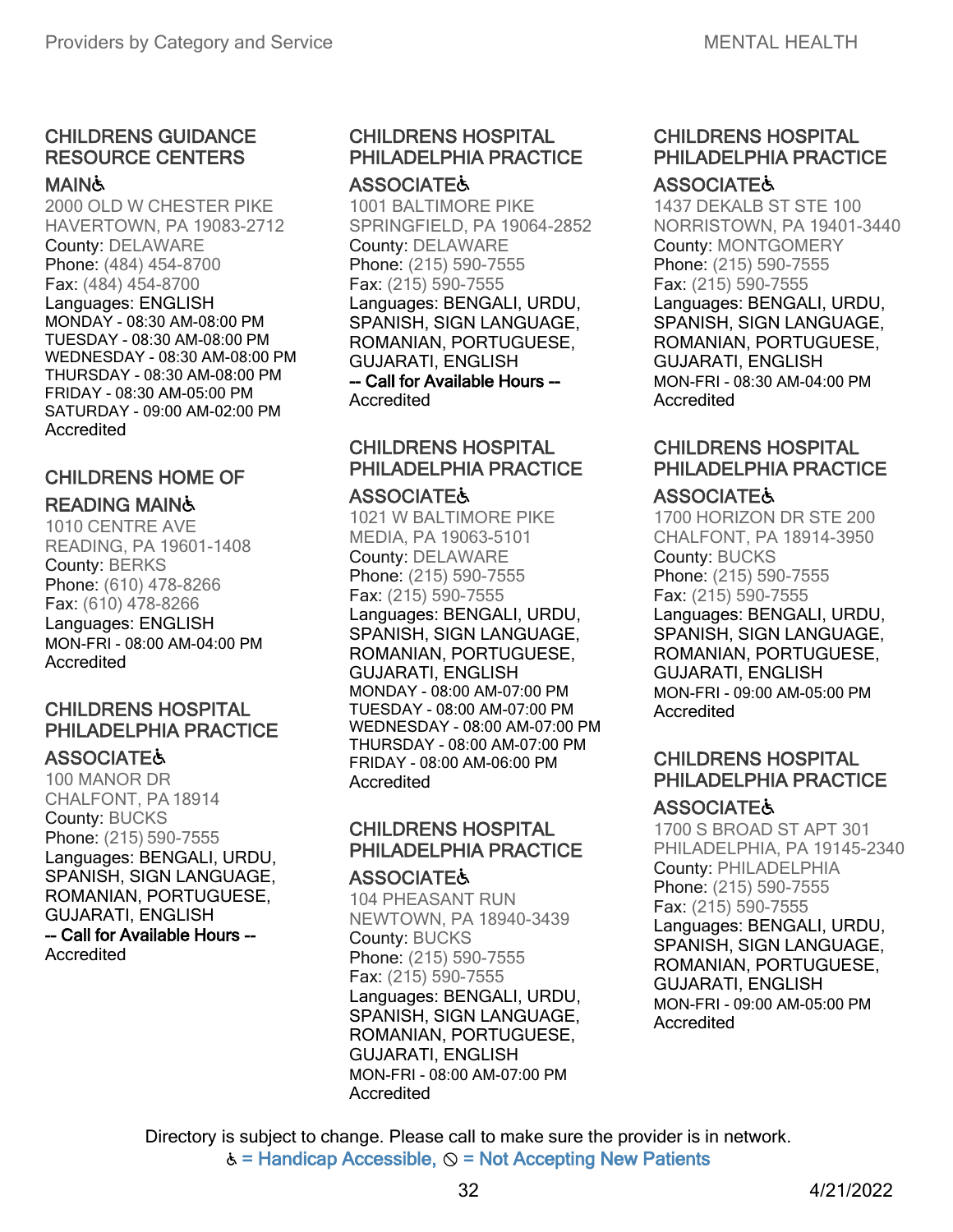## CHILDRENS HOSPITAL PHILADELPHIA PRACTICE

#### **ASSOCIATE**

1766 WILMINGTON PIKE GLEN MILLS, PA 19342-8171 County: DELAWARE Phone: (215) 590-7555 Fax: (215) 590-7555 Languages: BENGALI, URDU, SPANISH, SIGN LANGUAGE, ROMANIAN, PORTUGUESE, GUJARATI, ENGLISH MON-FRI - 08:00 AM-05:00 PM Accredited

## CHILDRENS HOSPITAL PHILADELPHIA PRACTICE

#### **ASSOCIATE&**

2000 SPROUL RD STE 2 BROOMALL, PA 19008-3509 County: DELAWARE Phone: (215) 590-7555 Fax: (215) 590-7555 Languages: BENGALI, URDU, SPANISH, SIGN LANGUAGE, ROMANIAN, PORTUGUESE, GUJARATI, ENGLISH MONDAY - 08:00 AM-07:00 PM TUESDAY - 08:00 AM-07:00 PM WEDNESDAY - 08:00 AM-07:00 PM THURSDAY - 08:00 AM-07:00 PM FRIDAY - 08:00 AM-06:00 PM Accredited

# CHILDRENS HOSPITAL PHILADELPHIA PRACTICE

#### **ASSOCIATE&**

2100 KEYSTONE AVE DREXEL HILL, PA 19026-1129 County: DELAWARE Phone: (215) 590-7555 Fax: (215) 590-7555 Languages: BENGALI, URDU, SPANISH, SIGN LANGUAGE, ROMANIAN, PORTUGUESE, GUJARATI, ENGLISH MONDAY - 08:00 AM-07:00 PM TUESDAY - 08:00 AM-07:00 PM WEDNESDAY - 08:00 AM-07:00 PM THURSDAY - 08:00 AM-08:00 PM FRIDAY - 08:00 AM-06:00 PM Accredited

# CHILDRENS HOSPITAL PHILADELPHIA PRACTICE

#### **ASSOCIATE&**

2106 HARRISBURG PIKE LANCASTER, PA 17601-2644 County: LANCASTER Phone: (215) 590-2183 Fax: (215) 590-2183 Languages: BENGALI, URDU, SPANISH, SIGN LANGUAGE, ROMANIAN, PORTUGUESE, GUJARATI, ENGLISH -- Call for Available Hours --

Accredited

# CHILDRENS HOSPITAL PHILADELPHIA PRACTICE

#### **ASSOCIATE&**

225 S 63RD ST PHILADELPHIA, PA19139-3723 County: PHILADELPHIA Phone: (215) 590-7555 Languages: BENGALI, URDU, SPANISH, SIGN LANGUAGE, ROMANIAN, PORTUGUESE, GUJARATI, ENGLISH -- Call for Available Hours -- Accredited

#### CHILDRENS HOSPITAL PHILADELPHIA PRACTICE **ASSOCIATE&**

3401 CIVIC CENTER BLVD PHILADELPHIA, PA 19104-4319 County: PHILADELPHIA Phone: (215) 590-7555 Fax: (215) 590-7555 Languages: BENGALI, URDU, SPANISH, SIGN LANGUAGE, ROMANIAN, PORTUGUESE, GUJARATI, ENGLISH MON-FRI - 09:00 AM-06:00 PM Accredited

#### CHILDRENS HOSPITAL PHILADELPHIA PRACTICE

#### **ASSOCIATE&**

3401 CIVIC CENTER BLVD PHILADELPHIA, PA 19104-4319 County: PHILADELPHIA Phone: (215) 590-7555 Fax: (215) 590-7555 Languages: BENGALI, URDU, SPANISH, SIGN LANGUAGE, ROMANIAN, PORTUGUESE, GUJARATI, ENGLISH -- Call for Available Hours -- Accredited

#### CHILDRENS HOSPITAL PHILADELPHIA PRACTICE

#### **ASSOCIATE&**

3440 MARKET ST STE 200 PHILADELPHIA, PA 19104-3336 County: PHILADELPHIA Phone: (215) 590-7555 Fax: (215) 590-7555 Languages: BENGALI, URDU, SPANISH, SIGN LANGUAGE, ROMANIAN, PORTUGUESE, GUJARATI, ENGLISH MON-FRI - 08:00 AM-05:00 PM Accredited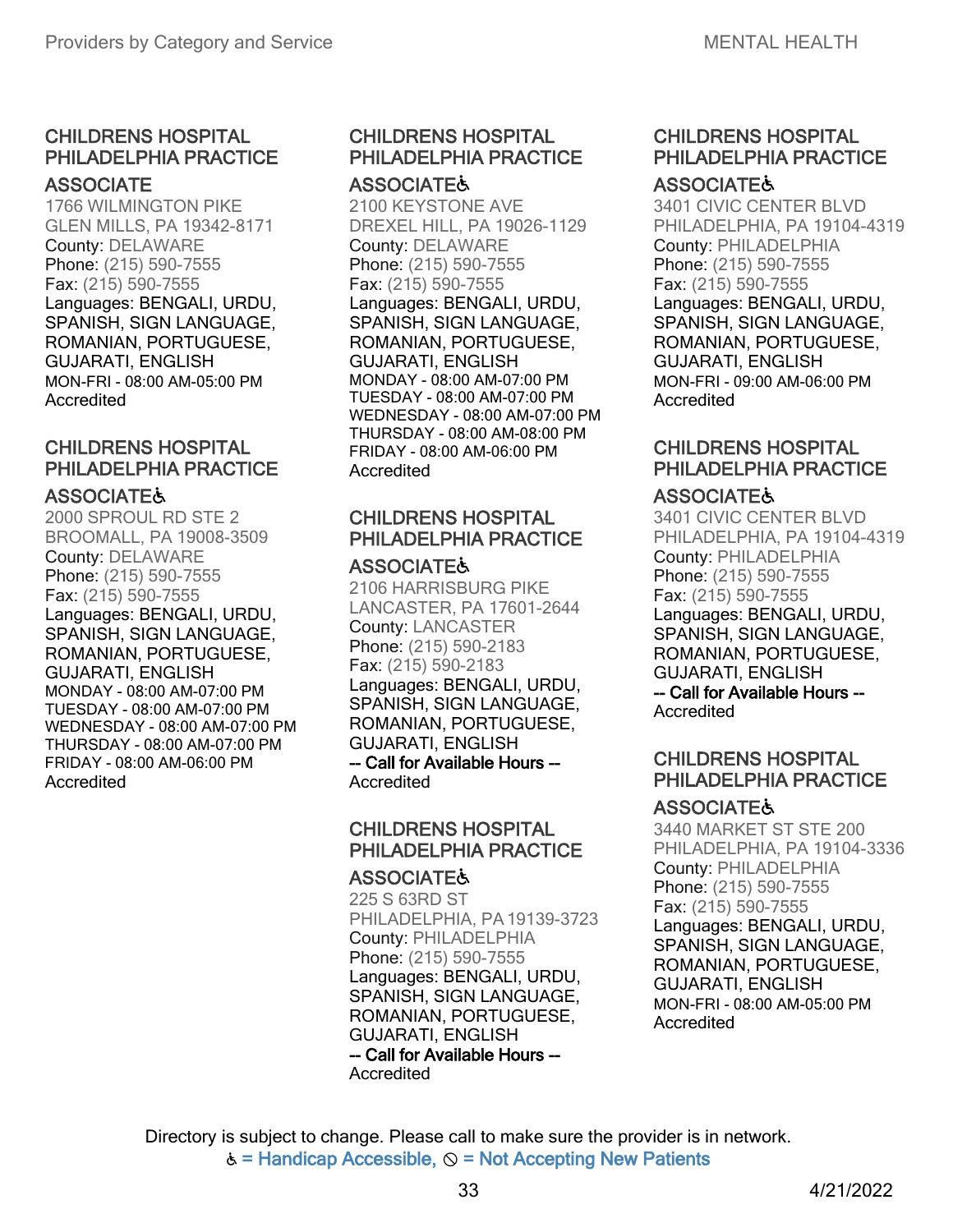#### **ASSOCIATE&**

3456 BETHLEHEM PIKE SOUDERTON, PA 18964-1051 County: BUCKS Phone: (215) 590-7555 Fax: (215) 590-7555 Languages: BENGALI, URDU, SPANISH, SIGN LANGUAGE, ROMANIAN, PORTUGUESE, GUJARATI, ENGLISH -- Call for Available Hours -- Accredited

### CHILDRENS HOSPITAL PHILADELPHIA PRACTICE

#### **ASSOCIATE&**

3500 CIVIC CENTER BLVD PHILADELPHIA, PA 19104 County: PHILADELPHIA Phone: (215) 590-7555 Fax: (215) 590-7555 Languages: BENGALI, URDU, SPANISH, SIGN LANGUAGE, ROMANIAN, PORTUGUESE, GUJARATI, ENGLISH MON-FRI - 09:00 AM-05:00 PM Accredited

### CHILDRENS HOSPITAL PHILADELPHIA PRACTICE

#### **ASSOCIATE&**

3550 MARKET ST FL 3 PHILADELPHIA, PA 19104-3365 County: PHILADELPHIA Phone: (215) 590-7555 Fax: (215) 590-7555 Languages: BENGALI, URDU, SPANISH, SIGN LANGUAGE, ROMANIAN, PORTUGUESE, GUJARATI, ENGLISH MON-FRI - 09:00 AM-04:00 PM Accredited

### CHILDRENS HOSPITAL PHILADELPHIA PRACTICE **ASSOCIATE&**

# 481 JOHN YOUNG WAY

EXTON, PA 19341-2548 County: CHESTER Phone: (215) 590-7555 Fax: (215) 590-7555 Languages: BENGALI, URDU, SPANISH, SIGN LANGUAGE, ROMANIAN, PORTUGUESE, GUJARATI, ENGLISH MON-FRI - 08:00 AM-06:00 PM Accredited

### CHILDRENS HOSPITAL PHILADELPHIA PRACTICE

### **ASSOCIATE&**

4865 MARKET ST PHILADELPHIA, PA 19139-3508 County: PHILADELPHIA Phone: (215) 590-7555 Fax: (215) 590-7555 Languages: BENGALI, URDU, SPANISH, SIGN LANGUAGE, ROMANIAN, PORTUGUESE, GUJARATI, ENGLISH MON-FRI - 09:00 AM-04:00 PM **Accredited** 

### CHILDRENS HOSPITAL PHILADELPHIA PRACTICE

### **ASSOCIATE**

500 W BUTLER AVE CHALFONT, PA 18914-2219 County: BUCKS Phone: (215) 590-7555 Fax: (215) 590-7555 Languages: BENGALI, URDU, SPANISH, SIGN LANGUAGE, ROMANIAN, PORTUGUESE, GUJARATI, ENGLISH MON-FRI - 08:00 AM-06:00 PM Accredited

## CHILDRENS HOSPITAL PHILADELPHIA PRACTICE

### **ASSOCIATE&**

5003 UMBRIA ST PHILADELPHIA, PA 19128-4369 County: PHILADELPHIA Phone: (215) 590-7555 Fax: (215) 590-7555 Languages: BENGALI, URDU, SPANISH, SIGN LANGUAGE, ROMANIAN, PORTUGUESE, GUJARATI, ENGLISH MONDAY - 08:00 AM-07:00 PM TUESDAY - 08:00 AM-07:00 PM WEDNESDAY - 08:00 AM-07:00 PM THURSDAY - 08:00 AM-07:00 PM FRIDAY - 08:00 AM-06:00 PM **Accredited** 

### CHILDRENS HOSPITAL PHILADELPHIA PRACTICE

### **ASSOCIATE&**

550 S GODDARD BLVD KING OF PRUSSIA, PA 19406- 2931 County: MONTGOMERY Phone: (215) 590-7555 Languages: BENGALI, URDU,

SPANISH, SIGN LANGUAGE, ROMANIAN, PORTUGUESE, GUJARATI, ENGLISH MON-FRI - 08:00 AM-05:00 PM Accredited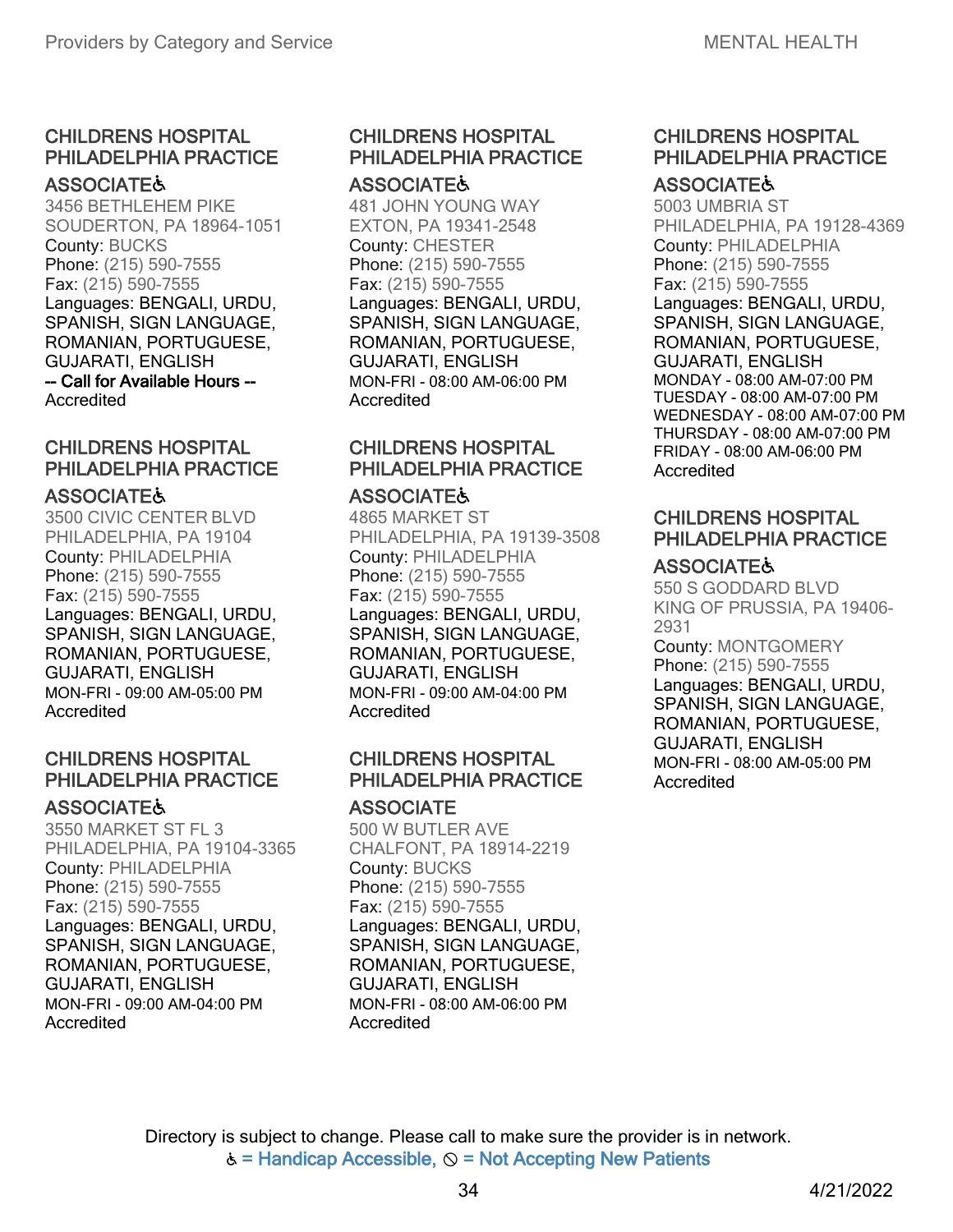#### **ASSOCIATE**

550 S GODDARD BLVD KING OF PRUSSIA, PA 19406- 2922 County: MONTGOMERY Phone: (610) 337-3232 Fax: (610) 337-3232 Languages: BENGALI, URDU, SPANISH, SIGN LANGUAGE, ROMANIAN, PORTUGUESE, GUJARATI, ENGLISH -- Call for Available Hours -- **Accredited** 

### CHILDRENS HOSPITAL PHILADELPHIA PRACTICE

### **ASSOCIATE&**

663 W LANCASTER AVE BRYN MAWR, PA 19010-3805 County: MONTGOMERY Phone: (215) 590-7555 Fax: (215) 590-7555 Languages: BENGALI, URDU, SPANISH, SIGN LANGUAGE, ROMANIAN, PORTUGUESE, GUJARATI, ENGLISH MONDAY - 09:00 AM-05:00 PM Accredited

### CHILDRENS HOSPITAL PHILADELPHIA PRACTICE

### **ASSOCIATE&**

708 N SHADY RETREAT RD DOYLESTOWN, PA 18901-2503 County: BUCKS Phone: (215) 590-7555 Fax: (215) 590-7555 Languages: BENGALI, URDU, SPANISH, SIGN LANGUAGE, ROMANIAN, PORTUGUESE, GUJARATI, ENGLISH MON-FRI - 09:00 AM-05:00 PM Accredited

#### CHILDRENS HOSPITAL PHILADELPHIA PRACTICE **ASSOCIATE&**

795 E MARSHALL ST WEST CHESTER, PA 19380- 4400 County: CHESTER Phone: (215) 590-7555 Fax: (215) 590-7555 Languages: BENGALI, URDU, SPANISH, SIGN LANGUAGE, ROMANIAN, PORTUGUESE, GUJARATI, ENGLISH MON-FRI - 08:00 AM-07:00 PM Accredited

### CHILDRENS HOSPITAL PHILADELPHIA PRACTICE

#### **ASSOCIATE**

819 BALTIMORE PIKE GLEN MILLS, PA 19342-1162 County: DELAWARE Phone: (267) 425-8500 Fax: (267) 425-8500 Languages: BENGALI, URDU, SPANISH, SIGN LANGUAGE, ROMANIAN, PORTUGUESE, GUJARATI, ENGLISH -- Call for Available Hours -- Accredited

### CHILDRENS HOSPITAL PHILADELPHIA PRACTICE

#### **ASSOCIATE&**

821 BETHLEHEM PIKE ERDENHEIM, PA 19038-8121 County: MONTGOMERY Phone: (215) 590-7555 Fax: (215) 590-7555 Languages: BENGALI, URDU, SPANISH, SIGN LANGUAGE, ROMANIAN, PORTUGUESE, GUJARATI, ENGLISH MON-FRI - 09:00 AM-04:00 PM **Accredited** 

### CHRISTOPHER F SUAH♿

370 REED RD STE 319 BROOMALL, PA 19008-4018 County: DELAWARE Phone: (610) 946-1001 Fax: (610) 946-1001 Languages: ENGLISH -- Call for Available Hours -- Gender: M Specialty: Behavior Analyst Supervisor,FBA Trained

### COMMUNITY HEALTH AND DENTAL CARE♿

700 HERITAGE DR STE 701 POTTSTOWN, PA 19464-3297 County: MONTGOMERY Phone: (610) 326-9460 Fax: (610) 326-9460

Languages: ENGLISH MONDAY - 08:00 AM-06:00 PM TUESDAY - 08:00 AM-07:00 PM WEDNESDAY - 08:00 AM-07:00 PM THURSDAY - 08:00 AM-07:00 PM FRIDAY - 08:00 AM-05:00 PM **Accredited** 

### COMMUNITY HEALTH AND DENTAL CARE

### INCORPORATED♿

351 WEST SCHUYKILL RD POTTSTOWN, PA 19465-7438 County: CHESTER Phone: (610) 326-9460 Fax: (610) 326-9460 Languages: ENGLISH MONDAY - 08:00 AM-05:00 PM TUESDAY - 08:00 AM-07:00 PM WEDNESDAY - 08:00 AM-07:00 PM THURSDAY - 08:00 AM-07:00 PM FRIDAY - 08:00 AM-05:00 PM SATURDAY - 08:00 AM-03:00 PM Accredited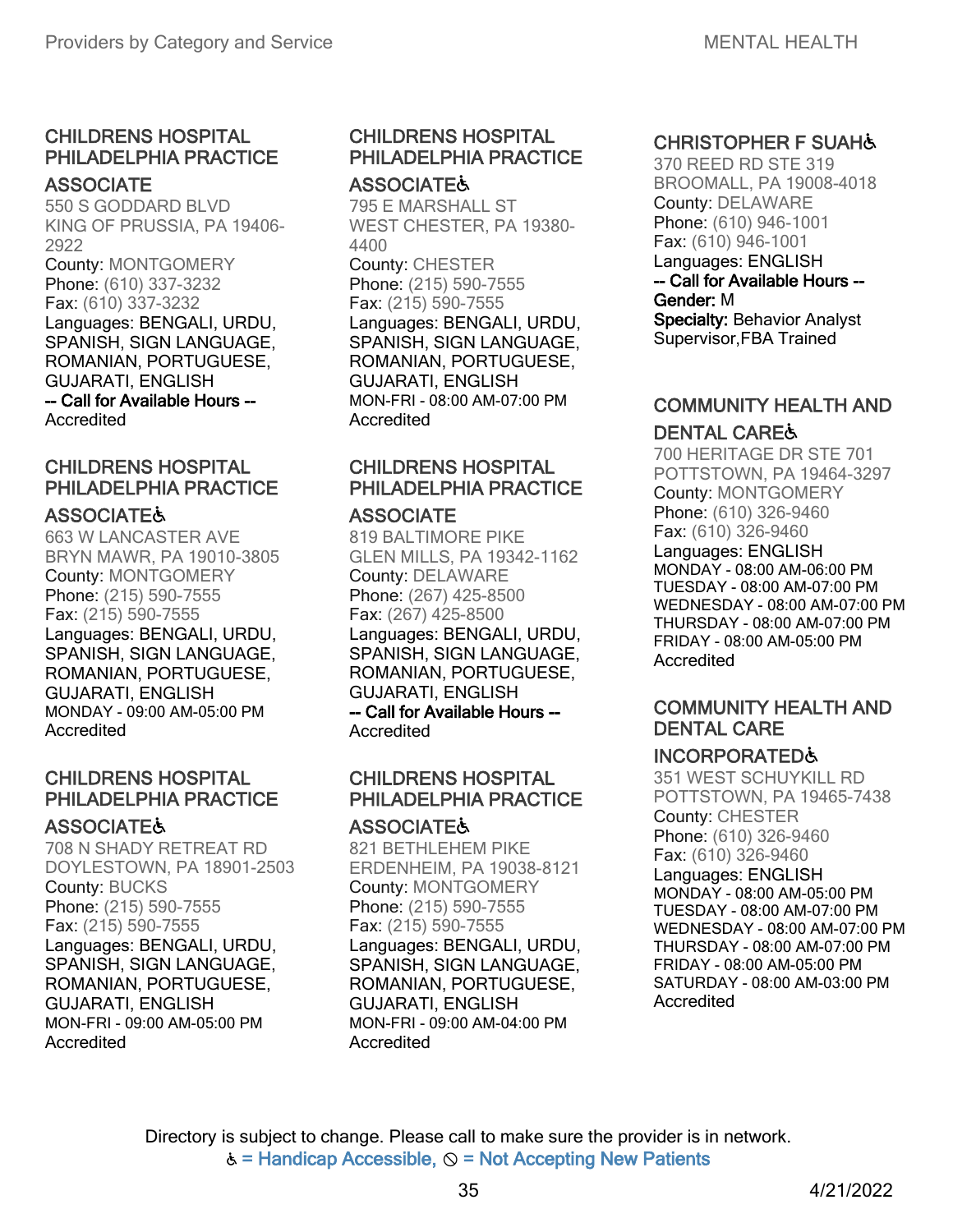### CONCERN PROFESSIONAL **SERVICES&**

24 N FRANKLIN ST FLEETWOOD, PA 19522-1408 County: BERKS Phone: (610) 944-0445 Fax: (610) 944-0445 Languages: ENGLISH MON-FRI - 08:00 AM-08:00 PM Accredited

### CONCERN PROFESSIONAL SERVICES FOR CHILDREN

### YOUTH & FML&

90 S COMMERCE WAY BETHLEHEM, PA 18017-8601 County: NORTHAMPTON Phone: (610) 691-8401 Fax: (610) 691-8401 Languages: ENGLISH MON-FRI - 08:00 AM-12:00 PM Accredited

### CONCERN PROFESSIONAL **SERVICES WYOMISSING&**

1120 HOBART AVE STE C WYOMISSING, PA 19610-2028 County: BERKS Phone: (610) 371-8035 Fax: (610) 371-8035 Languages: ENGLISH MONDAY - 08:00 AM-08:00 PM TUESDAY - 08:00 AM-08:00 PM WEDNESDAY - 08:00 AM-08:00 PM THURSDAY - 08:00 AM-08:00 PM FRIDAY - 08:00 AM-05:00 PM Accredited

#### CREATIVE HEALTH SERVICES INCORPORATED **BOYERTOWN**

5TH AND MONTGOMERY BOYERTOWN, PA 19512-1300 County: BERKS Phone: (610) 369-7271 Fax: (610) 369-7271 Languages: ENGLISH MONDAY - 08:00 AM-05:00 PM TUESDAY - 12:00 AM-12:00 AM WEDNESDAY - 08:00 AM-05:00 PM THURSDAY - 12:00 AM-12:00 AM FRIDAY - 08:00 AM-05:00 PM Accredited

### CREATIVE HEALTH SERVICES INCORPORATED

#### **MAIN SITE&**

11 ROBINSON ST POTTSTOWN, PA 19464-6439 County: MONTGOMERY Phone: (484) 941-0500 Fax: (484) 941-0500 Languages: ENGLISH, SPANISH, SIGN LANGUAGE MON-FRI - 08:00 AM-05:00 PM **Accredited** 

### CREATIVE HEALTH SERVICES INCORPORATED

#### SPRING CITY♿

1 MENNONITE CHURCH RD SPRING CITY, PA 19475-1518 County: CHESTER Phone: (610) 948-6490 Fax: (610) 948-6490 Languages: ENGLISH WEDNESDAY - 08:00 AM-05:00 PM Accredited

### CREATIVE HEALTH **SERVICES WILLOW SAINTS**

929 WILLOW ST POTTSTOWN, PA 19464-1811 County: MONTGOMERY Phone: (610) 326-7734 Fax: (610) 326-7734 Languages: ENGLISH MON-FRI - 12:00 AM-12:00 AM Accredited

### CROZER CHESTER COMMUNITY DIVISION♿

301 W 15TH ST CHESTER, PA 19013-5300 County: DELAWARE Phone: (610) 497-7490 Languages: ENGLISH MON-FRI - 12:00 AM-12:00 AM Accredited

### CROZER KEYSTONE

### MEDICAL CENTER♿

1 MEDICAL CENTER BLVD CHESTER, PA 19013-3902 County: DELAWARE Phone: (610) 447-7600 Fax: (610) 447-7600 Languages: ENGLISH, FILIPINO, **HINDI** MON-FRI - 08:00 AM-05:00 PM Accredited

### CW PSYCHOLOGICAL

### **SERVICES&**

491 ALLENDALE RD STE 301 KING OF PRUSSIA, PA 19406- 1432 County: MONTGOMERY Phone: (610) 308-7575 Fax: (610) 308-7575 Languages: ENGLISH, SPANISH, GERMAN MON-FRI - 08:00 AM-08:00 PM Accredited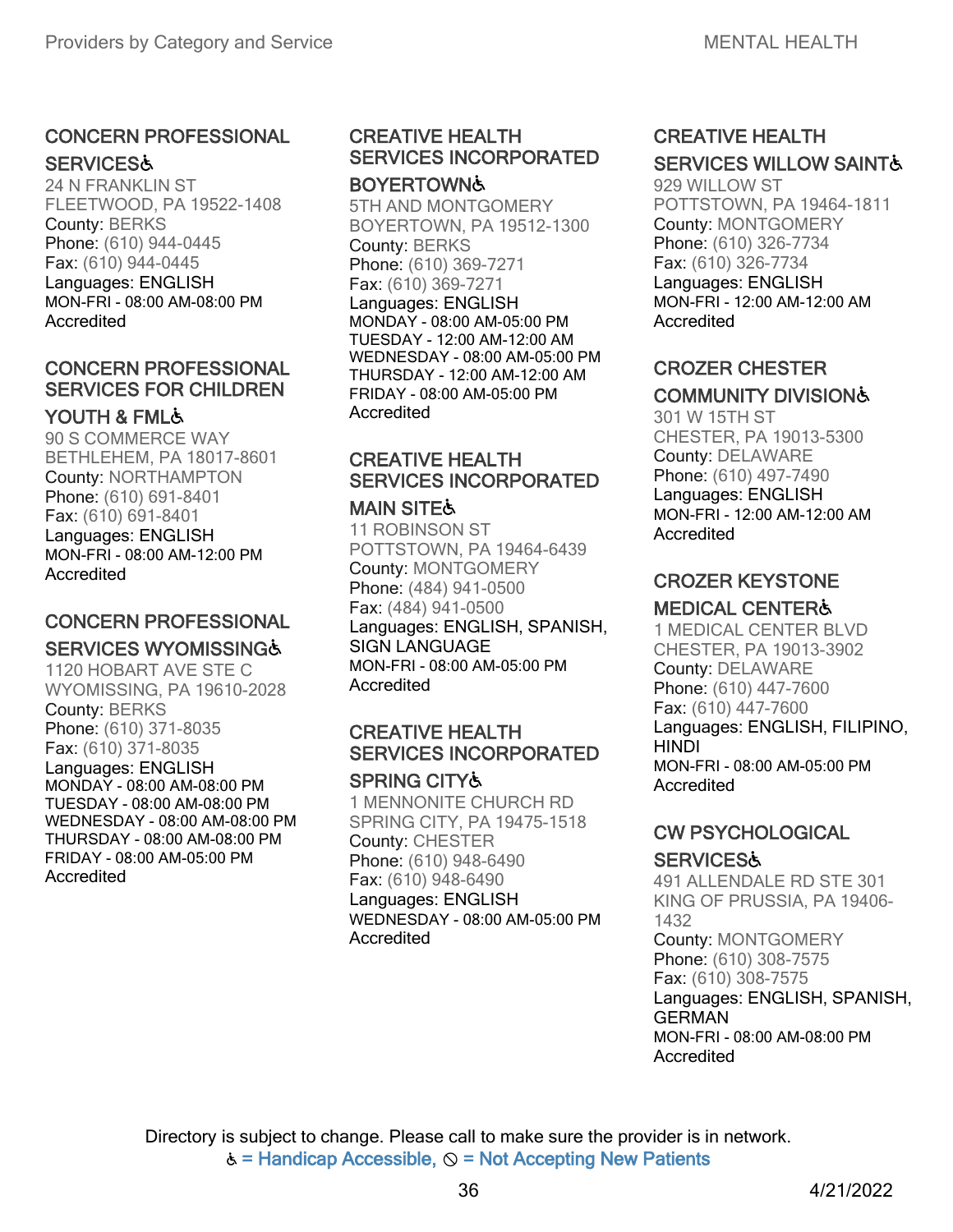#### CYNTHIA M CONAN♿

205 N MONROE ST MEDIA, PA 19063-3052 County: DELAWARE Phone: (610) 891-1273 Languages: ENGLISH MON-FRI - 12:00 AM-12:00 AM Gender: F Specialty: ADHD,Adolescent/Children's Issues,Anxiety Disorders

#### DARLENE DIGORIO HEVNER LLC&

326 W LANCASTER AVE ARDMORE, PA 19003-1228 County: MONTGOMERY Phone: (484) 868-0479 Fax: (484) 868-0479 Languages: ENGLISH -- Call for Available Hours -- Accredited

### **DAVID M JUSTIG**

1216 DARBY RD HAVERTOWN, PA 19083-3603 County: DELAWARE Phone: (215) 815-3588 Fax: (215) 815-3588

Languages: ENGLISH MONDAY - 09:00 AM-09:00 PM TUESDAY - 09:00 AM-09:00 PM WEDNESDAY - 09:00 AM-09:00 PM THURSDAY - 09:00 AM-09:00 PM FRIDAY - 09:00 AM-06:00 PM Gender: M Specialty: Anger

Management,Anxiety Disorders,Depressive Disorders

# DEBORA R DOLAN

**BLUBAUGH&** 205 N MONROE ST MEDIA, PA 19063-3052 County: DELAWARE Phone: (610) 891-6846 Languages: ENGLISH, **HUNGARIAN** MONDAY - 09:30 AM-06:30 PM TUESDAY - 09:30 AM-05:30 PM WEDNESDAY - 11:30 AM-09:30 PM THURSDAY - 11:30 AM-09:30 PM Gender: F Specialty: ADHD,Anxiety Disorders,Bipolar Disorder

# DELAWARE VALLEY COMMUNITY HEALTH

### INCORPORATED♿

1401 DEKALB ST NORRISTOWN, PA 19401-3405 County: MONTGOMERY Phone: (610) 278-7787 Fax: (610) 278-7787 Languages: ENGLISH, SPANISH MON-FRI - 08:00 AM-05:00 PM Accredited

### DELCO PSYCHIATRIC ASSOCIATES LLC♿

525 W CHESTER PIKE HAVERTOWN, PA 19083-4539 County: DELAWARE Phone: (610) 461-3530 Languages: ENGLISH -- Call for Available Hours -- Accredited

### DIAKON FAMILY LIFE **SERVICES&**

960 CENTURY DR MECHANICSBURG, PA 17055- 4374

County: CUMBERLAND Phone: (717) 795-0330 Fax: (717) 795-0330

Languages: ENGLISH MONDAY - 08:00 AM-08:00 PM TUESDAY - 08:00 AM-08:00 PM WEDNESDAY - 08:00 AM-08:00 PM THURSDAY - 08:00 AM-08:00 PM FRIDAY - 08:00 AM-05:00 PM **Accredited** 

# DOCTOR SHAN PSYCHIATRY

#### CLINIC LLC

756 ADAMS AVE PHILADELPHIA, PA 19124-2330 County: PHILADELPHIA Phone: (215) 533-3660 Fax: (215) 533-3660 Languages: CHINESE, MANDARIN, ENGLISH MONDAY - 10:00 AM-06:00 PM TUESDAY - 10:00 AM-06:00 PM SATURDAY - 09:00 AM-12:00 AM Accredited

### ELWYN MAINSITE♿

111 ELWYN RD ELWYN, PA 19063-4622 County: DELAWARE Phone: (610) 891-7007 Fax: (610) 891-7007

Languages: ENGLISH MONDAY - 09:00 AM-06:00 PM TUESDAY - 09:00 AM-06:00 PM WEDNESDAY - 09:00 AM-07:00 PM THURSDAY - 09:00 AM-06:00 PM FRIDAY - 09:00 AM-06:00 PM Accredited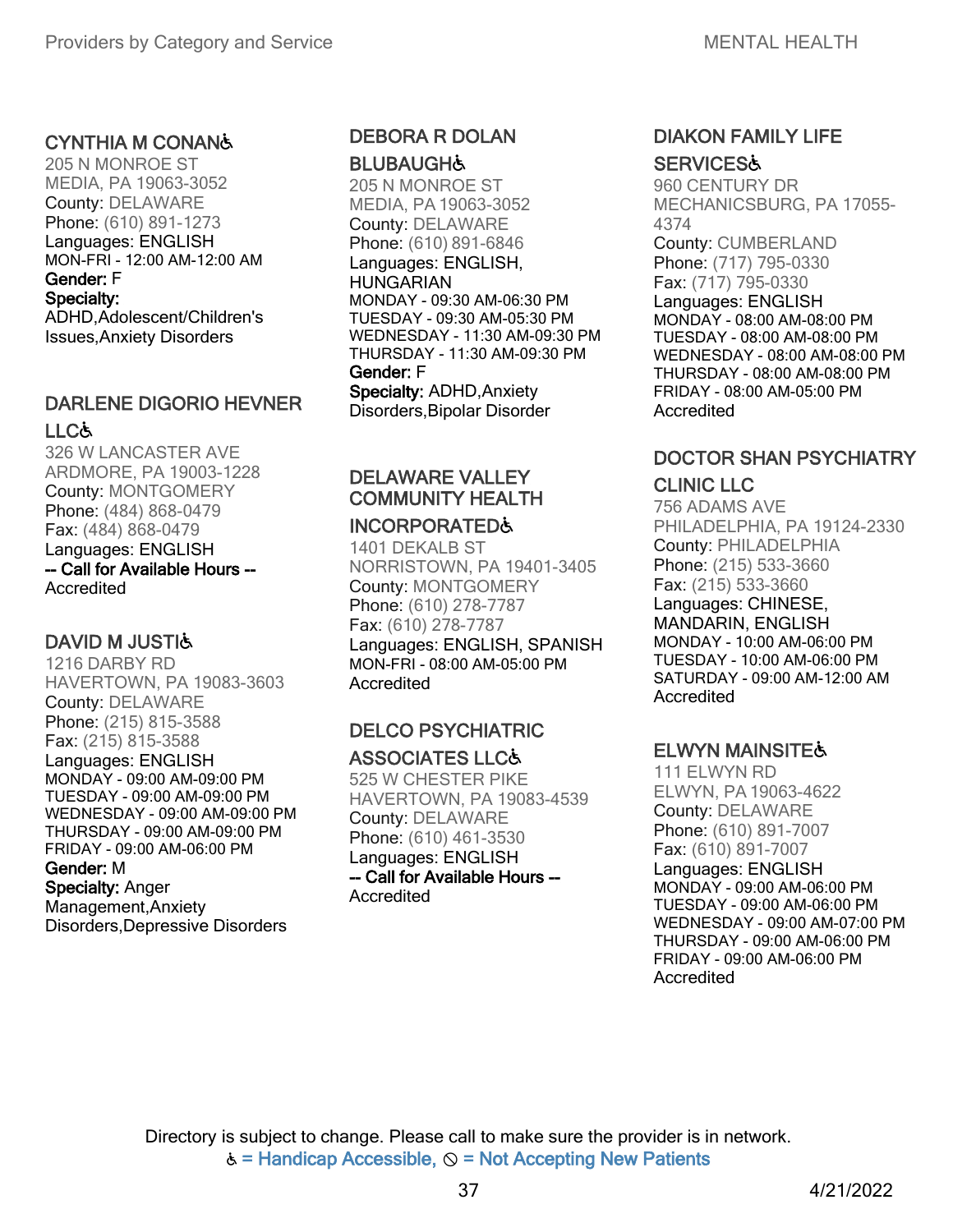### **ELWYN MARKET STREET&**

4040 MARKET ST PHILADELPHIA, PA 19104-3003 County: PHILADELPHIA Phone: (215) 895-5500 Fax: (215) 895-5500 Languages: ENGLISH MON-FRI - 12:00 AM-12:00 AM **Accredited** 

### FAMILY & COMMUNITY SERVICES OF DELAWARE

### **COUNTY&**

600 N OLIVE ST MEDIA, PA 19063-2418 County: DELAWARE Phone: (610) 566-7540 Fax: (610) 566-7540 Languages: ENGLISH MON-FRI - 08:30 AM-06:00 PM Accredited

### FAMILY AND COMMUNITY SERVICE OF DE COUNTY♿

600 N OLIVE ST MEDIA, PA 19063-2418 County: DELAWARE Phone: (610) 566-7540 Fax: (610) 566-7540 Languages: ENGLISH MONDAY - 08:30 AM-07:00 PM TUESDAY - 08:30 AM-07:00 PM WEDNESDAY - 08:30 AM-07:00 PM THURSDAY - 08:30 AM-07:00 PM FRIDAY - 08:30 AM-05:00 PM SATURDAY - 09:00 AM-01:00 PM **Accredited** 

### FAMILY HEALTH PSYCHOLOGY CENTER

#### LLC♿

39 S CHESTER PIKE GLENOLDEN, PA 19036-1830 County: DELAWARE Phone: (484) 540-8265 Fax: (484) 540-8265 Languages: ENGLISH MONDAY - 09:00 AM-07:00 PM TUESDAY - 09:00 AM-07:00 PM WEDNESDAY - 09:00 AM-07:00 PM THURSDAY - 09:00 AM-07:00 PM FRIDAY - 09:00 AM-06:00 PM **Accredited** 

### FAMILY SERVICE ASSOCIATION OF BUCKS

### COUNTY MAIN♿

4 CORNERSTONE DR LANGHORNE, PA 19047-1314 County: BUCKS Phone: (215) 757-6916 Fax: (215) 757-6916 Languages: ENGLISH, TELUGU, **SPANISH** MONDAY - 09:00 AM-08:00 PM TUESDAY - 09:00 AM-08:00 PM WEDNESDAY - 09:00 AM-08:00 PM THURSDAY - 09:00 AM-05:00 PM FRIDAY - 09:00 AM-05:00 PM **Accredited** 

#### FELLOWSHIP HEALTH RESRC INCORPORATED♿

1041 W BRIDGE ST STE 5 PHOENIXVILLE, PA 19460-4342 County: CHESTER Phone: (610) 415-9301 Fax: (610) 415-9301 Languages: ENGLISH MON-FRI - 08:00 AM-06:00 PM Accredited

### FOUNTAIN HEALTH INCORPORATED♿

17 REGENCY PLZ GLEN MILLS, PA 19342-1000 County: DELAWARE Phone: (315) 639-3185 Languages: ENGLISH, SPANISH -- Call for Available Hours -- Accredited

### FOUNTAIN HEALTH

### INCORPORATED♿

3554 HULMEVILLE RD BENSALEM, PA 19020-4366 County: BUCKS Phone: (215) 639-3185 Fax: (215) 639-3185 Languages: ENGLISH, SPANISH MON-FRI - 09:00 AM-05:00 PM Accredited

### GEORGE JUNIOR REPUBLIC

### IN PA MAINSITE♿

233 GEORGE JUNIOR RD GROVE CITY, PA 16127-4417 County: MERCER Phone: (724) 458-9330 Fax: (724) 458-9330 Languages: ENGLISH DAILY -- 12:00 AM-12:00 AM Accredited

### GOOD SHEPHERD PSYCHOLOGY GROUP♿

850 S 5TH ST ALLENTOWN, PA 18103-3308 County: LEHIGH Phone: (610) 776-3214 Fax: (610) 776-3214 Languages: ALBANIAN, **ENGLISH** MON-FRI - 08:00 AM-05:00 PM Accredited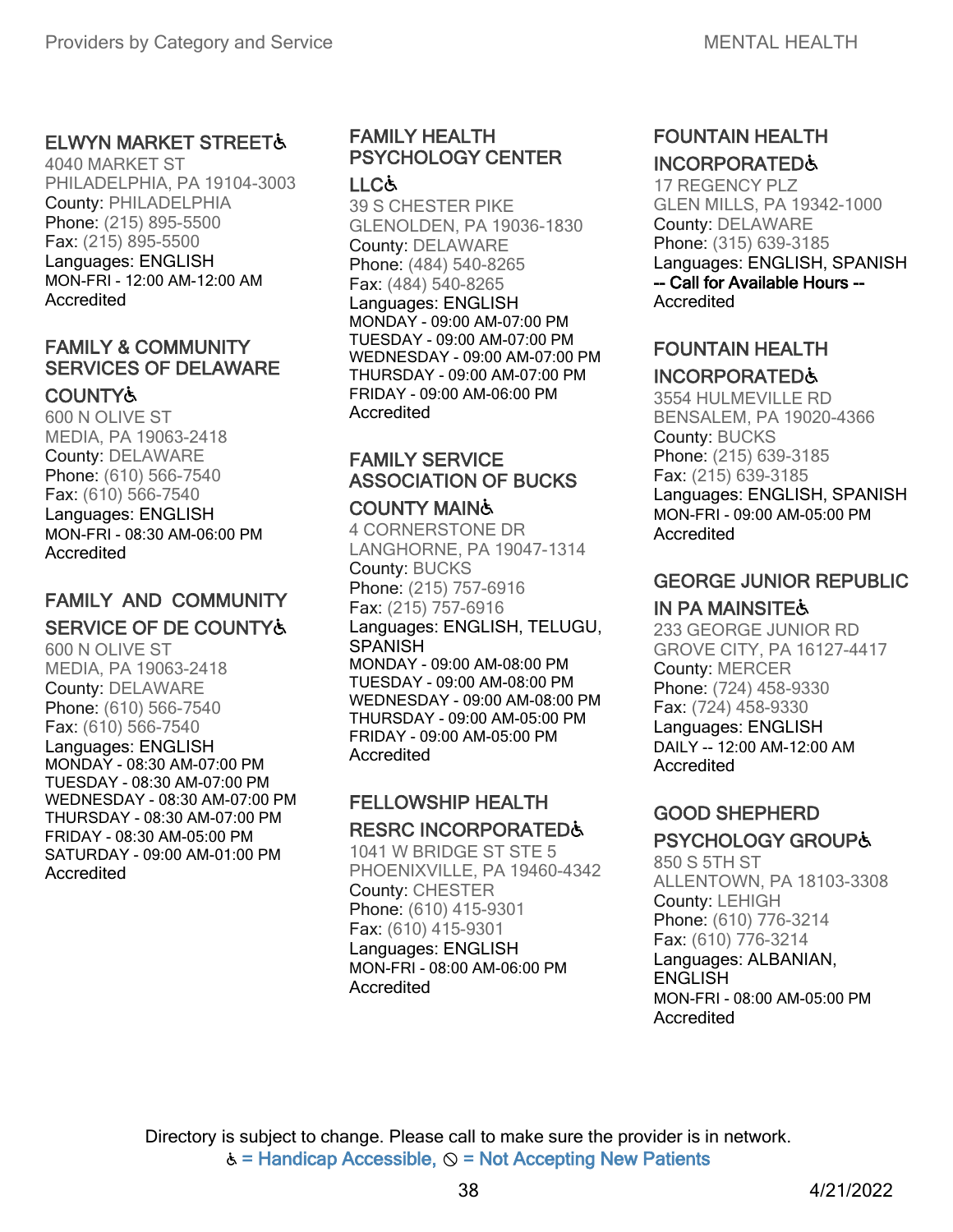### GREATER PHILADELPHIA HEALTH ACTION

#### INCORPORATED♿

1489 BALTIMORE PIKE SPRINGFIELD, PA 19064-3958 County: DELAWARE Phone: (484) 482-7430 Fax: (484) 482-7430 Languages: ENGLISH -- Call for Available Hours -- Accredited

### HELP HEALING AND HOPE THERAPEUTIC SERVICES

### LLC

505 YORK RD STE 110 JENKINTOWN, PA 19046-2136 County: MONTGOMERY Phone: (267) 355-9374 Fax: (267) 355-9374 Languages: ENGLISH SUNDAY - 08:00 AM-02:00 PM TUESDAY - 09:00 AM-07:00 PM WEDNESDAY - 08:00 AM-07:00 PM THURSDAY - 09:00 AM-08:00 PM FRIDAY - 08:00 AM-07:00 PM SATURDAY - 07:00 AM-12:00 PM Accredited

### HOLCOMB ASSOCIATES INCORPORATED♿

500 16TH AVE PROSPECT PARK, PA 19076- 1120 County: DELAWARE Phone: (610) 237-6410 Languages: ENGLISH MONDAY - 03:00 PM-08:00 PM TUESDAY - 03:00 PM-08:00 PM WEDNESDAY - 03:00 PM-08:00 PM THURSDAY - 03:00 PM-08:00 PM FRIDAY - 03:00 PM-05:00 PM Accredited

### HOLCOMB BEHAVIORAL HEALTH SYSTEM MAIN♿

467 CREAMERY WAY EXTON, PA 19341-2508 County: CHESTER Phone: (610) 363-1488 Fax: (610) 363-1488 Languages: BENGALI, URDU, PUNJABI, PAKISTANI, HINDI, ENGLISH -- Call for Available Hours --

Accredited

### HOLCOMB BEHAVIORAL HEALTH SYSTEM UPPER

#### **DARBY&**

225 S 69TH ST UPPER DARBY, PA 19082-4212 County: DELAWARE Phone: (610) 352-8943 Fax: (610) 352-8943 Languages: ENGLISH MON-FRI - 09:00 AM-05:00 PM Accredited

### HUGH S SMITH PHD & ASSOCIATE PC♿

2132 S 12TH ST ALLENTOWN, PA 18103-4810 County: LEHIGH Phone: (717) 391-6808 Languages: ENGLISH, SPANISH MONDAY - 08:00 AM-07:00 PM TUESDAY - 08:00 AM-07:00 PM WEDNESDAY - 08:00 AM-07:00 PM THURSDAY - 08:00 AM-07:00 PM FRIDAY - 08:00 AM-05:00 PM Accredited

### INTERCULTURAL FAMILY **SERVICES**

#### INCORPORATED♿

4254 CHESTNUT ST PHILADELPHIA, PA 19104-3015 County: PHILADELPHIA Phone: (215) 386-8490 Fax: (215) 386-8490 Languages: ENGLISH MON-FRI - 09:00 AM-07:00 PM Accredited

### JAY I WEISSMAN♿

12B SMEDLEY LN STE 1 NEWTOWN SQUARE, PA 19073- 3206 County: DELAWARE Phone: (610) 356-3724 Fax: (610) 356-3724 Languages: ENGLISH TUESDAY - 09:00 AM-05:00 PM FRIDAY - 09:00 AM-12:00 PM Gender: M Specialty: ADHD,Anxiety Disorders,Bipolar Disorder

### JAY I WEISSMAN♿

1521 CONCORD PIKE STE 301 WILMINGTON, DE 19803-3644 County: NEW CASTLE Phone: (302) 898-5510 Fax: (302) 898-5510 Languages: ENGLISH MONDAY - 01:00 PM-09:00 PM WEDNESDAY - 01:00 PM-09:00 PM THURSDAY - 01:00 PM-08:00 PM Gender: M Specialty: ADHD,Anxiety Disorders,Bipolar Disorder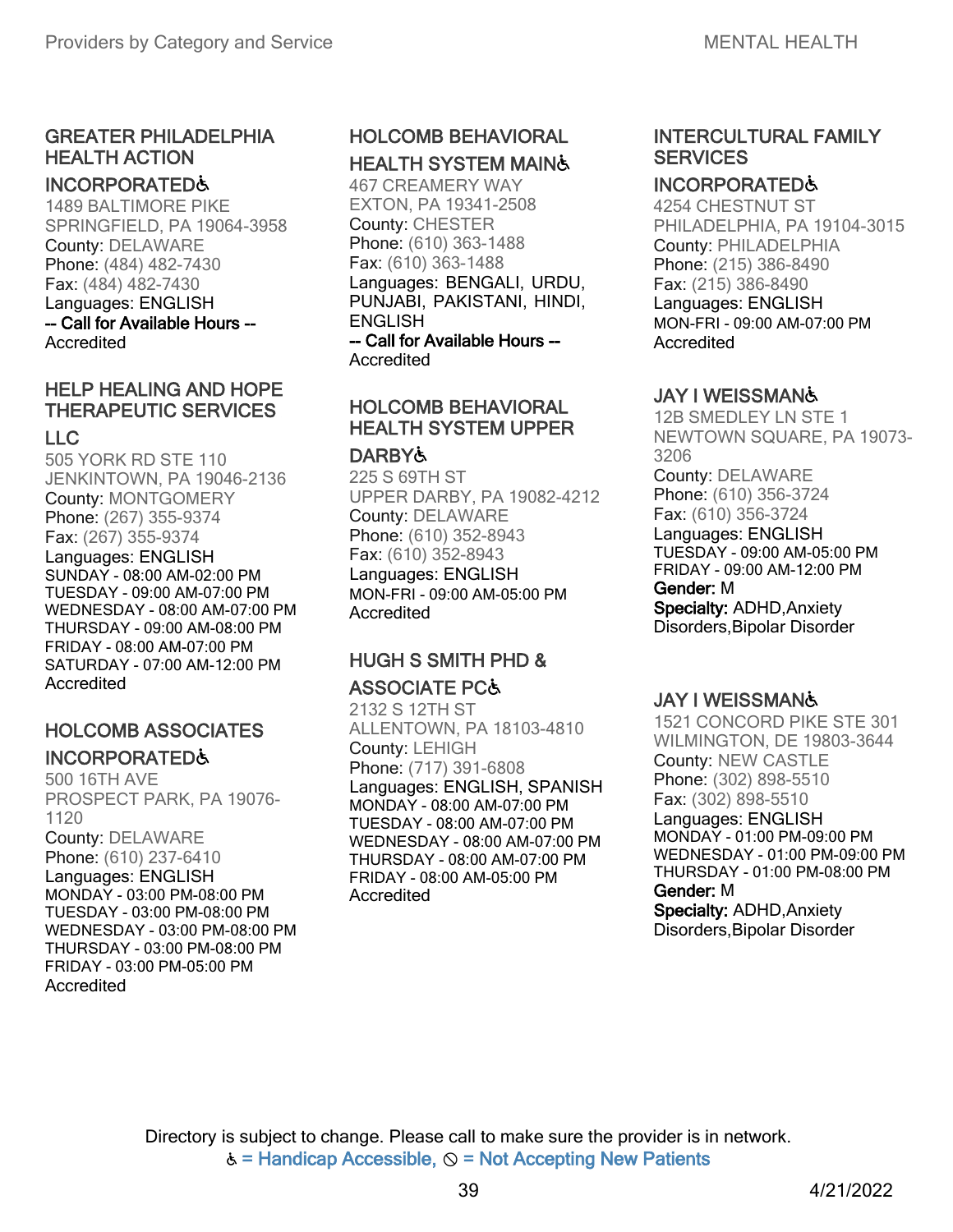#### **JESSECA MARIE SMITH&**

205 N MONROE ST STE 4 MEDIA, PA 19063-3052 County: DELAWARE Phone: (610) 551-8201 Fax: (610) 551-8201 Languages: ENGLISH TUESDAY - 08:00 AM-06:30 PM THURSDAY - 08:00 AM-06:30 PM FRIDAY - 08:00 AM-06:30 PM SATURDAY - 08:00 AM-02:00 PM Gender: F Specialty: ADHD, Addiction Medicine,Adolescent/Children's

Issues

### JO ANN P COHEN♿

1216 DARBY RD HAVERTOWN, PA 19083-3603 County: DELAWARE Phone: (610) 446-9669 Fax: (610) 446-9669 Languages: ENGLISH DAILY -- 12:00 AM-12:00 AM Gender: F Specialty:

ADHD,Adolescent/Children's Issues,Anger Management

### JOSEPH J PETERS

#### **INSTITUTE&**

100 S BROAD ST FL 17 PHILADELPHIA, PA 19110-1024 County: PHILADELPHIA Phone: (215) 701-1560 Fax: (215) 701-1560 Languages: ENGLISH MON-FRI - 12:00 AM-12:00 AM Accredited

#### KAREN JANE SHINKLE♿

224 S 6TH ST DARBY, PA 19023-2404 County: DELAWARE Phone: (484) 454-8700 Fax: (484) 454-8700 Languages: ENGLISH, SPANISH MON-FRI - 09:00 AM-05:00 PM Gender: F Specialty: ADHD,Anxiety Disorders,Depressive Disorders

### KATHLEEN J RUGER♿

212 W FRONT ST MEDIA, PA 19063-3156 County: DELAWARE Phone: (610) 574-7946 Languages: ENGLISH MONDAY - 05:30 PM-08:00 PM TUESDAY - 04:00 PM-08:00 PM WEDNESDAY - 05:00 PM-08:00 PM THURSDAY - 04:00 PM-08:00 PM FRIDAY - 04:00 PM-08:00 PM SATURDAY - 09:00 AM-01:00 PM Gender: F Specialty: Anxiety

Disorders,Bipolar Disorder,Cognitive Behavioral **Therapy** 

### KIDSPEACE CHILDRENS **HOSPITAL&**

451 CHEW ST STE 105 ALLENTOWN, PA 18102-3412 County: LEHIGH Phone: (610) 776-5465 Fax: (610) 776-5465 Languages: ENGLISH MON-FRI - 09:00 AM-07:00 PM Accredited

#### KIDSPEACE HOSPITAL♿

801 E GREEN ST ALLENTOWN, PA 18109-1825 County: LEHIGH Phone: (610) 799-8910 Fax: (610) 799-8910 Languages: ENGLISH, SPANISH MONDAY - 08:00 AM-05:00 PM TUESDAY - 12:00 AM-12:00 AM WEDNESDAY - 12:00 AM-12:00 AM THURSDAY - 12:00 AM-12:00 AM FRIDAY - 08:00 AM-05:00 PM SATURDAY - 08:00 AM-12:00 PM Accredited

## KIDSPEACE HOSPITAL

### **BETHLEHEM&**

1620 BROADWAY BETHLEHEM, PA 18015-3904 County: LEHIGH Phone: (610) 799-8222 Fax: (610) 799-8222 Languages: ARABIC, ENGLISH DAILY -- 12:00 AM-12:00 AM Accredited

### LAUREN MARIE KOSSLER

318 W BALTIMORE AVE STE 3 MEDIA, PA 19063-3791 County: DELAWARE Phone: (610) 609-7182 Languages: ENGLISH MON-FRI - 09:00 AM-05:00 PM Gender: F

Specialty: Cognitive Behavioral Therapy,Conduct Disorders,Court Ordered Eval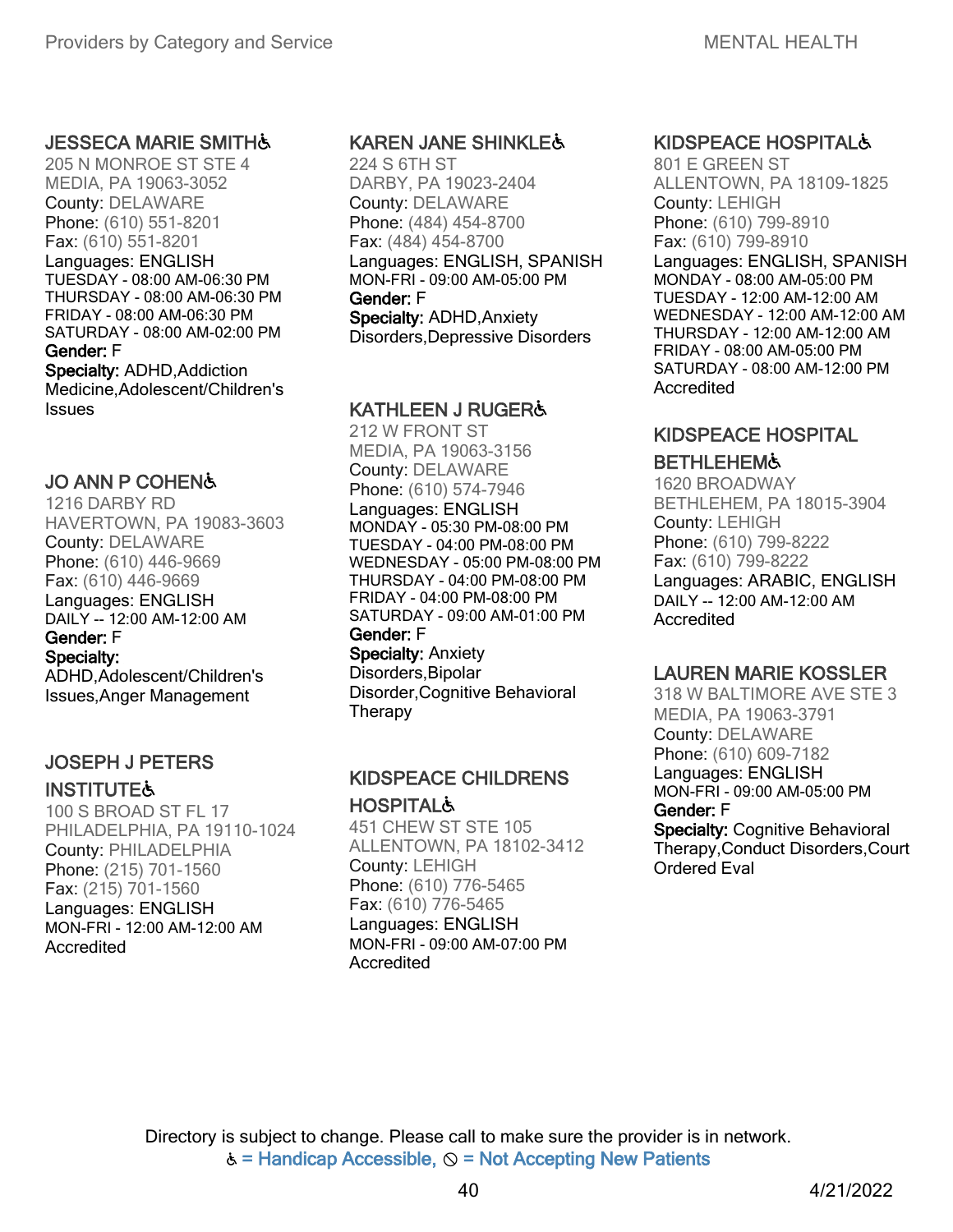### LEROY AMBROSE♿

38 HARDING AVE MORTON, PA 19070-1503 County: DELAWARE Phone: (610) 547-3904 Languages: ENGLISH MON-FRI - 08:00 AM-08:00 PM Gender: M Specialty: ADHD, Behavior Modification,Brief Solution Focused

### LIFEPATH INCORPORATED **MEDIA,**

401 PILGRIM LN DREXEL HILL, PA 19026-5000 County: DELAWARE Phone: (610) 566-5029 Fax: (610) 566-5029 Languages: ENGLISH MON-FRI - 08:30 AM-06:30 PM Accredited

### LIHN CENTER LLC♿

1216 DARBY RD HAVERTOWN, PA 19083-3603 County: DELAWARE Phone: (610) 446-9669 Fax: (610) 446-9669 Languages: ENGLISH MON-FRI - 08:00 AM-10:00 PM Accredited

### LOWER MERION COUNSELING SERVICE♿

850 W LANCASTER AVE STE 2 BRYN MAWR, PA 19010-3220 County: MONTGOMERY Phone: (610) 520-1510 Fax: (610) 520-1510 Languages: ENGLISH MONDAY - 09:00 AM-09:00 PM TUESDAY - 09:00 AM-09:00 PM WEDNESDAY - 09:00 AM-09:00 PM THURSDAY - 09:00 AM-09:00 PM FRIDAY - 09:00 AM-05:00 PM SATURDAY - 09:00 AM-02:00 PM **Accredited** 

# MARRIAGE AND FAMILY

### RESOURCE CENTER♿

94 ROLLING HILLS DR HOLLAND, PA 18966-2206 County: BUCKS Phone: (215) 497-0574 Fax: (215) 497-0574 Languages: ENGLISH WEDNESDAY - 08:30 AM-05:00 PM Accredited

## MARRIAGE AND FAMILY

#### RESOURCE CENTER♿

95 ALMSHOUSE RD STE 301 RICHBORO, PA 18954-1156 County: BUCKS Languages: ENGLISH TUESDAY - 09:00 AM-04:00 PM THURSDAY - 09:00 AM-04:00 PM Accredited

### MATERNAL CHILD **CONSORTIUM**

#### INCORPORATED♿

253 N MAIN ST SELLERSVILLE, PA 18960-2350 County: BUCKS Phone: (215) 257-4131 Languages: ENGLISH MON-FRI - 12:00 AM-12:00 AM

#### Accredited

Directory is subject to change. Please call to make sure the provider is in network.  $\dot{\mathbf{c}}$  = Handicap Accessible,  $\mathbf{\odot}$  = Not Accepting New Patients

### MATERNAL CHILDRENS **CONSORTIUM MAINSITE&**

800 CLARMONT AVE STE B BENSALEM, PA 19020-5705 County: BUCKS Phone: (267) 525-7000 Fax: (267) 525-7000 Languages: ENGLISH MONDAY - 08:30 AM-08:00 PM TUESDAY - 08:30 AM-08:00 PM WEDNESDAY - 08:30 AM-08:00 PM THURSDAY - 08:30 AM-08:00 PM FRIDAY - 08:00 AM-05:00 PM SATURDAY - 08:00 AM-12:00 PM Accredited

### MELISSA S XANTHOPOULOS♿

3401 CIVIC CENTER BLVD PHILADELPHIA, PA 19104-4319 County: PHILADELPHIA Phone: (215) 590-7555 Fax: (215) 590-7555 Languages: ENGLISH MON-FRI - 08:00 AM-06:00 PM Gender: F

### MERAKEY DELAWARE **COUNTY&**

800 CHESTER PIKE SHARON HILL, PA 19079-1400 County: DELAWARE Phone: (610) 534-3636 Fax: (610) 534-3636 Languages: ENGLISH MON-FRI - 08:00 AM-06:00 PM **Accredited**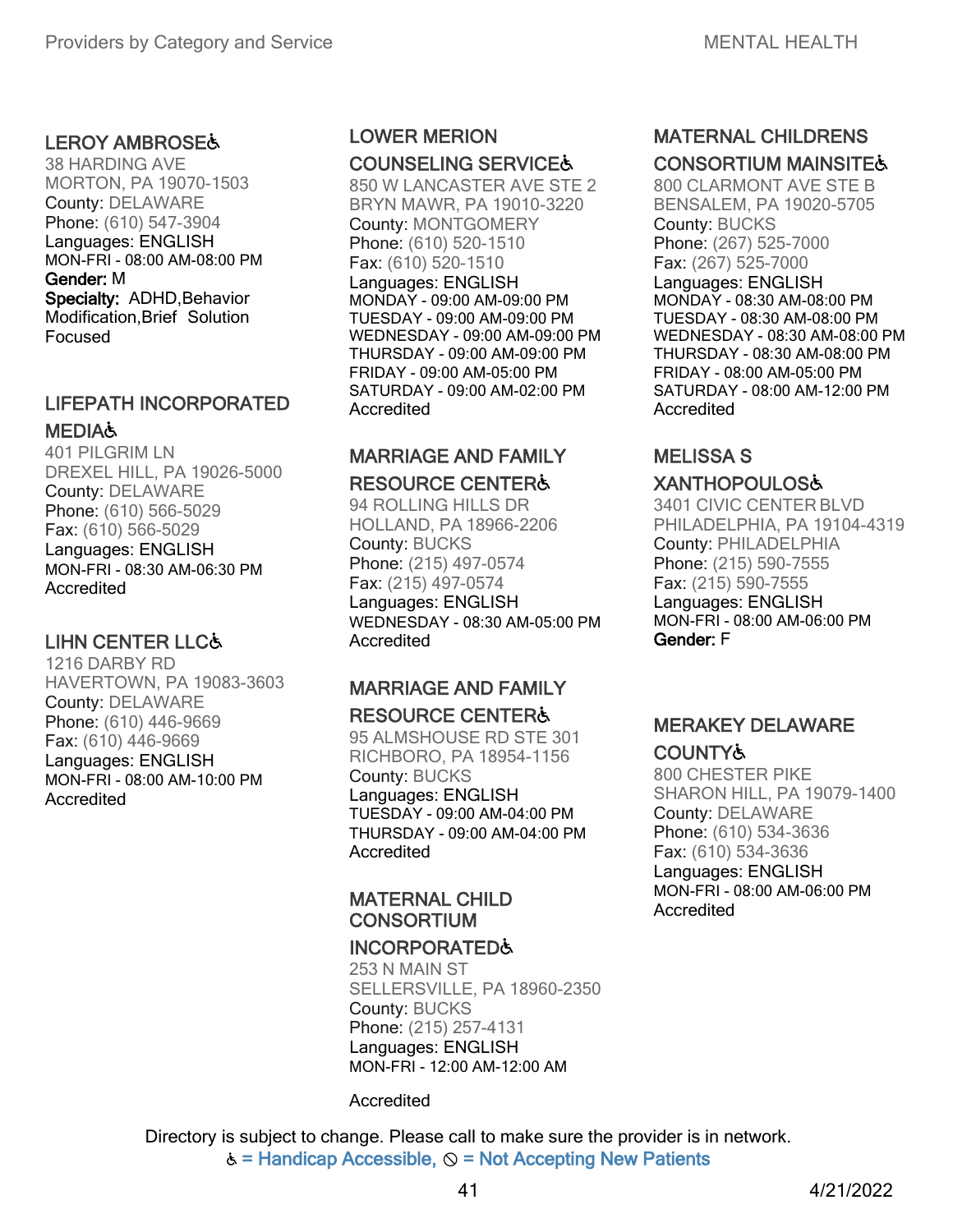### MERAKEY DELAWARE COUNTY BROOMALL♿

620 PARK WAY BROOMALL, PA 19008-4208 County: DELAWARE Phone: (610) 557-4740 Languages: ENGLISH MON-FRI - 08:30 AM-03:00 PM **Accredited** 

### MERAKEY MONTGOMERY♿

200 N CHESTNUT ST LANSDALE, PA 19446-2657 County: MONTGOMERY Phone: (215) 362-7955 Fax: (215) 362-7955 Languages: ENGLISH MON-FRI - 08:00 AM-05:00 PM Accredited

#### MERAKEY MONTGOMERY♿

2506 N BROAD ST COLMAR, PA 18915-9439 County: MONTGOMERY Phone: (215) 716-9001 Fax: (215) 716-9001 Languages: ENGLISH MON-FRI - 12:00 AM-12:00 AM Accredited

### MERAKEY MONTGOMERY COUNTY BROAD STREET♿

400 N BROAD ST LANSDALE, PA 19446-2414 County: MONTGOMERY Phone: (215) 368-2022 Fax: (215) 368-2022 Languages: ENGLISH MONDAY - 08:00 AM-09:00 PM TUESDAY - 08:00 AM-09:00 PM WEDNESDAY - 08:00 AM-09:00 PM THURSDAY - 08:00 AM-09:00 PM FRIDAY - 08:00 AM-05:00 PM SATURDAY - 08:00 AM-04:00 PM Accredited

### MERCY CATHOLIC MEDICAL

#### **CENTER&**

1500 LANSDOWNE AVE DARBY, PA 19023-1200 County: DELAWARE Phone: (610) 237-4000 Fax: (610) 237-4000 Languages: ENGLISH DAILY -- 12:00 AM-12:00 AM Accredited

#### MERCY MANAGEMENT OF **SOUTHEASTERN**

#### **PENNSYLVANIA&**

1500 LANSDOWNE AVE DARBY, PA 19023-1200 County: DELAWARE Phone: (610) 237-4000 Languages: ENGLISH, URDU, TAGALOG, SPANISH, FRENCH DAILY -- 12:00 AM-12:00 AM Accredited

### MERCY MANAGEMENT OF SOUTHEASTERN

#### **PENNSYLVANIA&**

1501 LANSDOWNE AVE DARBY, PA 19023-1333 County: DELAWARE Phone: (610) 534-6142 Languages: ENGLISH, URDU, TAGALOG, SPANISH, FRENCH -- Call for Available Hours -- Accredited

#### MERCY MANAGEMENT OF **SOUTHEASTERN**

#### **PENNSYLVANIA&**

Accredited 2601 HOLME AVE PHILADELPHIA, PA 19152-2007 County: PHILADELPHIA Phone: (215) 335-6000 Fax: (215) 335-6000 Languages: ENGLISH, URDU, TAGALOG, SPANISH, FRENCH -- Call for Available Hours --

### MERCY MANAGEMENT OF **SOUTHEASTERN**

#### **PENNSYLVANIA&**

501 S 54TH ST STE 28 PHILADELPHIA, PA 19143-1900 County: PHILADELPHIA Phone: (215) 748-9021 Fax: (215) 748-9021 Languages: ENGLISH, URDU, TAGALOG, SPANISH, FRENCH -- Call for Available Hours -- **Accredited** 

#### MERCY MANAGEMENT OF **SOUTHEASTERN**

#### **PENNSYLVANIA&**

5630 CHESTNUT ST PHILADELPHIA, PA 19139-3232 County: PHILADELPHIA Phone: (215) 748-3100 Fax: (215) 748-3100 Languages: ENGLISH, URDU, TAGALOG, SPANISH, FRENCH MON-FRI - 09:00 AM-05:00 PM Accredited

### MIRMONT OP SERVICES

### EXTON♿

825 SPRINGDALE DR EXTON, PA 19341-2843 County: CHESTER Phone: (484) 565-1133 Fax: (484) 565-1133 Languages: ENGLISH MON-FRI - 08:00 AM-05:00 PM Accredited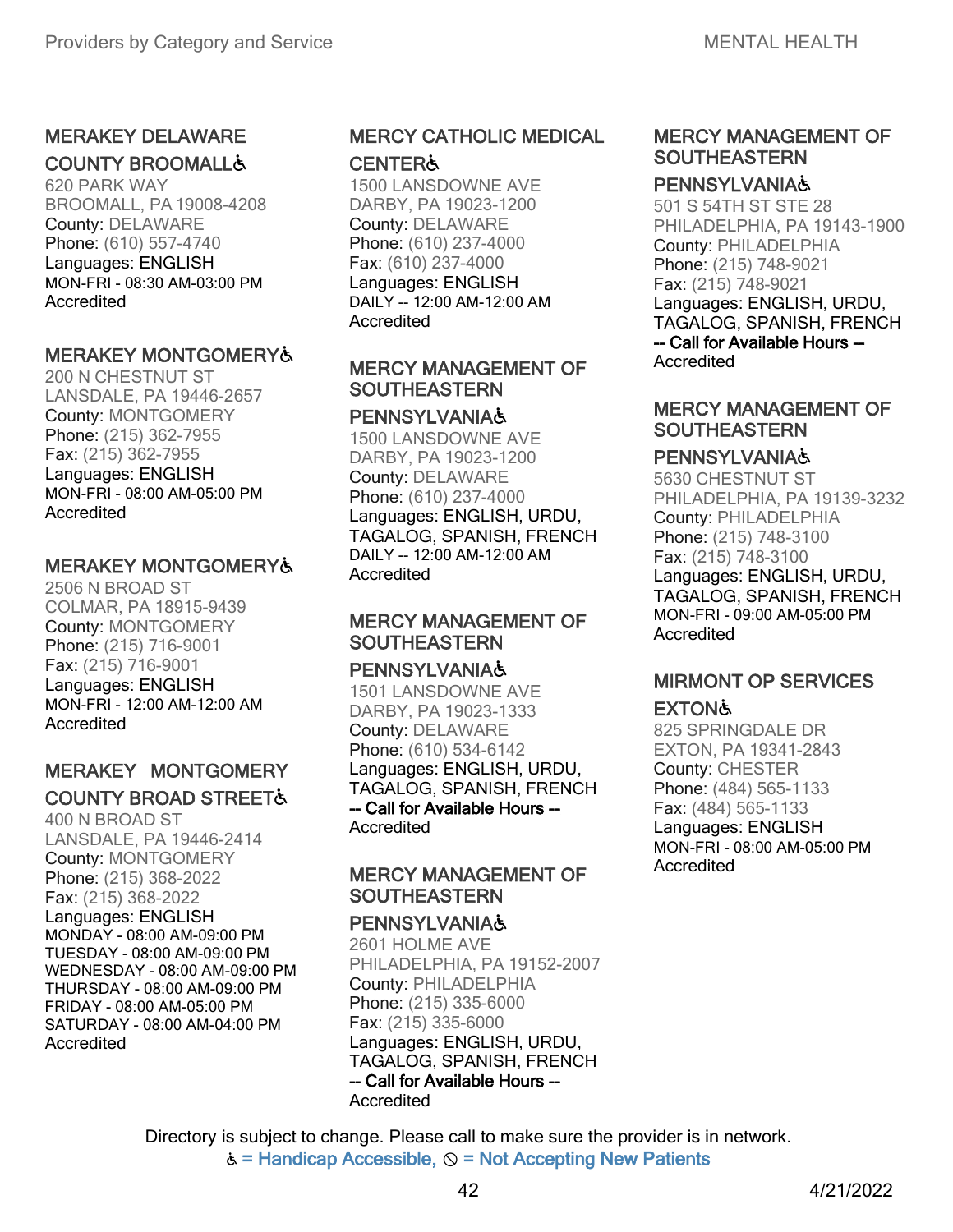### MIRMONT SERVICES **BROOMALL&**

600 ABBOTT DR BROOMALL, PA 19008-4317 County: DELAWARE Phone: (888) 227-3898 Fax: (888) 227-3898 Languages: ENGLISH, GUJARATI MON-FRI - 08:00 AM-05:00 PM **Accredited** 

### MONTGOMERY COUNTY **EMERGENCY MAIN SITE&**

50 BEECH DR NORRISTOWN, PA 19403-5421 County: MONTGOMERY Phone: (610) 279-6100 Fax: (610) 279-6100 Languages: ARABIC, MARATHI, HINDI, ENGLISH, BENGALI DAILY -- 12:00 AM-12:00 AM Accredited

### MUSICWORKS♿

2050 W CHESTER PIKE HAVERTOWN, PA 19083-2742 County: DELAWARE Phone: (610) 449-9669 Fax: (610) 449-9669 Languages: ENGLISH

MONDAY - 10:00 AM-08:00 PM TUESDAY - 10:00 AM-08:00 PM WEDNESDAY - 10:00 AM-08:00 PM THURSDAY - 10:00 AM-08:00 PM FRIDAY - 10:00 AM-05:00 PM SATURDAY - 09:00 AM-03:00 PM **Accredited** 

### MUSICWORKS♿

472 BLAIR MILL RD HATBORO, PA 19040-4397 County: MONTGOMERY Phone: (215) 443-9669 Fax: (215) 443-9669 Languages: ENGLISH TUESDAY - 03:00 PM-08:00 PM WEDNESDAY - 03:00 PM-08:00 PM THURSDAY - 03:00 PM-08:00 PM SATURDAY - 09:00 AM-02:00 PM **Accredited** 

### NEIGHBORHOOD HEALTH CENTER OF LEHIGH

#### VALLEY♿

218 N 2ND ST ALLENTOWN, PA 18102-3508 County: LEHIGH Phone: (610) 841-8400 Fax: (610) 841-8400 Languages: ENGLISH, URDU, SPANISH, PUNJABI, HINDI MON-FRI - 08:00 AM-05:00 PM **Accredited** 

### NEIGHBORHOOD HEALTH CENTERS OF LEHIGH

#### VALLEY♿

1210 E 4TH ST BETHLEHEM, PA 18015-2016 County: NORTHAMPTON Phone: (484) 428-0755 Fax: (484) 428-0755 Languages: ENGLISH MON-FRI - 08:00 AM-05:00 PM Accredited

### NEMOURS DUPONT PEDIATRICS PA♿

100 S RIDING BLVD WILMINGTON, DE 19808-3692 County: NEW CASTLE Phone: (302) 239-7755 Fax: (302) 239-7755 Languages: ENGLISH, SPANISH, SIGN LANGUAGE -- Call for Available Hours -- **Accredited** 

### NEMOURS DUPONT

### PEDIATRICS PA♿

101 APPLIED BANK BLVD 0 GLEN MILLS, PA 19342-3501 County: DELAWARE Phone: (610) 553-0084 Languages: ENGLISH, SPANISH, SIGN LANGUAGE -- Call for Available Hours -- **Accredited** 

### NEMOURS DUPONT

#### PEDIATRICS PA♿

1020 BALTIMORE PIKE GLEN MILLS, PA 19342-1343 County: DELAWARE Phone: (302) 298-7371 Languages: ENGLISH, SPANISH, SIGN LANGUAGE -- Call for Available Hours -- Accredited

# NEMOURS DUPONT

### PEDIATRICS PA♿

1405 FOULK RD STE 101 WILMINGTON, DE 19803-2769 County: NEW CASTLE Phone: (302) 655-3242 Languages: ENGLISH, SPANISH, SIGN LANGUAGE -- Call for Available Hours -- Accredited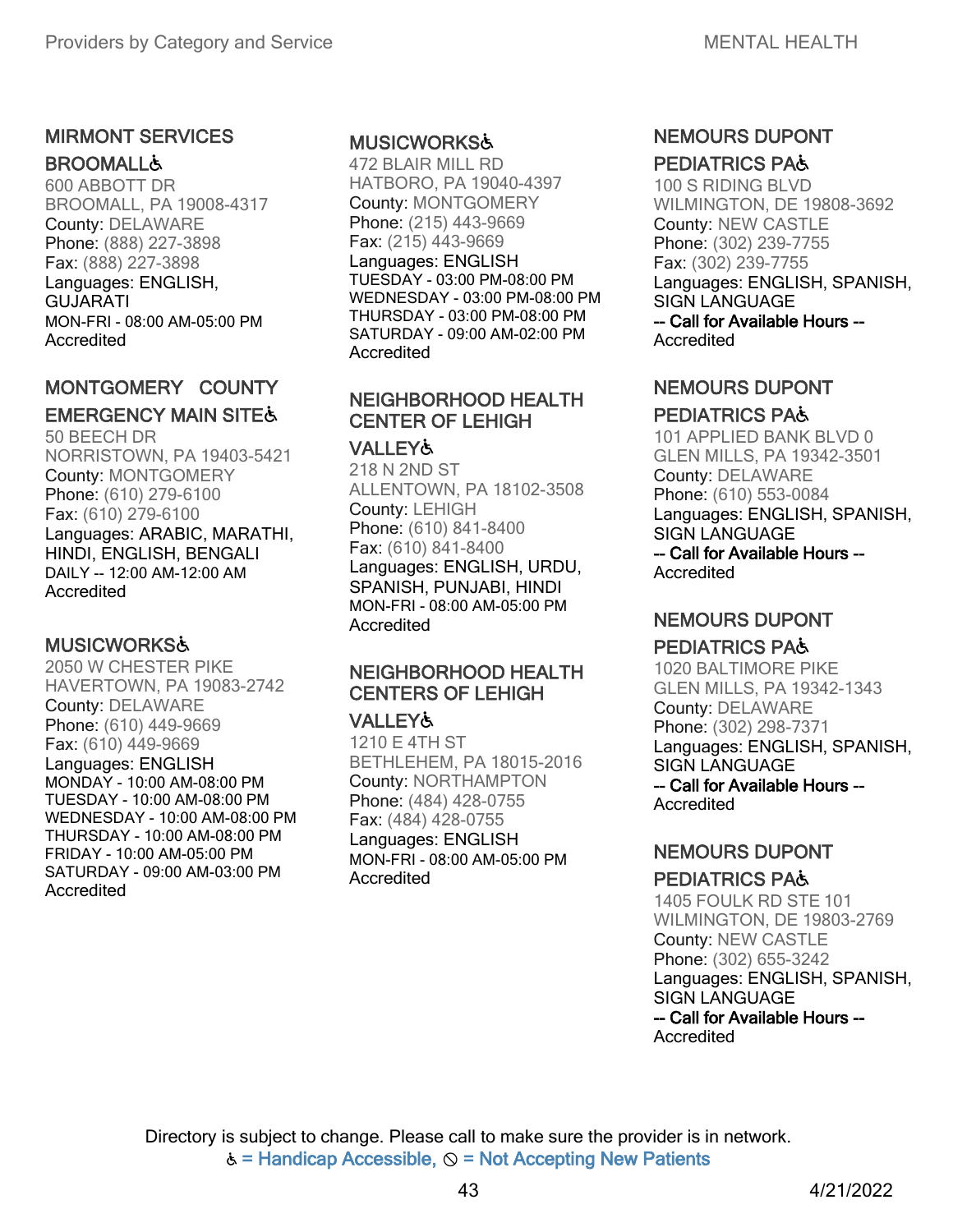### NEMOURS DUPONT

#### PEDIATRICS PA♿

141 BECKS WOODS DR BEAR, DE 19701-3833 County: NEW CASTLE Phone: (302) 595-0020 Fax: (302) 595-0020 Languages: ENGLISH, SPANISH, SIGN LANGUAGE -- Call for Available Hours -- **Accredited** 

### NEMOURS DUPONT PEDIATRICS PA♿

1600 ROCKLAND RD WILMINGTON, DE 19803-3607 County: NEW CASTLE Phone: (302) 651-4000 Fax: (302) 651-4000 Languages: ENGLISH, SPANISH, SIGN LANGUAGE -- Call for Available Hours -- Accredited

### NEMOURS DUPONT

PEDIATRICS PA♿ 1602 JESSUP ST WILMINGTON, DE 19802-4210 County: NEW CASTLE Phone: (302) 576-5050 Languages: ENGLISH, SPANISH, SIGN LANGUAGE -- Call for Available Hours -- Accredited

### NEMOURS DUPONT

### PEDIATRICS PA♿

1801 ROCKLAND RD STE 302 WILMINGTON, DE 19803-3648 County: NEW CASTLE Phone: (302) 651-4722 Languages: ENGLISH, SPANISH, SIGN LANGUAGE -- Call for Available Hours --

Accredited

### NEMOURS DUPONT PEDIATRICS PA♿

200 BIDDLE AVE STE 100 NEWARK, DE 19702-3967 County: NEW CASTLE Phone: (302) 836-7820 Fax: (302) 836-7820 Languages: ENGLISH, SPANISH, SIGN LANGUAGE -- Call for Available Hours -- **Accredited** 

### NEMOURS DUPONT PEDIATRICS PA♿

201 TOWNE CENTRE DR DOVER, DE 19904-4062 County: KENT Phone: (302) 672-5650 Languages: ENGLISH, SPANISH, SIGN LANGUAGE -- Call for Available Hours -- **Accredited** 

### NEMOURS DUPONT

### PEDIATRICS PA♿

2500 MARYLAND RD STE 510 WILLOW GROVE, PA 19090- 1226 County: MONTGOMERY Phone: (215) 449-7150 Fax: (215) 449-7150 Languages: ENGLISH, SPANISH, SIGN LANGUAGE -- Call for Available Hours -- **Accredited** 

### NEMOURS DUPONT

#### PEDIATRICS PA♿

30265 COMMERCE DR MILLSBORO, DE 19966-3593 County: SUSSEX Phone: (302) 629-5050 Languages: ENGLISH, SPANISH, SIGN LANGUAGE -- Call for Available Hours -- **Accredited** 

### NEMOURS DUPONT PEDIATRICS PA♿

49 FALLON AVE SEAFORD, DE 19973-1577 County: SUSSEX Phone: (302) 629-5030 Fax: (302) 629-5030 Languages: ENGLISH, SPANISH, SIGN LANGUAGE MON-FRI - 08:00 AM-05:00 PM **Accredited** 

### NEMOURS DUPONT

### PEDIATRICS PA♿

701 N CLAYTON ST STE 400 WILMINGTON, DE 19805-3165 County: NEW CASTLE Phone: (302) 421-9700 Fax: (302) 421-9700 Languages: ENGLISH, SPANISH, SIGN LANGUAGE -- Call for Available Hours -- Accredited

### NEMOURS DUPONT

#### PEDIATRICS PA♿ 703 N DUPONT BLVD

MILFORD, DE 19963-1003 County: SUSSEX Phone: (302) 422-4559 Languages: ENGLISH, SPANISH, SIGN LANGUAGE -- Call for Available Hours -- Accredited

# NEMOURS DUPONT

### PEDIATRICS PA♿

833 CHESTNUT ST STE 300 PHILADELPHIA, PA 19107-4405 County: PHILADELPHIA Phone: (215) 861-8830 Fax: (215) 861-8830 Languages: ENGLISH, SPANISH, SIGN LANGUAGE -- Call for Available Hours -- **Accredited**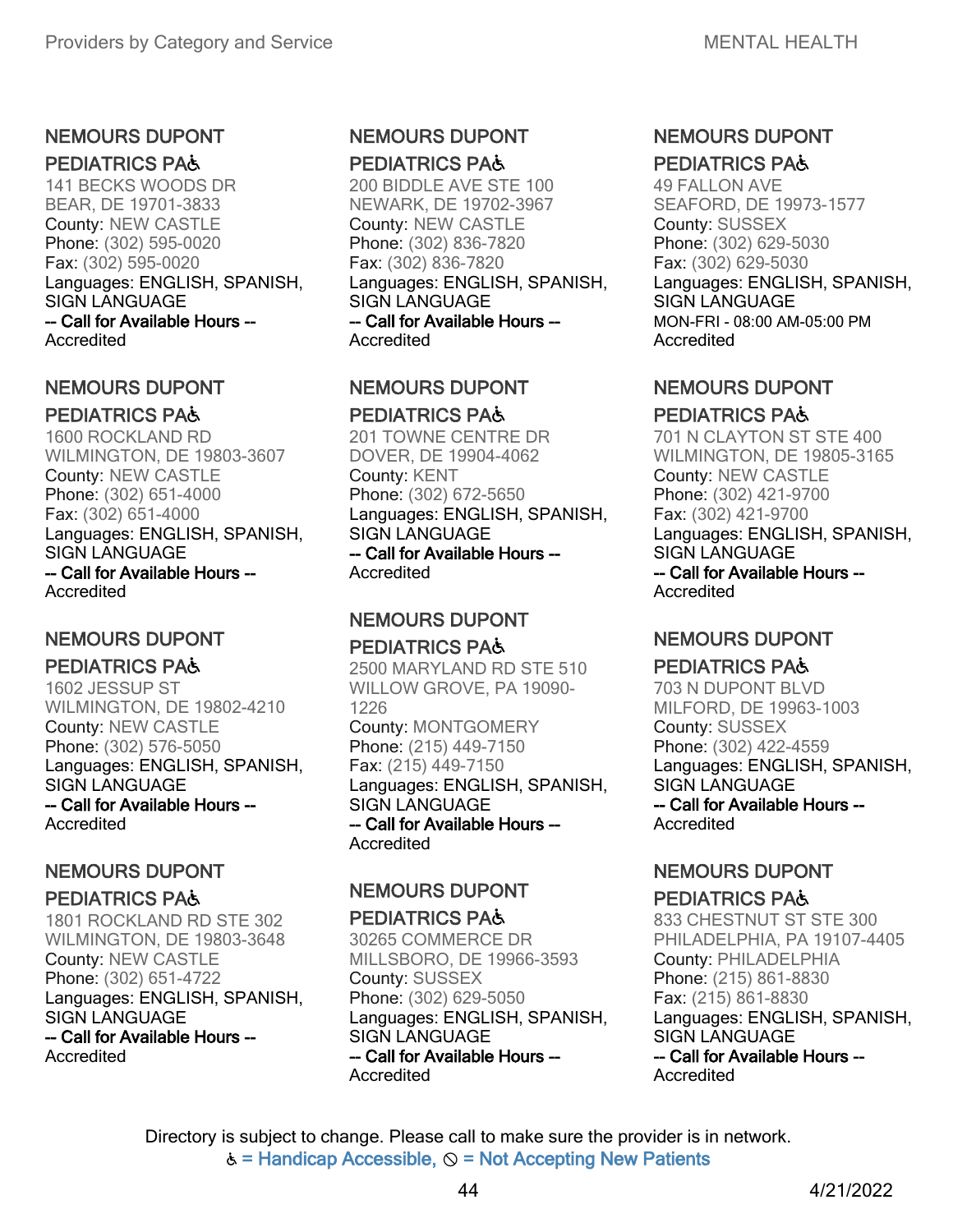### NETWORK FOR BEHAVIOR **CHANGE&**

120 E UWCHLAN AVE STE 202 EXTON, PA 19341-1275 County: CHESTER Phone: (610) 524-8701 Fax: (610) 524-8701 Languages: ENGLISH MON-FRI - 08:00 AM-08:00 PM Accredited

### NETWORK FOR BEHAVIOR **CHANGE&**

848 W KINGS HWY COATESVILLE, PA 19320-1714 County: CHESTER Phone: (610) 383-9494 Fax: (610) 383-9494 Languages: ENGLISH DAILY -- 08:00 AM-08:00 PM Accredited

### NEW DIRECTIONS

### TREATMENT SERVICES♿

2442 BRODHEAD RD BETHLEHEM, PA 18020-8910 County: NORTHAMPTON Phone: (610) 758-8011 Fax: (610) 758-8011 Languages: ENGLISH MON-FRI - 06:00 AM-04:00 PM Accredited

### NORTHEAST COUNSELING **SERVICES&**

121 S PROSPECT ST NANTICOKE, PA 18634-2456 County: LUZERNE Phone: (570) 735-7590 Fax: (570) 735-7590 Languages: ENGLISH MON-FRI - 08:30 AM-04:30 PM Accredited

### OMNI HEALTH SERVICES

35 E 5TH ST CHESTER, PA 19013-4401 County: DELAWARE Phone: (484) 480-6284 Fax: (484) 480-6284 Languages: ENGLISH, SPANISH MON-FRI - 09:00 AM-05:00 PM **Accredited** 

### OMNI HEALTH SERVICES INCORPORATED♿

6930 6934 W CHESTER PIKE UPPER DARBY, PA 19082-2448 County: DELAWARE Phone: (484) 469-4319 Fax: (484) 469-4319 Languages: ENGLISH MON-FRI - 09:00 AM-05:00 PM **Accredited** 

# OMNI HEALTH SERVICES

# INCORPORATED MAINSITE♿

160 BETHLEHEM PIKE COLMAR, PA 18915-9790 County: MONTGOMERY Phone: (215) 997-2000 Fax: (215) 997-2000 Languages: ENGLISH, TAMIL MONDAY - 08:00 AM-09:00 PM TUESDAY - 09:00 AM-09:00 PM WEDNESDAY - 09:00 AM-09:00 PM THURSDAY - 09:00 AM-09:00 PM FRIDAY - 08:00 AM-09:00 PM SATURDAY - 09:00 AM-05:00 PM Accredited

### PATRICIA A FLETCHER

225 WILLITS WAY GLEN MILLS, PA 19342-1459 County: DELAWARE Phone: (610) 348-3098 Languages: ENGLISH MONDAY - 12:00 AM-12:00 AM TUESDAY - 12:00 AM-12:00 AM WEDNESDAY - 12:00 AM-12:00 AM Gender: F Specialty: Comorbid Cancer,Depressive Disorders,Geriatrics/Aging Issues

#### PENN FOUNDATION

### INCORPORATED♿

807 LAWN AVE SELLERSVILLE, PA 18960-1549 County: BUCKS Phone: (484) 526-3569 Fax: (484) 526-3569 Languages: ENGLISH, SPANISH MON-FRI - 12:00 AM-12:00 AM Accredited

### PENN PSYCHIATRIC **CENTER&**

# 601 GAY ST STE 6

PHOENIXVILLE, PA 19460-3852 County: CHESTER Phone: (610) 917-2200 Fax: (610) 917-2200 Languages: ARABIC, TELUGU, HINDI, FRENCH, ENGLISH, BENGALI MON-FRI - 12:00 AM-12:00 AM Accredited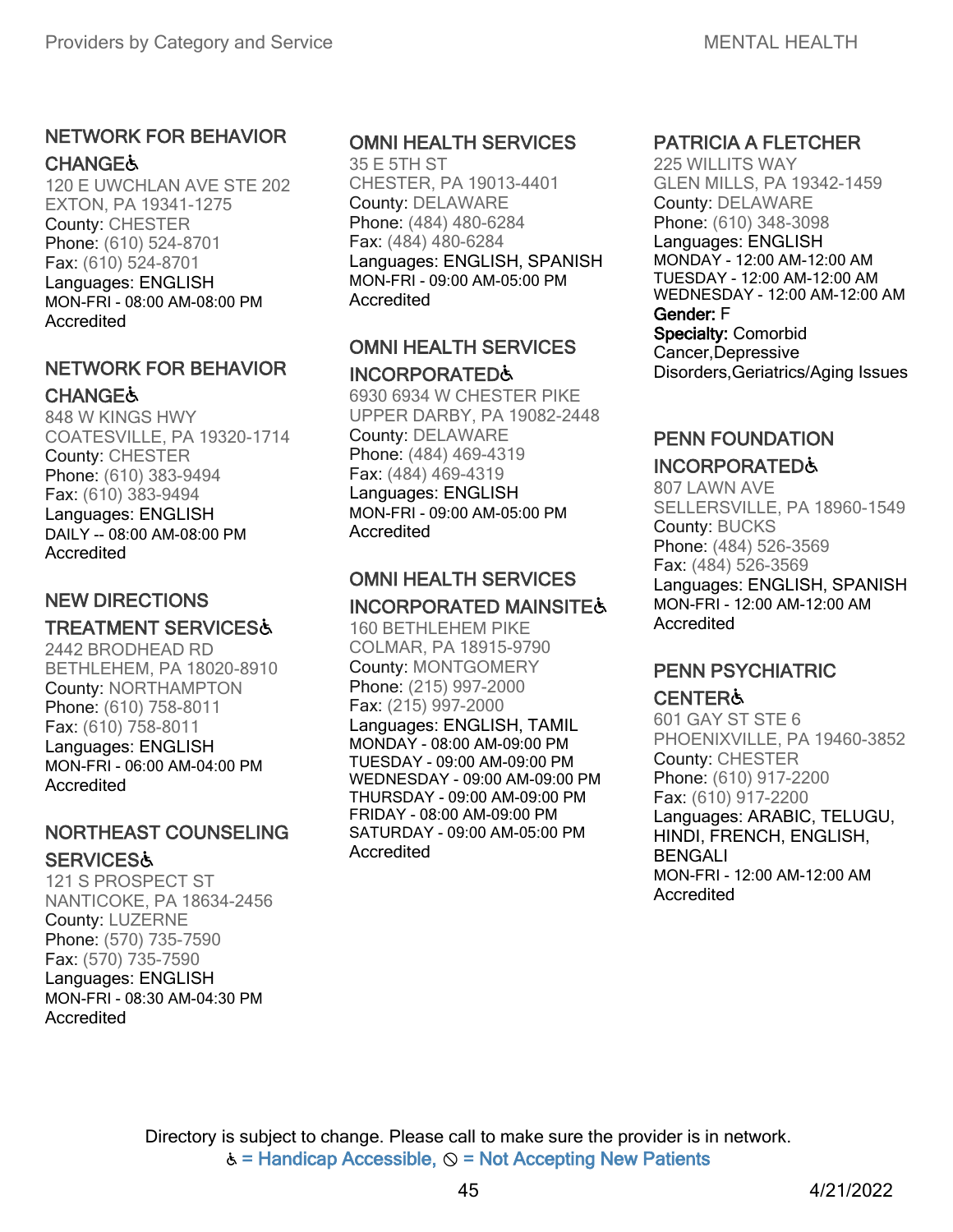#### PENN PSYCHIATRIC CENTER INCORPORATED MAIN SITE&

3774 RIDGE PIKE COLLEGEVILLE, PA 19426-3169 County: MONTGOMERY Phone: (610) 489-3333 Fax: (610) 489-3333 Languages: ARABIC, ENGLISH MON-FRI - 08:00 AM-05:00 PM Accredited

### PENNSYLVANIA **COMPREHENSIVE**

### BEHAVIORAL HEALTH&

2351 FREEDOM WAY STE 200 YORK, PA 17402-9282 County: YORK Phone: (717) 600-0900 Fax: (717) 600-0900 Languages: ENGLISH MONDAY - 08:30 AM-08:00 PM TUESDAY - 08:30 AM-08:00 PM WEDNESDAY - 08:30 AM-08:00 PM THURSDAY - 08:30 AM-08:00 PM FRIDAY - 08:30 AM-05:00 PM Accredited

# PHILADELPHIA MENTAL

### HEALTH CLINIC MAIN

1235 PINE ST PHILADELPHIA, PA 19107-5945 County: PHILADELPHIA Phone: (215) 735-9379 Fax: (215) 735-9379 Languages: ENGLISH, SPANISH MONDAY - 08:00 AM-05:00 PM TUESDAY - 08:00 AM-07:00 PM WEDNESDAY - 08:00 AM-05:00 PM THURSDAY - 08:00 AM-07:00 PM FRIDAY - 08:00 AM-05:00 PM Accredited

### PHILMONT GUIDANCE CENTER PC♿

5175 COLD SPRING CREAMERY DOYLESTOWN, PA 18902-6288 County: BUCKS Phone: (215) 348-9640 Fax: (215) 348-9640 Languages: ENGLISH, KOREAN MON-FRI - 12:00 AM-12:00 AM **Accredited** 

### PHILMONT GUIDANCE CENTER PC♿

717 BETHLEHEM PIKE ERDENHEIM, PA 19038-8117 County: MONTGOMERY Phone: (215) 233-2425 Fax: (215) 233-2425 Languages: ENGLISH, KOREAN MON-FRI - 09:00 AM-09:00 PM **Accredited** 

### PHILMONT GUIDANCE CENTER PC♿

727 WELSH RD STE 202 HUNTINGDON VALLEY, PA 19006-6311 County: MONTGOMERY Phone: (215) 914-2119 Languages: ENGLISH, KOREAN MONDAY - 09:00 AM-05:00 PM Accredited

### PHOENIX RISING LIFE COACHING SERVICE♿

35 E ELIZABETH AVE STE 13 BETHLEHEM, PA 18018-6505 County: NORTHAMPTON Phone: (610) 442-7186 Fax: (610) 442-7186 Languages: ENGLISH, SPANISH -- Call for Available Hours -- Accredited

### PINEBROOK FAMILY **SERVICES MAINSITE&**

402 N FULTON ST ALLENTOWN, PA18102-2002 County: LEHIGH Phone: (610) 432-3919 Fax: (610) 432-3919 Languages: ENGLISH, HINDI MONDAY - 08:30 AM-08:15 PM TUESDAY - 08:30 AM-08:15 PM WEDNESDAY - 08:30 AM-08:15 PM THURSDAY - 08:30 AM-08:15 PM FRIDAY - 08:30 AM-07:15 PM Accredited

### POTENTIAL

#### INCORPORATED♿

170 PHEASANT RUN STE 100 NEWTOWN, PA 18940-1877 County: BUCKS Phone: (215) 579-0670 Fax: (215) 579-0670 Languages: ENGLISH, SPANISH MON-FRI - 08:00 AM-07:00 PM Accredited

### POTENTIAL

### INCORPORATED♿

626 JACKSONVILLE RD WARMINSTER, PA 18974-4872 County: BUCKS Phone: (267) 961-2020 Fax: (267) 961-2020 Languages: ENGLISH, SPANISH MON-FRI - 08:00 AM-06:00 PM **Accredited**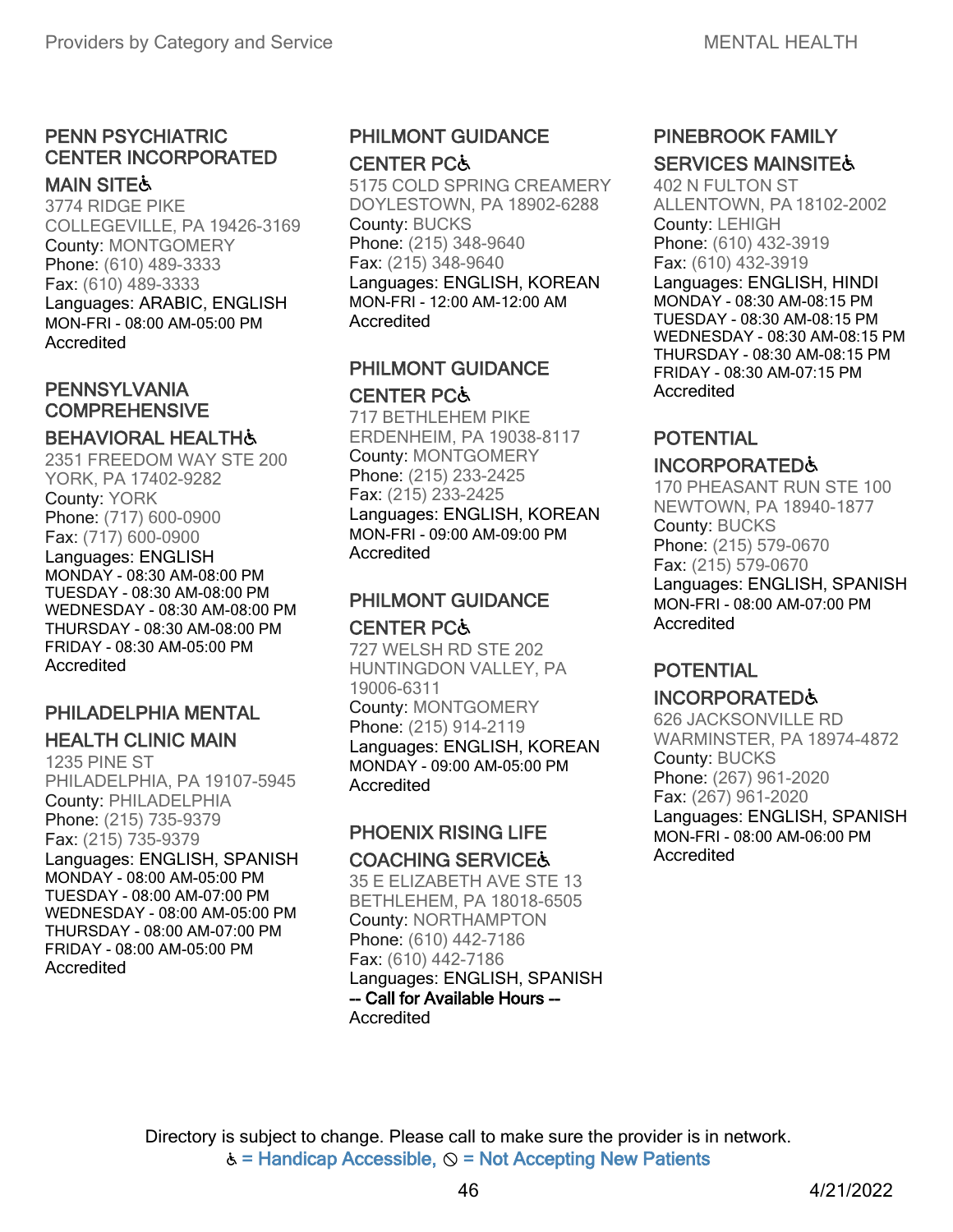#### PRIMARY HEALTH **NETWORK&**

529 LLOYD AVE LATROBE, PA 15650-1721 County: WESTMORELAND Phone: (724) 804-5195 Fax: (724) 804-5195 Languages: ENGLISH MONDAY - 08:00 AM-08:00 PM TUESDAY - 08:00 AM-08:00 PM WEDNESDAY - 08:00 AM-04:00 PM THURSDAY - 08:00 AM-08:00 PM FRIDAY - 08:00 AM-04:00 PM Accredited

### PRIMARY HEALTH

### NETWORK CHERRY TREE♿

1555 SHAWNA RD CHERRY TREE, PA 15724-9003 County: CAMBRIA Phone: (814) 743-5449 Fax: (814) 743-5449 Languages: ENGLISH MON-FRI - 08:30 AM-05:00 PM Accredited

# PRIMARY HEALTH

### NETWORK EBENSBURG♿

152 ZEMAN DR STE 301 EBENSBURG, PA 15931-4130 County: CAMBRIA Phone: (814) 846-5060 Fax: (814) 846-5060 Languages: ENGLISH MONDAY - 08:00 AM-05:00 PM TUESDAY - 08:00 AM-07:00 PM WEDNESDAY - 08:00 AM-05:00 PM THURSDAY - 08:00 AM-05:00 PM FRIDAY - 08:00 AM-05:00 PM Accredited

### PROGRESSIONS **COMPANIES**

#### INCORPORATED♿

4610 E STREET RD TREVOSE, PA 19053-6612 County: BUCKS Phone: (215) 364-3299 Fax: (215) 364-3299 Languages: ENGLISH MON-FRI - 08:00 AM-05:00 PM **Accredited** 

### PYRAMID HEALTHCARE **BARTONSVILLE&**

3180 ROUTE 611 STE 19 BARTONSVILLE, PA 18321-3180 County: MONROE Phone: (570) 420-7939 Fax: (570) 420-7939 Languages: ENGLISH MONDAY - 08:30 AM-04:30 PM TUESDAY - 08:30 AM-04:30 PM WEDNESDAY - 08:30 AM-04:30 PM THURSDAY - 08:30 AM-04:30 PM FRIDAY - 08:30 AM-04:00 PM Accredited

### PYRAMID HEALTHCARE INCORPORATED♿

1605 N CEDAR CREST BLVD ALLENTOWN, PA 18104-2351 County: LEHIGH Phone: (610) 434-1126 Fax: (610) 434-1126 Languages: ENGLISH MON-FRI - 08:00 AM-05:00 PM **Accredited** 

### RENFREW CENTER♿

320 KING OF PRUSSIA RD RADNOR, PA 19087-4440 County: DELAWARE Phone: (610) 527-9360 Fax: (610) 527-9360 Languages: ENGLISH -- Call for Available Hours -- Accredited

### RESOURCES FOR HUMAN DEVELOPMENT

#### INCORPORATED♿

6120 WOODLAND AVE PHILADELPHIA, PA 19142-3224 County: PHILADELPHIA Phone: (215) 727-4721 Fax: (215) 727-4721 Languages: ENGLISH -- Call for Available Hours -- Accredited

### RICHARD E DEMAYO

210 W FRONT ST STE 2 MEDIA, PA 19063-3148 County: DELAWARE Phone: (610) 565-5501 Fax: (610) 565-5501 Languages: ENGLISH MONDAY - 09:00 AM-05:00 PM, 08:00 AM-05:00 PM TUESDAY - 09:00 AM-08:00 PM, 12:00 AM-12:00 AM WEDNESDAY - 09:00 AM-05:00 PM, 12:00 AM-12:00 AM THURSDAY - 09:00 AM-05:00 PM, 12:00 AM-12:00 AM FRIDAY - 09:00 AM-05:00 PM, 08:00 AM-05:00 PM SATURDAY - 08:00 AM-05:00 PM Gender: M

### Specialty: Anger

Management,Christian Counseling,Court Ordered Eval

### ROCCO LOUIS MANFREDI&

550 CLEVELAND AVE STE 201 CHAMBERSBURG, PA 17201- 3430 County: FRANKLIN Phone: (717) 749-7001 Fax: (717) 749-7001 Languages: ENGLISH MON-FRI - 08:00 AM-05:00 PM Gender: M Specialty: ADHD,Anxiety Disorders,Bipolar Disorder Board Certified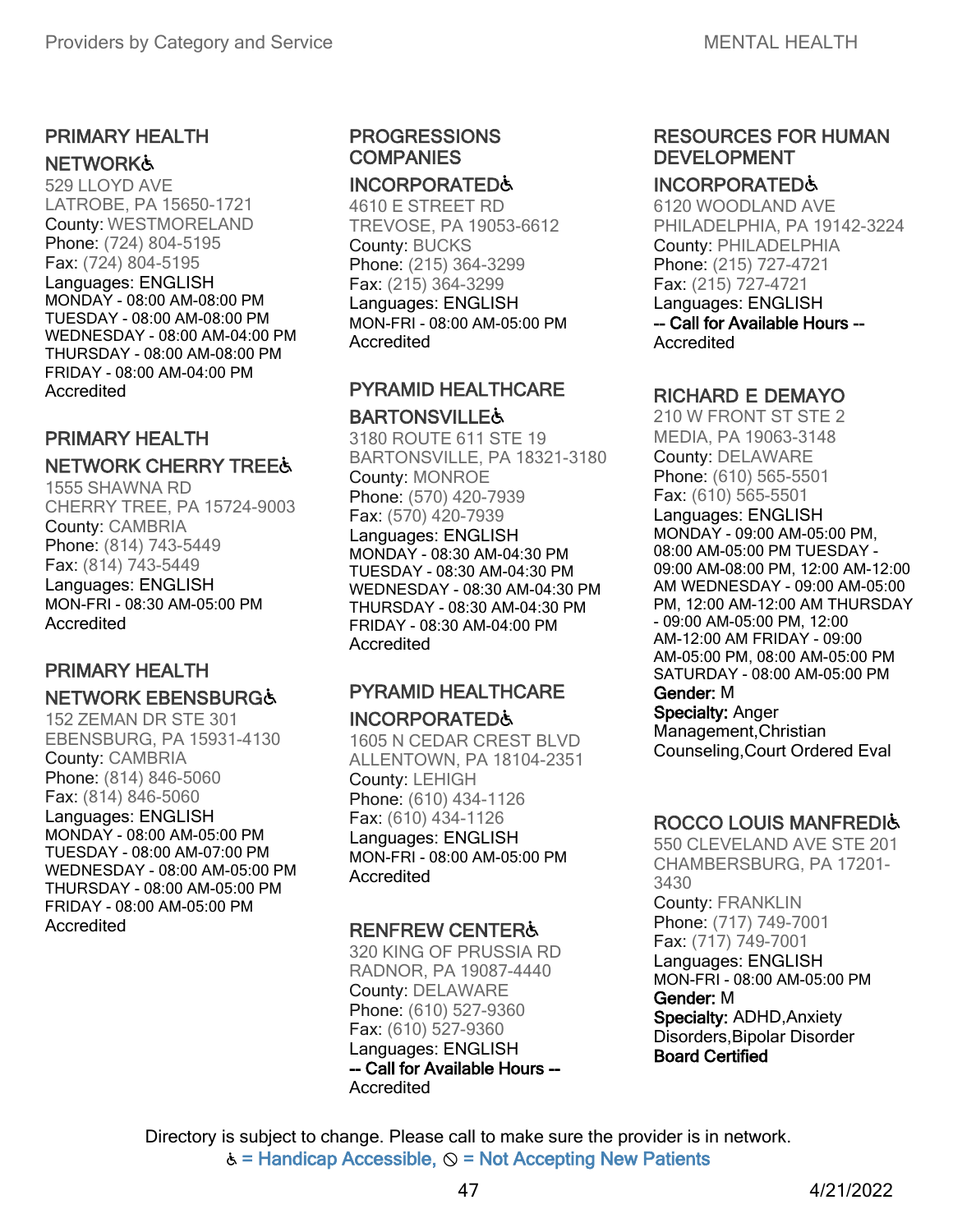### RUBINA MENTAL

### HEALTHCARE CENTER PC♿

2776 KNIGHTS RD BENSALEM, PA 19020-3569 County: BUCKS Phone: (215) 639-1304 Fax: (215) 639-1304 Languages: ENGLISH, URDU, HINDI -- Call for Available Hours -- **Accredited** 

#### RUTH SAMPSON PILGRIM♿

160 ROCK HILL RD BALA CYNWYD, PA 19004-2144 County: MONTGOMERY Phone: (610) 667-6080 Fax: (610) 667-6080 Languages: ENGLISH MON-FRI - 09:00 AM-05:00 PM Gender: F

#### Board Certified

### SALISBURY BEHAVIORAL **HEALTH&**

614 N EASTON RD GLENSIDE, PA 19038-4301 County: MONTGOMERY Phone: (215) 884-9770 Fax: (215) 884-9770 Languages: ENGLISH, SIGN LANGUAGE, FRENCH MON-FRI - 08:00 AM-05:00 PM Accredited

### SILVER SPRINGS AT

### **GERMANTOWN&**

7208 GERMANTOWN AVE PHILADELPHIA, PA 19119-1742 County: PHILADELPHIA Phone: (215) 247-1427 Fax: (215) 247-1427 Languages: ENGLISH MON-FRI - 09:00 AM-08:00 PM **Accredited** 

### SILVER SPRINGS MARTIN

LUTHER SCHOOL♿

452 S ROBERTS RD BRYN MAWR, PA 19010-1136 County: DELAWARE Phone: (610) 525-5400 Fax: (610) 525-5400 Languages: ENGLISH MON-FRI - 09:00 AM-08:00 PM Accredited

### SILVER SPRINGS MARTIN LUTHER SCHOOL♿

512 TOWNSHIP LINE RD PLYMOUTH MEETING, PA 19462 -1001 County: MONTGOMERY Phone: (610) 825-4440 Fax: (610) 825-4440 Languages: ENGLISH DAILY -- 12:00 AM-12:00 AM **Accredited** 

### SILVER SPRINGS MARTIN LUTHER SCHOOL♿

6517 CHESTER AVE PHILADELPHIA, PA 19142-1718 County: PHILADELPHIA Phone: (215) 730-2240 Fax: (215) 730-2240 Languages: ENGLISH MON-FRI - 09:00 AM-08:00 PM **Accredited** 

### SPECTRA SUPPORT

#### SERVICES LLC♿

390 REED RD FL 1 BROOMALL, PA 19008-4008 County: DELAWARE Phone: (484) 450-6476 Fax: (484) 450-6476 Languages: ENGLISH, SPANISH MON-FRI - 09:00 AM-09:00 PM **Accredited** 

### SUSAN WELLINGTON♿

1225 VINE ST PHILADELPHIA, PA 19107-1116 County: PHILADELPHIA Phone: (215) 405-2100 Fax: (215) 405-2100 Languages: ENGLISH MONDAY - 12:00 AM-12:00 AM Gender: F Specialty: FBA Trained

### SYED M RIZVI MD LLC♿

525 W CHESTER PIKE HAVERTOWN, PA 19083-4510 County: DELAWARE Phone: (610) 446-3650 Fax: (610) 446-3650 Languages: ENGLISH, URDU MONDAY - 09:00 AM-05:00 PM TUESDAY - 09:00 AM-02:00 PM WEDNESDAY - 09:00 AM-06:00 PM THURSDAY - 09:00 AM-05:00 PM Accredited

### SYED M RIZVI MD LLC♿

525 W CHESTER PIKE HAVERTOWN, PA 19083-4539 County: DELAWARE Phone: (610) 446-3650 Fax: (610) 446-3650 Languages: ENGLISH, URDU MONDAY - 09:00 AM-05:00 PM TUESDAY - 08:00 AM-01:00 PM WEDNESDAY - 09:00 AM-06:00 PM THURSDAY - 09:00 AM-05:00 PM Accredited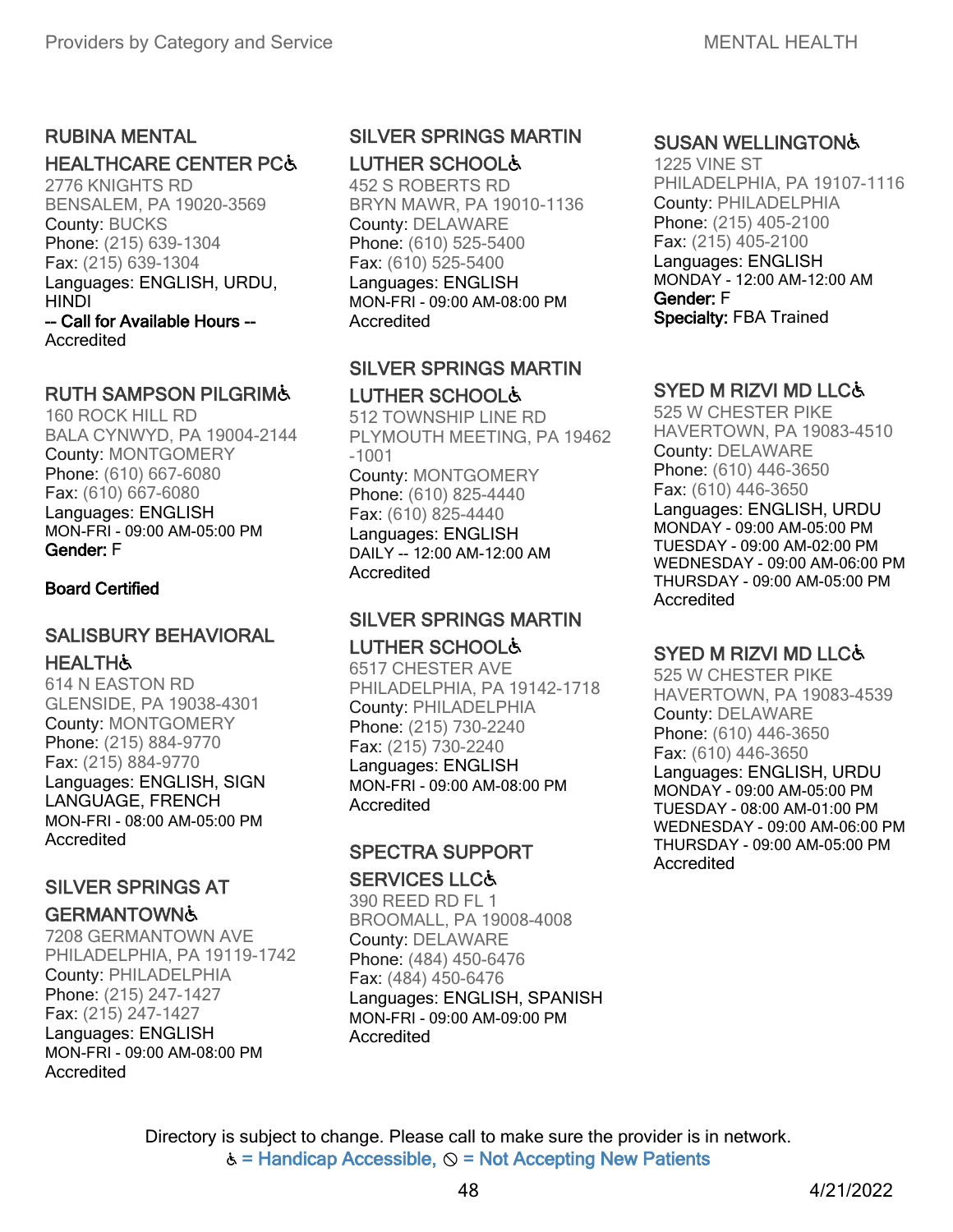#### T W PONESSA AND **ASSOCIATES&**

ROUTE 30 PARADISE TOWNSHIP, PA 17562-0308 County: LANCASTER Phone: (717) 560-7917 Fax: (717) 560-7917 Languages: ENGLISH MON-FRI - 09:00 AM-03:00 PM **Accredited** 

### T W PONESSA AND

### ASSOCIATES COUNSELING♿

410 N PRINCE ST LANCASTER, PA 17603-3010 County: LANCASTER Phone: (717) 560-7917 Fax: (717) 560-7917

Languages: AFRIKAANS, VIETNAMESE, UKRAINIAN, SPANISH, RUSSIAN, PERSIAN, INDONESIAN, HEBREW, **ENGLISH** MONDAY - 08:00 AM-08:00 PM

TUESDAY - 08:00 AM-08:00 PM WEDNESDAY - 08:00 AM-08:00 PM THURSDAY - 08:00 AM-08:00 PM FRIDAY - 08:00 AM-07:00 PM SATURDAY - 08:00 AM-02:00 PM **Accredited** 

### THE CHILDREN INSTITUTE&

1405 SHADY AVE PITTSBURGH, PA 15217-1350 County: ALLEGHENY Phone: (412) 420-2400 Fax: (412) 420-2400 Languages: ENGLISH -- Call for Available Hours -- **Accredited** 

### THE CHILDREN INSTITUTE&

6301 NORTHUMBERLAND ST PITTSBURGH, PA 15217-1360 County: ALLEGHENY Phone: (412) 420-2400 Languages: ENGLISH -- Call for Available Hours -- Accredited

### THE GROWTH AND RECOVERY CENTER♿

452 GERMANTOWN PIKE LAFAYETTE HILL, PA 19444- 1805

County: MONTGOMERY Phone: (610) 828-4298 Fax: (610) 828-4298 Languages: ENGLISH MONDAY - 07:30 AM-08:30 PM TUESDAY - 07:30 AM-05:30 PM WEDNESDAY - 07:30 AM-09:30 PM THURSDAY - 07:30 AM-06:00 PM FRIDAY - 07:30 AM-05:30 PM SATURDAY - 08:00 AM-12:00 PM Accredited

### THE GROWTH AND RECOVERY CENTER

726 BEACOM LN MERION STATION, PA 19066- 1604 County: MONTGOMERY

Phone: (610) 828-4298 Fax: (610) 828-4298 Languages: ENGLISH TUESDAY - 03:00 PM-06:00 PM THURSDAY - 03:00 PM-06:00 PM SATURDAY - 09:00 AM-12:00 AM **Accredited** 

### TITUSVILLE COMMUNITY HEALTH CENTER♿

120 S MARTIN ST TITUSVILLE, PA 16354-1850 County: CRAWFORD Phone: (814) 827-8400 Fax: (814) 827-8400 Languages: ENGLISH MONDAY - 08:30 AM-05:00 PM TUESDAY - 08:30 AM-06:30 PM WEDNESDAY - 08:30 AM-05:00 PM THURSDAY - 08:30 AM-05:00 PM FRIDAY - 08:30 AM-05:00 PM Accredited

### VISTA MEDICAL SERVICES INCORPORATED

160 ROCK HILL RD BALA CYNWYD, PA 19004-2144 County: MONTGOMERY Phone: (610) 667-6080 Fax: (610) 667-6080 Languages: ENGLISH, UKRAINIAN, SPANISH, RUSSIAN MON-FRI - 09:00 AM-05:00 PM Accredited

### VITAL HEALTHCARE **SOLUTIONS&**

1412 LANSDOWNE AVE DARBY, PA 19023-1218 County: DELAWARE Phone: (610) 461-6510 Languages: ENGLISH, SPANISH -- Call for Available Hours -- **Accredited** 

### VITAL HEALTHCARE **SOLUTIONS&**

Accredited 15 N FRONT ST CLEARFIELD, PA 16830-2455 County: CLEARFIELD Phone: (814) 765-6625 Fax: (814) 765-6625 Languages: ENGLISH, SPANISH -- Call for Available Hours --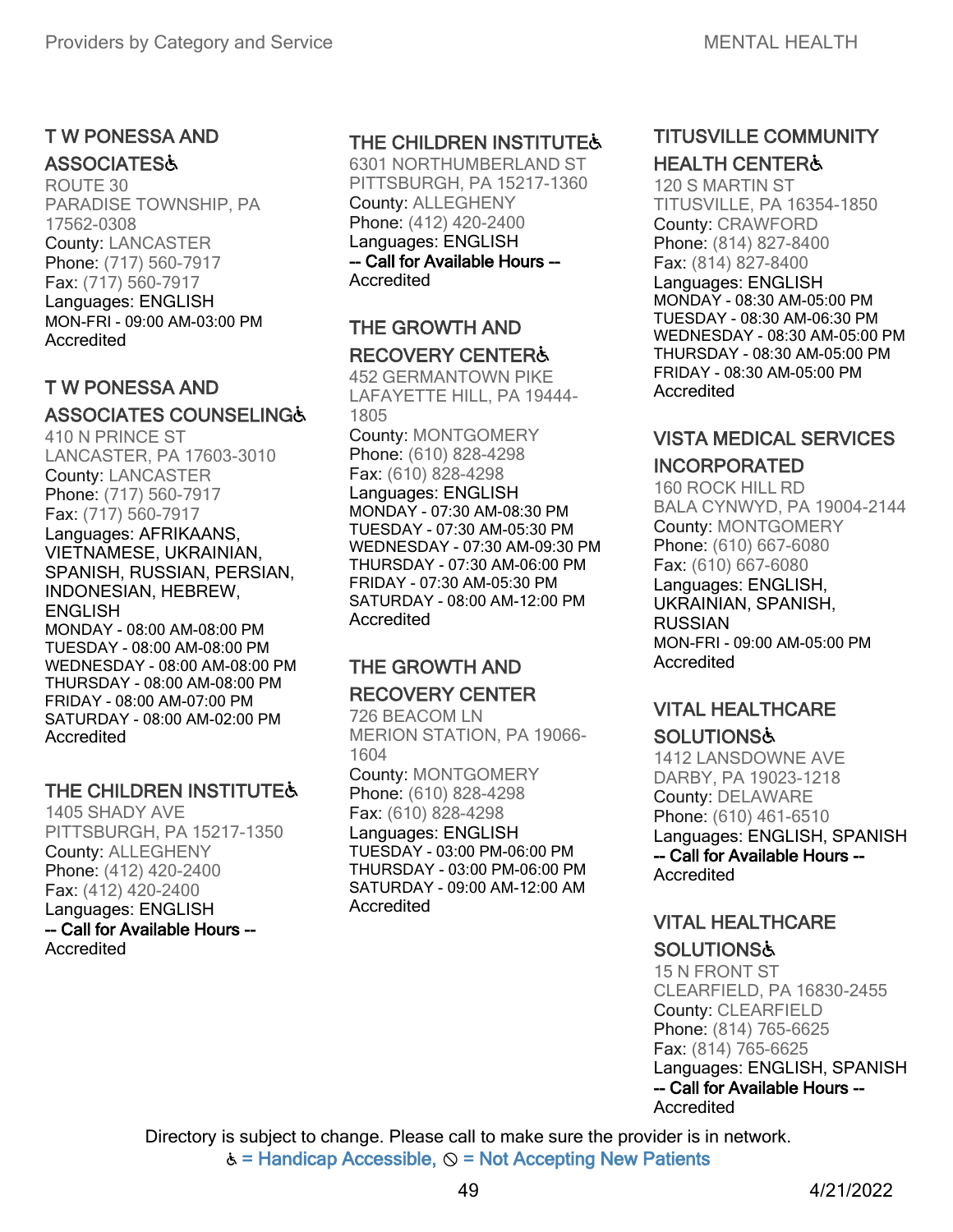### VITAL HEALTHCARE **SOLUTIONS&**

1600 BLACK ROCK RD ROYERSFORD, PA 19468-3147 County: MONTGOMERY Phone: (516) 488-4428 Fax: (516) 488-4428 Languages: ENGLISH, SPANISH -- Call for Available Hours -- Accredited

### VITAL HEALTHCARE

#### **SOLUTIONS&**

193 S UNION RD WILLIAMSVILLE, NY 14221-6531 County: ERIE Phone: (585) 233-2817 Languages: ENGLISH, SPANISH -- Call for Available Hours -- Accredited

### VITAL HEALTHCARE

#### **SOLUTIONS&**

33 BEAVER DR STE 1 DU BOIS, PA 15801-2434 County: CLEARFIELD Phone: (516) 488-4428 Languages: ENGLISH, SPANISH -- Call for Available Hours -- **Accredited** 

### VITAL HEALTHCARE **SOLUTIONS&**

374 MOUNTAIN BLVD WERNERSVILLE, PA 19565-9219 County: BERKS Phone: (516) 488-4428 Fax: (516) 488-4428 Languages: ENGLISH, SPANISH MON-FRI - 08:00 AM-05:00 PM Accredited

### VITAL HEALTHCARE **SOLUTIONS&**

493 STONY HILL RD YARDLEY, PA 19067-5720 County: BUCKS Phone: (585) 233-2817 Fax: (585) 233-2817 Languages: ENGLISH, SPANISH MON-FRI - 08:00 AM-05:00 PM Accredited

### VITAL HEALTHCARE **SOLUTIONS&**

76 CHERRY RIDGE DR MANSFIELD, PA 16933-8446 County: TIOGA Phone: (585) 233-2817 Languages: ENGLISH, SPANISH -- Call for Available Hours -- Accredited

### WARWICK FAMILY SERVICES INCORPORATED

52 E STREET RD FEASTERVILLE TREVOSE, PA 19053-7671 County: BUCKS Phone: (215) 953-0895 Languages: ENGLISH MON-FRI - 08:00 AM-05:00 PM Accredited

### WENDY A STEWART&

395 PLEASANT VALLEY WAY WEST ORANGE, NJ 07052-2998 County: ESSEX Phone: (201) 953-3039 Languages: ENGLISH -- Call for Available Hours -- Gender: F Specialty: ADHD,Anxiety Disorders,Behavior Modification

### WENDY A STEWART &

622-624 VALLEY RD STE 6C MONTCLAIR, NJ 07043-1462 County: ESSEX Phone: (201) 953-3039 Fax: (201) 953-3039 Languages: ENGLISH MONDAY - 08:30 AM-02:30 PM TUESDAY - 08:30 AM-08:00 PM WEDNESDAY - 08:30 AM-08:00 PM THURSDAY - 08:30 AM-07:30 PM FRIDAY - 08:30 AM-02:00 PM SATURDAY - 08:30 AM-12:00 PM Gender: F

Specialty: ADHD,Anxiety Disorders, Behavior Modification

# WHITE DEER RUN

### **LEBANON&**

3030 CHESTNUT ST LEBANON, PA 17042-2518 County: LEBANON Phone: (717) 270-3900 Fax: (717) 270-3900 Languages: ENGLISH MON-FRI - 08:00 AM-05:00 PM **Accredited** 

### PARTIAL HOSPITALIZATION PROGRAM - MENTAL **HEALTH**

### BELMONT CENTER **HOSPITAL&**

4200 MONUMENT RD PHILADELPHIA, PA 19131-1625 County: PHILADELPHIA Phone: (215) 581-3820 Fax: (215) 581-3820 Languages: ARABIC, URDU, TELUGU, SIGN LANGUAGE, HINDI, HEBREW, FRENCH, **ENGLISH** DAILY -- 12:00 AM-12:00 AM

Accredited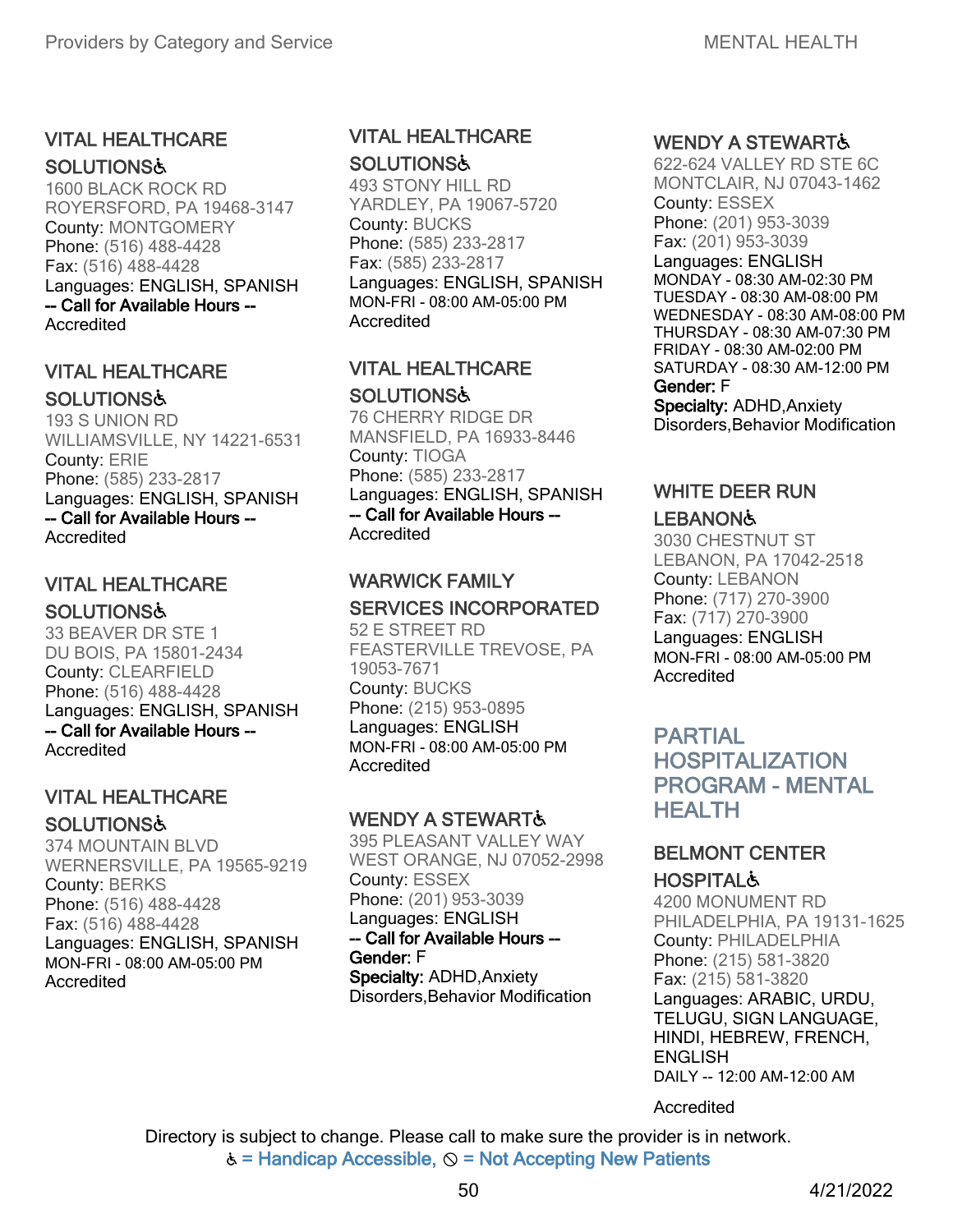### CARELINK INCORPORATED

### OF NORRISTOWN♿

1201 STANBRIDGE ST NORRISTOWN, PA 19401-5313 County: MONTGOMERY Phone: (610) 270-9120 Fax: (610) 270-9120 Languages: ENGLISH MON-FRI - 08:30 AM-04:30 PM Accredited

### CENTRAL BEHAVIORAL **HEALTH&**

1100 POWELL ST NORRISTOWN, PA 19401-3820 County: MONTGOMERY Phone: (610) 277-4600 Fax: (610) 277-4600 Languages: ENGLISH MON-FRI - 08:30 AM-05:00 PM **Accredited** 

### CREATIVE HEALTH SERVICES INCORPORATED

### **MAIN SITE&**

11 ROBINSON ST POTTSTOWN, PA 19464-6439 County: MONTGOMERY Phone: (484) 941-0500 Fax: (484) 941-0500 Languages: ENGLISH, SPANISH, SIGN LANGUAGE MON-FRI - 08:00 AM-05:00 PM Accredited

### FAIRMOUNT BEHAVIORAL HEALTH SYSTEM♿

561 FAIRTHORNE AVE PHILADELPHIA, PA 19128-2412 County: PHILADELPHIA Age Group: CHILD, ADOLESCENT & ADULT Phone: (215) 487-4000 Fax: (215) 487-4000 Languages: CREOLE (HAITIAN), TAMIL, SPANISH, SIGN LANGUAGE, KOREAN, ENGLISH DAILY -- 12:00 AM-12:00 AM Accredited

# FOUNDATIONS BEHAVIORAL

#### **HEALTH**

833 E BUTLER AVE DOYLESTOWN, PA 18901-2280 County: BUCKS Phone: (215) 345-0444 Fax: (215) 345-0444 Languages: ENGLISH, FRENCH DAILY -- 12:00 AM-12:00 AM **Accredited** 

### FRIENDS BEHAVIORAL HEALTH SYSTEM LP♿

4641 E ROOSEVELT BLVD PHILADELPHIA, PA 19124-2343 County: PHILADELPHIA Phone: (215) 831-4600 Fax: (215) 831-4600 Languages: ENGLISH, SWEDISH, FRENCH DAILY -- 12:00 AM-12:00 AM **Accredited** 

### HORSHAM CLINIC♿

722 E BUTLER PIKE AMBLER, PA 19002-2310 County: MONTGOMERY Phone: (215) 643-7800 Fax: (215) 643-7800 Languages: ARABIC, URDU, TELUGU, SPANISH, RUSSIAN, ITALIAN, HINDI, ENGLISH DAILY -- 12:00 AM-12:00 AM Accredited

### HORSHAM CLINIC

### **SPRINGFIELD&**

800 PARK WAY STE A BROOMALL, PA 19008-4215 County: DELAWARE Phone: (610) 544-8266 Fax: (610) 544-8266 Languages: ENGLISH, URDU, TELUGU, RUSSIAN, HINDI MON-FRI - 08:00 AM-05:00 PM Accredited

### JOSEPH J PETERS

### **INSTITUTE&**

100 S BROAD ST FL 17 PHILADELPHIA, PA 19110-1024 County: PHILADELPHIA Phone: (215) 701-1560 Fax: (215) 701-1560 Languages: ENGLISH MON-FRI - 12:00 AM-12:00 AM **Accredited** 

## KIDSPEACE HOSPITAL

### **BROADWAY&**

1620 BROADWAY BETHLEHEM, PA 18015-3904 County: LEHIGH Phone: (610) 799-7985 Fax: (610) 799-7985 Languages: ENGLISH MON-FRI - 08:00 AM-02:30 PM Accredited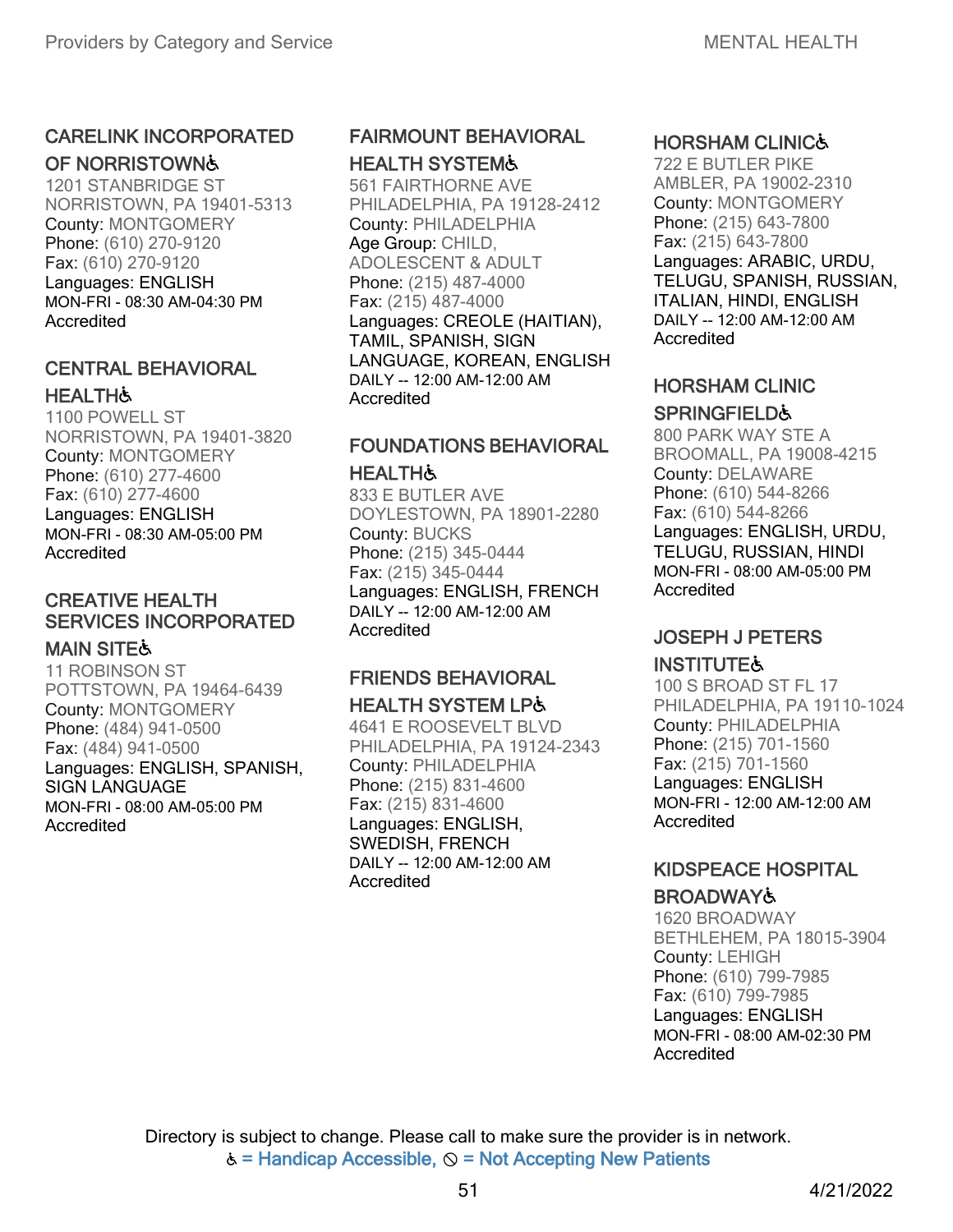### KIDSPEACE NATIONAL CENTERS INCORPORATED

#### HAY RD♿

704 HAY RD TEMPLE, PA 19560-1843 County: BERKS Phone: (610) 929-4670 Fax: (610) 929-4670 Languages: ENGLISH -- Call for Available Hours -- Accredited

### MERAKEY MONTGOMERY♿

200 N CHESTNUT ST LANSDALE, PA 19446-2657 County: MONTGOMERY Phone: (215) 362-7955 Fax: (215) 362-7955 Languages: ENGLISH MON-FRI - 08:00 AM-05:00 PM **Accredited** 

### MIRMONT OP SERVICES **EXTON&**

825 SPRINGDALE DR EXTON, PA 19341-2843 County: CHESTER Phone: (484) 565-1133 Fax: (484) 565-1133 Languages: ENGLISH MON-FRI - 08:00 AM-05:00 PM Accredited

### MIRMONT SERVICES **BROOMALL&**

600 ABBOTT DR BROOMALL, PA 19008-4317 County: DELAWARE Phone: (888) 227-3898 Fax: (888) 227-3898 Languages: ENGLISH, GUJARATI MON-FRI - 08:00 AM-05:00 PM Accredited

### PENN FOUNDATION INCORPORATED♿

807 LAWN AVE SELLERSVILLE, PA 18960-1549 County: BUCKS Phone: (484) 526-3569 Fax: (484) 526-3569 Languages: ENGLISH, SPANISH MON-FRI - 12:00 AM-12:00 AM Accredited

### PYRAMID HEALTHCARE INCORPORATED

#### **BELLEVILLE&**

3893 W MAIN ST BELLEVILLE, PA 17004-9252 County: MIFFLIN Phone: (717) 935-5400 Fax: (717) 935-5400 Languages: ENGLISH DAILY -- 12:00 AM-12:00 AM Accredited

### SALISBURY BEHAVIORAL

#### **HEALTH&**

614 N EASTON RD GLENSIDE, PA 19038-4301 County: MONTGOMERY Phone: (215) 884-9770 Fax: (215) 884-9770 Languages: ENGLISH, SIGN LANGUAGE, FRENCH MON-FRI - 08:00 AM-05:00 PM Accredited

### SILVER SPRINGS MARTIN LUTHER SCHOOL&

512 TOWNSHIP LINE RD PLYMOUTH MEETING, PA 19462 -1001 County: MONTGOMERY Phone: (610) 825-4440 Fax: (610) 825-4440 Languages: ENGLISH DAILY -- 12:00 AM-12:00 AM **Accredited** 

### PEER SUPPORT

### AVIVA MENTAL HEALTH **SERVICES**

#### INCORPORATED♿

320 MACDADE BLVD STE 205 COLLINGDALE, PA 19023-1926 County: DELAWARE Phone: (610) 522-4506 Fax: (610) 522-4506 Languages: ENGLISH MONDAY - 09:00 AM-09:00 PM TUESDAY - 09:00 AM-09:00 PM WEDNESDAY - 09:00 AM-09:00 PM THURSDAY - 09:00 AM-09:00 PM

FRIDAY - 09:00 AM-05:00 PM SATURDAY - 09:00 AM-05:00 PM **Accredited** 

### CARELINK INCORPORATED OF PA♿

1489 BALTIMORE PIKE SPRINGFIELD, PA 19064-3958 County: DELAWARE Phone: (610) 284-1902 Fax: (610) 284-1902 Languages: ENGLISH MON-FRI - 08:00 AM-05:00 PM Accredited

### CENTRAL BEHAVIORAL **HEALTH&**

1100 POWELL ST NORRISTOWN, PA 19401-3820 County: MONTGOMERY Phone: (610) 277-4600 Fax: (610) 277-4600 Languages: ENGLISH MON-FRI - 08:30 AM-05:00 PM Accredited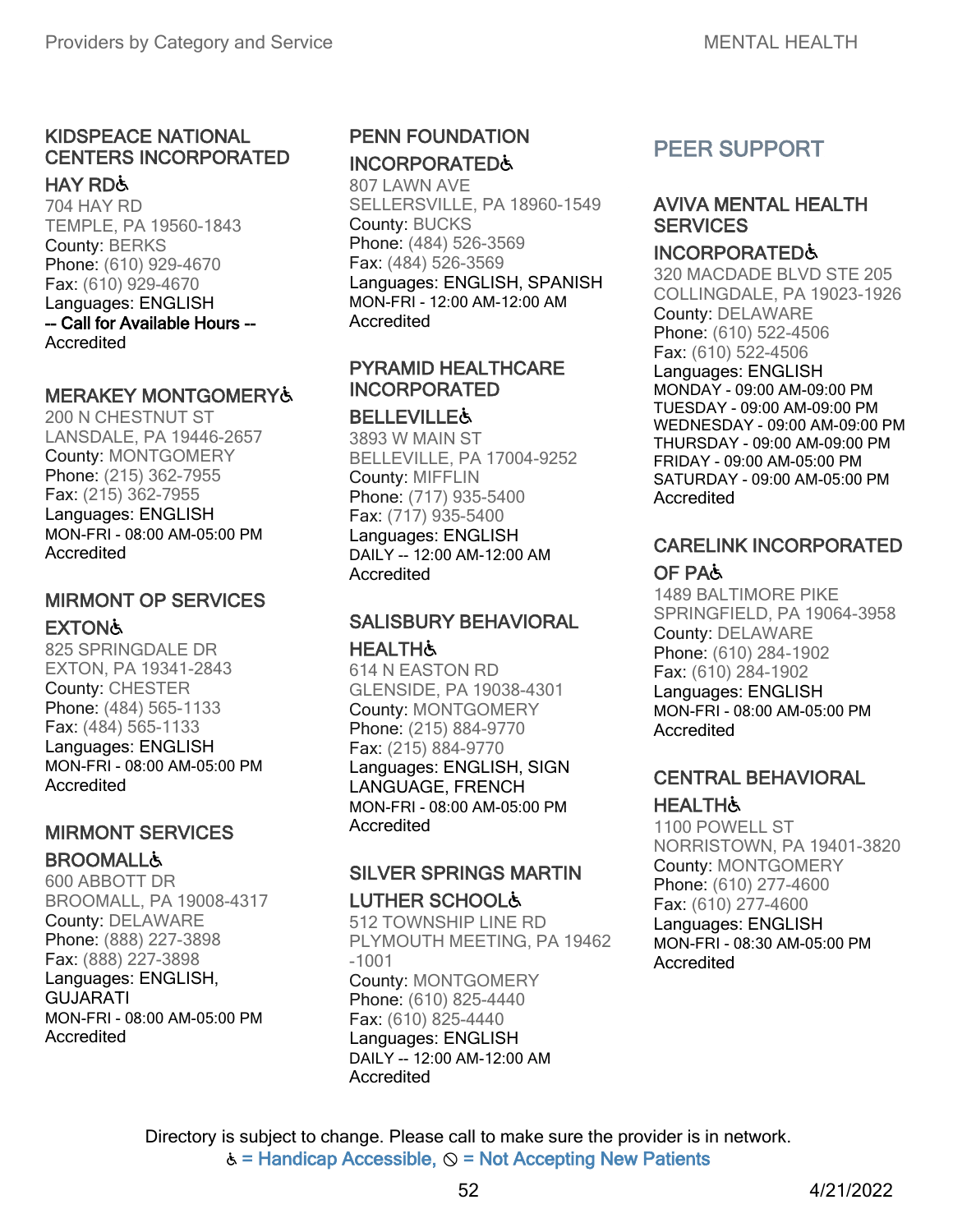### CENTRAL BEHAVIORAL **HEALTH&**

2500 MARYLAND RD WILLOW GROVE, PA 19090- 1216 County: MONTGOMERY Phone: (267) 818-2220 Fax: (267) 818-2220 Languages: ENGLISH MONDAY - 09:00 AM-05:00 PM TUESDAY - 09:00 AM-05:00 PM WEDNESDAY - 09:00 AM-05:00 PM THURSDAY - 09:00 AM-05:00 PM FRIDAY - 09:01 AM-05:00 PM **Accredited** 

### CHILD AND FAMILY FOCUS BUCKS MONT♿

2935 BYBERRY RD HATBORO, PA 19040-2815 County: MONTGOMERY Phone: (215) 957-9771 Fax: (215) 957-9771 Languages: ENGLISH MON-FRI - 08:30 AM-04:30 PM **Accredited** 

### CHILDRENS GUIDANCE RESOURCE CENTERS

### **MAIN&**

2000 OLD W CHESTER PIKE HAVERTOWN, PA 19083-2712 County: DELAWARE Phone: (484) 454-8700 Fax: (484) 454-8700 Languages: ENGLISH MONDAY - 08:30 AM-08:00 PM TUESDAY - 08:30 AM-08:00 PM WEDNESDAY - 08:30 AM-08:00 PM THURSDAY - 08:30 AM-08:00 PM FRIDAY - 08:30 AM-05:00 PM SATURDAY - 09:00 AM-02:00 PM **Accredited** 

### CREATIVE HEALTH SERVICES INCORPORATED

**MAIN SITE&** 11 ROBINSON ST POTTSTOWN, PA 19464-6439 County: MONTGOMERY Phone: (484) 941-0500 Fax: (484) 941-0500 Languages: ENGLISH, SPANISH, SIGN LANGUAGE MON-FRI - 08:00 AM-05:00 PM **Accredited** 

### CREATIVE HEALTH SERVICES INCORPORATED

#### SPRING CITY♿

1 MENNONITE CHURCH RD SPRING CITY, PA 19475-1518 County: CHESTER Phone: (610) 948-6490 Fax: (610) 948-6490 Languages: ENGLISH WEDNESDAY - 08:00 AM-05:00 PM Accredited

### CROZER CHESTER COMMUNITY DIVISION♿

301 W 15TH ST CHESTER, PA 19013-5300 County: DELAWARE Phone: (610) 497-7490 Languages: ENGLISH MON-FRI - 12:00 AM-12:00 AM **Accredited** 

### **ELWYN MAINSITE&**

111 ELWYN RD ELWYN, PA 19063-4622 County: DELAWARE Phone: (610) 891-7007 Fax: (610) 891-7007 Languages: ENGLISH MONDAY - 09:00 AM-06:00 PM TUESDAY - 09:00 AM-06:00 PM WEDNESDAY - 09:00 AM-07:00 PM THURSDAY - 09:00 AM-06:00 PM FRIDAY - 09:00 AM-06:00 PM Accredited

# FAMILY SERVICE ASSOCIATION OF BUCKS

### COUNTY MAIN♿

4 CORNERSTONE DR LANGHORNE, PA 19047-1314 County: BUCKS Phone: (215) 757-6916 Fax: (215) 757-6916 Languages: ENGLISH, TELUGU, **SPANISH** MONDAY - 09:00 AM-08:00 PM

TUESDAY - 09:00 AM-08:00 PM WEDNESDAY - 09:00 AM-08:00 PM THURSDAY - 09:00 AM-05:00 PM FRIDAY - 09:00 AM-05:00 PM Accredited

### HOLCOMB BEHAVIORAL HEALTH SYSTEM UPPER

### **DARBY&**

225 S 69TH ST UPPER DARBY, PA 19082-4212 County: DELAWARE Phone: (610) 352-8943 Fax: (610) 352-8943 Languages: ENGLISH MON-FRI - 09:00 AM-05:00 PM Accredited

### HORIZON HOUSE MAIN **SITE**

2300 PROVIDENCE AVE CHESTER, PA 19013-5221 County: DELAWARE Phone: (610) 876-2403 Fax: (610) 876-2403 Languages: ENGLISH MON-FRI - 12:00 AM-12:00 AM Accredited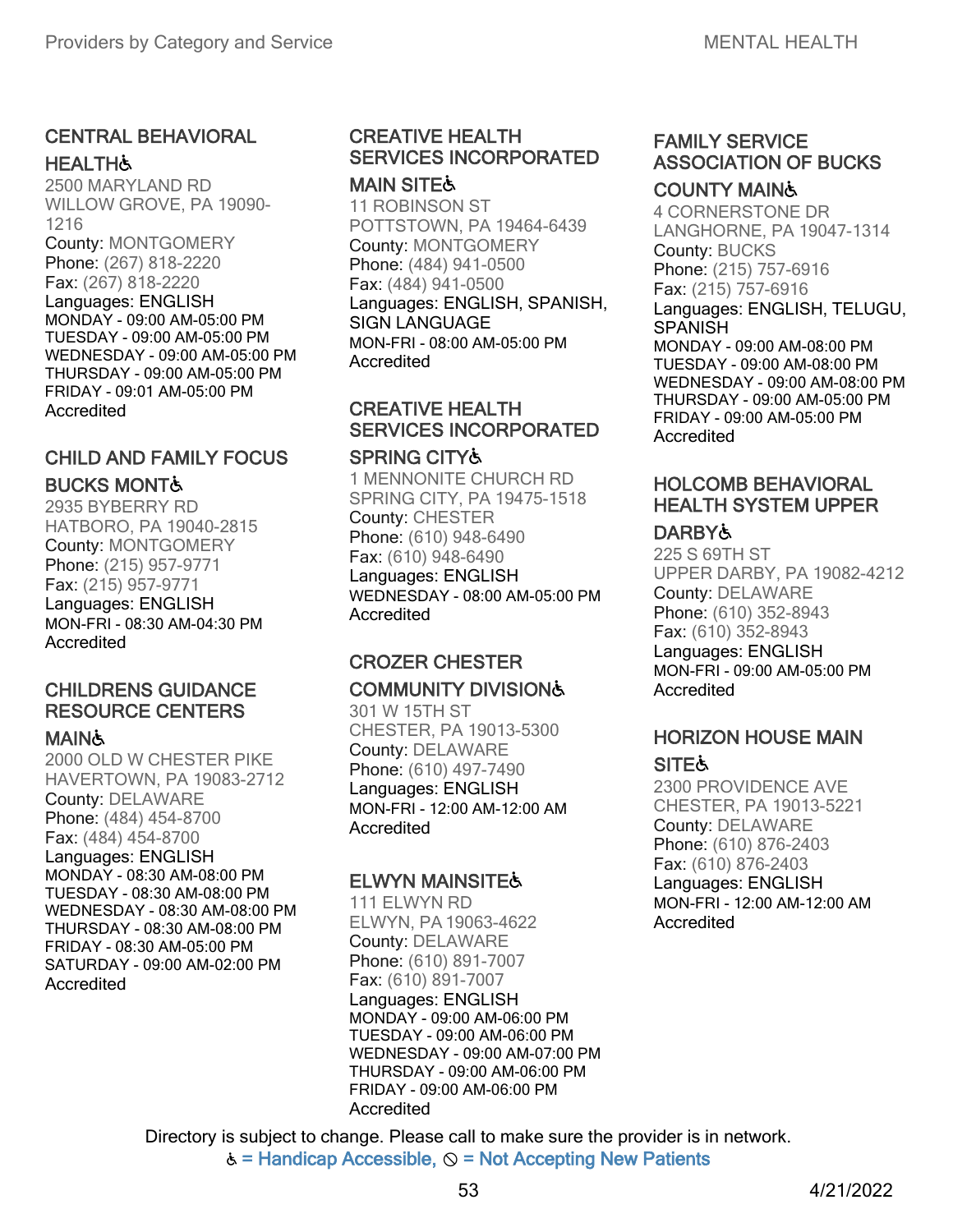### LOWER MERION

### COUNSELING SERVICE♿

850 W LANCASTER AVE STE 2 BRYN MAWR, PA 19010-3220 County: MONTGOMERY Phone: (610) 520-1510 Fax: (610) 520-1510 Languages: ENGLISH MONDAY - 09:00 AM-09:00 PM TUESDAY - 09:00 AM-09:00 PM WEDNESDAY - 09:00 AM-09:00 PM THURSDAY - 09:00 AM-09:00 PM FRIDAY - 09:00 AM-05:00 PM SATURDAY - 09:00 AM-02:00 PM Accredited

### MERAKEY DELAWARE COUNTY♿

800 CHESTER PIKE SHARON HILL, PA 19079-1400 County: DELAWARE Phone: (610) 534-3636 Fax: (610) 534-3636 Languages: ENGLISH MON-FRI - 08:00 AM-06:00 PM **Accredited** 

#### MERAKEY MONTGOMERY♿

200 N CHESTNUT ST LANSDALE, PA 19446-2657 County: MONTGOMERY Phone: (215) 362-7955 Fax: (215) 362-7955 Languages: ENGLISH MON-FRI - 08:00 AM-05:00 PM Accredited

### MERAKEY MONTGOMERY♿

2506 N BROAD ST COLMAR, PA 18915-9439 County: MONTGOMERY Phone: (215) 716-9001 Fax: (215) 716-9001 Languages: ENGLISH MON-FRI - 12:00 AM-12:00 AM Accredited

### MERCY CATHOLIC MEDICAL

#### **CENTER&**

1500 LANSDOWNE AVE DARBY, PA 19023-1200 County: DELAWARE Phone: (610) 237-4000 Fax: (610) 237-4000 Languages: ENGLISH DAILY -- 12:00 AM-12:00 AM Accredited

### OMNI HEALTH SERVICES INCORPORATED♿

6930 6934 W CHESTER PIKE UPPER DARBY, PA 19082-2448 County: DELAWARE Phone: (484) 469-4319 Fax: (484) 469-4319 Languages: ENGLISH MON-FRI - 09:00 AM-05:00 PM Accredited

#### PA MENTOR **WESCOSVILLE&**

3865 ADLER PL BETHLEHEM, PA 18017-9000 County: NORTHAMPTON Phone: (610) 867-3173 Fax: (610) 867-3173 Languages: ENGLISH MON-FRI - 08:00 AM-05:00 PM Accredited

### PEERSTAR LLC♿

1420 WALNUT ST STE 1302 PHILADELPHIA, PA 19102-4013 County: PHILADELPHIA Phone: (888) 733-7781 Languages: ENGLISH MON-FRI - 08:00 AM-04:00 PM Accredited

### PENN FOUNDATION INCORPORATED♿

807 LAWN AVE SELLERSVILLE, PA 18960-1549 County: BUCKS Phone: (484) 526-3569 Fax: (484) 526-3569 Languages: ENGLISH, SPANISH MON-FRI - 12:00 AM-12:00 AM Accredited

### PENN PSYCHIATRIC CENTER INCORPORATED

### **MAIN SITE&**

3774 RIDGE PIKE COLLEGEVILLE, PA 19426-3169 County: MONTGOMERY Phone: (610) 489-3333 Fax: (610) 489-3333 Languages: ARABIC, ENGLISH MON-FRI - 08:00 AM-05:00 PM Accredited

### SALISBURY BEHAVIORAL **HEALTH&**

614 N EASTON RD GLENSIDE, PA 19038-4301 County: MONTGOMERY Phone: (215) 884-9770 Fax: (215) 884-9770 Languages: ENGLISH, SIGN LANGUAGE, FRENCH MON-FRI - 08:00 AM-05:00 PM Accredited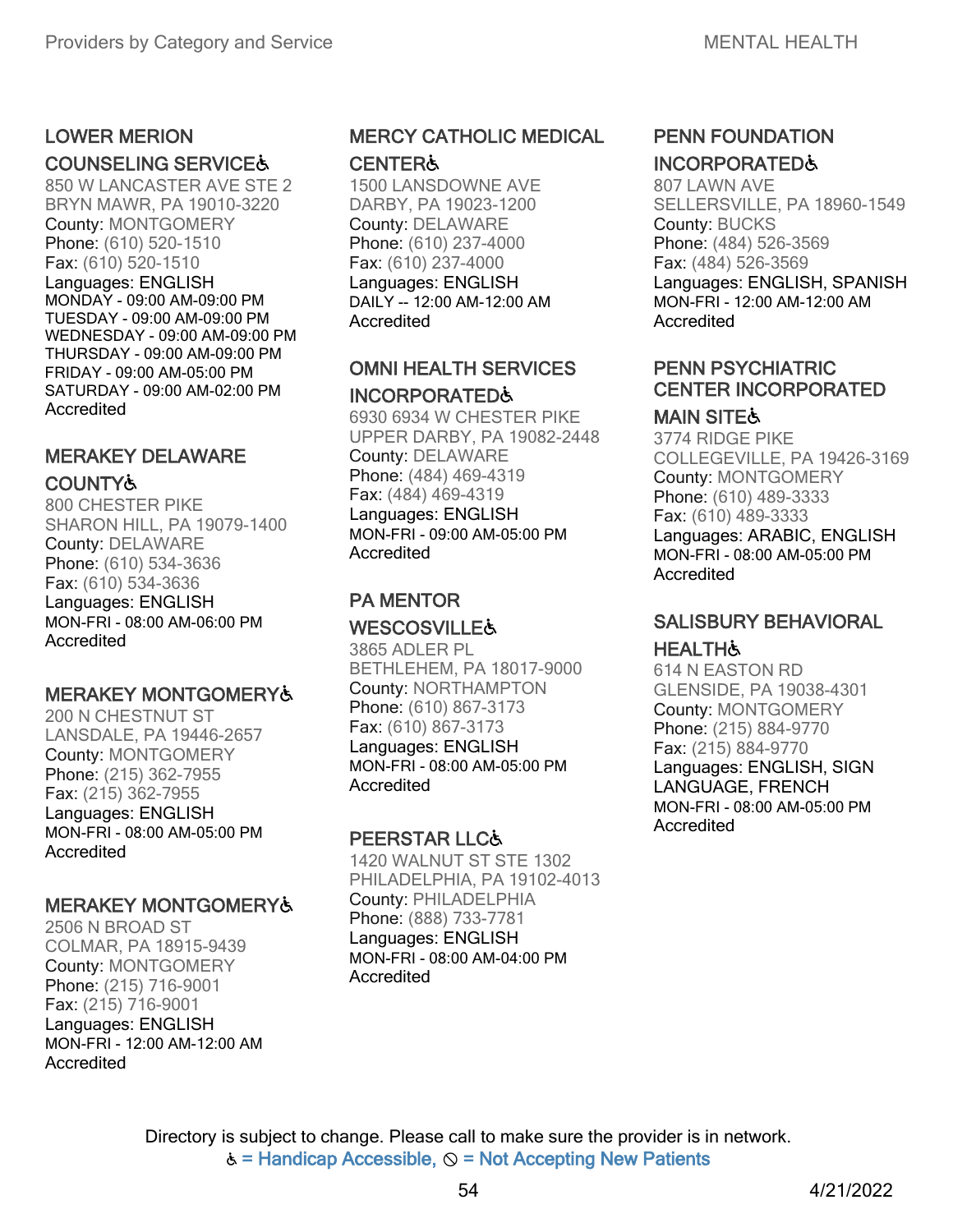### PSYCHIATRIC **REHABILITATION**

### ACCESS SERVICES♿

500 OFFICE CENTER DR FORT WASHINGTON, PA 19034- 3234 County: MONTGOMERY Phone: (215) 540-2150 Fax: (215) 540-2150 Languages: ENGLISH, SPANISH MON-FRI - 12:00 AM-12:00 AM Accredited

### CARELINK INCORPORATED OF PA♿

1489 BALTIMORE PIKE SPRINGFIELD, PA 19064-3958 County: DELAWARE Phone: (610) 284-1902 Fax: (610) 284-1902 Languages: ENGLISH MON-FRI - 08:00 AM-05:00 PM Accredited

### CROZER CHESTER

### COMMUNITY DIVISION♿

301 W 15TH ST CHESTER, PA 19013-5300 County: DELAWARE Phone: (610) 497-7490 Languages: ENGLISH MON-FRI - 12:00 AM-12:00 AM Accredited

### ELWYN MAINSITE♿

111 ELWYN RD ELWYN, PA 19063-4622 County: DELAWARE Phone: (610) 891-7007 Fax: (610) 891-7007 Languages: ENGLISH MONDAY - 09:00 AM-06:00 PM TUESDAY - 09:00 AM-06:00 PM WEDNESDAY - 09:00 AM-07:00 PM THURSDAY - 09:00 AM-06:00 PM FRIDAY - 09:00 AM-06:00 PM **Accredited** 

### **ELWYN WELCOME HOUSE&**

7700 W CHESTER PIKE UPPER DARBY, PA19082-1913 County: DELAWARE Phone: (610) 446-1485 Languages: ENGLISH DAILY -- 12:00 AM-12:00 AM **Accredited** 

# HORIZON HOUSE MAIN

### **SITE**

2300 PROVIDENCE AVE CHESTER, PA 19013-5221 County: DELAWARE Phone: (610) 876-2403 Fax: (610) 876-2403 Languages: ENGLISH MON-FRI - 12:00 AM-12:00 AM Accredited

### LOWER MERION

### COUNSELING SERVICE♿

850 W LANCASTER AVE STE 2 BRYN MAWR, PA 19010-3220 County: MONTGOMERY Phone: (610) 520-1510 Fax: (610) 520-1510 Languages: ENGLISH MONDAY - 09:00 AM-09:00 PM TUESDAY - 09:00 AM-09:00 PM WEDNESDAY - 09:00 AM-09:00 PM THURSDAY - 09:00 AM-09:00 PM FRIDAY - 09:00 AM-05:00 PM SATURDAY - 09:00 AM-02:00 PM **Accredited** 

### MERAKEY DELAWARE **COUNTY&**

800 CHESTER PIKE SHARON HILL, PA 19079-1400 County: DELAWARE Phone: (610) 534-3636 Fax: (610) 534-3636 Languages: ENGLISH MON-FRI - 08:00 AM-06:00 PM Accredited

# MERAKEY DELAWARE

### COUNTY BROOMALL♿

620 PARK WAY BROOMALL, PA 19008-4208 County: DELAWARE Phone: (610) 557-4740 Languages: ENGLISH MON-FRI - 08:30 AM-03:00 PM **Accredited** 

### PENN FOUNDATION

### INCORPORATED♿

807 LAWN AVE SELLERSVILLE, PA 18960-1549 County: BUCKS Phone: (484) 526-3569 Fax: (484) 526-3569 Languages: ENGLISH, SPANISH MON-FRI - 12:00 AM-12:00 AM Accredited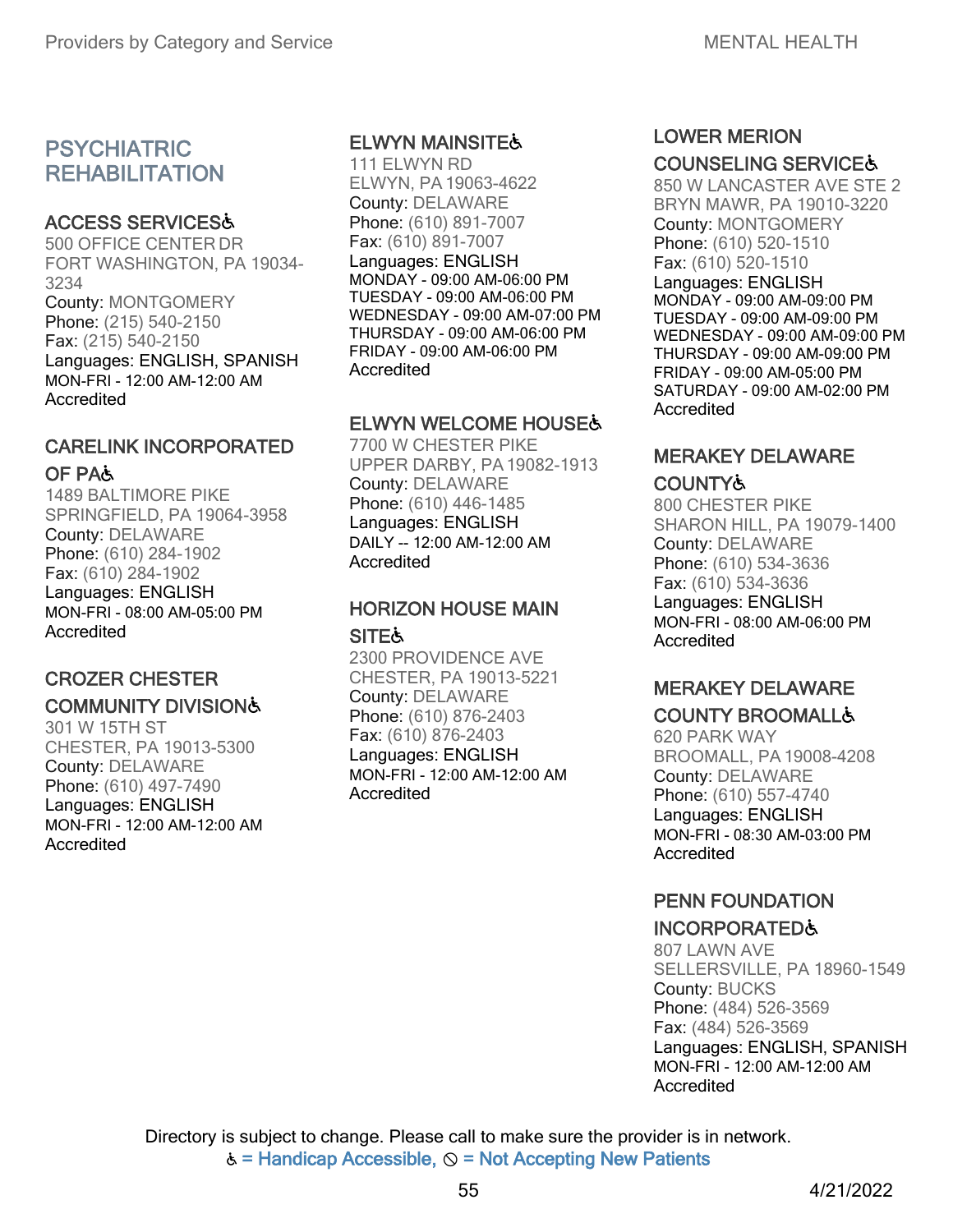### SALISBURY BEHAVIORAL **HEALTH&**

614 N EASTON RD GLENSIDE, PA 19038-4301 County: MONTGOMERY Phone: (215) 884-9770 Fax: (215) 884-9770 Languages: ENGLISH, SIGN LANGUAGE, FRENCH MON-FRI - 08:00 AM-05:00 PM Accredited

### RESIDENTIAL TREATMENT FACILITY (CHILD & ADOL)

### ABRAXAS ONE♿

165 BRAXAS RD BOX 59 MARIENVILLE, PA 16239-0065 County: FOREST Phone: (412) 201-4125 Fax: (412) 201-4125 Languages: ENGLISH DAILY -- 12:00 AM-12:00 AM **Accredited** 

### **BETHANNA&**

1030 2ND STREET PIKE SOUTHAMPTON, PA 18966-3955 County: BUCKS Phone: (215) 355-6500 Fax: (215) 355-6500 Languages: ENGLISH MON-FRI - 09:00 AM-09:00 PM Accredited

### BRIGHTER HORIZONS RTF&

6101 WEST RD MCKEAN, PA 16426-1123 County: ERIE Phone: (814) 476-7514 Fax: (814) 476-7514 Languages: ENGLISH DAILY -- 12:00 AM-12:00 AM Accredited

### CHILDRENS HOME OF READING MAIN♿

1010 CENTRE AVE READING, PA 19601-1408 County: BERKS Phone: (610) 478-8266 Fax: (610) 478-8266 Languages: ENGLISH MON-FRI - 08:00 AM-04:00 PM Accredited

### DEVEREUX FOUNDATION BRANDYWINE PROGRAM

160 DEVEREUX RD GLENMOORE, PA 19343-1615 County: CHESTER Phone: (800) 935-6789 Fax: (800) 935-6789 Languages: ENGLISH DAILY -- 12:00 AM-12:00 AM Accredited

### DIVERSIFIED TREATMENT

### ALTERNATIVE CENTERS♿

526 PRESERVE RD DANVILLE, PA 17821-7948 County: MONTOUR Phone: (570) 523-3457 Languages: ENGLISH -- Call for Available Hours -- Accredited

### DIVERSIFIED TREATMENT

ALTERNATIVES♿

148 FAIRFIELD RD LEWISBURG, PA 17837-9214 County: UNION Phone: (570) 523-3457 Fax: (570) 523-3457 Languages: ENGLISH DAILY -- 09:00 AM-05:00 PM Accredited

### EASTON MANOR♿

1738 S EASTON RD DOYLESTOWN, PA 18901-2885 County: BUCKS Phone: (215) 491-3913 Fax: (215) 491-3913 Languages: ENGLISH -- Call for Available Hours -- **Accredited** 

### **ELWYN MAINSITE&**

111 ELWYN RD ELWYN, PA 19063-4622 County: DELAWARE Phone: (610) 891-7007 Fax: (610) 891-7007 Languages: ENGLISH MONDAY - 09:00 AM-06:00 PM TUESDAY - 09:00 AM-06:00 PM WEDNESDAY - 09:00 AM-07:00 PM THURSDAY - 09:00 AM-06:00 PM FRIDAY - 09:00 AM-06:00 PM **Accredited** 

### FOUNDATIONS BEHAVIORAL

### **HEALTH&**

833 E BUTLER AVE DOYLESTOWN, PA 18901-2280 County: BUCKS Phone: (215) 345-0444 Fax: (215) 345-0444 Languages: ENGLISH, FRENCH DAILY -- 12:00 AM-12:00 AM **Accredited** 

### GEORGE JUNIOR REPUBLIC

### IN PA MAINSITE♿

233 GEORGE JUNIOR RD GROVE CITY, PA 16127-4417 County: MERCER Phone: (724) 458-9330 Fax: (724) 458-9330 Languages: ENGLISH DAILY -- 12:00 AM-12:00 AM Accredited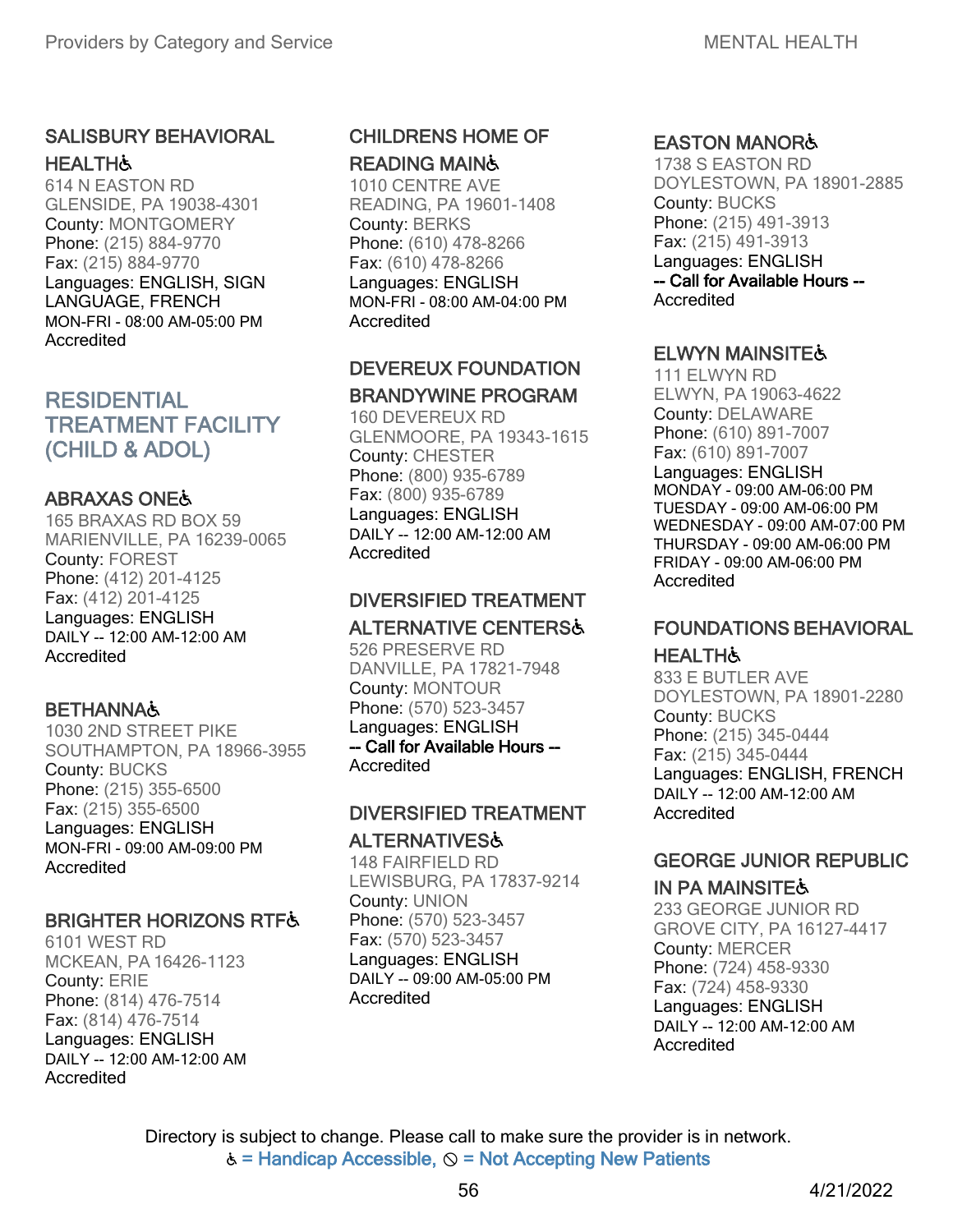### HOFFMAN HOMES

### INCORPORATED♿

815 ORPHANAGE RD LITTLESTOWN, PA 17340-9329 County: ADAMS Phone: (717) 359-7148 Fax: (717) 359-7148 Languages: ENGLISH DAILY -- 12:00 AM-12:00 AM Accredited

### KIDSPEACE NATIONAL CENTER INCORPORATED

### **MAIN SITE&**

5300 KIDSPEACE DR OREFIELD, PA 18069-2044 County: LEHIGH Phone: (800) 854-3123 Languages: ENGLISH DAILY -- 12:00 AM-12:00 AM Accredited

# KIDSPEACE PIONEER

### **CENTER**

5300 KIDSPEACE DR OREFIELD, PA 18069-2000 County: LEHIGH Phone: (800) 854-3123 Fax: (800) 854-3123 Languages: ENGLISH DAILY -- 12:00 AM-12:00 AM **Accredited** 

### MATHOM HOUSE OF EDISON COURT INCORPORATED♿

1740 S EASTON RD DOYLESTOWN, PA 18901-2885 County: BUCKS Phone: (215) 343-7720 Fax: (215) 343-7720 Languages: ENGLISH -- Call for Available Hours -- **Accredited** 

### MELMARK GATE HOUSE **RTF&**

2618 WAYLAND RD BERWYN, PA 19312-2307 County: DELAWARE Phone: (610) 353-1726 Fax: (610) 353-1726 Languages: ENGLISH MON-FRI - 08:00 AM-05:00 PM Accredited

### MELMARK INCORPORATED **SCHOEMAKER&**

2600 WAYLAND RD BERWYN, PA 19312-2307 County: CHESTER Phone: (610) 353-1726 Languages: ENGLISH -- Call for Available Hours -- Accredited

### **NATALE NORTH&**

1001 STERIGERE ST BLDG 9 NORRISTOWN, PA 19401-5300 County: MONTGOMERY Phone: (610) 233-3920 Fax: (610) 233-3920 Languages: ENGLISH DAILY -- 12:00 AM-12:00 AM Accredited

### NATALE NORTH NEW **BEGINNINGS&**

1001 STERIGERE ST NORRISTOWN, PA 19401-5300 County: MONTGOMERY Phone: (610) 528-4040 Languages: ENGLISH DAILY -- 12:00 AM-12:00 AM **Accredited** 

### PERSEUS HOUSE BOYS INTENSIVE RTF♿

516 W 7TH ST ERIE, PA 16502-1333 County: ERIE Phone: (814) 453-6389 Fax: (814) 453-6389 Languages: ENGLISH DAILY -- 12:00 AM-12:00 AM Accredited

### PERSEUS HOUSE BOYS RESIDENTIAL TREATMENT&

1510 STATE ST ERIE, PA 16501-2220 County: ERIE Phone: (814) 480-5904 Fax: (814) 480-5904 Languages: ENGLISH DAILY -- 12:00 AM-12:00 AM Accredited

### PERSEUS HOUSE MAIN

### **SITE&**

39132 MOUNT PLEASANT RD SPARTANSBURG, PA 16434- 1120 County: CRAWFORD Phone: (814) 694-3653 Fax: (814) 694-3653 Languages: ENGLISH DAILY -- 12:00 AM-12:00 AM **Accredited** 

### SILVER SPRINGS MARTIN LUTHER SCHOOL♿

512 TOWNSHIP LINE RD PLYMOUTH MEETING, PA 19462 -1001 County: MONTGOMERY Phone: (610) 825-4440 Fax: (610) 825-4440 Languages: ENGLISH DAILY -- 12:00 AM-12:00 AM Accredited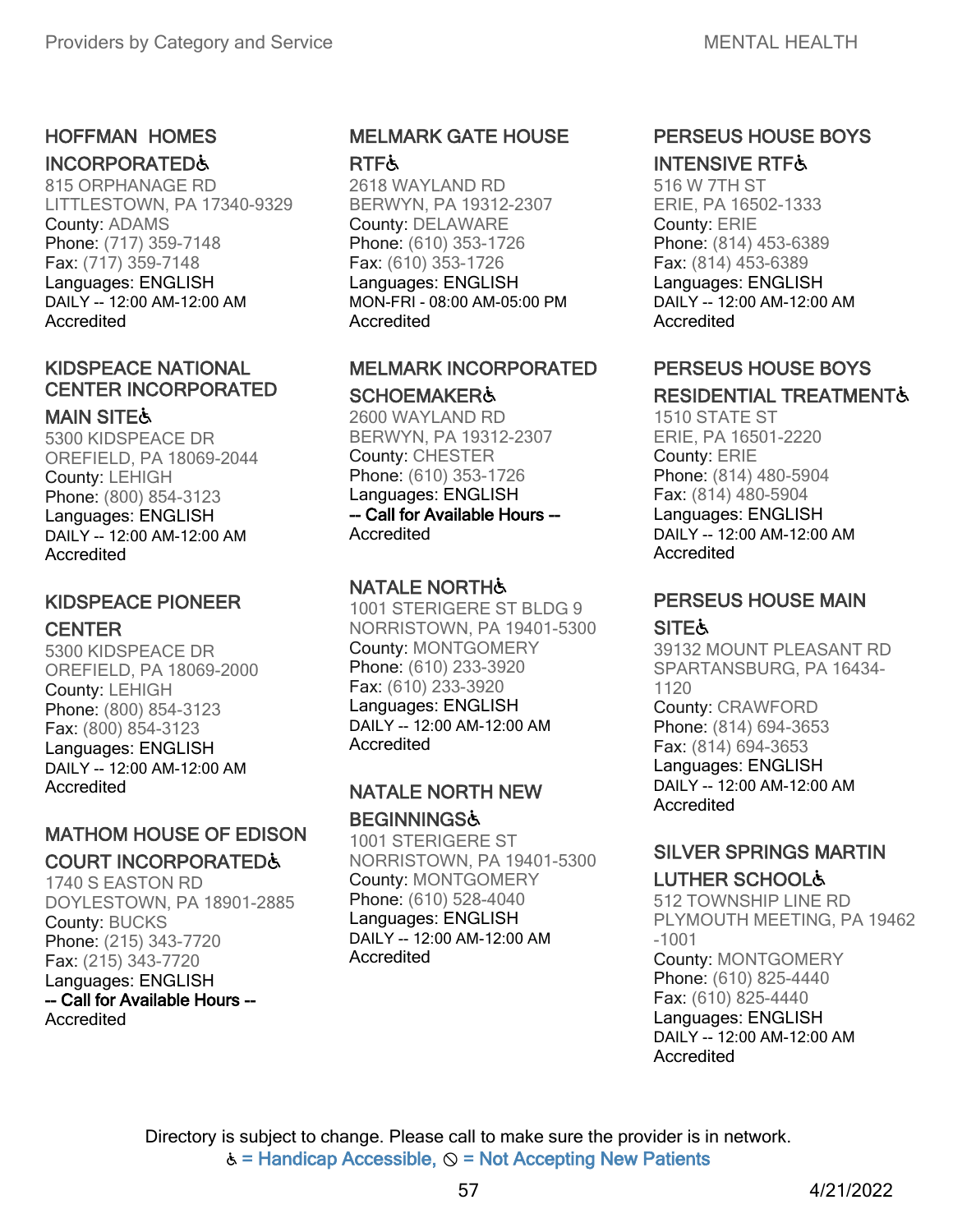### SOUTHWOOD PSYCHIATRIC **HOSPITAL BRIDGEVILLE&**

311 STATION ST BRIDGEVILLE, PA 15017-1843 County: ALLEGHENY Phone: (412) 206-2020 Fax: (412) 206-2020 Languages: ENGLISH MON-FRI - 08:00 AM-05:00 PM Accredited

### SOUTHWOOD PSYCHIATRIC HOSPITAL CANONSBERG♿

342 LINDEN CREEK RD CANONSBURG, PA 15317-4834 County: WASHINGTON Phone: (724) 338-4200 Fax: (724) 338-4200 Languages: ENGLISH DAILY -- 12:00 AM-12:00 AM Accredited

### THE BRADLEY CENTER INCORPORATED♿

5180 CAMPBELLS RUN RD PITTSBURGH, PA 15205-9731 County: ALLEGHENY Phone: (412) 788-8219 Fax: (412) 788-8219 Languages: ENGLISH MON-FRI - 08:00 AM-05:00 PM Accredited

### THE COTTAGES OF DTAC&

160 MEADOWBROOK LANE COAL TOWNSHIP, PA 17866 County: NORTHUMBERLAND Phone: (570) 964-5020 Languages: ENGLISH DAILY -- 12:00 AM-12:00 AM Accredited

### WARWICK HOUSE INCORPORATED♿

1460 MEETINGHOUSE RD HARTSVILLE, PA 18974-1070 County: BUCKS Phone: (215) 491-7404 Fax: (215) 491-7404 Languages: ENGLISH MON-FRI - 09:00 AM-05:00 PM Accredited

### TELEHEALTH

### ABA CARE FOR KIDS♿

630 FREEDOM BUSINESS CTR KING OF PRUSSIA, PA 19406- 1331 County: MONTGOMERY Phone: (267) 897-4136 Fax: (267) 897-4136 Languages: ENGLISH MON-FRI - 09:00 AM-05:00 PM Accredited

#### ABA2DAY BEHAVIOR SERVICES LLC

3744 WEST CHESTER PIKE NEWTOWN SQUARE, PA 19073- 3224 County: DELAWARE Phone: (610) 356-4749 Languages: ENGLISH MONDAY - 09:00 AM-06:00 PM Accredited

### ABA2DAY BEHAVIOR

#### SERVICES LLC♿

606 E BALTIMORE PIKE FL 2 MEDIA, PA 19063-1751 County: DELAWARE Phone: (610) 356-4749 Languages: ENGLISH MON-FRI - 08:30 AM-06:00 PM Accredited

### AVIVA MENTAL HEALTH **SERVICES**

#### INCORPORATED♿

320 MACDADE BLVD STE 205 COLLINGDALE, PA 19023-1926 County: DELAWARE Phone: (610) 522-4506 Fax: (610) 522-4506 Languages: ENGLISH MONDAY - 09:00 AM-09:00 PM TUESDAY - 09:00 AM-09:00 PM WEDNESDAY - 09:00 AM-09:00 PM THURSDAY - 09:00 AM-09:00 PM FRIDAY - 09:00 AM-05:00 PM SATURDAY - 09:00 AM-05:00 PM **Accredited** 

### BELMONT CENTER

### **HOSPITAL&**

4200 MONUMENT RD PHILADELPHIA, PA 19131-1625 County: PHILADELPHIA Phone: (215) 581-3820 Fax: (215) 581-3820 Languages: ARABIC, URDU, TELUGU, SIGN LANGUAGE, HINDI, HEBREW, FRENCH, **ENGLISH** DAILY -- 12:00 AM-12:00 AM **Accredited** 

### BRIDGE OF LOVE II LLC♿

18 CAMPUS BLVD STE 100 NEWTOWN SQUARE, PA 19073- 3240 County: DELAWARE Phone: (267) 206-8762 Languages: ENGLISH MON-FRI - 08:00 AM-06:00 PM Accredited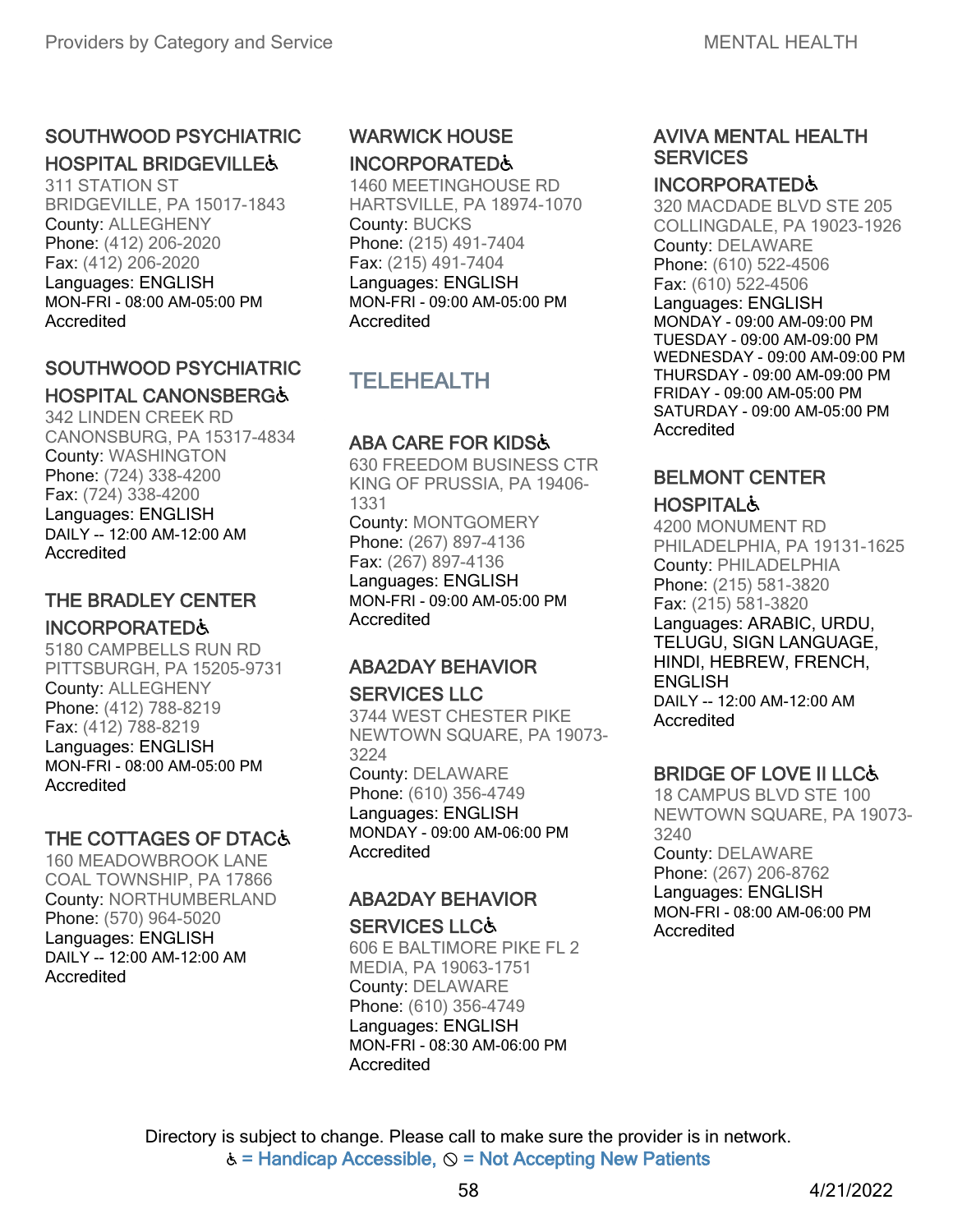### CARAMENICO COUNSELING **GROUP LLC&**

204 FARM LN DOYLESTOWN, PA 18901-4714 County: BUCKS Phone: (267) 742-3244 Languages: ENGLISH MONDAY - 09:00 AM-08:00 PM TUESDAY - 09:00 AM-08:00 PM WEDNESDAY - 09:00 AM-08:00 PM THURSDAY - 09:00 AM-08:00 PM FRIDAY - 09:00 AM-05:00 PM Accredited

### CHANCELIGHT OF

### **PENNSYLVANIA&**

1001 W 9TH AVE KING OF PRUSSIA, PA 19406- 1209 County: MONTGOMERY Phone: (610) 831-1865 Fax: (610) 831-1865 Languages: ENGLISH MON-FRI - 08:00 AM-08:00 PM Accredited

### CHANCELIGHT OF **PENNSYLVANIA&**

1120 W TOWNSHIP LINE RD HAVERTOWN, PA 19083-4930 County: DELAWARE Phone: (610) 831-1865 Fax: (610) 831-1865 Languages: ENGLISH MON-FRI - 08:00 AM-06:00 PM **Accredited** 

### CHANCELIGHT OF PENNSYLVANIA

2880 POTTSVILLE POTTSVILLE, PA 17954 County: SCHUYLKILL Phone: (610) 831-1865 Fax: (610) 831-1865 Languages: ENGLISH DAILY -- 12:00 AM-12:00 AM Accredited

### CHANCELIGHT OF **PENNSYLVANIA&**

460 CREAMERY WAY STE 108 EXTON, PA 19341-2533 County: CHESTER Phone: (610) 831-1865 Fax: (610) 831-1865 Languages: ENGLISH MON-FRI - 08:00 AM-06:00 PM Accredited

### CHANCELIGHT OF **PENNSYLVANIA&**

6465 VILLAGE LN STE 8 MACUNGIE, PA 18062-8474 County: LEHIGH Phone: (610) 831-1865 Fax: (610) 831-1865 Languages: ENGLISH MON-FRI - 08:00 AM-06:00 PM Accredited

### CHILDRENS HOSPITAL PHILADELPHIA PRACTICE

### **ASSOCIATE&**

100 MANOR DR CHALFONT, PA 18914 County: BUCKS Phone: (215) 590-7555 Languages: BENGALI, URDU, SPANISH, SIGN LANGUAGE, ROMANIAN, PORTUGUESE, GUJARATI, ENGLISH -- Call for Available Hours -- **Accredited** 

### CHILDRENS HOSPITAL PHILADELPHIA PRACTICE **ASSOCIATE&**

#### 1001 BALTIMORE PIKE SPRINGFIELD, PA 19064-2852 County: DELAWARE Phone: (215) 590-7555 Fax: (215) 590-7555 Languages: BENGALI, URDU, SPANISH, SIGN LANGUAGE, ROMANIAN, PORTUGUESE, GUJARATI, ENGLISH -- Call for Available Hours -- Accredited

### CHILDRENS HOSPITAL PHILADELPHIA PRACTICE

### **ASSOCIATE&**

1021 W BALTIMORE PIKE MEDIA, PA 19063-5101 County: DELAWARE Phone: (215) 590-7555 Fax: (215) 590-7555 Languages: BENGALI, URDU, SPANISH, SIGN LANGUAGE, ROMANIAN, PORTUGUESE, GUJARATI, ENGLISH MONDAY - 08:00 AM-07:00 PM TUESDAY - 08:00 AM-07:00 PM WEDNESDAY - 08:00 AM-07:00 PM THURSDAY - 08:00 AM-07:00 PM FRIDAY - 08:00 AM-06:00 PM Accredited

### CHILDRENS HOSPITAL PHILADELPHIA PRACTICE

### **ASSOCIATE&**

104 PHEASANT RUN NEWTOWN, PA 18940-3439 County: BUCKS Phone: (215) 590-7555 Fax: (215) 590-7555 Languages: BENGALI, URDU, SPANISH, SIGN LANGUAGE, ROMANIAN, PORTUGUESE, GUJARATI, ENGLISH MON-FRI - 08:00 AM-07:00 PM Accredited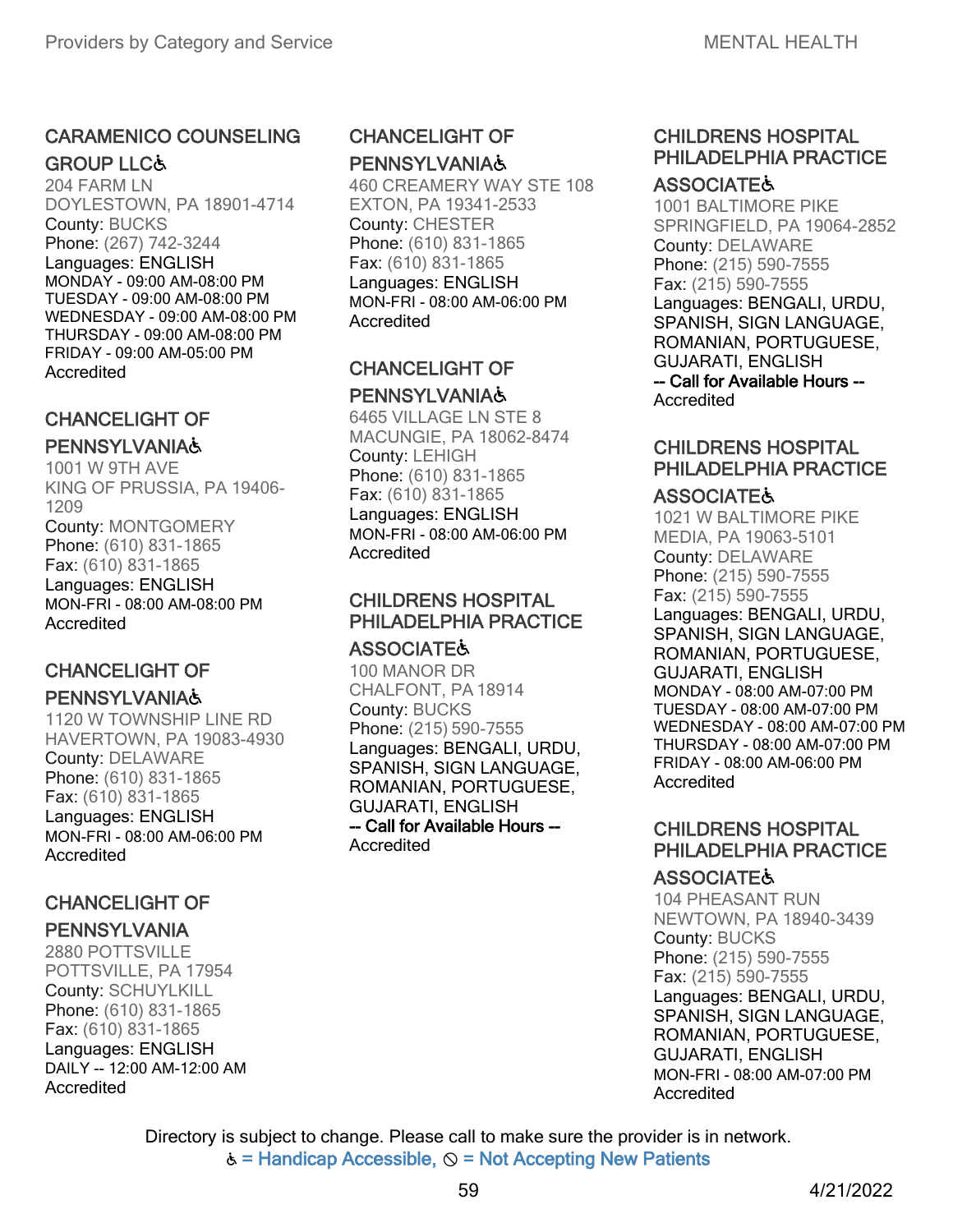#### **ASSOCIATE&**

1437 DEKALB ST STE 100 NORRISTOWN, PA 19401-3440 County: MONTGOMERY Phone: (215) 590-7555 Fax: (215) 590-7555 Languages: BENGALI, URDU, SPANISH, SIGN LANGUAGE, ROMANIAN, PORTUGUESE, GUJARATI, ENGLISH MON-FRI - 08:30 AM-04:00 PM Accredited

### CHILDRENS HOSPITAL PHILADELPHIA PRACTICE

#### **ASSOCIATE&**

1700 HORIZON DR STE 200 CHALFONT, PA 18914-3950 County: BUCKS Phone: (215) 590-7555 Fax: (215) 590-7555 Languages: BENGALI, URDU, SPANISH, SIGN LANGUAGE, ROMANIAN, PORTUGUESE, GUJARATI, ENGLISH MON-FRI - 09:00 AM-05:00 PM Accredited

### CHILDRENS HOSPITAL PHILADELPHIA PRACTICE

#### **ASSOCIATE&**

1700 S BROAD ST APT 301 PHILADELPHIA, PA 19145-2340 County: PHILADELPHIA Phone: (215) 590-7555 Fax: (215) 590-7555 Languages: BENGALI, URDU, SPANISH, SIGN LANGUAGE, ROMANIAN, PORTUGUESE, GUJARATI, ENGLISH MON-FRI - 09:00 AM-05:00 PM Accredited

### CHILDRENS HOSPITAL PHILADELPHIA PRACTICE **ASSOCIATE**

1766 WILMINGTON PIKE GLEN MILLS, PA 19342-8171 County: DELAWARE Phone: (215) 590-7555 Fax: (215) 590-7555 Languages: BENGALI, URDU, SPANISH, SIGN LANGUAGE, ROMANIAN, PORTUGUESE, GUJARATI, ENGLISH MON-FRI - 08:00 AM-05:00 PM Accredited

### CHILDRENS HOSPITAL PHILADELPHIA PRACTICE

#### **ASSOCIATE&**

2000 SPROUL RD STE 2 BROOMALL, PA 19008-3509 County: DELAWARE Phone: (215) 590-7555 Fax: (215) 590-7555 Languages: BENGALI, URDU, SPANISH, SIGN LANGUAGE, ROMANIAN, PORTUGUESE, GUJARATI, ENGLISH MONDAY - 08:00 AM-07:00 PM TUESDAY - 08:00 AM-07:00 PM WEDNESDAY - 08:00 AM-07:00 PM THURSDAY - 08:00 AM-07:00 PM FRIDAY - 08:00 AM-06:00 PM **Accredited** 

### CHILDRENS HOSPITAL PHILADELPHIA PRACTICE

#### **ASSOCIATE&**

201 S 18TH ST PHILADELPHIA, PA 19103-5957 County: PHILADELPHIA Phone: (215) 590-7560 Languages: BENGALI, URDU, SPANISH, SIGN LANGUAGE, ROMANIAN, PORTUGUESE, GUJARATI, ENGLISH -- Call for Available Hours -- Accredited

# CHILDRENS HOSPITAL PHILADELPHIA PRACTICE

### **ASSOCIATE**

210 MALL BLVD KING OF PRUSSIA, PA 19406- 2902 County: MONTGOMERY Phone: (215) 590-7555 Fax: (215) 590-7555 Languages: BENGALI, URDU, SPANISH, SIGN LANGUAGE, ROMANIAN, PORTUGUESE, GUJARATI, ENGLISH MON-FRI - 08:00 AM-06:00 PM Accredited

### CHILDRENS HOSPITAL PHILADELPHIA PRACTICE

### **ASSOCIATE&**

2100 KEYSTONE AVE DREXEL HILL, PA 19026-1129 County: DELAWARE Phone: (215) 590-7555 Fax: (215) 590-7555 Languages: BENGALI, URDU, SPANISH, SIGN LANGUAGE, ROMANIAN, PORTUGUESE, GUJARATI, ENGLISH MONDAY - 08:00 AM-07:00 PM TUESDAY - 08:00 AM-07:00 PM WEDNESDAY - 08:00 AM-07:00 PM THURSDAY - 08:00 AM-08:00 PM FRIDAY - 08:00 AM-06:00 PM Accredited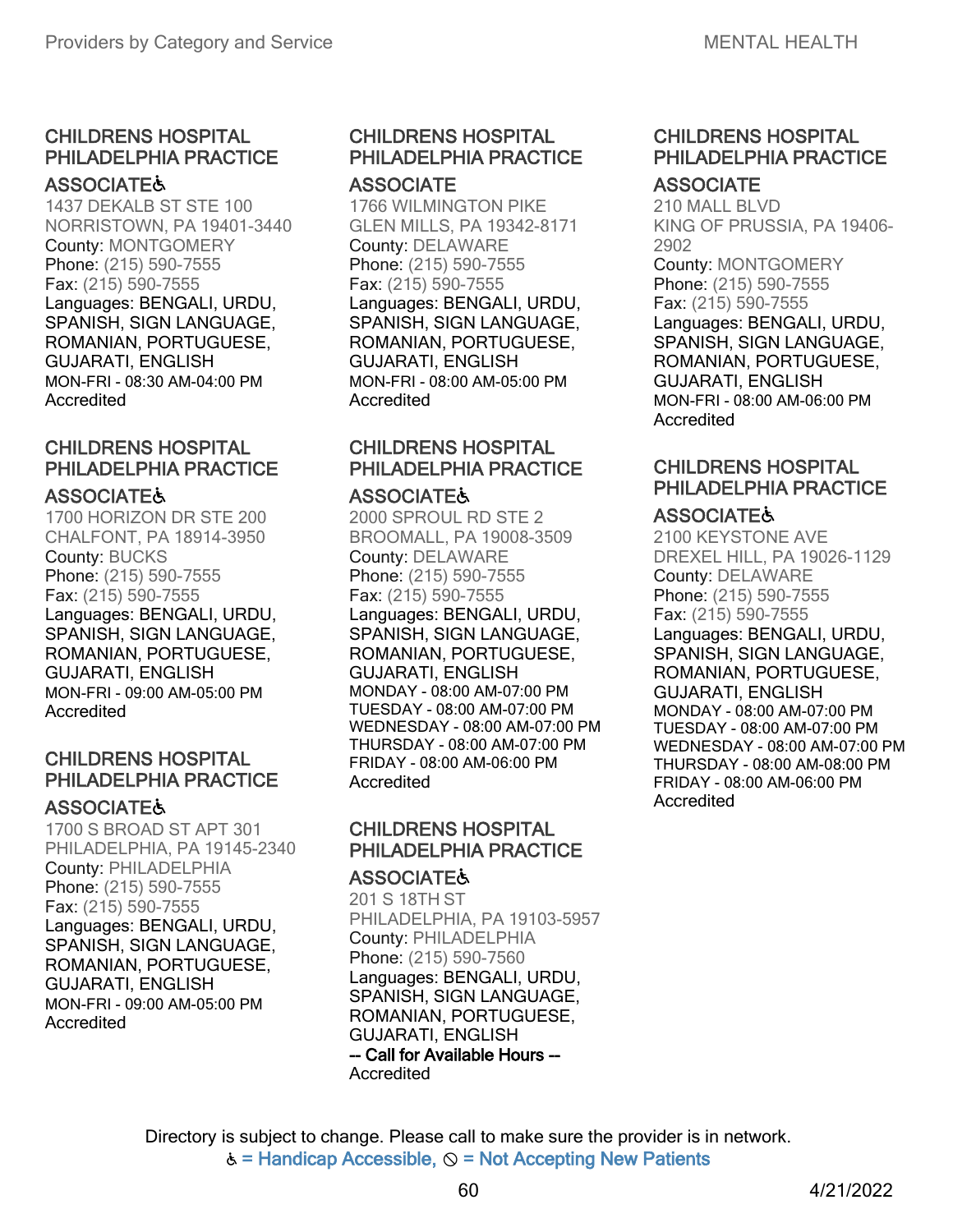#### **ASSOCIATE&**

3401 CIVIC CENTER BLVD PHILADELPHIA, PA 19104-4319 County: PHILADELPHIA Phone: (215) 590-7555 Fax: (215) 590-7555 Languages: BENGALI, URDU, SPANISH, SIGN LANGUAGE, ROMANIAN, PORTUGUESE, GUJARATI, ENGLISH MON-FRI - 09:00 AM-06:00 PM Accredited

### CHILDRENS HOSPITAL PHILADELPHIA PRACTICE

#### **ASSOCIATE&**

3401 CIVIC CENTER BLVD PHILADELPHIA, PA 19104-4319 County: PHILADELPHIA Phone: (215) 590-7555 Fax: (215) 590-7555 Languages: BENGALI, URDU, SPANISH, SIGN LANGUAGE, ROMANIAN, PORTUGUESE, GUJARATI, ENGLISH -- Call for Available Hours -- **Accredited** 

### CHILDRENS HOSPITAL PHILADELPHIA PRACTICE

#### **ASSOCIATE&**

3405 CIVIC CENTER BLVD PHILADELPHIA, PA 19104-4302 County: PHILADELPHIA Phone: (215) 590-7555 Fax: (215) 590-7555 Languages: BENGALI, URDU, SPANISH, SIGN LANGUAGE, ROMANIAN, PORTUGUESE, GUJARATI, ENGLISH MON-FRI - 08:00 AM-05:00 PM Accredited

#### CHILDRENS HOSPITAL PHILADELPHIA PRACTICE **ASSOCIATE&**

3440 MARKET ST STE 200 PHILADELPHIA, PA 19104-3336 County: PHILADELPHIA Phone: (215) 590-7555 Fax: (215) 590-7555 Languages: BENGALI, URDU, SPANISH, SIGN LANGUAGE, ROMANIAN, PORTUGUESE, GUJARATI, ENGLISH MON-FRI - 08:00 AM-05:00 PM Accredited

### CHILDRENS HOSPITAL PHILADELPHIA PRACTICE

#### **ASSOCIATE&**

3456 BETHLEHEM PIKE SOUDERTON, PA 18964-1051 County: BUCKS Phone: (215) 590-7555 Fax: (215) 590-7555 Languages: BENGALI, URDU, SPANISH, SIGN LANGUAGE, ROMANIAN, PORTUGUESE, GUJARATI, ENGLISH -- Call for Available Hours -- **Accredited** 

### CHILDRENS HOSPITAL PHILADELPHIA PRACTICE

### **ASSOCIATE&**

34TH AND CIVIC CTR BLVD PHILADELPHIA, PA 19104-4399 County: PHILADELPHIA Phone: (215) 590-7555 Fax: (215) 590-7555 Languages: BENGALI, URDU, SPANISH, SIGN LANGUAGE, ROMANIAN, PORTUGUESE, GUJARATI, ENGLISH MON-FRI - 09:00 AM-05:00 PM Accredited

#### CHILDRENS HOSPITAL PHILADELPHIA PRACTICE **ASSOCIATE&**

3500 CIVIC CENTER BLVD PHILADELPHIA, PA 19104 County: PHILADELPHIA Phone: (215) 590-7555 Fax: (215) 590-7555 Languages: BENGALI, URDU, SPANISH, SIGN LANGUAGE, ROMANIAN, PORTUGUESE, GUJARATI, ENGLISH MON-FRI - 09:00 AM-05:00 PM Accredited

### CHILDRENS HOSPITAL PHILADELPHIA PRACTICE

### **ASSOCIATE&**

3550 MARKET ST FL 3 PHILADELPHIA, PA 19104-3365 County: PHILADELPHIA Phone: (215) 590-7555 Fax: (215) 590-7555 Languages: BENGALI, URDU, SPANISH, SIGN LANGUAGE, ROMANIAN, PORTUGUESE, GUJARATI, ENGLISH MON-FRI - 09:00 AM-04:00 PM Accredited

### CHILDRENS HOSPITAL PHILADELPHIA PRACTICE

### **ASSOCIATE&**

481 JOHN YOUNG WAY EXTON, PA 19341-2548 County: CHESTER Phone: (215) 590-7555 Fax: (215) 590-7555 Languages: BENGALI, URDU, SPANISH, SIGN LANGUAGE, ROMANIAN, PORTUGUESE, GUJARATI, ENGLISH MON-FRI - 08:00 AM-06:00 PM Accredited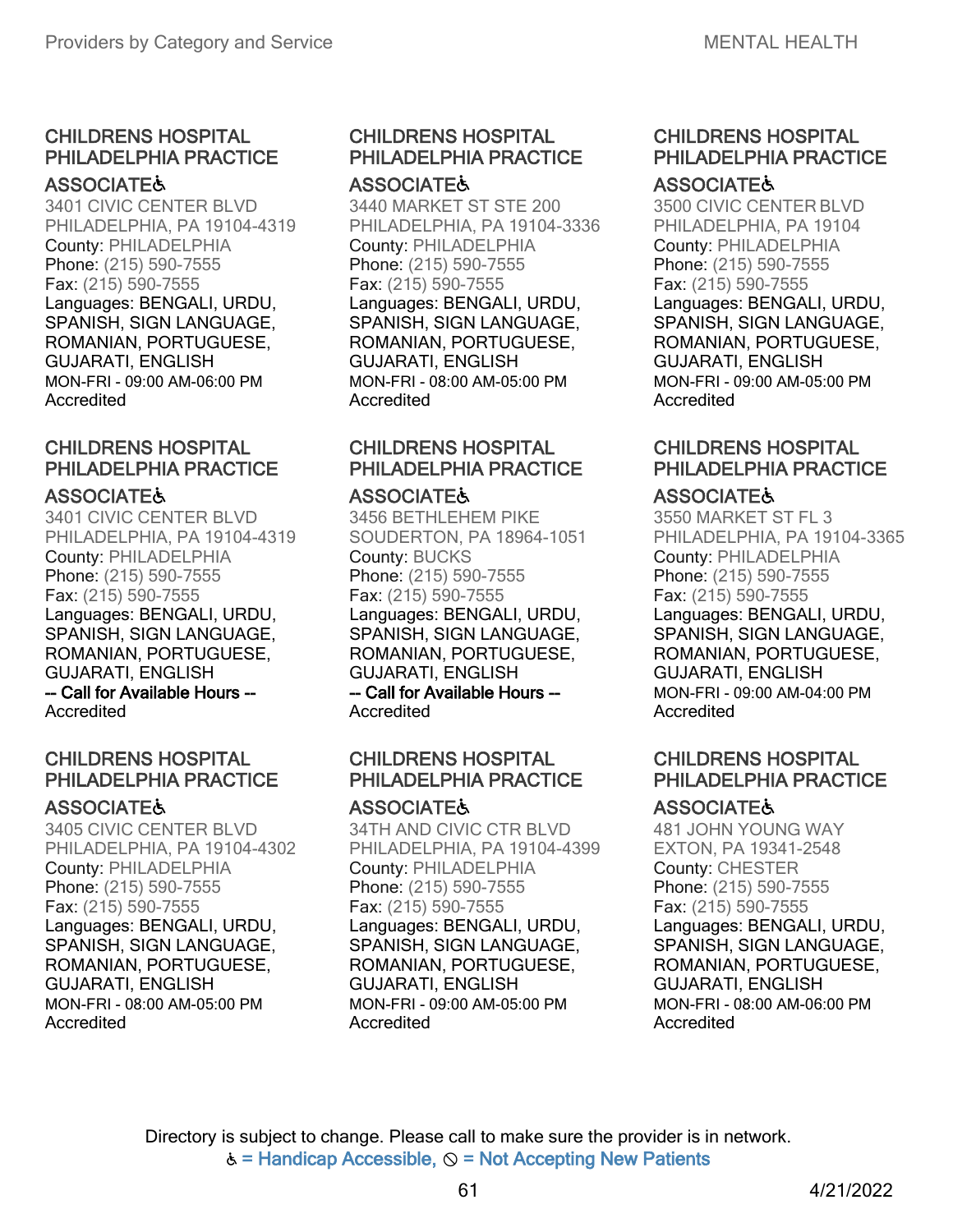#### **ASSOCIATE&**

4865 MARKET ST PHILADELPHIA, PA 19139-3508 County: PHILADELPHIA Phone: (215) 590-7555 Fax: (215) 590-7555 Languages: BENGALI, URDU, SPANISH, SIGN LANGUAGE, ROMANIAN, PORTUGUESE, GUJARATI, ENGLISH MON-FRI - 09:00 AM-04:00 PM Accredited

### CHILDRENS HOSPITAL PHILADELPHIA PRACTICE

#### **ASSOCIATE**

500 W BUTLER AVE CHALFONT, PA 18914-2219 County: BUCKS Phone: (215) 590-7555 Fax: (215) 590-7555 Languages: BENGALI, URDU, SPANISH, SIGN LANGUAGE, ROMANIAN, PORTUGUESE, GUJARATI, ENGLISH MON-FRI - 08:00 AM-06:00 PM Accredited

### CHILDRENS HOSPITAL PHILADELPHIA PRACTICE

#### **ASSOCIATE&**

5003 UMBRIA ST PHILADELPHIA, PA 19128-4369 County: PHILADELPHIA Phone: (215) 590-7555 Fax: (215) 590-7555 Languages: BENGALI, URDU, SPANISH, SIGN LANGUAGE, ROMANIAN, PORTUGUESE, GUJARATI, ENGLISH MONDAY - 08:00 AM-07:00 PM TUESDAY - 08:00 AM-07:00 PM WEDNESDAY - 08:00 AM-07:00 PM THURSDAY - 08:00 AM-07:00 PM FRIDAY - 08:00 AM-06:00 PM Accredited

#### CHILDRENS HOSPITAL PHILADELPHIA PRACTICE **ASSOCIATE&**

550 S GODDARD BLVD KING OF PRUSSIA, PA 19406- 2931

County: MONTGOMERY Phone: (215) 590-7555 Languages: BENGALI, URDU, SPANISH, SIGN LANGUAGE, ROMANIAN, PORTUGUESE, GUJARATI, ENGLISH MON-FRI - 08:00 AM-05:00 PM Accredited

### CHILDRENS HOSPITAL PHILADELPHIA PRACTICE

#### **ASSOCIATE**

550 S GODDARD BLVD KING OF PRUSSIA, PA 19406- 2922 County: MONTGOMERY Phone: (610) 337-3232 Fax: (610) 337-3232 Languages: BENGALI, URDU,

SPANISH, SIGN LANGUAGE, ROMANIAN, PORTUGUESE, GUJARATI, ENGLISH

-- Call for Available Hours -- Accredited

### CHILDRENS HOSPITAL PHILADELPHIA PRACTICE

### **ASSOCIATE&**

663 W LANCASTER AVE BRYN MAWR, PA 19010-3805 County: MONTGOMERY Phone: (215) 590-7555 Fax: (215) 590-7555 Languages: BENGALI, URDU, SPANISH, SIGN LANGUAGE, ROMANIAN, PORTUGUESE, GUJARATI, ENGLISH MONDAY - 09:00 AM-05:00 PM **Accredited** 

#### CHILDRENS HOSPITAL PHILADELPHIA PRACTICE **ASSOCIATE&**

708 N SHADY RETREAT RD DOYLESTOWN, PA 18901-2503 County: BUCKS Phone: (215) 590-7555 Fax: (215) 590-7555 Languages: BENGALI, URDU, SPANISH, SIGN LANGUAGE, ROMANIAN, PORTUGUESE, GUJARATI, ENGLISH MON-FRI - 09:00 AM-05:00 PM Accredited

### CHILDRENS HOSPITAL PHILADELPHIA PRACTICE

### **ASSOCIATE&**

795 E MARSHALL ST WEST CHESTER, PA 19380- 4400 County: CHESTER Phone: (215) 590-7555 Fax: (215) 590-7555 Languages: BENGALI, URDU, SPANISH, SIGN LANGUAGE, ROMANIAN, PORTUGUESE, GUJARATI, ENGLISH MON-FRI - 08:00 AM-07:00 PM Accredited

### CHILDRENS HOSPITAL PHILADELPHIA PRACTICE

### **ASSOCIATE**

819 BALTIMORE PIKE GLEN MILLS, PA 19342-1162 County: DELAWARE Phone: (267) 425-8500 Fax: (267) 425-8500 Languages: BENGALI, URDU, SPANISH, SIGN LANGUAGE, ROMANIAN, PORTUGUESE, GUJARATI, ENGLISH -- Call for Available Hours -- Accredited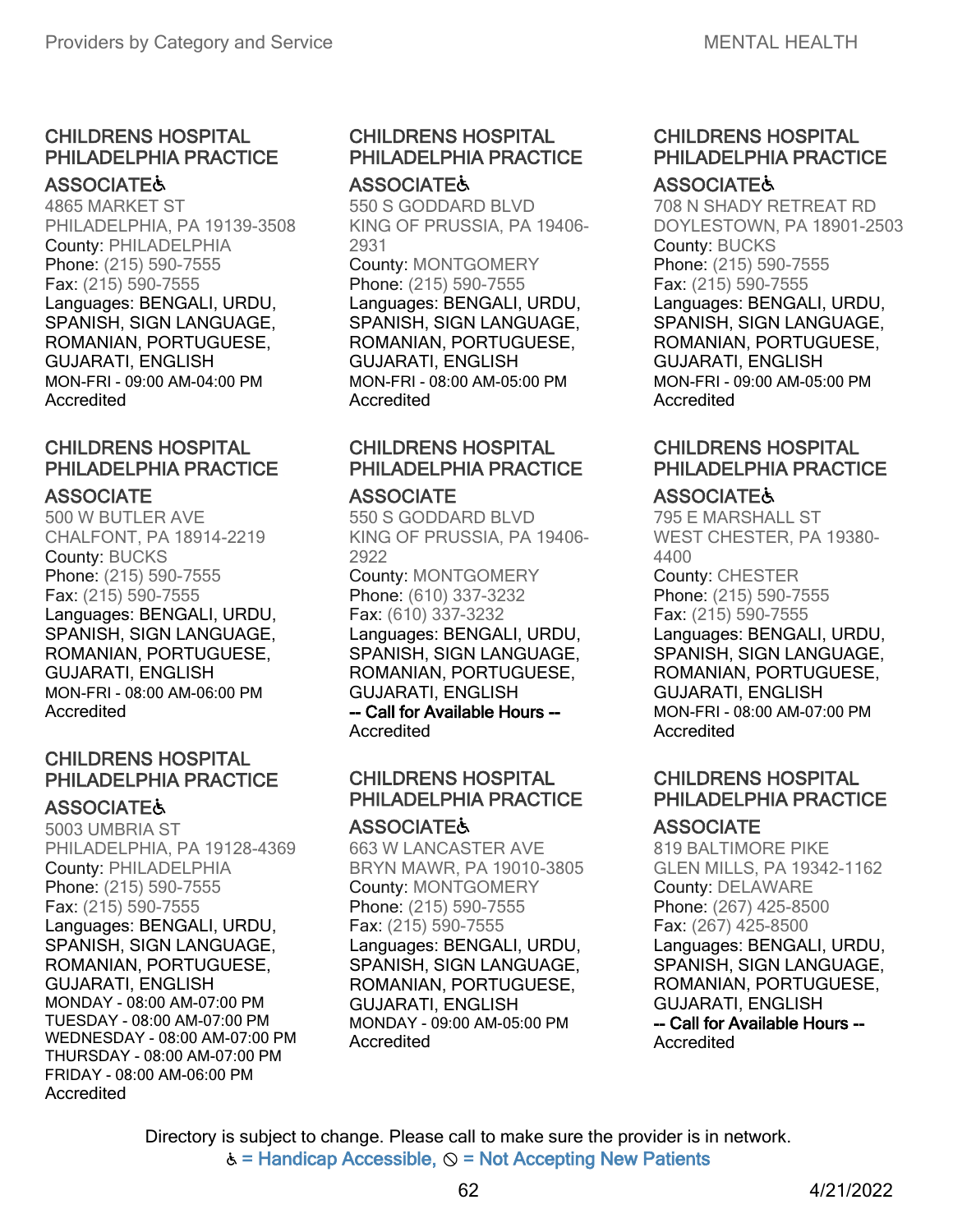#### **ASSOCIATE&**

821 BETHLEHEM PIKE ERDENHEIM, PA 19038-8121 County: MONTGOMERY Phone: (215) 590-7555 Fax: (215) 590-7555 Languages: BENGALI, URDU, SPANISH, SIGN LANGUAGE, ROMANIAN, PORTUGUESE, GUJARATI, ENGLISH MON-FRI - 09:00 AM-04:00 PM Accredited

# DARLENE DIGORIO HEVNER LLC&

326 W LANCASTER AVE ARDMORE, PA 19003-1228 County: MONTGOMERY Phone: (484) 868-0479 Fax: (484) 868-0479 Languages: ENGLISH -- Call for Available Hours -- **Accredited** 

### DAVID M JUSTIG

1216 DARBY RD HAVERTOWN, PA 19083-3603 County: DELAWARE Phone: (215) 815-3588 Fax: (215) 815-3588 Languages: ENGLISH MONDAY - 09:00 AM-09:00 PM TUESDAY - 09:00 AM-09:00 PM WEDNESDAY - 09:00 AM-09:00 PM THURSDAY - 09:00 AM-09:00 PM FRIDAY - 09:00 AM-06:00 PM Gender: M Specialty: Anger Management,Anxiety Disorders,Depressive Disorders

### DEBORA R DOLAN **BLUBAUGH&**

205 N MONROE ST MEDIA, PA 19063-3052 County: DELAWARE Phone: (610) 891-6846 Languages: ENGLISH, **HUNGARIAN** MONDAY - 09:30 AM-06:30 PM TUESDAY - 09:30 AM-05:30 PM WEDNESDAY - 11:30 AM-09:30 PM THURSDAY - 11:30 AM-09:30 PM Gender: F Specialty: ADHD,Anxiety Disorders,Bipolar Disorder

### FAMILY AND COMMUNITY SERVICE OF DE COUNTY&

600 N OLIVE ST MEDIA, PA 19063-2418 County: DELAWARE Phone: (610) 566-7540 Fax: (610) 566-7540 Languages: ENGLISH MONDAY - 08:30 AM-07:00 PM TUESDAY - 08:30 AM-07:00 PM WEDNESDAY - 08:30 AM-07:00 PM THURSDAY - 08:30 AM-07:00 PM FRIDAY - 08:30 AM-05:00 PM SATURDAY - 09:00 AM-01:00 PM **Accredited** 

#### FAMILY HEALTH PSYCHOLOGY CENTER LLC♿

39 S CHESTER PIKE GLENOLDEN, PA 19036-1830 County: DELAWARE Phone: (484) 540-8265 Fax: (484) 540-8265 Languages: ENGLISH MONDAY - 09:00 AM-07:00 PM TUESDAY - 09:00 AM-07:00 PM

WEDNESDAY - 09:00 AM-07:00 PM THURSDAY - 09:00 AM-07:00 PM FRIDAY - 09:00 AM-06:00 PM **Accredited** 

### FOUNDATIONS BEHAVIORAL **HEALTH&**

833 E BUTLER AVE DOYLESTOWN, PA 18901-2280 County: BUCKS Phone: (215) 345-0444 Fax: (215) 345-0444 Languages: ENGLISH, FRENCH DAILY -- 12:00 AM-12:00 AM Accredited

### FOUNTAIN HEALTH INCORPORATED♿

17 REGENCY PLZ GLEN MILLS, PA 19342-1000 County: DELAWARE Phone: (315) 639-3185 Languages: ENGLISH, SPANISH -- Call for Available Hours -- Accredited

### FOUNTAIN HEALTH

### INCORPORATED♿

3554 HULMEVILLE RD BENSALEM, PA 19020-4366 County: BUCKS Phone: (215) 639-3185 Fax: (215) 639-3185 Languages: ENGLISH, SPANISH MON-FRI - 09:00 AM-05:00 PM Accredited

### **JESSECA MARIE SMITH&**

205 N MONROE ST STE 4 MEDIA, PA 19063-3052 County: DELAWARE Phone: (610) 551-8201 Fax: (610) 551-8201 Languages: ENGLISH TUESDAY - 08:00 AM-06:30 PM THURSDAY - 08:00 AM-06:30 PM FRIDAY - 08:00 AM-06:30 PM SATURDAY - 08:00 AM-02:00 PM Gender: F

Specialty: ADHD, Addiction Medicine,Adolescent/Children's **Issues**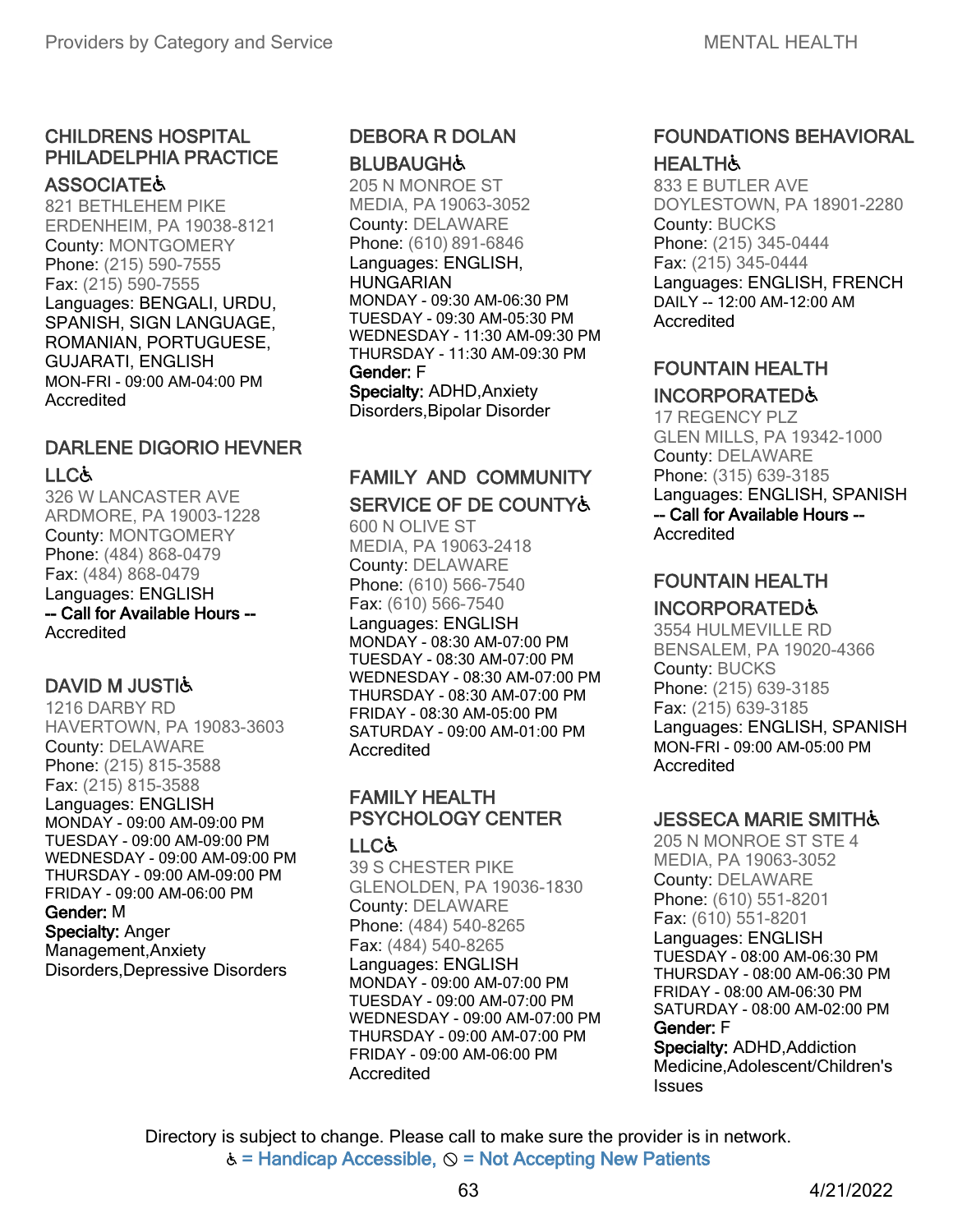### KATHLEEN J RUGER♿

212 W FRONT ST MEDIA, PA 19063-3156 County: DELAWARE Phone: (610) 574-7946 Languages: ENGLISH MONDAY - 05:30 PM-08:00 PM TUESDAY - 04:00 PM-08:00 PM WEDNESDAY - 05:00 PM-08:00 PM THURSDAY - 04:00 PM-08:00 PM FRIDAY - 04:00 PM-08:00 PM SATURDAY - 09:00 AM-01:00 PM Gender: F Specialty: Anxiety Disorders,Bipolar Disorder,Cognitive Behavioral **Therapy** 

### LIHN CENTER LLC♿

1216 DARBY RD HAVERTOWN, PA 19083-3603 County: DELAWARE Phone: (610) 446-9669 Fax: (610) 446-9669 Languages: ENGLISH MON-FRI - 08:00 AM-10:00 PM Accredited

### MARRIAGE AND FAMILY RESOURCE CENTER♿

94 ROLLING HILLS DR HOLLAND, PA 18966-2206 County: BUCKS Phone: (215) 497-0574 Fax: (215) 497-0574 Languages: ENGLISH WEDNESDAY - 08:30 AM-05:00 PM Accredited

### MERAKEY DELAWARE **COUNTY&**

800 CHESTER PIKE SHARON HILL, PA 19079-1400 County: DELAWARE Phone: (610) 534-3636 Fax: (610) 534-3636 Languages: ENGLISH MON-FRI - 08:00 AM-06:00 PM Accredited

#### MERCY MANAGEMENT OF **SOUTHEASTERN**

#### **PENNSYLVANIA&**

1500 LANSDOWNE AVE DARBY, PA 19023-1200 County: DELAWARE Phone: (610) 237-4000 Languages: ENGLISH, URDU, TAGALOG, SPANISH, FRENCH DAILY -- 12:00 AM-12:00 AM **Accredited** 

### MERCY MANAGEMENT OF **SOUTHEASTERN**

#### **PENNSYLVANIA&**

5630 CHESTNUT ST PHILADELPHIA, PA 19139-3232 County: PHILADELPHIA Phone: (215) 748-3100 Fax: (215) 748-3100 Languages: ENGLISH, URDU, TAGALOG, SPANISH, FRENCH MON-FRI - 09:00 AM-05:00 PM Accredited

#### MUSICWORKS♿

2050 W CHESTER PIKE HAVERTOWN, PA 19083-2742 County: DELAWARE Phone: (610) 449-9669 Fax: (610) 449-9669 Languages: ENGLISH MONDAY - 10:00 AM-08:00 PM TUESDAY - 10:00 AM-08:00 PM WEDNESDAY - 10:00 AM-08:00 PM THURSDAY - 10:00 AM-08:00 PM FRIDAY - 10:00 AM-05:00 PM SATURDAY - 09:00 AM-03:00 PM Accredited

#### MUSICWORKS♿

472 BLAIR MILL RD HATBORO, PA 19040-4397 County: MONTGOMERY Phone: (215) 443-9669 Fax: (215) 443-9669

Languages: ENGLISH TUESDAY - 03:00 PM-08:00 PM WEDNESDAY - 03:00 PM-08:00 PM THURSDAY - 03:00 PM-08:00 PM SATURDAY - 09:00 AM-02:00 PM Accredited

### NATIONAL MENTOR HEALTHCARE LLC♿

10601 DECATUR RD STE 300 PHILADELPHIA, PA19154-3214 County: PHILADELPHIA Phone: (215) 612-8200 Fax: (215) 612-8200 Languages: ENGLISH, SIGN LANGUAGE, ROMANIAN, RUMANIAN MON-FRI - 08:00 AM-05:00 PM Accredited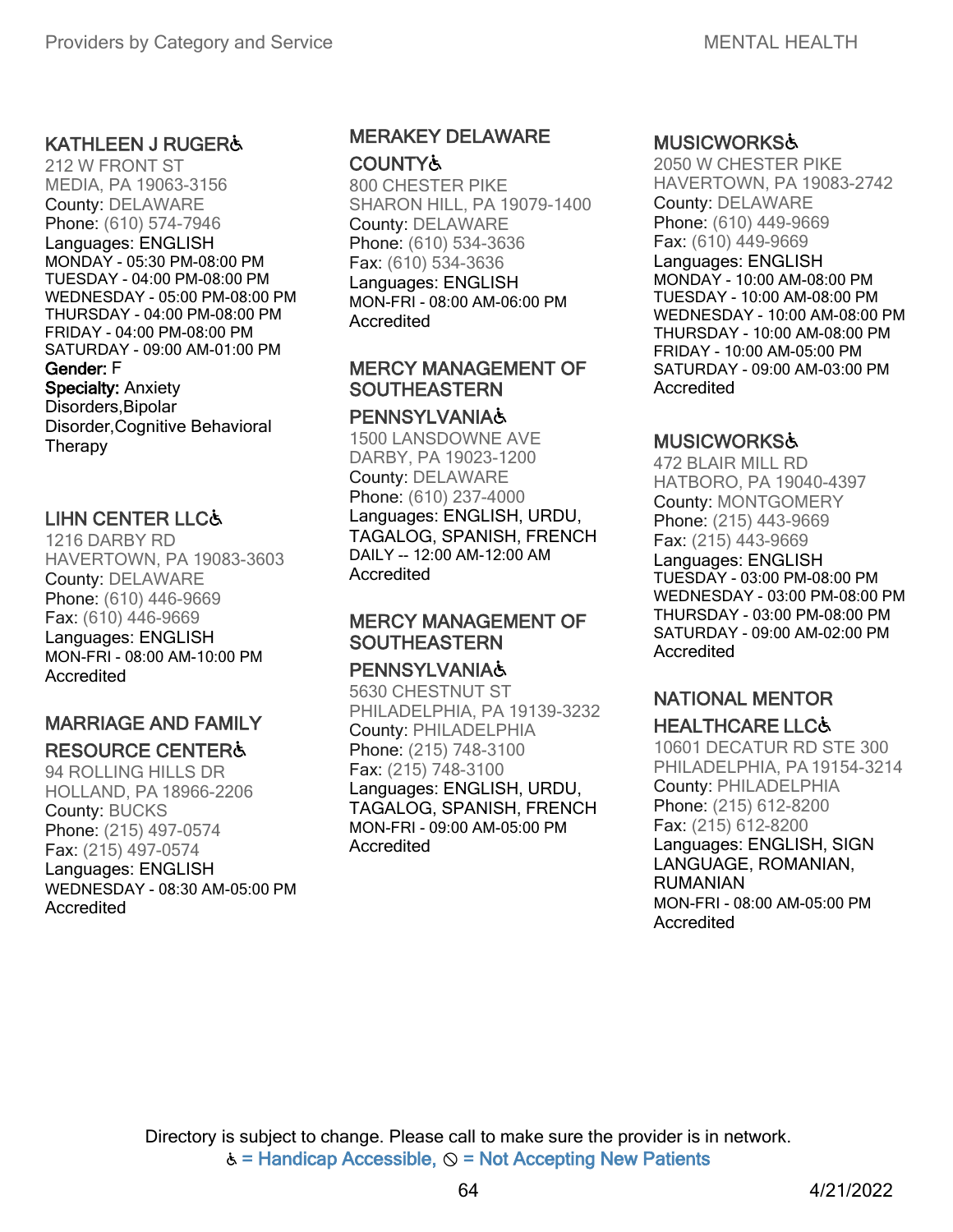### NEIGHBORHOOD HEALTH

### CENTER EASTON♿

1101 NORTHAMPTON ST EASTON, PA 18042-4152 County: NORTHAMPTON Phone: (484) 544-3113 Fax: (484) 544-3113 Languages: ENGLISH MON-FRI - 08:30 AM-05:00 PM Accredited

### NEIGHBORHOOD HEALTH CENTERS OF LEHIGH

### **VALLEY&**

1210 E 4TH ST BETHLEHEM, PA 18015-2016 County: NORTHAMPTON Phone: (484) 428-0755 Fax: (484) 428-0755 Languages: ENGLISH MON-FRI - 08:00 AM-05:00 PM **Accredited** 

### OMNI HEALTH SERVICES

35 E 5TH ST CHESTER, PA 19013-4401 County: DELAWARE Phone: (484) 480-6284 Fax: (484) 480-6284 Languages: ENGLISH, SPANISH MON-FRI - 09:00 AM-05:00 PM Accredited

# OMNI HEALTH SERVICES

#### INCORPORATED♿

6930 6934 W CHESTER PIKE UPPER DARBY, PA 19082-2448 County: DELAWARE Phone: (484) 469-4319 Fax: (484) 469-4319 Languages: ENGLISH MON-FRI - 09:00 AM-05:00 PM **Accredited** 

# OMNI HEALTH SERVICES

# INCORPORATED MAINSITES

160 BETHLEHEM PIKE COLMAR, PA 18915-9790 County: MONTGOMERY Phone: (215) 997-2000 Fax: (215) 997-2000 Languages: ENGLISH, TAMIL MONDAY - 08:00 AM-09:00 PM TUESDAY - 09:00 AM-09:00 PM WEDNESDAY - 09:00 AM-09:00 PM THURSDAY - 09:00 AM-09:00 PM FRIDAY - 08:00 AM-09:00 PM SATURDAY - 09:00 AM-05:00 PM **Accredited** 

# PHILMONT GUIDANCE

#### CENTER PC♿

1844 STREET RD STE 103 SOUTHAMPTON, PA 18966-4582 County: BUCKS Phone: (215) 914-2119 Languages: ENGLISH, KOREAN WEDNESDAY - 09:00 AM-05:00PM **Accredited** 

### PHILMONT GUIDANCE CENTER PC♿

23 BUSTLETON PIKE FEASTERVILLE TREVOSE, PA 19053-6446 County: BUCKS Phone: (215) 914-2119 Languages: ENGLISH, KOREAN FRIDAY - 12:00 AM-12:00 AM **Accredited** 

#### PHILMONT GUIDANCE CENTER PC♿

5175 COLD SPRING CREAMERY DOYLESTOWN, PA 18902-6288 County: BUCKS Phone: (215) 348-9640 Fax: (215) 348-9640 Languages: ENGLISH, KOREAN MON-FRI - 12:00 AM-12:00 AM **Accredited** 

### PHILMONT GUIDANCE CENTER PC♿

717 BETHLEHEM PIKE ERDENHEIM, PA 19038-8117 County: MONTGOMERY Phone: (215) 233-2425 Fax: (215) 233-2425 Languages: ENGLISH, KOREAN MON-FRI - 09:00 AM-09:00 PM Accredited

### PHILMONT GUIDANCE CENTER PC♿

727 WELSH RD STE 202 HUNTINGDON VALLEY, PA 19006-6311 County: MONTGOMERY Phone: (215) 914-2119 Languages: ENGLISH, KOREAN MONDAY - 09:00 AM-05:00 PM Accredited

# RESOURCES MONTGOMERY

### METHADONE CENTER♿

316 DEKALB ST NORRISTOWN, PA 19401-4906 County: MONTGOMERY Phone: (610) 272-3710 Fax: (610) 272-3710 Languages: ENGLISH MON-FRI - 12:00 AM-12:00 AM Accredited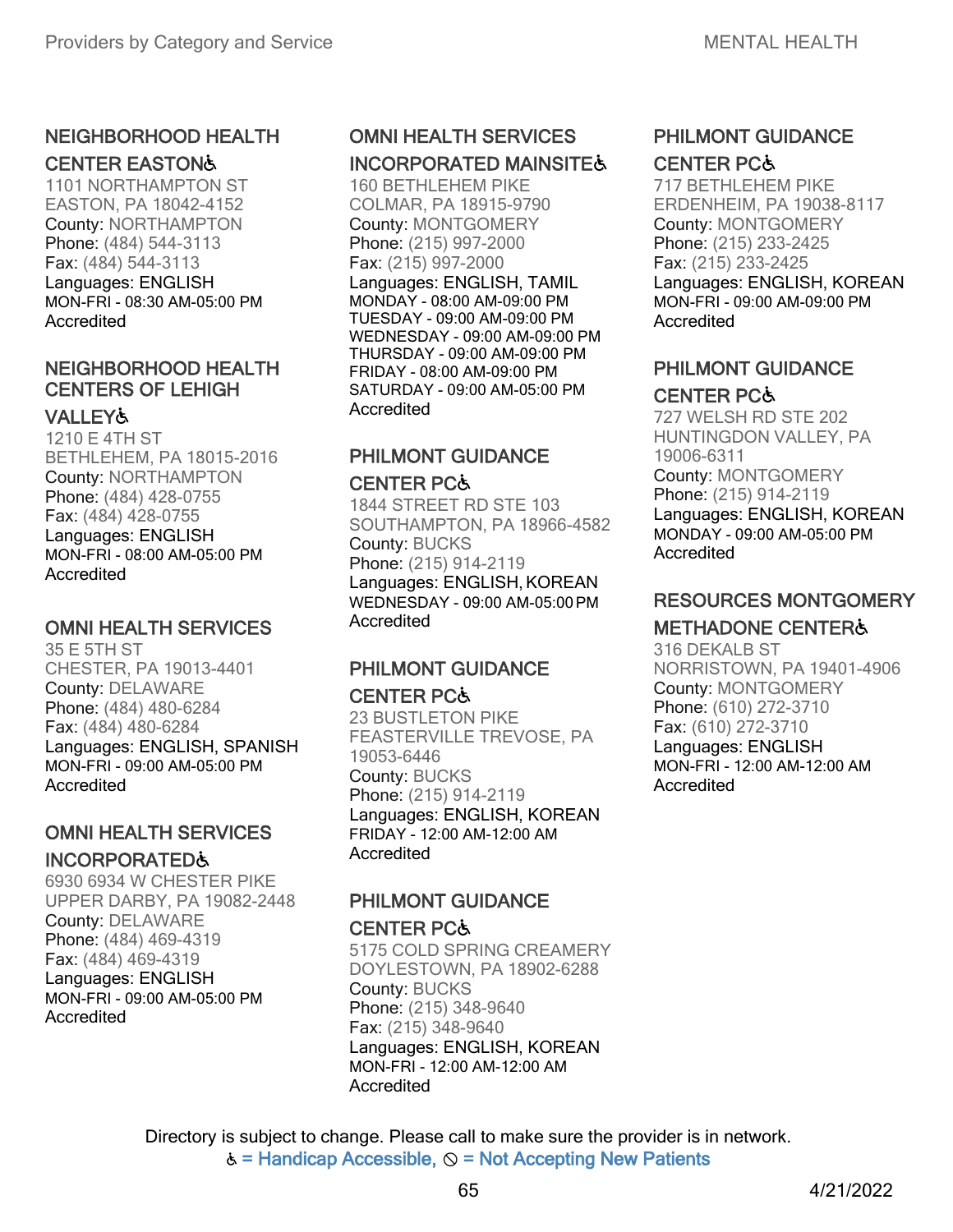#### RICHARD E DEMAYO

210 W FRONT ST STE 2 MEDIA, PA 19063-3148 County: DELAWARE Phone: (610) 565-5501 Fax: (610) 565-5501 Languages: ENGLISH MONDAY - 09:00 AM-05:00 PM, 08:00 AM-05:00 PM TUESDAY - 09:00 AM-08:00 PM, 12:00 AM-12:00 AM WEDNESDAY - 09:00 AM-05:00 PM, 12:00 AM-12:00 AM THURSDAY - 09:00 AM-05:00 PM, 12:00 AM-12:00 AM FRIDAY - 09:00 AM-05:00 PM, 08:00 AM-05:00 PM SATURDAY - 08:00 AM-05:00 PM Gender: M Specialty: Anger Management,Christian Counseling,Court OrderedEval

#### SYED M RIZVI MD LLC♿

525 W CHESTER PIKE HAVERTOWN, PA19083-4510 County: DELAWARE Phone: (610) 446-3650 Fax: (610) 446-3650 Languages: ENGLISH, URDU MONDAY - 09:00 AM-05:00 PM TUESDAY - 09:00 AM-02:00 PM WEDNESDAY - 09:00 AM-06:00 PM THURSDAY - 09:00 AM-05:00 PM **Accredited** 

### SYED M RIZVI MD LLC♿

525 W CHESTER PIKE HAVERTOWN, PA 19083-4539 County: DELAWARE Phone: (610) 446-3650 Fax: (610) 446-3650 Languages: ENGLISH, URDU MONDAY - 09:00 AM-05:00 PM TUESDAY - 08:00 AM-01:00 PM WEDNESDAY - 09:00 AM-06:00 PM THURSDAY - 09:00 AM-05:00 PM Accredited

### THE GROWTH AND RECOVERY CENTER

1112 MACDADE BLVD WOODLYN, PA 19094-1322 County: DELAWARE Phone: (610) 945-8021 Fax: (610) 945-8021 Languages: ENGLISH MONDAY - 11:00 AM-06:00 PM TUESDAY - 11:00 AM-04:00 PM WEDNESDAY - 11:00 AM-06:00 PM THURSDAY - 11:00 AM-06:00 PM FRIDAY - 11:00 AM-05:00 PM Accredited

### THE GROWTH AND RECOVERY CENTER

4079 OAK LN LAFAYETTE HILL, PA 19444- 2612 County: MONTGOMERY

Phone: (610) 828-4298 Fax: (610) 828-4298

Languages: ENGLISH TUESDAY - 06:30 PM-08:00 PM THURSDAY - 06:30 PM-08:00 PM FRIDAY - 06:30 PM-07:15 PM SATURDAY - 10:45 AM-01:00 PM Accredited

### THE GROWTH AND RECOVERY CENTER♿

452 GERMANTOWN PIKE LAFAYETTE HILL, PA 19444- 1805 County: MONTGOMERY Phone: (610) 828-4298 Fax: (610) 828-4298 Languages: ENGLISH MONDAY - 07:30 AM-08:30 PM TUESDAY - 07:30 AM-05:30 PM WEDNESDAY - 07:30 AM-09:30 PM THURSDAY - 07:30 AM-06:00 PM FRIDAY - 07:30 AM-05:30 PM SATURDAY - 08:00 AM-12:00 PM Accredited

### WENDY A STEWART &

395 PLEASANT VALLEY WAY WEST ORANGE, NJ 07052-2998 County: ESSEX Phone: (201) 953-3039 Languages: ENGLISH -- Call for Available Hours -- Gender: F Specialty: ADHD,Anxiety Disorders,Behavior Modification

#### WENDY A STEWART &

622-624 VALLEY RD STE 6C MONTCLAIR, NJ 07043-1462 County: ESSEX Phone: (201) 953-3039 Fax: (201) 953-3039 Languages: ENGLISH MONDAY - 08:30 AM-02:30 PM TUESDAY - 08:30 AM-08:00 PM WEDNESDAY - 08:30 AM-08:00 PM THURSDAY - 08:30 AM-07:30 PM FRIDAY - 08:30 AM-02:00 PM SATURDAY - 08:30 AM-12:00 PM Gender: F

Specialty: ADHD,Anxiety Disorders, Behavior Modification

## TOBACCO CESSATION

# ALDIE COUNSELING

#### CENTER LANGHORNE♿

2291 CABOT BLVD W LANGHORNE, PA19047-1806 County: BUCKS Phone: (215) 642-3230 Fax: (215) 642-3230 Languages: ENGLISH SAT-SUN - 08:00 AM-05:00 PM Accredited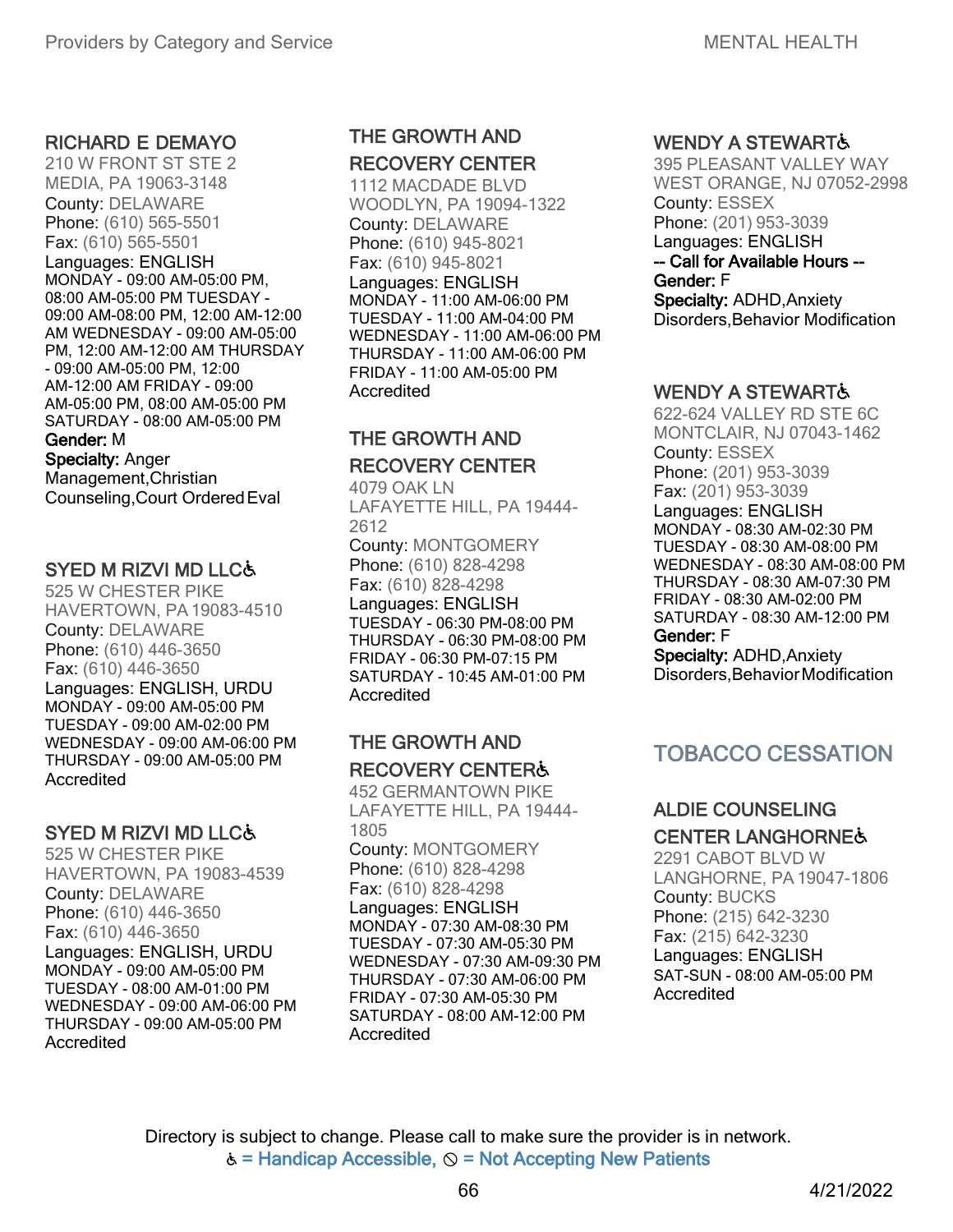### ALDIE FOUNDATION

### INCORPORATED MAINSITES

11 WELDON DR DOYLESTOWN, PA 18901-2359 County: BUCKS Phone: (215) 345-8530 Fax: (215) 345-8530 Languages: ENGLISH, SPANISH, **HINDI** SAT-SUN - 08:00 AM-12:00 PM Accredited

### CREATIVE HEALTH SERVICES INCORPORATED

### **MAIN SITE&**

11 ROBINSON ST POTTSTOWN, PA 19464-6439 County: MONTGOMERY Phone: (484) 941-0500 Fax: (484) 941-0500 Languages: ENGLISH, SPANISH, SIGN LANGUAGE MON-FRI - 08:00 AM-05:00 PM Accredited

### CROZER KEYSTONE

### **MEDICAL CENTER&**

1 MEDICAL CENTER BLVD CHESTER, PA 19013-3902 County: DELAWARE Phone: (610) 447-7600 Fax: (610) 447-7600 Languages: ENGLISH, FILIPINO, HINDI MON-FRI - 08:00 AM-05:00 PM Accredited

#### FAMILY SERVICE ASSOCIATION OF BUCKS COUNTY MAIN♿

4 CORNERSTONE DR LANGHORNE, PA 19047-1314 County: BUCKS Phone: (215) 757-6916 Fax: (215) 757-6916 Languages: ENGLISH, TELUGU, **SPANISH** MONDAY - 09:00 AM-08:00 PM TUESDAY - 09:00 AM-08:00 PM WEDNESDAY - 09:00 AM-08:00 PM THURSDAY - 09:00 AM-05:00 PM FRIDAY - 09:00 AM-05:00 PM Accredited

## MERAKEY DELAWARE

#### COUNTY♿

800 CHESTER PIKE SHARON HILL, PA 19079-1400 County: DELAWARE Phone: (610) 534-3636 Fax: (610) 534-3636 Languages: ENGLISH MON-FRI - 08:00 AM-06:00 PM Accredited

# NEW DIRECTIONS

### TREATMENT SERVICES♿

2442 BRODHEAD RD BETHLEHEM, PA 18020-8910 County: NORTHAMPTON Phone: (610) 758-8011 Fax: (610) 758-8011 Languages: ENGLISH MON-FRI - 06:00 AM-04:00 PM Accredited

### PENN FOUNDATION INCORPORATED♿

807 LAWN AVE SELLERSVILLE, PA 18960-1549 County: BUCKS Phone: (484) 526-3569 Fax: (484) 526-3569 Languages: ENGLISH, SPANISH MON-FRI - 12:00 AM-12:00 AM Accredited

# DRUG AND ALCOHOL

### CERTIFIED RECOVERY SPECIALIST SVCS

### CROZER CHESTER COMMUNITY DIVISION♿

301 W 15TH ST CHESTER, PA 19013-5300 County: DELAWARE Phone: (610) 497-7490 Languages: ENGLISH MON-FRI - 12:00 AM-12:00 AM Accredited

### MVP RECOVERY LLC♿

206 S ORANGE ST MEDIA, PA 19063-3679 County: DELAWARE Phone: (855) 687-2410 Fax: (855) 687-2410 Languages: ENGLISH MON-FRI - 08:00 AM-08:00 PM Accredited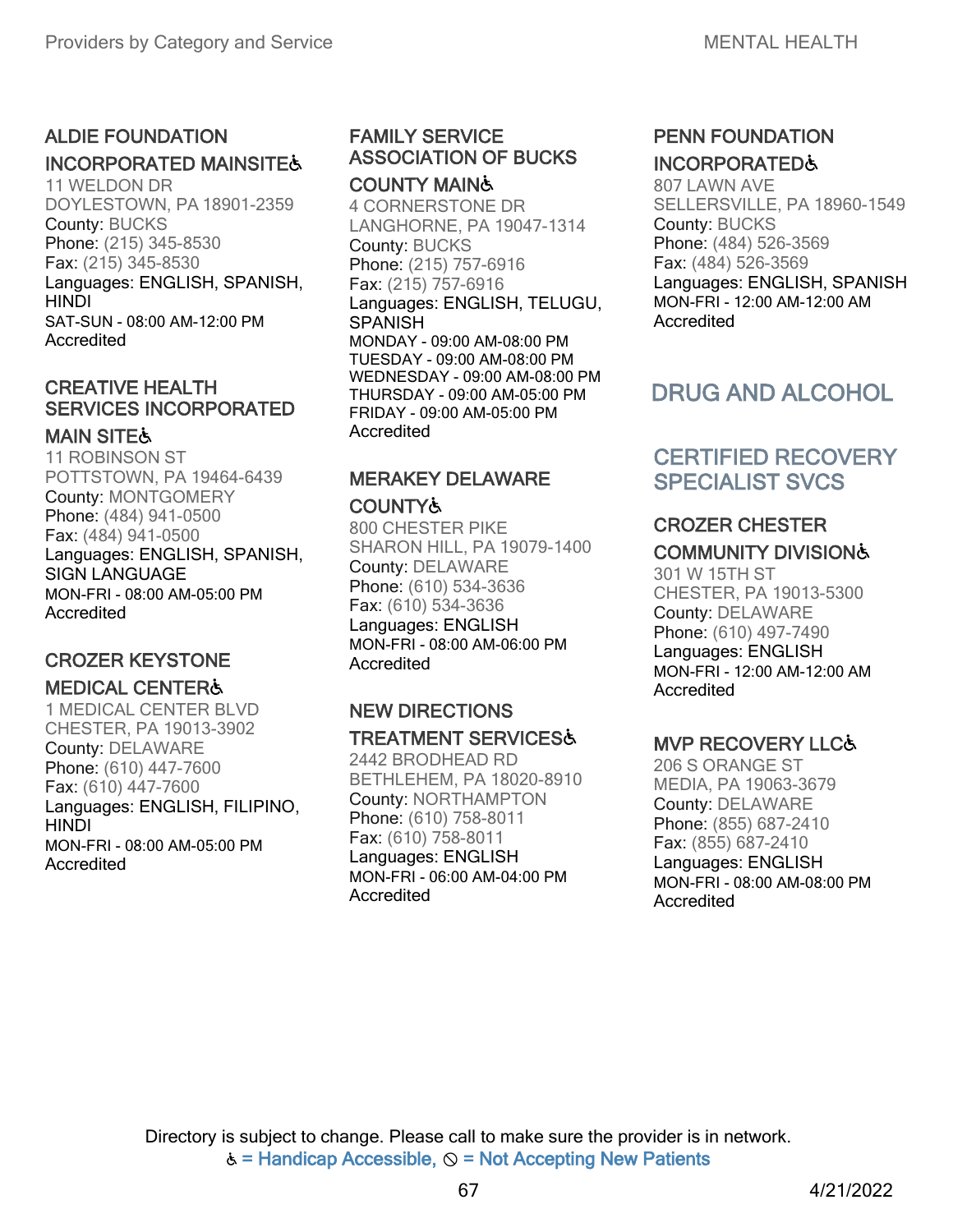### PYRAMID HEALTHCARE INCORPORATED♿

1605 N CEDAR CREST BLVD ALLENTOWN, PA 18104-2351 County: LEHIGH Phone: (610) 434-1126 Fax: (610) 434-1126 Languages: ENGLISH MON-FRI - 08:00 AM-05:00 PM Accredited

### CLINICALLY MANAGED, HIGH INTENSITY RESIDENTIAL SERVICES 3.5

### ABRAXAS ONE♿

165 BRAXAS RD BOX 59 MARIENVILLE, PA 16239-0065 County: FOREST Phone: (412) 201-4125 Fax: (412) 201-4125 Languages: ENGLISH DAILY -- 12:00 AM-12:00 AM **Accredited** 

### ADELPHOI VILLAGE INCORPORATED

# 1764 LINCOLN AVE

LATROBE, PA 15650-3036 County: WESTMORELAND Phone: (724) 539-2614 Fax: (724) 539-2614 Languages: ENGLISH DAILY -- 12:00 AM-12:00 AM Accredited

### BEACON POINT RECOVERY **CENTER&**

2301 E ALLEGHENY AVE PHILADELPHIA, PA 19134-4427 County: PHILADELPHIA Phone: (267) 313-0606 Fax: (267) 313-0606 Languages: ENGLISH DAILY -- 08:30 AM-04:30 PM Accredited

### BOWLING GREEN BRANDYWINE TREATMENT

#### **CENTER&** 1375 NEWARK RD KENNETT SQUARE, PA 19348- 2244 County: CHESTER Age Group: ADULT Phone: (570) 649-2200 Fax: (570) 649-2200 Languages: ENGLISH DAILY -- 12:00 AM-12:00 AM **Accredited**

# BRADFORD RECOVERY

# CENTER LLC♿

64 SCHOOL ST MILLERTON, PA 16936-7768 County: BRADFORD Phone: (570) 537-6035 Fax: (570) 537-6035 Languages: ENGLISH DAILY -- 12:00 AM-12:00 AM Accredited

### COLONIAL HOUSE♿

1300 WOODBERRY RD YORK, PA 17408-5840 County: YORK Phone: (717) 792-9702 Fax: (717) 792-9702 Languages: ENGLISH MON-FRI - 12:00 AM-12:00 AM Accredited

### COMMUNITY YOUTH & WOMENS ALLIANCE

#### **SAMARA&**

423 E LINCOLN HWY COATESVILLE, PA 19320-3411 County: CHESTER Phone: (610) 384-9591 Fax: (610) 384-9591 Languages: ENGLISH DAILY -- 12:00 AM-12:00 AM Accredited

### CONEWAGO INDIANA♿

9143 US 119 S BLAIRSVILLE, PA 15717 County: INDIANA Phone: (724) 471-3037 Fax: (724) 471-3037 Languages: ENGLISH DAILY -- 12:00 AM-12:00 AM Accredited

### CONEWAGO PLACE♿

424 NYE RD HUMMELSTOWN, PA 17036- 8541 County: DAUPHIN Age Group: ADULT Phone: (717) 533-0428 Fax: (717) 533-0428 Languages: ENGLISH -- Call for Available Hours -- Accredited

### CONEWAGO POTTSVILLE

204 S CENTRE ST POTTSVILLE, PA 17901-3560 County: SCHUYLKILL Age Group: ADULT Phone: (570) 628-5835 Fax: (570) 628-5835 Languages: ENGLISH DAILY -- 12:00 AM-12:00 AM Accredited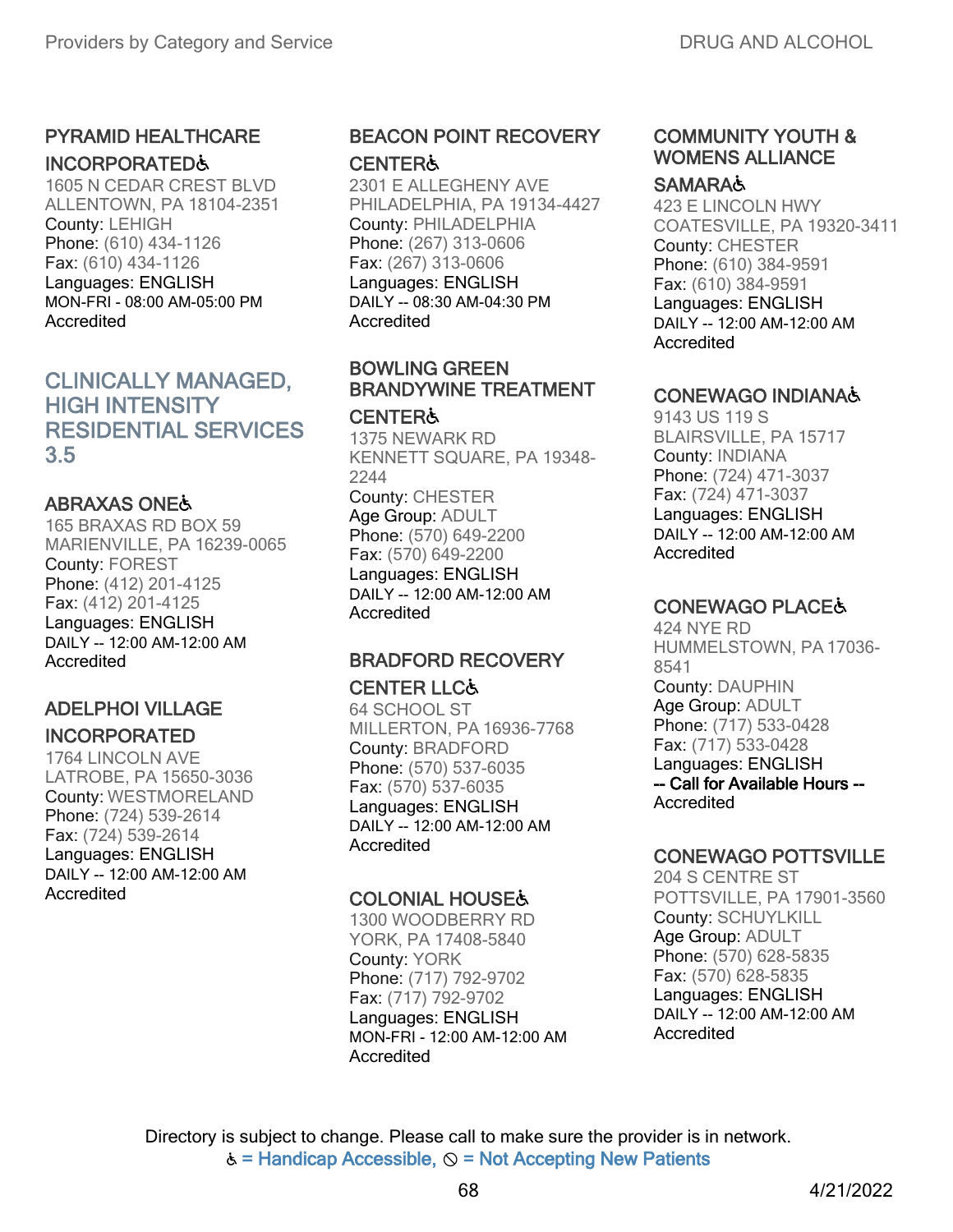#### CROZER KEYSTONE

#### MEDICAL CENTER♿

1 MEDICAL CENTER BLVD CHESTER, PA 19013-3902 County: DELAWARE Phone: (610) 447-7600 Fax: (610) 447-7600 Languages: ENGLISH, FILIPINO, **HINDI** MON-FRI - 08:00 AM-05:00 PM Accredited

### DRUG AND ALCOHOL REHABILITATION SERVICES

#### INCORPORATED♿

1290 PROSPECT RD COLUMBIA, PA 17512-9228 County: LANCASTER Phone: (717) 285-0420 Fax: (717) 285-0420 Languages: ENGLISH -- Call for Available Hours -- **Accredited** 

### EAGLEVILLE HOSPITAL♿

100 EAGLEVILLE RD EAGLEVILLE, PA 19403-1829 County: MONTGOMERY Phone: (610) 539-6000 Fax: (610) 539-6000 Languages: ENGLISH, URDU, RUSSIAN, PUNJABI, ITALIAN, HINDI DAILY -- 12:00 AM-12:00 AM Accredited

### EDISON COURT PATHS♿

1185 MOSSER RD BREINIGSVILLE, PA 18031-1337 County: LEHIGH Phone: (610) 706-0799 Languages: ENGLISH DAILY -- 12:00 AM-12:00 AM Accredited

### FAIRMOUNT BEHAVIORAL HEALTH SYSTEM♿

561 FAIRTHORNE AVE PHILADELPHIA, PA 19128-2412 County: PHILADELPHIA Age Group: ADULT Phone: (215) 487-4000 Fax: (215) 487-4000 Languages: CREOLE (HAITIAN), TAMIL, SPANISH, SIGN LANGUAGE, KOREAN, ENGLISH DAILY -- 12:00 AM-12:00 AM Accredited

### FAMILY HOUSE

901 DEKALB ST NORRISTOWN, PA 19401-3949 County: MONTGOMERY Phone: (215) 951-0300 Fax: (215) 951-0300 Languages: ENGLISH DAILY -- 12:00 AM-12:00 AM **Accredited** 

### FIRETREE LIMITED♿

18336 ROUTE 522 BEAVERTOWN, PA 17813-9004 County: SNYDER Phone: (570) 658-7383 Fax: (570) 658-7383 Languages: ENGLISH -- Call for Available Hours -- Accredited

#### FIRETREE LIMITED CONEWAGO INDIANA♿

2275 WARREN RD INDIANA, PA 15701-2444 County: INDIANA Age Group: ADULT Phone: (724) 471-3037 Fax: (724) 471-3037 Languages: ENGLISH MON-FRI - 08:00 AM-05:00 PM Accredited

### GATEWAY ERIE♿

1928 WAGER RD ERIE, PA 16509-4054 County: ERIE Phone: (814) 825-0373 Fax: (814) 825-0373 Languages: ENGLISH DAILY -- 12:00 AM-12:00 AM **Accredited** 

### GATEWAY REHABILITATION **CENTER&**

508 S CHURCH ST STE 201 MOUNT PLEASANT, PA 15666- 1702 County: WESTMORELAND Phone: (724) 365-4020 Fax: (724) 365-4020 Languages: ENGLISH DAILY -- 12:00 AM-12:00 AM Accredited

### GATEWAY REHABILITATION

### CENTER MAIN SITE♿

100 MOFFETT RUN RD ALIQUIPPA, PA 15001-9152 County: BEAVER Phone: (724) 378-4461 Fax: (724) 378-4461 Languages: ENGLISH DAILY -- 12:00 AM-12:00 AM Accredited

### GAUDENZIA COMMON **GROUND&**

3740 CHAMBERS HILL RD HARRISBURG, PA 17111-1510 County: DAUPHIN Age Group: ADULT Phone: (717) 238-5553 Fax: (717) 238-5553 Languages: ENGLISH DAILY -- 12:00 AM-12:00 AM Accredited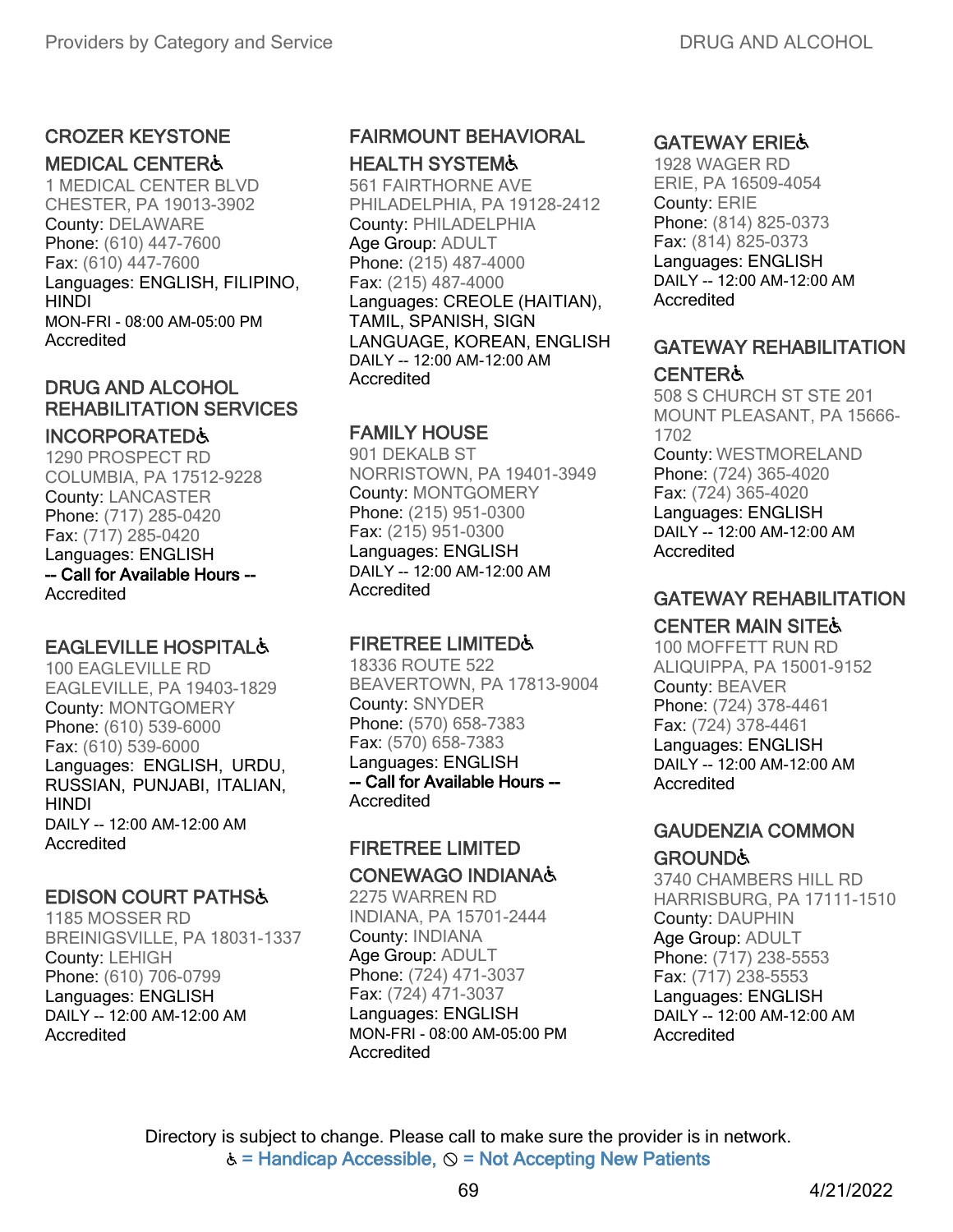#### GAUDENZIA CONCEPT 90♿

124 E AZALEA DR HARRISBURG, PA 17110-3587 County: DAUPHIN Age Group: ADULT Phone: (717) 232-3232 Fax: (717) 232-3232 Languages: ENGLISH DAILY -- 12:00 AM-12:00 AM **Accredited** 

#### GAUDENZIA DRC♿

3200 HENRY AVE PHILADELPHIA, PA 19129-1137 County: PHILADELPHIA Phone: (215) 991-9700 Fax: (215) 991-9700 Languages: ENGLISH MON-FRI - 08:00 AM-05:00 PM Accredited

# GAUDENZIA ERIE

# INCORPORATED♿

146 W 25TH ST ERIE, PA 16502-2811 County: ERIE Phone: (814) 315-6671 Fax: (814) 315-6671 Languages: ENGLISH DAILY -- 12:00 AM-12:00 AM **Accredited** 

# GAUDENZIA FOUNTAIN

#### **SPRINGS&**

95 BROAD ST ASHLAND, PA 17921-2101 County: SCHUYLKILL Age Group: ADULT Phone: (570) 875-4700 Fax: (570) 875-4700 Languages: ENGLISH DAILY -- 12:00 AM-12:00 AM Accredited

#### GAUDENZIA HOUSE WEST **CHESTER&**

1030 S CONCORD RD WEST CHESTER, PA 19382- 7407 County: CHESTER Phone: (610) 399-6929 Fax: (610) 399-6929 Languages: ENGLISH DAILY -- 12:00 AM-12:00 AM **Accredited** 

#### **GAUDENZIA**

#### INCORPORATED♿

1834 W TIOGA ST PHILADELPHIA, PA 19140-4939 County: PHILADELPHIA Phone: (215) 228-7595 Fax: (215) 228-7595 Languages: ENGLISH DAILY -- 12:00 AM-12:00 AM **Accredited** 

# **GAUDENZIA** INCORPORATED BROAD

**STREET&** 

3025 N BROAD ST PHILADELPHIA, PA 19132-2404 County: PHILADELPHIA Age Group: ADULT Phone: (215) 223-9460 Fax: (215) 223-9460 Languages: ENGLISH MON-FRI - 08:00 AM-05:00 PM Accredited

# **GAUDENZIA** INCORPORATED FRESH

**START&** 604 W 10TH ST WILMINGTON, DE19801-1424 County: NEW CASTLE Phone: (302) 737-4100 Fax: (302) 737-4100 Languages: ENGLISH DAILY -- 12:00 AM-12:00 AM Accredited

#### GAUDENZIA KINDRED **HOUSE&**

1030 S CONCORD RD WEST CHESTER, PA 19382- 7407 County: CHESTER Phone: (610) 399-6571 Fax: (610) 399-6571 Languages: ENGLISH DAILY -- 12:00 AM-12:00 AM

**Accredited** 

#### GAUDENZIA LOWER

#### **BUCKS&**

410 BATH RD BRISTOL, PA 19007 County: BUCKS Phone: (267) 405-6530 Fax: (267) 405-6530 Languages: ENGLISH DAILY -- 12:00 AM-12:00 AM Accredited

### **GAUDENZIA NEW IMAGE&**

1300 E TULPEHOCKEN ST PHILADELPHIA, PA 19138-1523 County: PHILADELPHIA Phone: (215) 924-9322 Fax: (215) 924-9322 Languages: ENGLISH DAILY -- 12:00 AM-12:00 AM Accredited

# GAUDENZIA PEOPLE WITH **HOPE&**

1306 SPRING GARDEN ST # 8 PHILADELPHIA, PA 19123-3213 County: PHILADELPHIA Phone: (215) 413-8268 Fax: (215) 413-8268 Languages: ENGLISH DAILY -- 12:00 AM-12:00 AM Accredited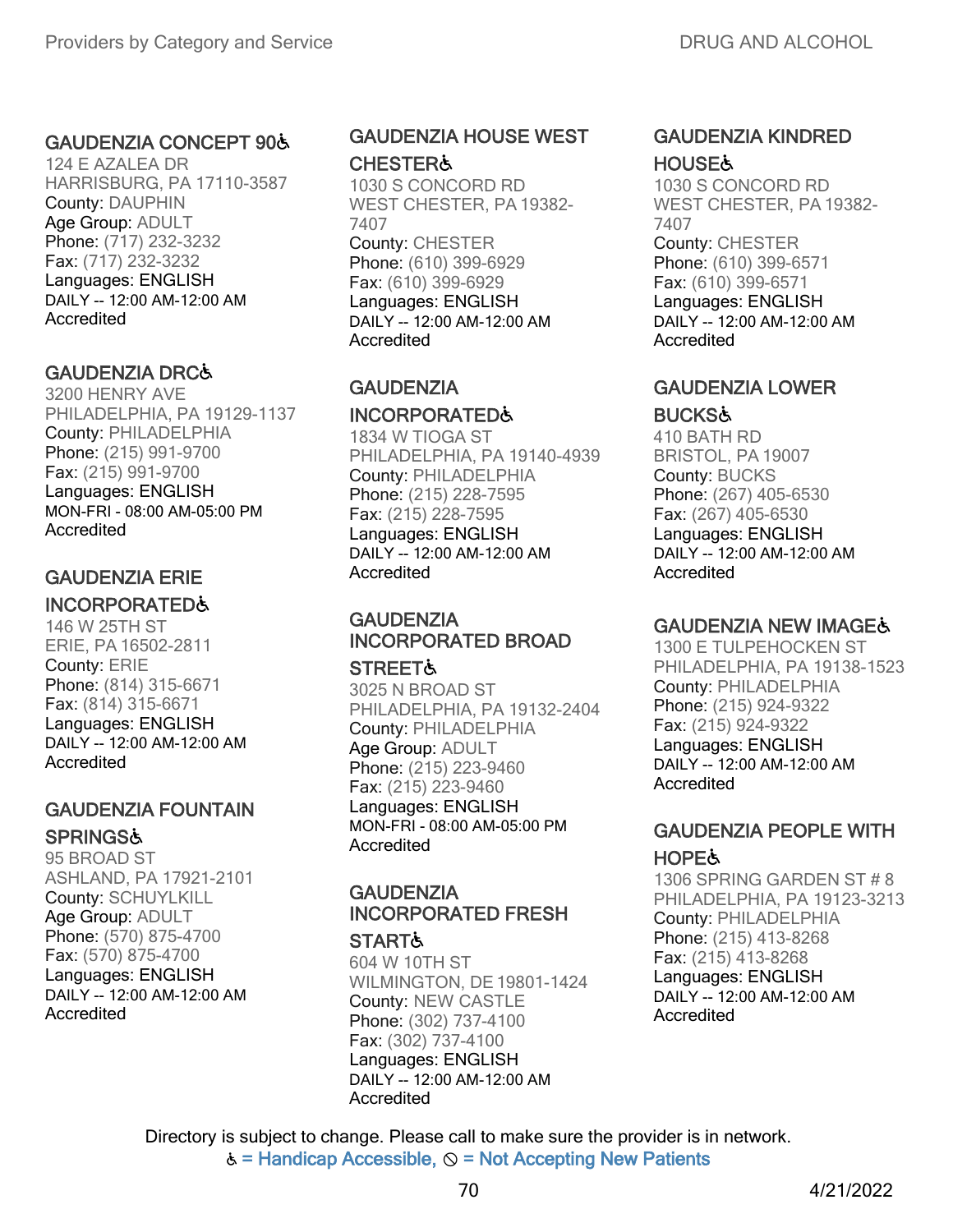#### GAUDENZIA VANTAGE **HOUSE&**

208 E KING ST LANCASTER, PA 17602-2927 County: LANCASTER Age Group: ADULT Phone: (717) 291-1020 Fax: (717) 291-1020 Languages: ENGLISH DAILY -- 12:00 AM-12:00 AM Accredited

# GEORGE JUNIOR REPUBLIC

IN PA MAINSITE& 233 GEORGE JUNIOR RD GROVE CITY, PA 16127-4417 County: MERCER Phone: (724) 458-9330 Fax: (724) 458-9330 Languages: ENGLISH DAILY -- 12:00 AM-12:00 AM **Accredited** 

## INTERIM HOUSE

### INCORPORATED♿

333 W UPSAL ST PHILADELPHIA, PA 19119-4010 County: PHILADELPHIA Phone: (215) 849-4606 Fax: (215) 849-4606 Languages: ENGLISH DAILY -- 12:00 AM-12:00 AM **Accredited** 

#### KEYSTONE CENTER♿

2001 PROVIDENCE AVE CHESTER, PA 19013-5504 County: DELAWARE Phone: (610) 876-9000 Fax: (610) 876-9000 Languages: ENGLISH DAILY -- 12:00 AM-12:00 AM Accredited

#### KIRKBRIDE CENTER♿

111 N 49TH ST PHILADELPHIA, PA 19139-2718 County: PHILADELPHIA Phone: (215) 471-2358 Fax: (215) 471-2358 Languages: ENGLISH DAILY -- 12:00 AM-12:00 AM Accredited

#### LIBERTAE INCORPORATED&

5245 BENSALEM BLVD BENSALEM, PA 19020-4076 County: BUCKS Phone: (215) 639-8681 Fax: (215) 639-8681 Languages: ENGLISH SAT-SUN - 12:00 AM-12:00 AM **Accredited** 

#### LIVENGRIN FOUNDATION INCORPORATED MAIN

**SITE&** 

4833 HULMEVILLE RD BENSALEM, PA 19020-3023 County: BUCKS Phone: (215) 638-5200 Fax: (215) 638-5200 Languages: ENGLISH DAILY -- 12:00 AM-12:00 AM **Accredited** 

## MALVERN INSTITUTE **MAINSITE&**

940 W KING RD MALVERN, PA 19355-3166 County: CHESTER Phone: (610) 647-0330 Fax: (610) 647-0330 Languages: ENGLISH DAILY -- 12:00 AM-12:00 AM Accredited

# MALVERN WILLOW GROVE♿

240 FITZWATERTOWN RD WILLOW GROVE, PA 19090- 2332 County: MONTGOMERY Phone: (610) 647-0330 Fax: (610) 647-0330 Languages: ENGLISH, SWEDISH, FRENCH -- Call for Available Hours -- Accredited

# MANOS HOUSE♿

1290 PROSPECT RD COLUMBIA, PA 17512-9228 County: LANCASTER Phone: (717) 285-0420 Fax: (717) 285-0420 Languages: ENGLISH MON-FRI - 08:00 AM-05:00 PM Accredited

# MIRMONT TREATMENT

# **CENTER&**

100 YEARSLEY MILL RD MEDIA, PA 19063-5518 County: DELAWARE Phone: (484) 227-1400 Fax: (484) 227-1400 Languages: ENGLISH DAILY -- 12:00 AM-12:00 AM Accredited

# NEW OUTLOOK ACADEMY♿

900 AGNEW RD PITTSBURGH, PA 15227-3902 County: ALLEGHENY Age Group: ADOLESCENT Phone: (412) 885-5200 Languages: ENGLISH -- Call for Available Hours -- **Accredited**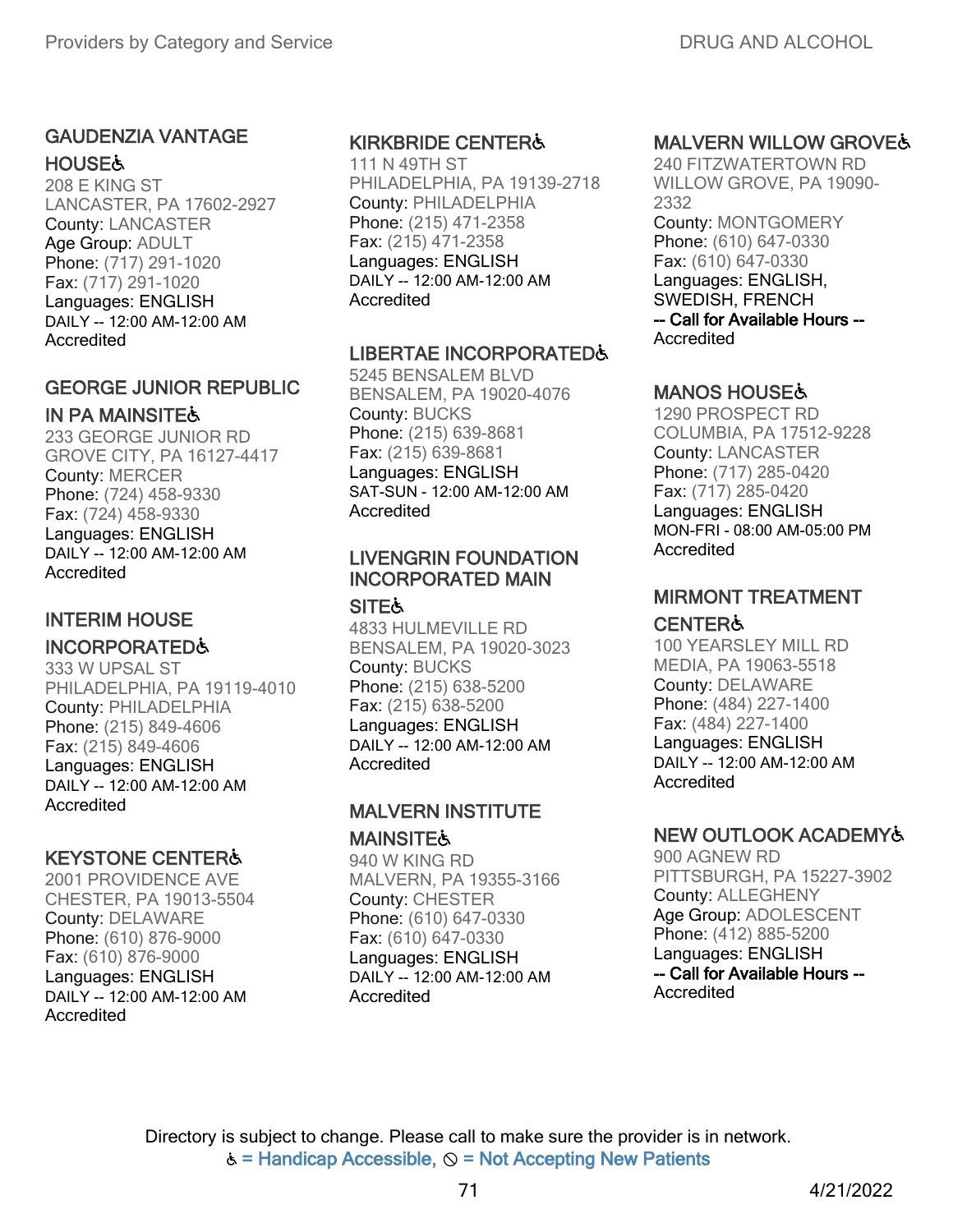#### NUESTRA CLINICA OF SACA NEW SAINT♿

50 E NEW ST LANCASTER, PA 17602-2074 County: LANCASTER Phone: (717) 295-7998 Fax: (717) 295-7998 Languages: ENGLISH DAILY -- 12:00 AM-12:00 AM Accredited

#### OUTSIDE IN SCHOOL OF EXPERIENTIAL

#### **EDUCATION&**

1050 FORT PALMER RD BOLIVAR, PA 15923-2516 County: WESTMORELAND Age Group: ADOLESCENT Phone: (724) 238-8441 Fax: (724) 238-8441 Languages: ENGLISH DAILY -- 12:00 AM-12:00 AM Accredited

#### PENN FOUNDATION INCORPORATED♿

807 LAWN AVE SELLERSVILLE, PA 18960-1549 County: BUCKS Phone: (484) 526-3569 Fax: (484) 526-3569 Languages: ENGLISH, SPANISH MON-FRI - 12:00 AM-12:00 AM **Accredited** 

### PYRAMID HEALTHCARE♿

2705 N OLD BETHLEHEM PIKE QUAKERTOWN, PA 18951-4047 County: BUCKS Age Group: ADULT Phone: (215) 536-9070 Fax: (215) 536-9070 Languages: ENGLISH -- Call for Available Hours -- Accredited

# PYRAMID HEALTHCARE INCORPORATED♿

100 UPPER DEMUNDS RD DALLAS, PA 18612-8811 County: LUZERNE Phone: (570) 761-6210 Fax: (570) 761-6210 Languages: ENGLISH DAILY -- 12:00 AM-12:00 AM Accredited

## PYRAMID HEALTHCARE INCORPORATED♿

1894 PLANK RD DUNCANSVILLE, PA 16635-8380 County: BLAIR Age Group: ADULT Phone: (814) 940-0407 Fax: (814) 940-0407 Languages: ENGLISH -- Call for Available Hours -- Accredited

# PYRAMID HEALTHCARE INCORPORATED♿

420 SUPREME CT EAST STROUDSBURG, PA 18302-6800 County: MONROE Phone: (570) 213-3300 Fax: (570) 213-3300 Languages: ENGLISH MON-FRI - 08:00 AM-05:00 PM Accredited

#### PYRAMID HEALTHCARE INCORPORATED♿

5849 LINCOLN HWY YORK, PA 17406-8903 County: YORK Phone: (717) 478-7033 Fax: (717) 478-7033 Languages: ENGLISH DAILY -- 12:00 AM-12:00 AM Accredited

# PYRAMID HEALTHCARE INCORPORATED

#### **BELLEVILLE&**

3893 W MAIN ST BELLEVILLE, PA 17004-9252 County: MIFFLIN Age Group: ADULT Phone: (717) 935-5400 Fax: (717) 935-5400 Languages: ENGLISH DAILY -- 12:00 AM-12:00 AM Accredited

# PYRAMID HEALTHCARE

## INCORPORATED GIBSONIA♿

4447 GIBSONIA RD GIBSONIA, PA 15044-7998 County: ALLEGHENY Age Group: ADOLESCENT Phone: (724) 443-3220 Fax: (724) 443-3220 Languages: ENGLISH -- Call for Available Hours -- Accredited

# PYRAMID HEALTHCARE INCORPORATED TODAY♿

1990 WOODBOURNE RD LANGHORNE, PA 19047 County: BUCKS Phone: (215) 968-4713 Fax: (215) 968-4713 Languages: ENGLISH DAILY -- 12:00 AM-12:00 AM Accredited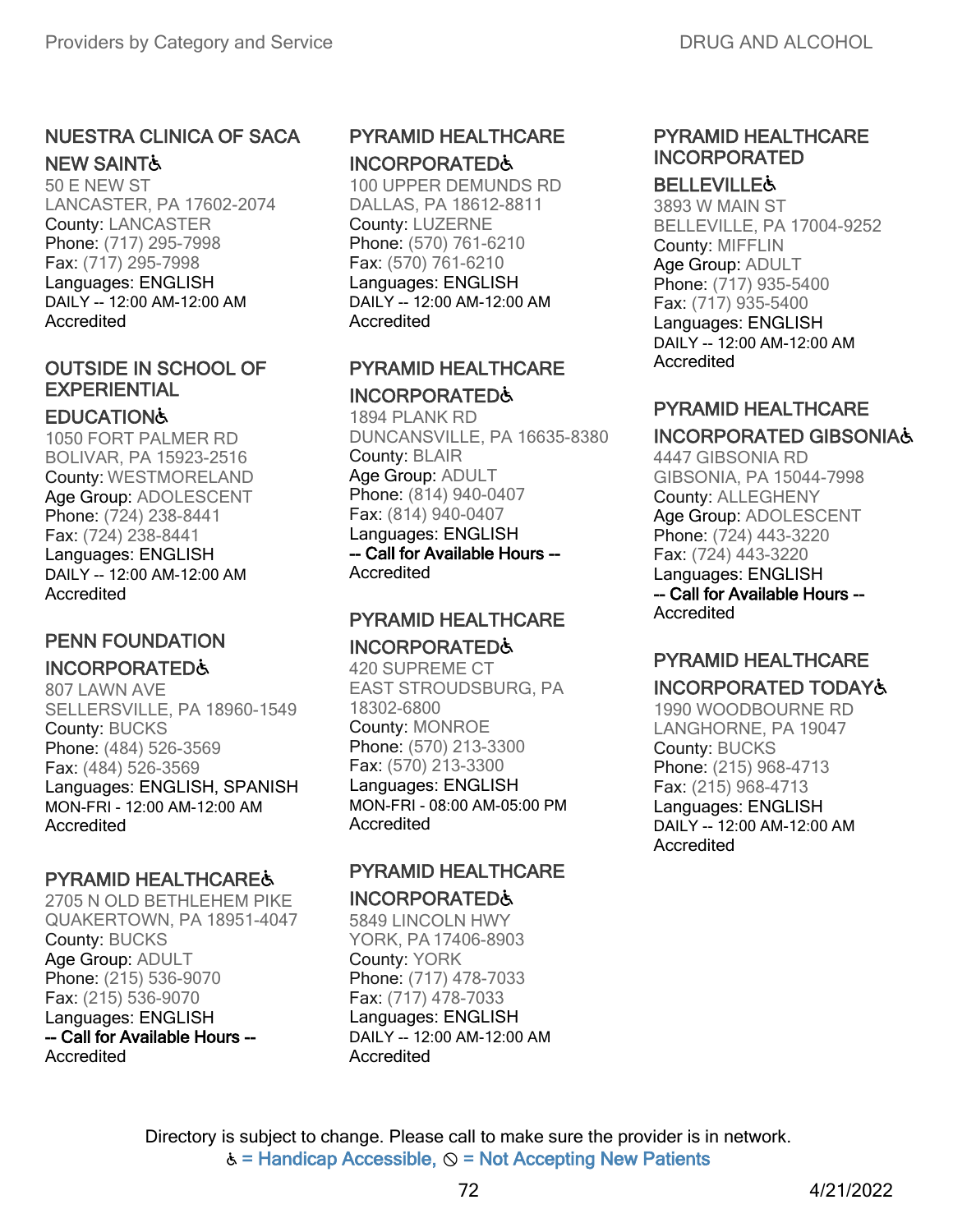## PYRAMID HEALTHCARE INCORPORATED

#### **WILKINSBURG&**

306 PENN AVE WILKINSBURG, PA15221-2134 County: ALLEGHENY Age Group: ADULT Phone: (412) 436-4658 Fax: (412) 436-4658 Languages: ENGLISH MON-FRI - 08:00 AM-05:00 PM **Accredited** 

## PYRAMID LEHIGH VALLEY&

124 BRIDGE ST CATASAUQUA, PA 18032-2505 County: LEHIGH Phone: (484) 240-4107 Fax: (484) 240-4107 Languages: ENGLISH DAILY -- 12:00 AM-12:00 AM **Accredited** 

#### ROXBURY TREATMENT **CENTER&**

601 ROXBURY RD SHIPPENSBURG, PA 17257- 9302 County: CUMBERLAND Phone: (717) 532-4217 Languages: BENGALI, URDU, PUNJABI, HINDI, ENGLISH DAILY -- 12:00 AM-12:00 AM **Accredited** 

### **SELF HELP MOVEMENT&**

2600 SOUTHAMPTON RD PHILADELPHIA, PA 19116-1527 County: PHILADELPHIA Phone: (215) 677-7778 Fax: (215) 677-7778 Languages: ENGLISH DAILY -- 12:00 AM-12:00 AM Accredited

#### SUMMIT ACADEMY♿

839 HERMAN RD HERMAN, PA 16039-0013 County: BUTLER Age Group: CHILD AND ADOLESCENT Phone: (724) 282-1995 Fax: (724) 282-1995 Languages: ENGLISH MON-FRI - 08:00 AM-05:00 PM Accredited

## TEEN CHALLENGE TRAINING

#### CENTER INCORPORATED

329 E WISTER ST PHILADELPHIA, PA 19144-1828 County: PHILADELPHIA Phone: (215) 843-2887 Fax: (215) 843-2887 Languages: ENGLISH DAILY -- 08:00 AM-11:00 PM Accredited

## TEEN CHALLENGE TRAINING CENTER INCORPORATED

33 TEEN CHALLENGE RD REHRERSBURG, PA 19550-5000 County: BERKS Phone: (717) 933-4181 Fax: (717) 933-4181 Languages: ENGLISH DAILY -- 08:00 AM-11:00 PM Accredited

#### THERAPEUTIC CENTER THE **BRIDGE&**

1100 ADAMS AVE PHILADELPHIA, PA 19124-3101 County: PHILADELPHIA Phone: (215) 342-5000 Fax: (215) 342-5000 Languages: ENGLISH DAILY -- 09:00 AM-05:00 PM Accredited

# TREATMENT TRENDS INCORPORATED MAIN

18 S 6TH ST ALLENTOWN, PA 18101-2102 County: LEHIGH Phone: (610) 439-8479 Fax: (610) 439-8479 Languages: ENGLISH -- Call for Available Hours -- Accredited

#### VALLEY FORGE MEDICAL CENTER AND HOSPITAL♿

1033 W GERMANTOWN PIKE NORRISTOWN, PA 19403-3905 County: MONTGOMERY Phone: (610) 539-8500 Fax: (610) 539-8500 Languages: ENGLISH DAILY -- 12:00 AM-12:00 AM Accredited

# WHITE DEER RUNG

1600 MOUNT ZION RD YORK, PA 17406-7068 County: YORK Phone: (570) 538-3302 Fax: (570) 538-3302 Languages: ENGLISH DAILY -- 12:00 AM-12:00 AM Accredited

### WHITE DEER RUN♿

1620 RIVERSIDE DR BETHLEHEM, PA 18015-1215 County: NORTHAMPTON Age Group: ADULT Phone: (855) 256-3285 Fax: (855) 256-3285 Languages: ENGLISH DAILY -- 12:00 AM-12:00 AM Accredited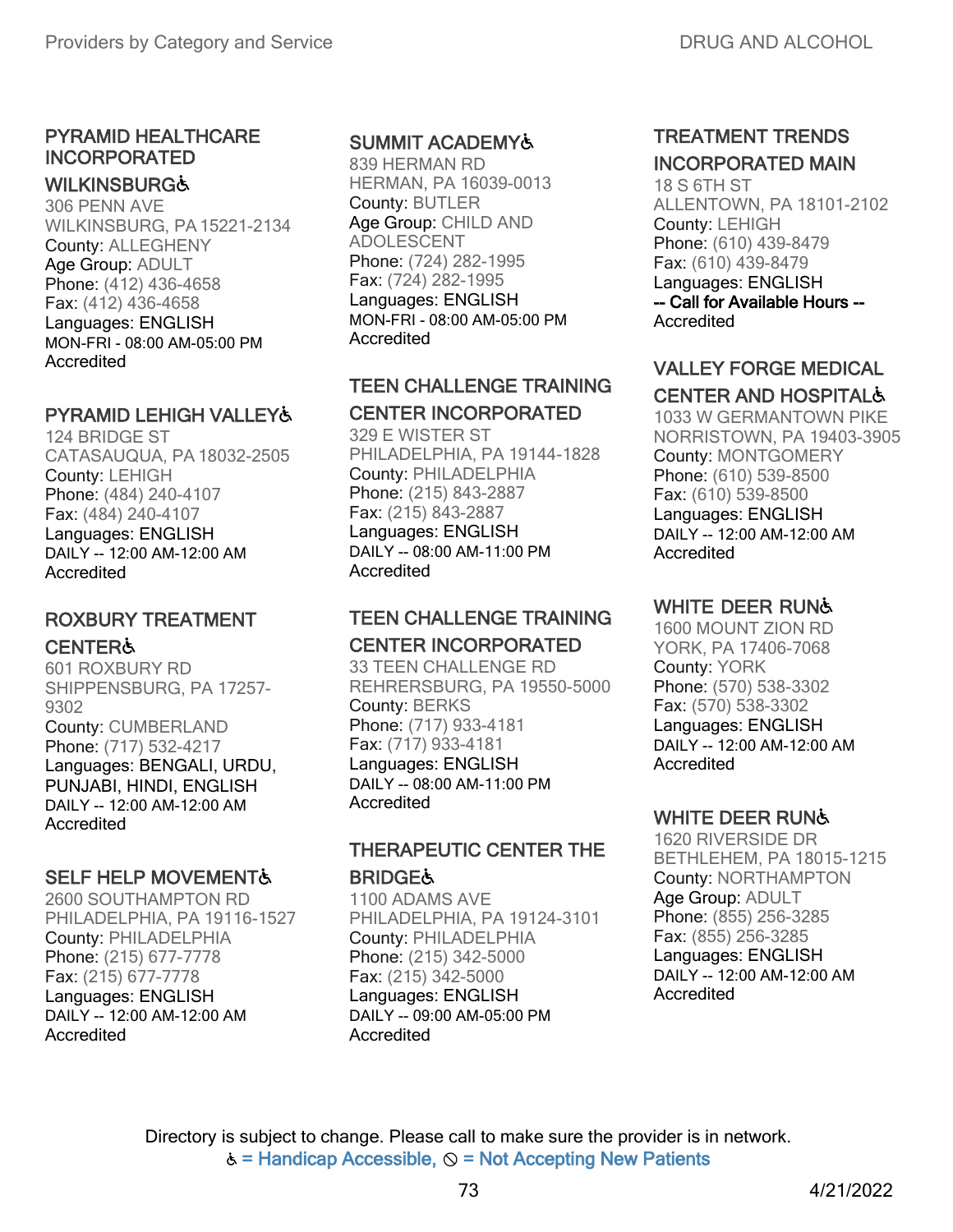#### WHITE DEER RUN INCORPORATED♿

202 COVE FORGE RD WILLIAMSBURG, PA 16693-7138 County: BLAIR Age Group: ADULT Phone: (814) 832-2131 Fax: (814) 832-2131 Languages: ENGLISH DAILY -- 12:00 AM-12:00 AM Accredited

# WHITE DEER RUN INCORPORATED MAIN

#### **SITE&**

360 WHITE DEER RUN ALLENWOOD, PA 17810 County: UNION Age Group: ADULT Phone: (800) 255-2335 Fax: (800) 255-2335 Languages: ENGLISH DAILY -- 12:00 AM-12:00 AM Accredited

# WHITE DEER RUN

#### **LEBANON&**

3030 CHESTNUT ST LEBANON, PA 17042-2518 County: LEBANON Age Group: ADULT Phone: (717) 270-3900 Fax: (717) 270-3900 Languages: ENGLISH MON-FRI - 08:00 AM-05:00 PM Accredited

## WHITE DEER RUN OF LANCASTER

53-55 N WEST END AVE LANCASTER, PA 17603-3226 County: LANCASTER Age Group: ADULT Phone: (717) 396-0650 Fax: (717) 396-0650 Languages: ENGLISH DAILY -- 12:00 AM-12:00 AM **Accredited** 

#### WHITE DEER RUN OF YORK**Ġ**

106 DAVIES DR YORK, PA 17402-8605 County: YORK Age Group: ADULT Phone: (717) 840-2308 Fax: (717) 840-2308 Languages: ENGLISH DAILY -- 12:00 AM-12:00 AM Accredited

#### **WOMANSPACE**

120 ARDMORE AVE ARDMORE, PA 19003-1315 County: MONTGOMERY Phone: (610) 649-8136 Fax: (610) 649-8136 Languages: ENGLISH DAILY -- 12:00 AM-12:00 AM Accredited

# CLINICALLY MANAGED, LOW INTENSITY RESIDENTIAL SERVICES 3.1

#### ALTERNATIVE COUNSELING **ASSOCIATES**

438 E HIGH ST POTTSTOWN, PA 19464-5622 County: MONTGOMERY Phone: (610) 970-9060 Fax: (610) 970-9060 Languages: ENGLISH DAILY -- 12:00 AM-12:00 AM Accredited

# CLEM MAR HOUSE

### INCORPORATED MEN♿

540 MAIN ST EDWARDSVILLE, PA 18704-2504 County: LUZERNE Phone: (570) 288-0403 Fax: (570) 288-0403 Languages: ENGLISH MON-FRI - 08:00 AM-05:00 PM Accredited

# FIRETREE LIMITED CONEWAGO INDIANA♿

2275 WARREN RD INDIANA, PA 15701-2444 County: INDIANA Age Group: ADULT Phone: (724) 471-3037 Fax: (724) 471-3037 Languages: ENGLISH MON-FRI - 08:00 AM-05:00 PM Accredited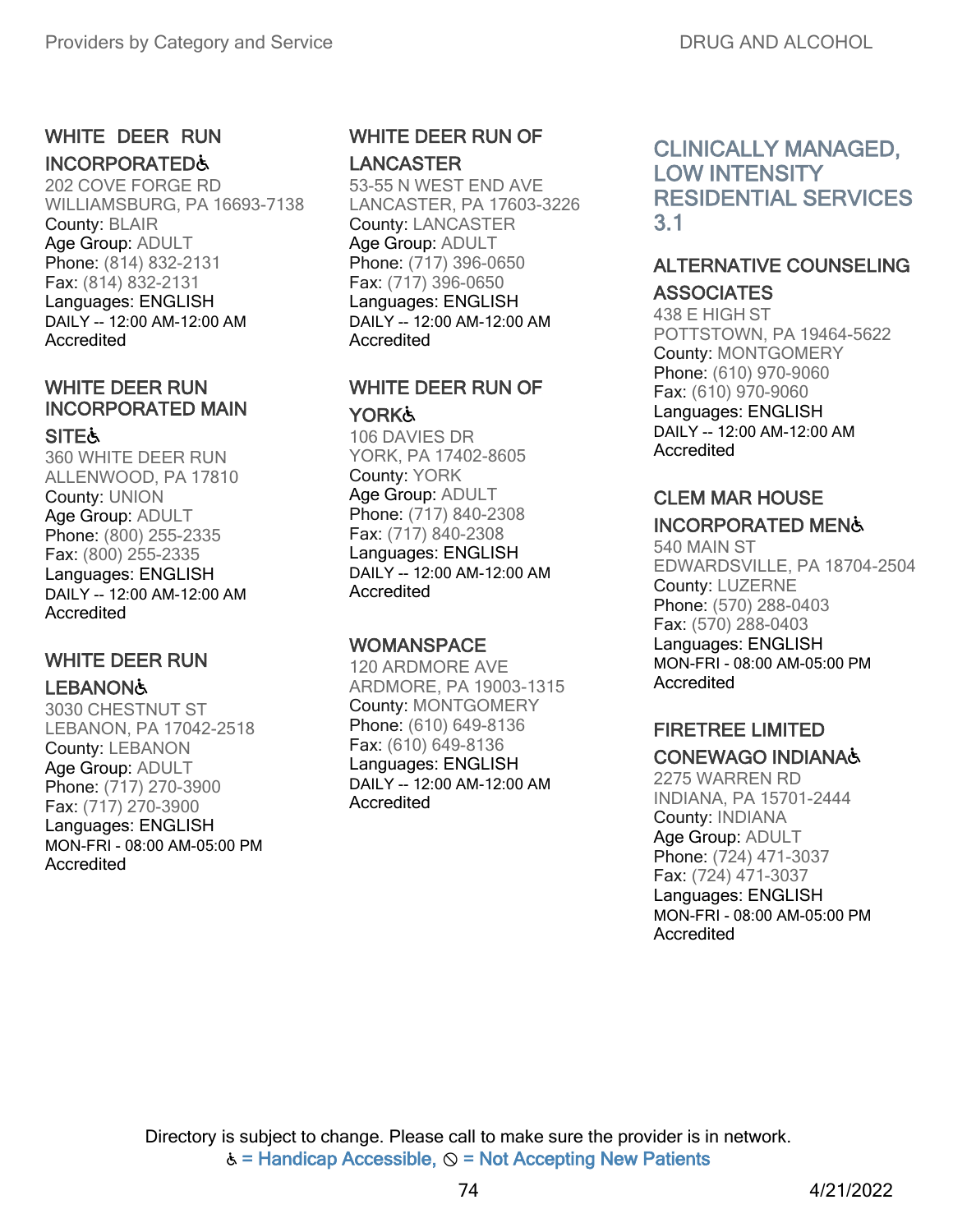#### GATEWAY REHABILITATION **CENTER&**

426 GEORGE ST BRADDOCK, PA 15104-1606 County: ALLEGHENY Phone: (724) 378-5250 Fax: (724) 378-5250 Languages: ENGLISH DAILY -- 12:00 AM-12:00 AM Accredited

#### GATEWAY REHABILITATION CENTER MAIN SITE♿

100 MOFFETT RUN RD ALIQUIPPA, PA 15001-9152 County: BEAVER Phone: (724) 378-4461 Fax: (724) 378-4461 Languages: ENGLISH DAILY -- 12:00 AM-12:00 AM **Accredited** 

# GATEWAY REHABILITATION

#### MOFFETT HOUSE♿

1215-1217 SEVENTH AVE BEAVER FALLS, PA 15010-4409 County: BEAVER Phone: (724) 846-6145 Fax: (724) 846-6145 Languages: ENGLISH DAILY -- 12:00 AM-12:00 AM Accredited

# **GAUDENZIA** INCORPORATED NEW

**DESTINY&** 91 BROAD ST ASHLAND, PA 17921-2101 County: SCHUYLKILL Phone: (570) 875-2287 Fax: (570) 875-2287 Languages: ENGLISH DAILY -- 12:00 AM-12:00 AM Accredited

### GAUDENZIA INTEGRITY **HOUSE&**

1141 E MARKET ST YORK, PA 17403-1157 County: YORK Phone: (717) 447-8650 Languages: ENGLISH DAILY -- 12:00 AM-12:00 AM **Accredited** 

#### GAUDENZIA WASHINGTON **HOUSE&**

1516 WASHINGTON AVE PHILADELPHIA, PA 19146-5007 County: PHILADELPHIA Phone: (610) 985-1200 Languages: ENGLISH DAILY -- 12:00 AM-12:00 AM **Accredited** 

#### GOOD FRIENDS INCORPORATED

868 W BRIDGE ST MORRISVILLE, PA 19067-2327 County: BUCKS Phone: (215) 736-2861 Fax: (215) 736-2861 Languages: ENGLISH DAILY -- 12:00 AM-12:00 AM Accredited

### HARWOOD HOUSE♿

9200 W CHESTER PIKE UPPER DARBY, PA19082-2608 County: DELAWARE Phone: (610) 853-3440 Fax: (610) 853-3440 Languages: ENGLISH DAILY -- 12:00 AM-12:00 AM **Accredited** 

# HEAR INCORPORATED GATE HOUSE FOR MEN♿

649 E MAIN ST LITITZ, PA 17543-2201 County: LANCASTER Phone: (717) 626-9524 Fax: (717) 626-9524 Languages: ENGLISH DAILY -- 12:00 AM-12:00 AM Accredited

# HEAR INCORPORATED

# GATE HOUSE FOR WOMEN♿ 465 W MAIN ST

MOUNTVILLE, PA 17554-1918 County: LANCASTER Phone: (717) 393-3215 Fax: (717) 393-3215 Languages: ENGLISH MONDAY - 09:00 AM-09:00 PM TUESDAY - 09:00 AM-09:00 PM WEDNESDAY - 09:00 AM-09:00 PM THURSDAY - 09:00 AM-09:00 PM FRIDAY - 09:00 AM-05:00 PM Accredited

#### INTERIM HOUSE INCORPORATED♿

333 W UPSAL ST PHILADELPHIA, PA 19119-4010 County: PHILADELPHIA Phone: (215) 849-4606 Fax: (215) 849-4606 Languages: ENGLISH DAILY -- 12:00 AM-12:00 AM Accredited

# LA CASA♿

134 LOCUST ST LANCASTER, PA 17602-3610 County: LANCASTER Phone: (717) 947-7684 Fax: (717) 947-7684 Languages: ENGLISH MON-FRI - 08:00 AM-04:00 PM Accredited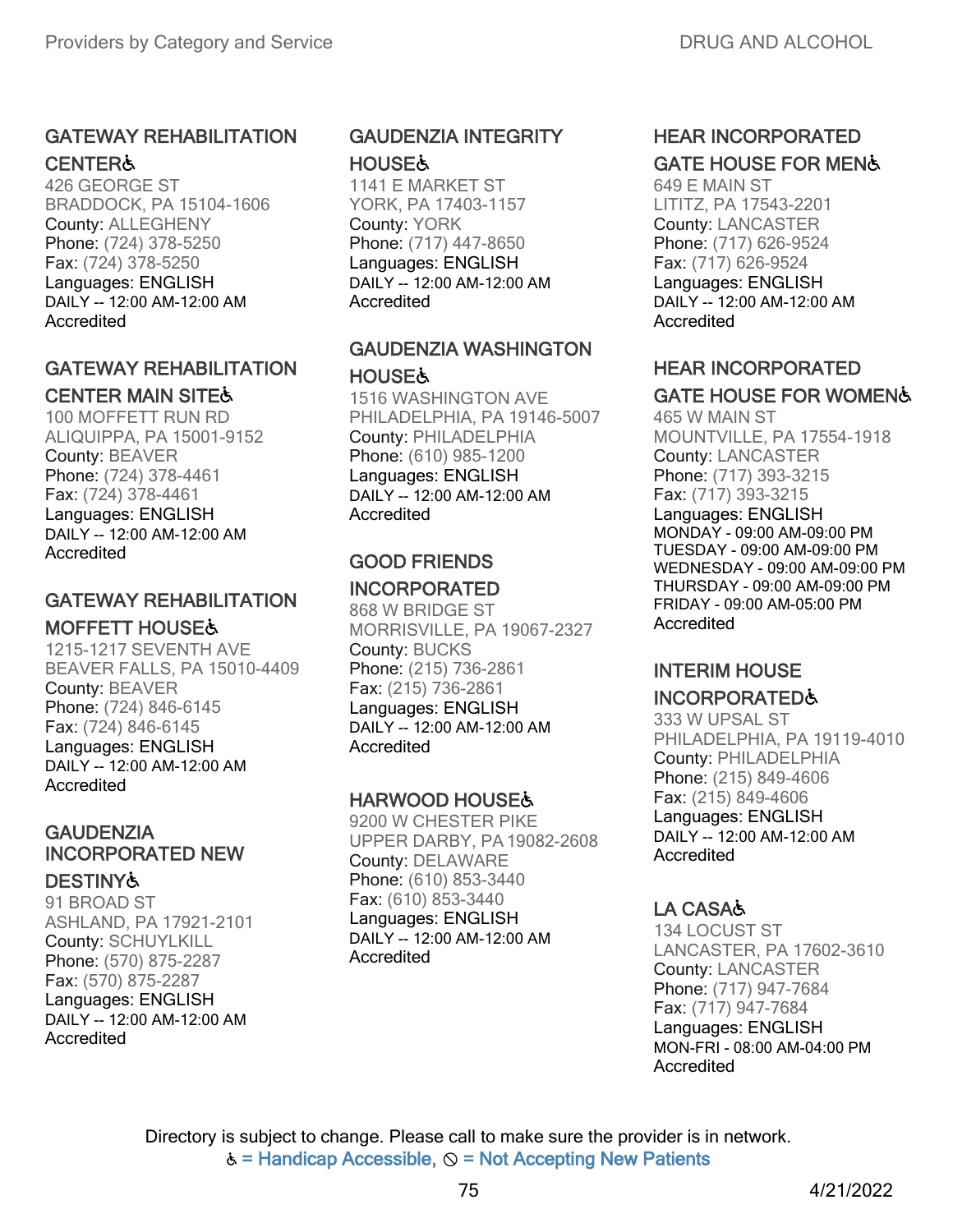#### LIBERTAE INCORPORATED&

5245 BENSALEM BLVD BENSALEM, PA 19020-4076 County: BUCKS Phone: (215) 639-8681 Fax: (215) 639-8681 Languages: ENGLISH SAT-SUN - 12:00 AM-12:00 AM Accredited

#### PYRAMID HEALTHCARE INCORPORATED♿

13505 S EAGLE VALLEY RD TYRONE, PA 16686-7817 County: BLAIR Phone: (814) 684-1373 Fax: (814) 684-1373 Languages: ENGLISH -- Call for Available Hours -- Accredited

# PYRAMID HEALTHCARE

#### INCORPORATED

901 6TH AVE ALTOONA, PA 16602-2503 County: BLAIR Phone: (814) 944-3210 Fax: (814) 944-3210 Languages: ENGLISH MON-FRI - 08:00 AM-05:00 PM **Accredited** 

# PYRAMID HEALTHCARE

#### INCORPORATED ALTOONA

830 6TH AVE ALTOONA, PA 16602-2502 County: BLAIR Phone: (814) 944-3210 Fax: (814) 944-3210 Languages: ENGLISH -- Call for Available Hours -- **Accredited** 

#### SELF HELP MOVEMENT&

2600 SOUTHAMPTON RD PHILADELPHIA, PA 19116-1527 County: PHILADELPHIA Phone: (215) 677-7778 Fax: (215) 677-7778 Languages: ENGLISH DAILY -- 12:00 AM-12:00 AM **Accredited** 

### THE GATE HOUSE♿

4940 MARIETTA AVE MARIETTA, PA 17547-1811 County: LANCASTER Phone: (717) 393-3215 Fax: (717) 393-3215 Languages: ENGLISH MONDAY - 09:00 AM-09:00 PM TUESDAY - 09:00 AM-09:00 PM WEDNESDAY - 09:00 AM-09:00 PM THURSDAY - 09:00 AM-09:00 PM FRIDAY - 09:00 AM-05:00 PM **Accredited** 

### TREATMENT TRENDS N 8TH **SAINT&**

24 S 5TH ST ALLENTOWN, PA 18101-1608 County: LEHIGH Phone: (610) 439-0218 Languages: ENGLISH MON-FRI - 08:00 AM-05:00 PM Accredited

# D&A CASE MANAGEMENT

## CROZER CHESTER COMMUNITY DIVISION♿

301 W 15TH ST CHESTER, PA 19013-5300 County: DELAWARE Phone: (610) 497-7490 Languages: ENGLISH MON-FRI - 12:00 AM-12:00 AM **Accredited** 

#### HOLCOMB BEHAVIORAL HEALTH SYSTEM UPPER DARBY♿

225 S 69TH ST UPPER DARBY, PA 19082-4212 County: DELAWARE Phone: (610) 352-8943 Fax: (610) 352-8943 Languages: ENGLISH MON-FRI - 09:00 AM-05:00 PM Accredited

### MERAKEY DELAWARE

### COUNTY♿

800 CHESTER PIKE SHARON HILL, PA 19079-1400 County: DELAWARE Phone: (610) 534-3636 Fax: (610) 534-3636 Languages: ENGLISH MON-FRI - 08:00 AM-06:00 PM **Accredited** 

D&A INTENSIVE **OUTPATIENT** TREATMENT (IOP)

#### ALDIE COUNSELING CENTER LANGHORNE♿

2291 CABOT BLVD W LANGHORNE, PA 19047-1806 County: BUCKS Phone: (215) 642-3230 Fax: (215) 642-3230 Languages: ENGLISH SAT-SUN - 08:00 AM-05:00 PM Accredited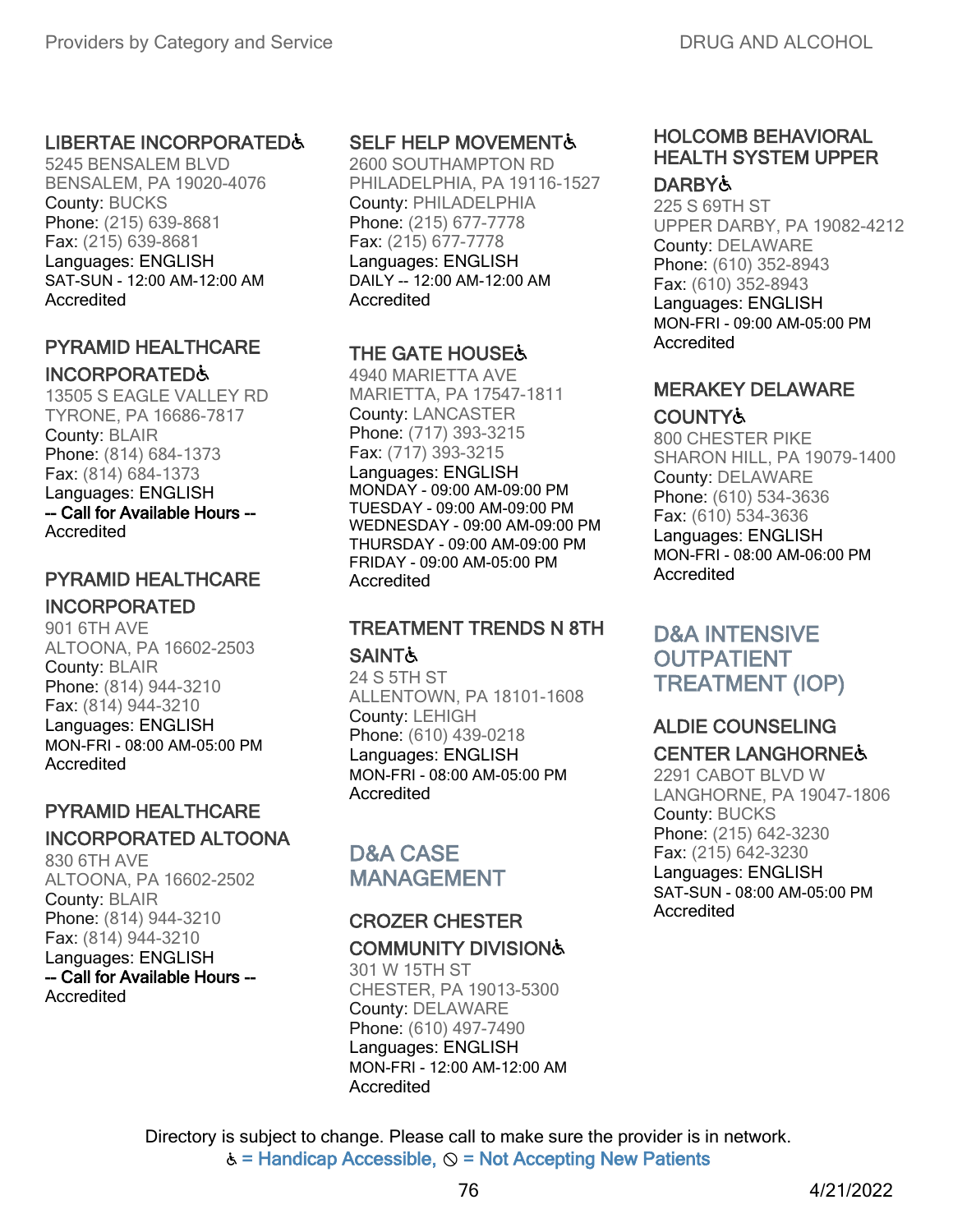#### ALDIE FOUNDATION

#### INCORPORATED MAINSITES

11 WELDON DR DOYLESTOWN, PA 18901-2359 County: BUCKS Phone: (215) 345-8530 Fax: (215) 345-8530 Languages: ENGLISH, SPANISH, **HINDI** SAT-SUN - 08:00 AM-12:00 PM Accredited

# AMERICAN TREATMENT

#### NETWORK LLC♿

1120 W TOWNSHIP LINE RD HAVERTOWN, PA 19083-4930 County: DELAWARE Phone: (877) 286-5115 Fax: (877) 286-5115 Languages: ENGLISH MON-FRI - 07:30 AM-08:00 PM **Accredited** 

## BELMONT CENTER **HOSPITAL&**

4200 MONUMENT RD PHILADELPHIA, PA 19131-1625 County: PHILADELPHIA Phone: (215) 581-3820 Fax: (215) 581-3820 Languages: ARABIC, URDU, TELUGU, SIGN LANGUAGE, HINDI, HEBREW, FRENCH, **ENGLISH** DAILY -- 12:00 AM-12:00 AM Accredited

#### CENTRAL BEHAVIORAL **HEALTH&**

1100 POWELL ST NORRISTOWN, PA 19401-3820 County: MONTGOMERY Phone: (610) 277-4600 Fax: (610) 277-4600 Languages: ENGLISH MON-FRI - 08:30 AM-05:00 PM Accredited

# CENTRAL BEHAVIORAL

#### HEALTH

1201 DEKALB ST NORRISTOWN, PA 19401-3415 County: MONTGOMERY Phone: (610) 279-9270 Fax: (610) 279-9270 Languages: ENGLISH, SPANISH MONDAY - 09:00 AM-08:00 PM TUESDAY - 09:00 AM-08:00 PM WEDNESDAY - 09:00 AM-08:00 PM THURSDAY - 09:00 AM-08:00 PM FRIDAY - 09:00 AM-05:00 PM Accredited

# COMMUNITY YOUTH & WOMENS ALLIANCE

#### **SAMARA&**

423 E LINCOLN HWY COATESVILLE, PA 19320-3411 County: CHESTER Phone: (610) 384-9591 Fax: (610) 384-9591 Languages: ENGLISH DAILY -- 12:00 AM-12:00 AM Accredited

# CREATIVE HEALTH SERVICES INCORPORATED

#### **MAIN SITE&**

11 ROBINSON ST POTTSTOWN, PA 19464-6439 County: MONTGOMERY Phone: (484) 941-0500 Fax: (484) 941-0500 Languages: ENGLISH, SPANISH, SIGN LANGUAGE MON-FRI - 08:00 AM-05:00 PM **Accredited** 

## CROZER CHESTER COMMUNITY DIVISION♿

301 W 15TH ST CHESTER, PA 19013-5300 County: DELAWARE Phone: (610) 497-7490 Languages: ENGLISH MON-FRI - 12:00 AM-12:00 AM Accredited

# DELAWARE COUNTY

#### HEALTHCARE CLINIC♿

53 N UNION AVE LANSDOWNE, PA 19050-2536 County: DELAWARE Phone: (484) 257-1361 Fax: (484) 257-1361 Languages: ENGLISH MON-FRI - 05:30 AM-12:00 PM **Accredited** 

# DELAWARE COUNTY

### MEMORIAL HOSPITAL♿

501 N LANSDOWNE AVE DREXEL HILL, PA 19026-1114 County: DELAWARE Phone: (610) 394-1700 Languages: ENGLISH -- Call for Available Hours -- **Accredited** 

### FAMILY SERVICE ASSOCIATION OF BUCKS

#### COUNTY MAIN♿

4 CORNERSTONE DR LANGHORNE, PA 19047-1314 County: BUCKS Phone: (215) 757-6916 Fax: (215) 757-6916 Languages: ENGLISH, TELUGU, SPANISH MONDAY - 09:00 AM-08:00 PM TUESDAY - 09:00 AM-08:00 PM WEDNESDAY - 09:00 AM-08:00 PM THURSDAY - 09:00 AM-05:00 PM FRIDAY - 09:00 AM-05:00 PM Accredited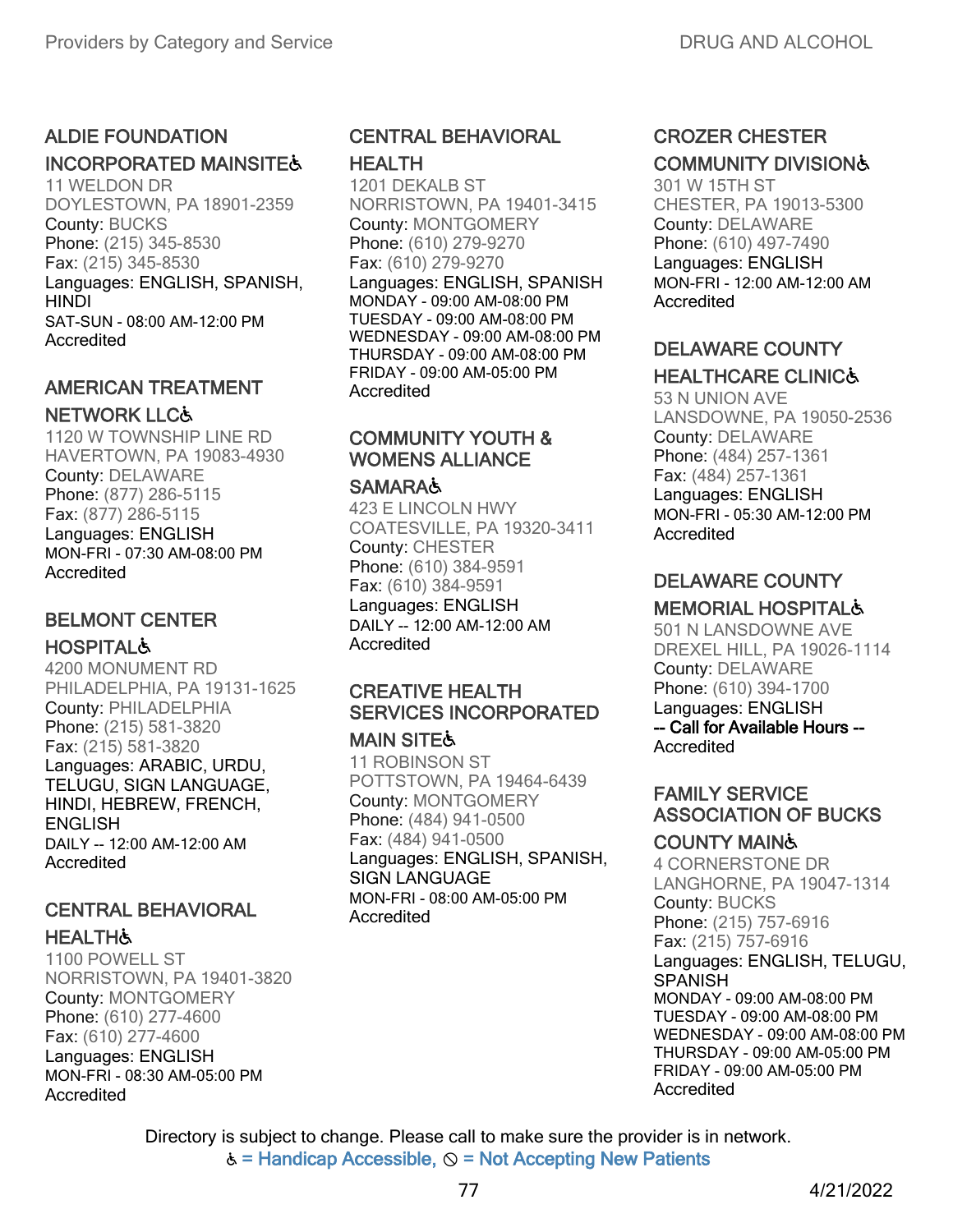#### GATEWAY REHABILITATION ALLEGHNY VALLEY♿

1360 OLD FREEPORT RD PITTSBURGH, PA 15238-4102 County: ALLEGHENY Phone: (412) 963-7077 Fax: (412) 963-7077 Languages: ENGLISH MONDAY - 08:30 AM-09:15 PM TUESDAY - 08:30 AM-09:15 PM WEDNESDAY - 08:30 AM-09:15 PM THURSDAY - 08:30 AM-09:15 PM FRIDAY - 08:30 AM-04:30 PM Accredited

# GATEWAY REHABILITATION CENTER GREENSBURG♿

212 OUTLET WAY STE 1 GREENSBURG, PA 15601-7197 County: WESTMORELAND Phone: (724) 853-7300 Fax: (724) 853-7300 Languages: ENGLISH MONDAY - 08:00 AM-09:15 PM TUESDAY - 08:00 AM-09:15 PM WEDNESDAY - 08:00 AM-09:15 PM THURSDAY - 08:00 AM-09:15 PM FRIDAY - 08:00 AM-04:30 PM **Accredited** 

# GATEWAY REHABILITATION CENTER SQUIRREL HILL♿

5818 FORBES AVE PITTSBURGH, PA 15217-1602 County: ALLEGHENY Phone: (412) 697-8700 Fax: (412) 697-8700 Languages: ENGLISH MONDAY - 08:00 AM-09:15 PM TUESDAY - 08:00 AM-09:15 PM WEDNESDAY - 08:00 AM-09:15 PM THURSDAY - 08:00 AM-09:15 PM FRIDAY - 08:00 AM-04:30 PM Accredited

# GATEWAY REHABILITATION **GREENTREE&**

1016 GREENTREE RD STE 300 PITTSBURGH, PA 15220-3125 County: ALLEGHENY Phone: (412) 928-5940 Fax: (412) 928-5940 Languages: ENGLISH MONDAY - 08:30 AM-09:15 PM TUESDAY - 08:30 AM-09:15 PM WEDNESDAY - 08:30 AM-09:15 PM THURSDAY - 08:30 AM-09:15 PM FRIDAY - 08:30 AM-04:30 PM Accredited

#### GATEWAY REHABILITATION N HILLS♿

105 BRADFORD RD STE 100 WEXFORD, PA 15090-6920 County: ALLEGHENY Phone: (724) 776-4844 Fax: (724) 776-4844 Languages: ENGLISH MONDAY - 08:00 AM-09:30 PM TUESDAY - 08:00 AM-09:30 PM WEDNESDAY - 08:00 AM-09:30 PM THURSDAY - 08:00 AM-09:30 PM FRIDAY - 08:30 AM-05:00 PM **Accredited** 

# GREATER PHILADELPHIA ASIAN SOCIAL SERVICES♿

4943 N 5TH ST PHILADELPHIA, PA 19120-3809 County: PHILADELPHIA Phone: (215) 456-1662 Fax: (215) 456-1662 Languages: ENGLISH MON-FRI - 08:00 AM-05:00 PM **Accredited** 

# HEAR INCORPORATED GATE HOUSE BEHAVIORAL

## HEALTH SERVICES♿

817 N CHERRY ST LANCASTER, PA 17602-2009 County: LANCASTER Phone: (717) 393-3215 Fax: (717) 393-3215 Languages: ENGLISH MON-FRI - 08:00 AM-05:00 PM **Accredited** 

# HOLCOMB BEHAVIORAL HEALTH SYSTEM UPPER

# DARBY&

225 S 69TH ST UPPER DARBY, PA 19082-4212 County: DELAWARE Phone: (610) 352-8943 Fax: (610) 352-8943 Languages: ENGLISH MON-FRI - 09:00 AM-05:00 PM Accredited

# INTERIM HOUSE

# INCORPORATED♿

333 W UPSAL ST PHILADELPHIA, PA 19119-4010 County: PHILADELPHIA Phone: (215) 849-4606 Fax: (215) 849-4606 Languages: ENGLISH DAILY -- 12:00 AM-12:00 AM Accredited

# KEYSTONE CENTER♿

2001 PROVIDENCE AVE CHESTER, PA 19013-5504 County: DELAWARE Phone: (610) 876-9000 Fax: (610) 876-9000 Languages: ENGLISH DAILY -- 12:00 AM-12:00 AM Accredited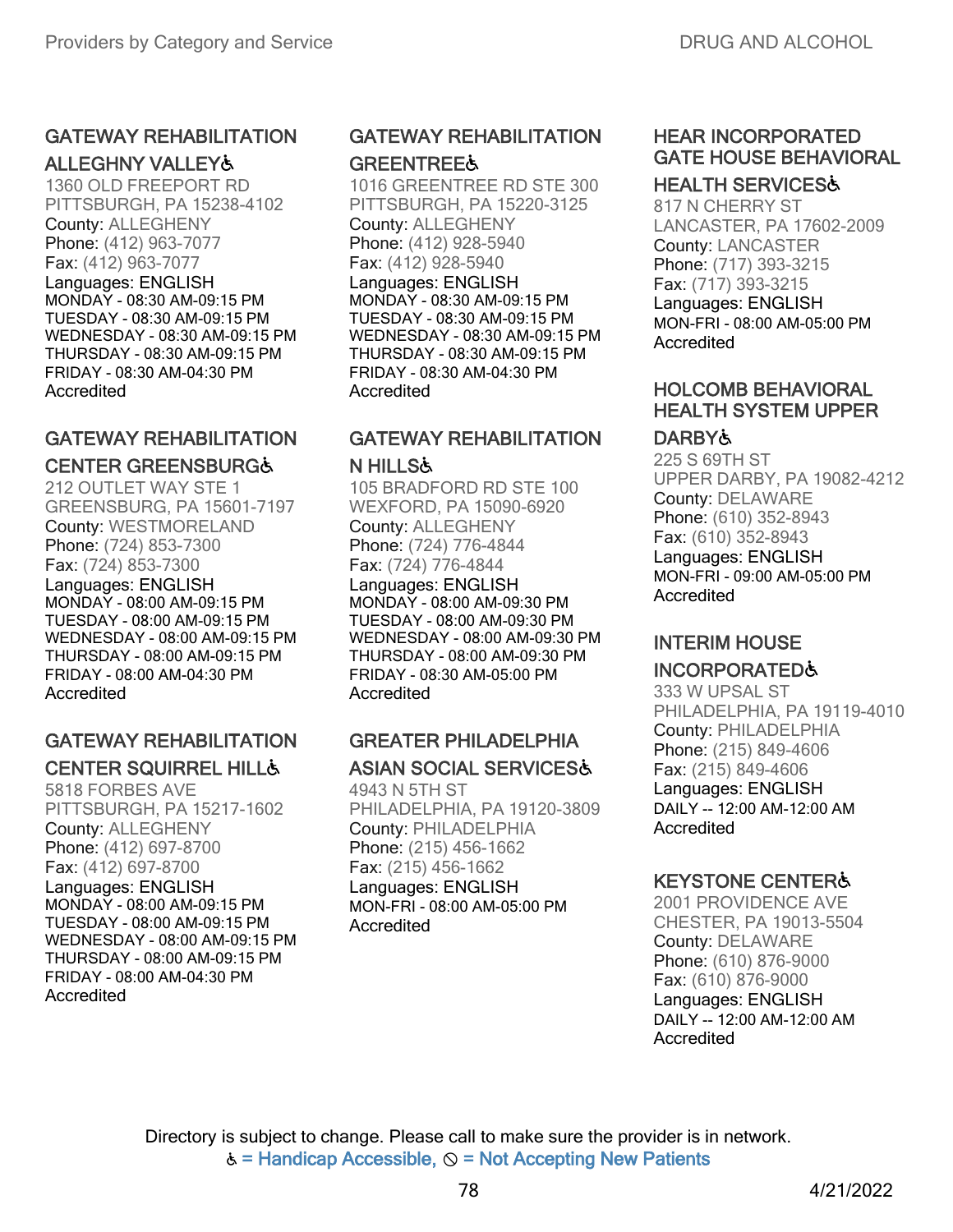#### KEYSTONE CENTER♿

5000 HILLTOP DR BROOKHAVEN, PA 19015-1228 County: DELAWARE Phone: (484) 490-1064 Fax: (484) 490-1064 Languages: ENGLISH MON-FRI - 12:00 AM-12:00 AM Accredited

#### KIDSPEACE CHILDRENS **HOSPITAL&**

451 CHEW ST STE 105 ALLENTOWN, PA 18102-3412 County: LEHIGH Phone: (610) 776-5465 Fax: (610) 776-5465 Languages: ENGLISH MON-FRI - 09:00 AM-07:00 PM **Accredited** 

#### LIBERTAE INCORPORATED&

5245 BENSALEM BLVD BENSALEM, PA 19020-4076 County: BUCKS Phone: (215) 639-8681 Fax: (215) 639-8681 Languages: ENGLISH SAT-SUN - 12:00 AM-12:00 AM **Accredited** 

#### LIVENGRIN COUNSELING **CENTER&**

195 BRISTOL OXFORD VALLEY LANGHORNE, PA 19047 County: BUCKS Phone: (215) 638-5200 Fax: (215) 638-5200 Languages: ENGLISH MON-FRI - 08:00 AM-05:00 PM **Accredited** 

### LIVENGRIN FOUNDATION INCORPORATED

#### ALLENTOWN

31 S COMMERCE WAY STE 300 BETHLEHEM, PA 18017-8992 County: NORTHAMPTON Phone: (215) 638-5200 Fax: (215) 638-5200 Languages: ENGLISH DAILY -- 12:00 AM-12:00 AM Accredited

#### LIVENGRIN FOUNDATION INCORPORATED FT

#### **WASHINGTON&**

550 PINETOWN RD STE 150 FT WASHINGTON, PA 19034- 2612 County: MONTGOMERY Phone: (215) 638-5200 Fax: (215) 638-5200 Languages: ENGLISH MON-FRI - 12:00 AM-12:00 AM **Accredited** 

### LIVENGRIN FOUNDATION INCORPORATED MAIN

#### **SITE&**

4833 HULMEVILLE RD BENSALEM, PA 19020-3023 County: BUCKS Phone: (215) 638-5200 Fax: (215) 638-5200 Languages: ENGLISH DAILY -- 12:00 AM-12:00 AM Accredited

#### MAZZONI CENTER♿

1348 BAINBRIDGE ST PHILADELPHIA, PA 19147 County: PHILADELPHIA Phone: (215) 563-0663 Fax: (215) 563-0663 Languages: ENGLISH MON-FRI - 08:00 AM-09:00 PM **Accredited** 

#### MERAKEY DELAWARE **COUNTY&**

800 CHESTER PIKE SHARON HILL, PA 19079-1400 County: DELAWARE Phone: (610) 534-3636 Fax: (610) 534-3636 Languages: ENGLISH MON-FRI - 08:00 AM-06:00 PM Accredited

#### MERAKEY MONTGOMERY♿

2506 N BROAD ST COLMAR, PA 18915-9439 County: MONTGOMERY Phone: (215) 716-9001 Fax: (215) 716-9001 Languages: ENGLISH MON-FRI - 12:00 AM-12:00 AM Accredited

#### MERAKEY MONTGOMERY **COUNTY BROAD STREET&**

400 N BROAD ST LANSDALE, PA 19446-2414 County: MONTGOMERY Phone: (215) 368-2022 Fax: (215) 368-2022 Languages: ENGLISH MONDAY - 08:00 AM-09:00 PM TUESDAY - 08:00 AM-09:00 PM WEDNESDAY - 08:00 AM-09:00 PM THURSDAY - 08:00 AM-09:00 PM FRIDAY - 08:00 AM-05:00 PM SATURDAY - 08:00 AM-04:00 PM Accredited

# MERAKEY PARKSIDE RECOVERY INCORPORATED

#### **MAINSITE**

Accredited 5000 PARKSIDE AVE PHILADELPHIA, PA 19131-4714 County: PHILADELPHIA Phone: (215) 879-6116 Fax: (215) 879-6116 Languages: ENGLISH -- Call for Available Hours --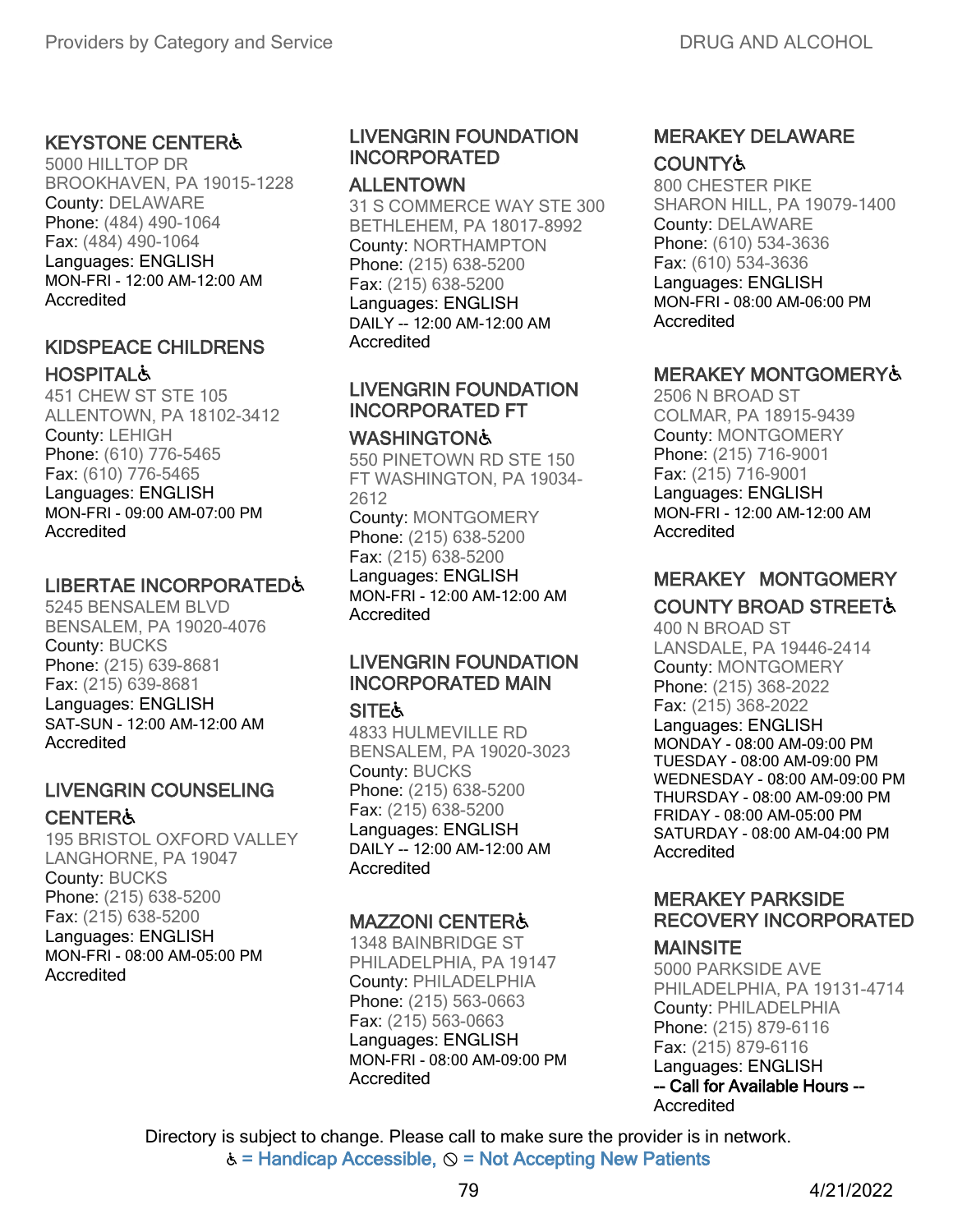#### MIRMONT OP SERVICES **EXTON&**

825 SPRINGDALE DR EXTON, PA 19341-2843 County: CHESTER Phone: (484) 565-1133 Fax: (484) 565-1133 Languages: ENGLISH MON-FRI - 08:00 AM-05:00 PM **Accredited** 

## MIRMONT SERVICES **BROOMALL&**

600 ABBOTT DR BROOMALL, PA 19008-4317 County: DELAWARE Phone: (888) 227-3898 Fax: (888) 227-3898 Languages: ENGLISH, **GUJARATI** MON-FRI - 08:00 AM-05:00 PM **Accredited** 

# MIRMONT TREATMENT **CENTER&**

100 YEARSLEY MILL RD MEDIA, PA 19063-5518 County: DELAWARE Phone: (484) 227-1400 Fax: (484) 227-1400 Languages: ENGLISH DAILY -- 12:00 AM-12:00 AM Accredited

### MVP RECOVERY LLC♿

206 S ORANGE ST MEDIA, PA 19063-3679 County: DELAWARE Phone: (855) 687-2410 Fax: (855) 687-2410 Languages: ENGLISH MON-FRI - 08:00 AM-08:00 PM **Accredited** 

### MVP RECOVERY LLC♿

300 W BALTIMORE AVE MEDIA, PA 19063-3683 County: DELAWARE Phone: (855) 687-2410 Fax: (855) 687-2410 Languages: ENGLISH MON-FRI - 08:00 AM-08:00 PM Accredited

#### NEW DIRECTIONS

#### TREATMENT SERVICES♿

2442 BRODHEAD RD BETHLEHEM, PA 18020-8910 County: NORTHAMPTON Phone: (610) 758-8011 Fax: (610) 758-8011 Languages: ENGLISH MON-FRI - 06:00 AM-04:00 PM **Accredited** 

#### NORTHEAST FAMILY HEALTH CARE LLC♿

1040 S WEST END BLVD QUAKERTOWN, PA 18951-2634 County: BUCKS Phone: (267) 347-4560 Fax: (267) 347-4560 Languages: ENGLISH MON-FRI - 05:30 AM-02:00 PM **Accredited** 

#### PENN FOUNDATION INCORPORATED♿

711 LAWN AVE SELLERSVILLE, PA 18960-1575 County: BUCKS Phone: (267) 452-1925 Fax: (267) 452-1925 Languages: ENGLISH MON-FRI - 08:00 AM-09:00 PM Accredited

## PENN FOUNDATION INCORPORATED♿

807 LAWN AVE SELLERSVILLE, PA 18960-1549 County: BUCKS Phone: (484) 526-3569 Fax: (484) 526-3569 Languages: ENGLISH, SPANISH MON-FRI - 12:00 AM-12:00 AM Accredited

## PYRAMID HEALTHCARE ALTOONA♿

2 SELLERS DR ALTOONA, PA 16601-9306 County: BLAIR Phone: (814) 204-0066 Fax: (814) 204-0066 Languages: ENGLISH MON-FRI - 08:00 AM-05:00 PM Accredited

#### PYRAMID HEALTHCARE **BARTONSVILLE&**

3180 ROUTE 611 STE 19 BARTONSVILLE, PA 18321-3180 County: MONROE Phone: (570) 420-7939 Fax: (570) 420-7939 Languages: ENGLISH MONDAY - 08:30 AM-04:30 PM TUESDAY - 08:30 AM-04:30 PM WEDNESDAY - 08:30 AM-04:30 PM THURSDAY - 08:30 AM-04:30 PM FRIDAY - 08:30 AM-04:00 PM Accredited

# PYRAMID HEALTHCARE

### INCORPORATED♿

1605 N CEDAR CREST BLVD ALLENTOWN, PA 18104-2351 County: LEHIGH Phone: (610) 434-1126 Fax: (610) 434-1126 Languages: ENGLISH MON-FRI - 08:00 AM-05:00 PM

Accredited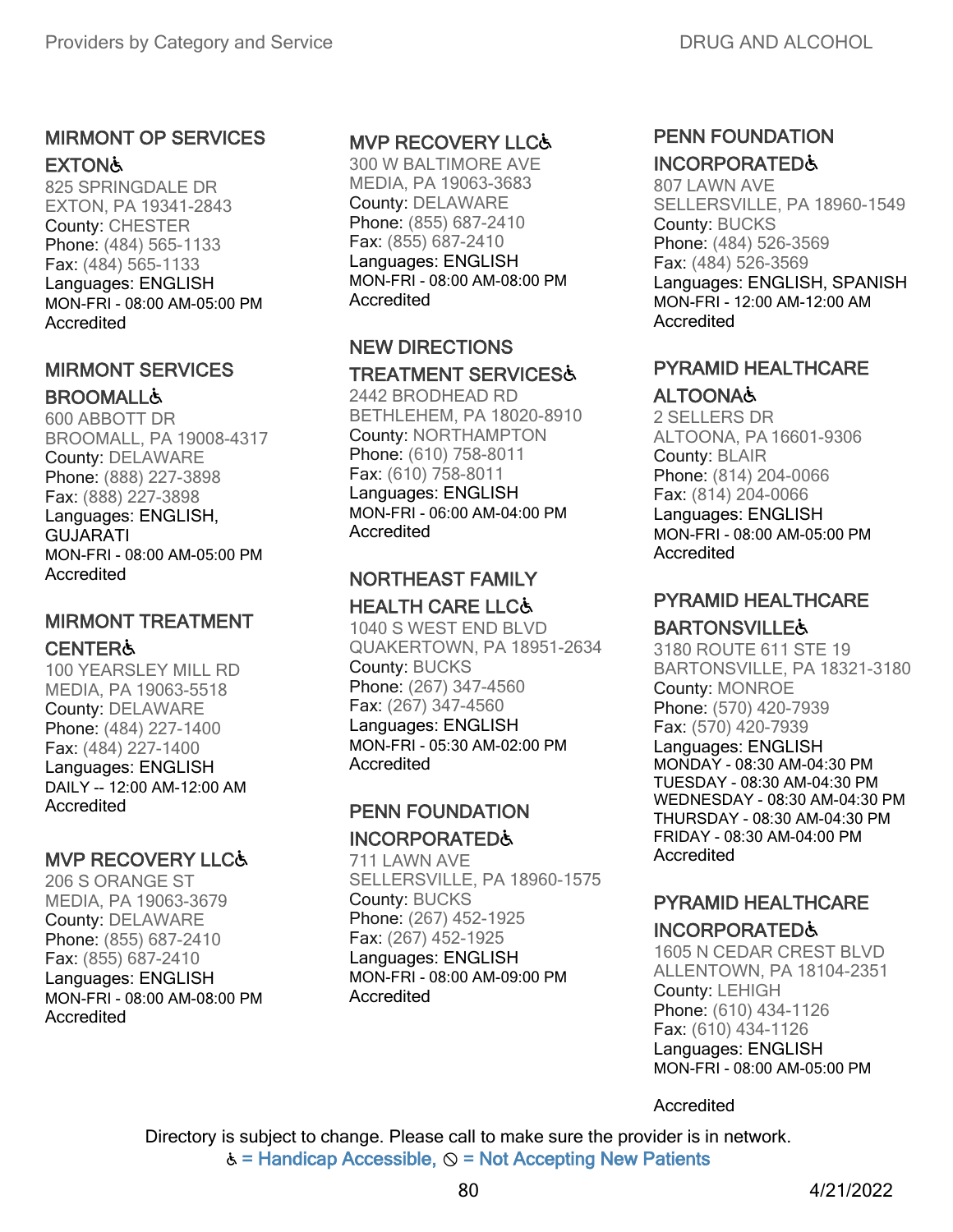# PYRAMID HEALTHCARE

# INCORPORATED TODAY♿

1990 WOODBOURNE RD LANGHORNE, PA 19047 County: BUCKS Phone: (215) 968-4713 Fax: (215) 968-4713 Languages: ENGLISH DAILY -- 12:00 AM-12:00 AM Accredited

#### SILVER LININGS RECOVERY **CENTER&**

1262 WOOD LN STE 102 LANGHORNE, PA 19047-4250 County: BUCKS Phone: (267) 358-5051 Fax: (267) 358-5051 Languages: ENGLISH MONDAY - 08:00 AM-09:00 PM TUESDAY - 08:00 AM-09:00 PM WEDNESDAY - 08:00 AM-09:00 PM THURSDAY - 08:00 AM-09:00 PM FRIDAY - 08:00 AM-04:00 PM **Accredited** 

### SOAR CORPORATION♿

33 WILLIAMS ST LANSDOWNE, PA 19050-2730 County: DELAWARE Phone: (610) 622-1114 Fax: (610) 622-1114 Languages: ENGLISH -- Call for Available Hours -- Accredited

### SOAR CORPORATION♿

7500 BRISTOL PIKE LEVITTOWN, PA 19057-5010 County: BUCKS Phone: (215) 269-9081 Fax: (215) 269-9081 Languages: ENGLISH MON-FRI - 07:00 AM-03:30 PM Accredited

### SOAR CORPORATION♿

9150 MARSHALL ST PHILADELPHIA, PA19114-2217 County: PHILADELPHIA Phone: (866) 616-4450 Fax: (866) 616-4450 Languages: ENGLISH DAILY -- 08:00 AM-05:00 PM Accredited

## THE CONSORTIUM INCORPORATED MAIN

#### **SITE&**

451 S UNIVERSITY AVE PHILADELPHIA, PA 19104-4544 County: PHILADELPHIA Phone: (215) 596-8000 Fax: (215) 596-8000 Languages: ENGLISH, SPANISH MON-FRI - 06:00 AM-06:00 PM **Accredited** 

# WHITE DEER RUN OF

#### **ALLENTOWN&**

1259 S CEDAR CREST BLVD ALLENTOWN, PA 18103-6372 County: LEHIGH Phone: (610) 432-5561 Fax: (610) 432-5561 Languages: ENGLISH MON-FRI - 09:00 AM-09:00 PM Accredited

# MEDICALLY MANAGED INTENSIVE INPATIENT 4

# CROZER KEYSTONE

#### MEDICAL CENTER♿

1 MEDICAL CENTER BLVD CHESTER, PA 19013-3902 County: DELAWARE Phone: (610) 447-7600 Fax: (610) 447-7600 Languages: ENGLISH, FILIPINO, HINDI MON-FRI - 08:00 AM-05:00 PM Accredited

#### EAGLEVILLE HOSPITAL♿

100 EAGLEVILLE RD EAGLEVILLE, PA 19403-1829 County: MONTGOMERY Phone: (610) 539-6000 Fax: (610) 539-6000 Languages: ENGLISH, URDU, RUSSIAN, PUNJABI, ITALIAN, **HINDI** DAILY -- 12:00 AM-12:00 AM Accredited

#### VALLEY FORGE MEDICAL CENTER AND HOSPITAL♿

1033 W GERMANTOWN PIKE NORRISTOWN, PA 19403-3905 County: MONTGOMERY Phone: (610) 539-8500 Fax: (610) 539-8500 Languages: ENGLISH DAILY -- 12:00 AM-12:00 AM Accredited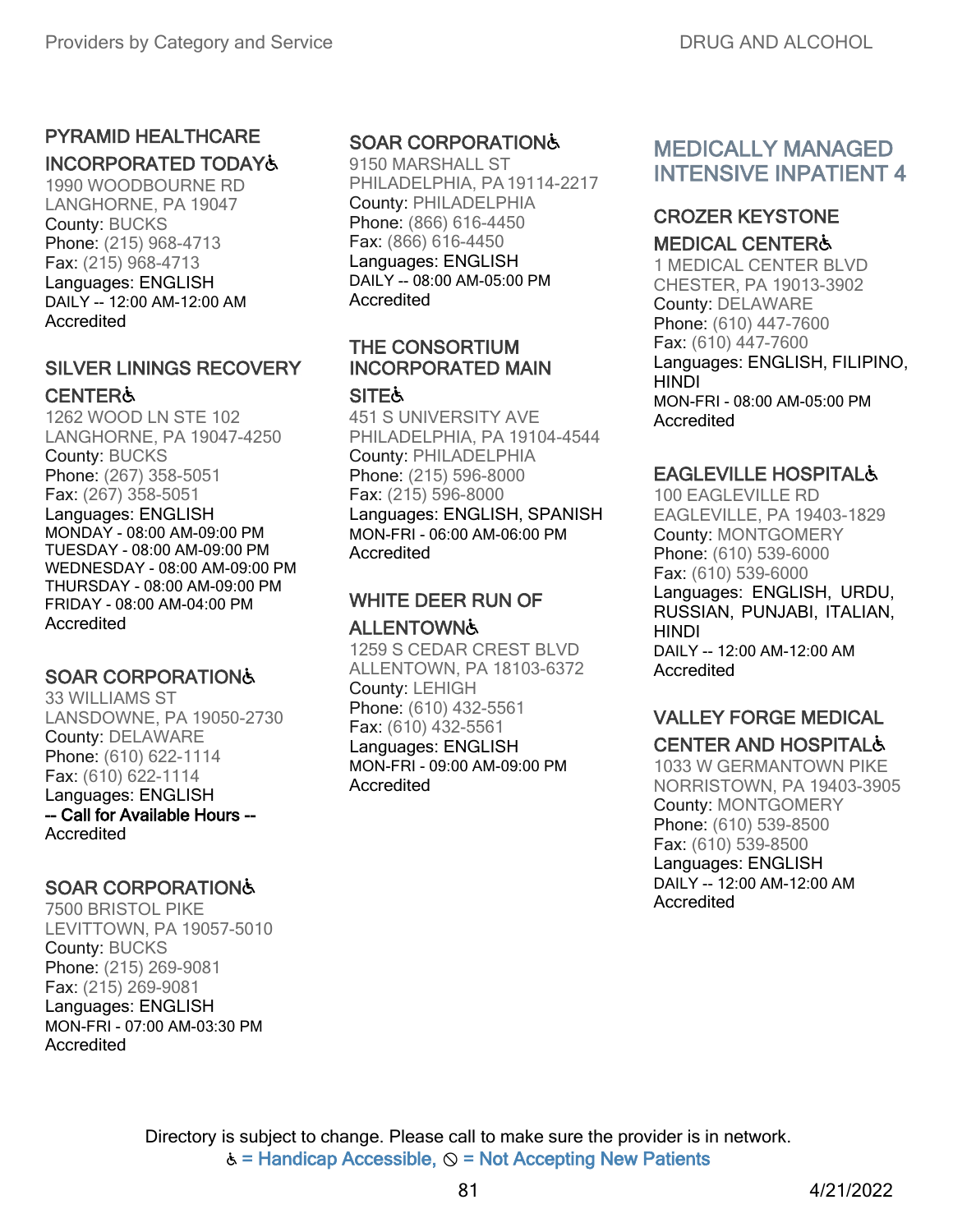# MEDICALLY MANAGED INTENSIVE INPATIENT 4WM

# CROZER KEYSTONE

MEDICAL CENTER♿

1 MEDICAL CENTER BLVD CHESTER, PA 19013-3902 County: DELAWARE Phone: (610) 447-7600 Fax: (610) 447-7600 Languages: ENGLISH, FILIPINO, **HINDI** MON-FRI - 08:00 AM-05:00 PM **Accredited** 

#### EAGLEVILLE HOSPITAL♿

100 EAGLEVILLE RD EAGLEVILLE, PA 19403-1829 County: MONTGOMERY Phone: (610) 539-6000 Fax: (610) 539-6000 Languages: ENGLISH, URDU, RUSSIAN, PUNJABI, ITALIAN, HINDI DAILY -- 12:00 AM-12:00 AM **Accredited** 

### VALLEY FORGE MEDICAL CENTER AND HOSPITAL♿

1033 W GERMANTOWN PIKE NORRISTOWN, PA 19403-3905 County: MONTGOMERY Phone: (610) 539-8500 Fax: (610) 539-8500 Languages: ENGLISH DAILY -- 12:00 AM-12:00 AM Accredited

# **MEDICALLY** MONITORED INPATIENT 3.7 WM

## BEACON POINT RECOVERY **CENTER&**

2301 E ALLEGHENY AVE PHILADELPHIA, PA 19134-4427 County: PHILADELPHIA Phone: (267) 313-0606 Fax: (267) 313-0606 Languages: ENGLISH DAILY -- 08:30 AM-04:30 PM **Accredited** 

# BOWLING GREEN BRANDYWINE TREATMENT

#### CENTER♿

1375 NEWARK RD KENNETT SQUARE, PA 19348- 2244

County: CHESTER Age Group: ADULT Phone: (570) 649-2200 Fax: (570) 649-2200 Languages: ENGLISH DAILY -- 12:00 AM-12:00 AM Accredited

#### BRADFORD RECOVERY CENTER LLC♿

64 SCHOOL ST MILLERTON, PA 16936-7768 County: BRADFORD Phone: (570) 537-6035 Fax: (570) 537-6035 Languages: ENGLISH DAILY -- 12:00 AM-12:00 AM Accredited

#### CONEWAGO INDIANA♿

9143 US 119 S BLAIRSVILLE, PA 15717 County: INDIANA Phone: (724) 471-3037 Fax: (724) 471-3037 Languages: ENGLISH DAILY -- 12:00 AM-12:00 AM **Accredited** 

# CONEWAGO POTTSVILLE

204 S CENTRE ST POTTSVILLE, PA 17901-3560 County: SCHUYLKILL Age Group: ADULT Phone: (570) 628-5835 Fax: (570) 628-5835 Languages: ENGLISH DAILY -- 12:00 AM-12:00 AM Accredited

### CROZER KEYSTONE

#### MEDICAL CENTER♿

1 MEDICAL CENTER BLVD CHESTER, PA 19013-3902 County: DELAWARE Phone: (610) 447-7600 Fax: (610) 447-7600 Languages: ENGLISH, FILIPINO, HINDI MON-FRI - 08:00 AM-05:00 PM Accredited

### EAGLEVILLE HOSPITAL♿

100 EAGLEVILLE RD EAGLEVILLE, PA 19403-1829 County: MONTGOMERY Phone: (610) 539-6000 Fax: (610) 539-6000 Languages: ENGLISH, URDU, RUSSIAN, PUNJABI, ITALIAN, **HINDI** DAILY -- 12:00 AM-12:00 AM Accredited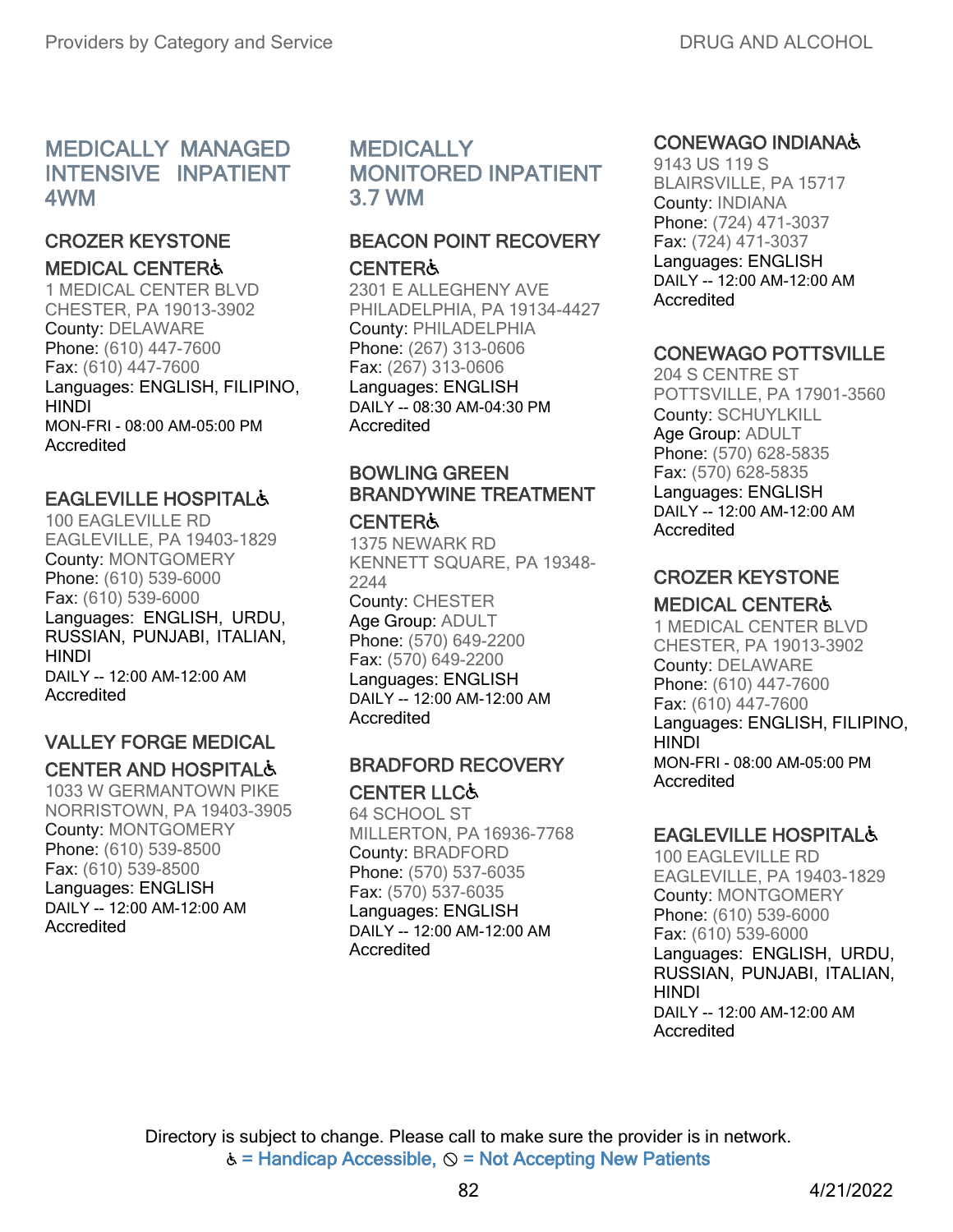# FAIRMOUNT BEHAVIORAL

HEALTH SYSTEM♿

561 FAIRTHORNE AVE PHILADELPHIA, PA 19128-2412 County: PHILADELPHIA Age Group: ADULT Phone: (215) 487-4000 Fax: (215) 487-4000 Languages: CREOLE (HAITIAN), TAMIL, SPANISH, SIGN LANGUAGE, KOREAN, ENGLISH DAILY -- 12:00 AM-12:00 AM Accredited

# GATEWAY REHABILITATION **CENTER&**

508 S CHURCH ST STE 201 MOUNT PLEASANT, PA 15666- 1702 County: WESTMORELAND Phone: (724) 365-4020 Fax: (724) 365-4020 Languages: ENGLISH DAILY -- 12:00 AM-12:00 AM **Accredited** 

# GATEWAY REHABILITATION

**CENTER MAIN SITE&** 

100 MOFFETT RUN RD ALIQUIPPA, PA 15001-9152 County: BEAVER Phone: (724) 378-4461 Fax: (724) 378-4461 Languages: ENGLISH DAILY -- 12:00 AM-12:00 AM Accredited

### GAUDENZIA COMMON **GROUND&**

3740 CHAMBERS HILL RD HARRISBURG, PA 17111-1510 County: DAUPHIN Age Group: ADULT Phone: (717) 238-5553 Fax: (717) 238-5553 Languages: ENGLISH DAILY -- 12:00 AM-12:00 AM Accredited

### GAUDENZIA LOWER **BUCKS&**

410 BATH RD BRISTOL, PA 19007 County: BUCKS Phone: (267) 405-6530 Fax: (267) 405-6530 Languages: ENGLISH DAILY -- 12:00 AM-12:00 AM Accredited

#### KEYSTONE CENTER♿

2001 PROVIDENCE AVE CHESTER, PA 19013-5504 County: DELAWARE Phone: (610) 876-9000 Fax: (610) 876-9000 Languages: ENGLISH DAILY -- 12:00 AM-12:00 AM Accredited

### KIRKBRIDE CENTER♿

111 N 49TH ST PHILADELPHIA, PA 19139-2718 County: PHILADELPHIA Phone: (215) 471-2358 Fax: (215) 471-2358 Languages: ENGLISH DAILY -- 12:00 AM-12:00 AM **Accredited** 

# LIVENGRIN FOUNDATION INCORPORATED MAIN

#### **SITE**

4833 HULMEVILLE RD BENSALEM, PA 19020-3023 County: BUCKS Phone: (215) 638-5200 Fax: (215) 638-5200 Languages: ENGLISH DAILY -- 12:00 AM-12:00 AM Accredited

## MALVERN INSTITUTE

## **MAINSITE&**

940 W KING RD MALVERN, PA 19355-3166 County: CHESTER Phone: (610) 647-0330 Fax: (610) 647-0330 Languages: ENGLISH DAILY -- 12:00 AM-12:00 AM **Accredited** 

# MALVERN WILLOW GROVE♿

240 FITZWATERTOWN RD WILLOW GROVE, PA 19090- 2332 County: MONTGOMERY Phone: (610) 647-0330 Fax: (610) 647-0330 Languages: ENGLISH, SWEDISH, FRENCH -- Call for Available Hours -- Accredited

#### MIRMONT TREATMENT **CENTER&**

100 YEARSLEY MILL RD MEDIA, PA 19063-5518 County: DELAWARE Phone: (484) 227-1400 Fax: (484) 227-1400 Languages: ENGLISH DAILY -- 12:00 AM-12:00 AM Accredited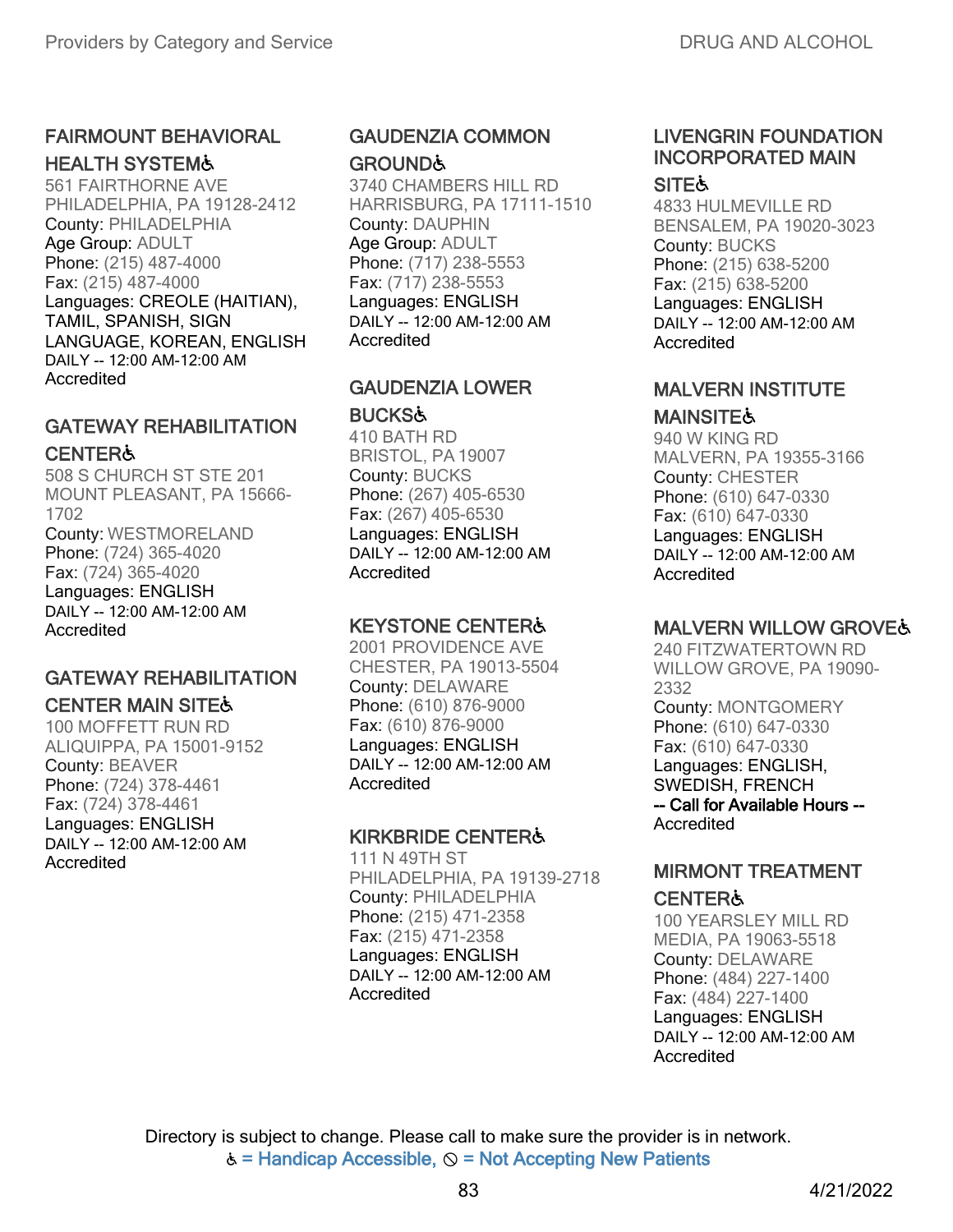# PENN FOUNDATION

## INCORPORATED♿

807 LAWN AVE SELLERSVILLE, PA 18960-1549 County: BUCKS Phone: (484) 526-3569 Fax: (484) 526-3569 Languages: ENGLISH, SPANISH MON-FRI - 12:00 AM-12:00 AM Accredited

#### PYRAMID HEALTHCARE INCORPORATED♿

100 UPPER DEMUNDS RD DALLAS, PA 18612-8811 County: LUZERNE Phone: (570) 761-6210 Fax: (570) 761-6210 Languages: ENGLISH DAILY -- 12:00 AM-12:00 AM Accredited

# PYRAMID HEALTHCARE INCORPORATED♿

1894 PLANK RD DUNCANSVILLE, PA 16635-8380 County: BLAIR Age Group: ADULT Phone: (814) 940-0407 Fax: (814) 940-0407 Languages: ENGLISH -- Call for Available Hours -- Accredited

# PYRAMID HEALTHCARE

#### INCORPORATED♿

420 SUPREME CT EAST STROUDSBURG, PA 18302-6800 County: MONROE Phone: (570) 213-3300 Fax: (570) 213-3300 Languages: ENGLISH MON-FRI - 08:00 AM-05:00 PM Accredited

## PYRAMID HEALTHCARE INCORPORATED♿

5849 LINCOLN HWY YORK, PA 17406-8903 County: YORK Phone: (717) 478-7033 Fax: (717) 478-7033 Languages: ENGLISH DAILY -- 12:00 AM-12:00 AM Accredited

## PYRAMID HEALTHCARE INCORPORATED TODAY♿

1990 WOODBOURNE RD LANGHORNE, PA 19047 County: BUCKS Phone: (215) 968-4713 Fax: (215) 968-4713 Languages: ENGLISH DAILY -- 12:00 AM-12:00 AM Accredited

#### PYRAMID HEALTHCARE INCORPORATED

### **WILKINSBURG&**

306 PENN AVE WILKINSBURG, PA15221-2134 County: ALLEGHENY Age Group: ADULT Phone: (412) 436-4658 Fax: (412) 436-4658 Languages: ENGLISH MON-FRI - 08:00 AM-05:00 PM Accredited

### PYRAMID LEHIGH VALLEY&

124 BRIDGE ST CATASAUQUA, PA 18032-2505 County: LEHIGH Phone: (484) 240-4107 Fax: (484) 240-4107 Languages: ENGLISH DAILY -- 12:00 AM-12:00 AM Accredited

#### ROXBURY TREATMENT **CENTER&**

601 ROXBURY RD SHIPPENSBURG, PA 17257- 9302 County: CUMBERLAND Phone: (717) 532-4217 Languages: BENGALI, URDU, PUNJABI, HINDI, ENGLISH DAILY -- 12:00 AM-12:00 AM Accredited

# TEEN CHALLENGE TRAINING

CENTER INCORPORATED 329 E WISTER ST PHILADELPHIA, PA 19144-1828 County: PHILADELPHIA Phone: (215) 843-2887 Fax: (215) 843-2887 Languages: ENGLISH DAILY -- 08:00 AM-11:00 PM

#### Accredited

#### TEEN CHALLENGE TRAINING CENTER INCORPORATED

33 TEEN CHALLENGE RD REHRERSBURG, PA 19550-5000 County: BERKS Phone: (717) 933-4181 Fax: (717) 933-4181 Languages: ENGLISH DAILY -- 08:00 AM-11:00 PM Accredited

# VALLEY FORGE MEDICAL

# CENTER AND HOSPITAL♿

1033 W GERMANTOWN PIKE NORRISTOWN, PA 19403-3905 County: MONTGOMERY Phone: (610) 539-8500 Fax: (610) 539-8500 Languages: ENGLISH DAILY -- 12:00 AM-12:00 AM Accredited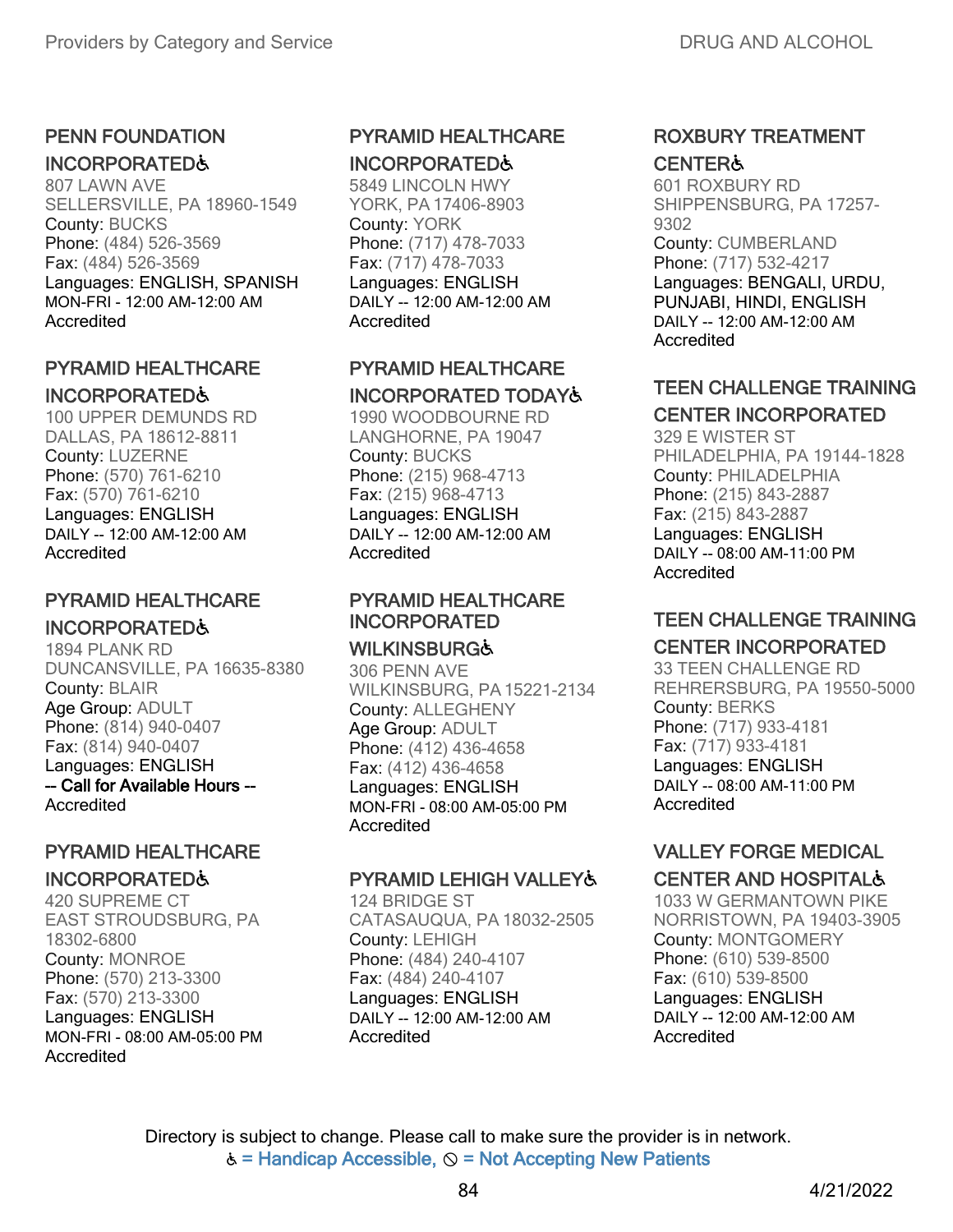#### WHITE DEER RUNG

1600 MOUNT ZION RD YORK, PA 17406-7068 County: YORK Phone: (570) 538-3302 Fax: (570) 538-3302 Languages: ENGLISH DAILY -- 12:00 AM-12:00 AM **Accredited** 

#### WHITE DEER RUN&

1620 RIVERSIDE DR BETHLEHEM, PA 18015-1215 County: NORTHAMPTON Age Group: ADULT Phone: (855) 256-3285 Fax: (855) 256-3285 Languages: ENGLISH DAILY -- 12:00 AM-12:00 AM **Accredited** 

### WHITE DEER RUN INCORPORATED♿

202 COVE FORGE RD WILLIAMSBURG, PA 16693-7138 County: BLAIR Age Group: ADULT Phone: (814) 832-2131 Fax: (814) 832-2131 Languages: ENGLISH DAILY -- 12:00 AM-12:00 AM Accredited

# WHITE DEER RUN INCORPORATED MAIN

#### **SITE**

360 WHITE DEER RUN ALLENWOOD, PA 17810 County: UNION Age Group: ADULT Phone: (800) 255-2335 Fax: (800) 255-2335 Languages: ENGLISH DAILY -- 12:00 AM-12:00 AM Accredited

#### WHITE DEER RUN **LEBANON&**

3030 CHESTNUT ST LEBANON, PA 17042-2518 County: LEBANON Age Group: ADULT Phone: (717) 270-3900 Fax: (717) 270-3900 Languages: ENGLISH MON-FRI - 08:00 AM-05:00 PM Accredited

## WHITE DEER RUN OF LANCASTER

53-55 N WEST END AVE LANCASTER, PA 17603-3226 County: LANCASTER Age Group: ADULT Phone: (717) 396-0650 Fax: (717) 396-0650 Languages: ENGLISH DAILY -- 12:00 AM-12:00 AM Accredited

#### WHITE DEER RUN OF **YORK&**

106 DAVIES DR YORK, PA 17402-8605 County: YORK Age Group: ADULT Phone: (717) 840-2308 Fax: (717) 840-2308 Languages: ENGLISH DAILY -- 12:00 AM-12:00 AM Accredited

# METHADONE MAINTENANCE

#### ADVANCED TREATMENT

#### SYSTEMS LLC♿

1825 E LINCOLN HWY COATESVILLE, PA 19320-2407 County: CHESTER Phone: (610) 466-9250 Fax: (610) 466-9250 Languages: ENGLISH MON-FRI - 05:30 AM-02:00 PM Accredited

# ALDIE COUNSELING

#### CENTER LANGHORNE♿

2291 CABOT BLVD W LANGHORNE, PA 19047-1806 County: BUCKS Phone: (215) 642-3230 Fax: (215) 642-3230 Languages: ENGLISH SAT-SUN - 08:00 AM-05:00 PM Accredited

### ALDIE FOUNDATION

#### INCORPORATED MAINSITE♿

11 WELDON DR DOYLESTOWN, PA 18901-2359 County: BUCKS Phone: (215) 345-8530 Fax: (215) 345-8530 Languages: ENGLISH, SPANISH, **HINDI** SAT-SUN - 08:00 AM-12:00 PM Accredited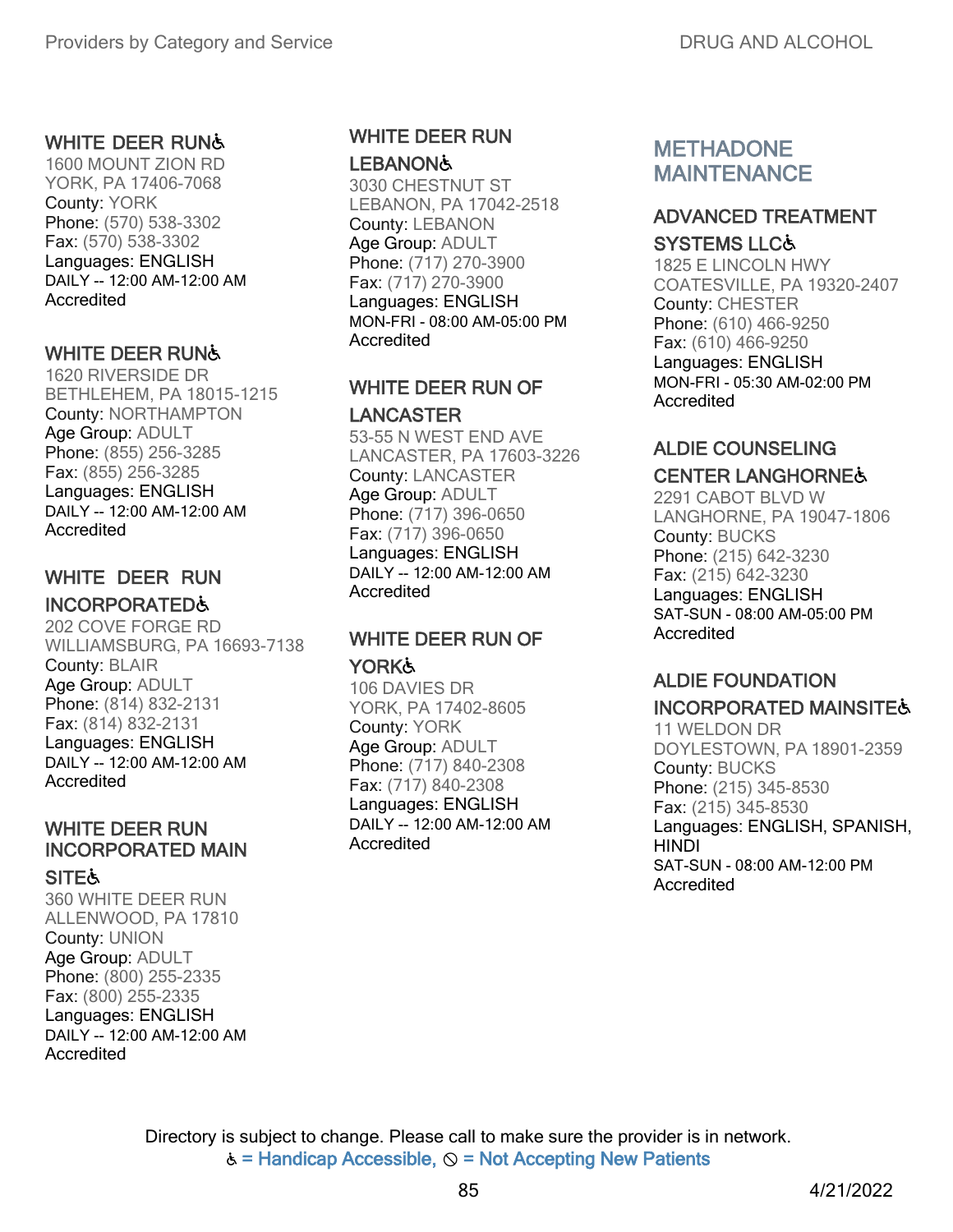# ALLIANCE MEDICAL

#### **SERVICES&**

1425 SCALP AVE STE 175 JOHNSTOWN, PA 15904-3324 County: CAMBRIA Phone: (814) 269-4700 Fax: (814) 269-4700 Languages: ENGLISH MON-FRI - 05:00 AM-01:00 PM Accredited

#### CROZER CHESTER COMMUNITY DIVISION♿

301 W 15TH ST CHESTER, PA 19013-5300 County: DELAWARE Phone: (610) 497-7490 Languages: ENGLISH MON-FRI - 12:00 AM-12:00 AM **Accredited** 

## DELAWARE COUNTY HEALTHCARE CLINIC♿

53 N UNION AVE LANSDOWNE, PA 19050-2536 County: DELAWARE Phone: (484) 257-1361 Fax: (484) 257-1361 Languages: ENGLISH MON-FRI - 05:30 AM-12:00 PM Accredited

# DISCOVERY HOUSE LLC&

2755 PHILMONT AVE STE 115 HUNTINGDON VALLEY, PA 19006-5368 County: MONTGOMERY Phone: (215) 947-4100 Fax: (215) 947-4100 Languages: ENGLISH MON-FRI - 05:00 AM-12:00 PM Accredited

## HABIT OPCO ALLENTOWN♿

2970 CORPORATE CT STE 1 OREFIELD, PA 18069-3158 County: LEHIGH Phone: (610) 481-0444 Fax: (610) 481-0444 Languages: ENGLISH MON-FRI - 08:00 AM-05:00 PM Accredited

## HABIT OPCO POTTSTOWN♿

301 CIRCLE OF PROGRESS DR POTTSTOWN, PA 19464-3811 County: MONTGOMERY Phone: (610) 970-5410 Fax: (610) 970-5410 Languages: ENGLISH MON-FRI - 06:00 AM-02:00 PM **Accredited** 

## MERAKEY PARKSIDE RECOVERY INCORPORATED

#### **MAINSITE**

5000 PARKSIDE AVE PHILADELPHIA, PA 19131-4714 County: PHILADELPHIA Phone: (215) 879-6116 Fax: (215) 879-6116 Languages: ENGLISH -- Call for Available Hours -- Accredited

# NEW DIRECTIONS

#### TREATMENT SERVICES♿

2442 BRODHEAD RD BETHLEHEM, PA 18020-8910 County: NORTHAMPTON Phone: (610) 758-8011 Fax: (610) 758-8011 Languages: ENGLISH MON-FRI - 06:00 AM-04:00 PM **Accredited** 

#### NORTHEAST FAMILY HEALTH CARE LLC♿

1040 S WEST END BLVD QUAKERTOWN, PA 18951-2634 County: BUCKS Phone: (267) 347-4560 Fax: (267) 347-4560 Languages: ENGLISH MON-FRI - 05:30 AM-02:00 PM Accredited

### PYRAMID HEALTHCARE ALTOONA♿

2 SELLERS DR ALTOONA, PA 16601-9306 County: BLAIR Phone: (814) 204-0066 Fax: (814) 204-0066 Languages: ENGLISH MON-FRI - 08:00 AM-05:00 PM Accredited

# RESOURCES MONTGOMERY

### METHADONE CENTER♿

316 DEKALB ST NORRISTOWN, PA 19401-4906 County: MONTGOMERY Phone: (610) 272-3710 Fax: (610) 272-3710 Languages: ENGLISH MON-FRI - 12:00 AM-12:00 AM Accredited

# SOAR CORPORATION♿

33 WILLIAMS ST LANSDOWNE, PA 19050-2730 County: DELAWARE Phone: (610) 622-1114 Fax: (610) 622-1114 Languages: ENGLISH -- Call for Available Hours -- Accredited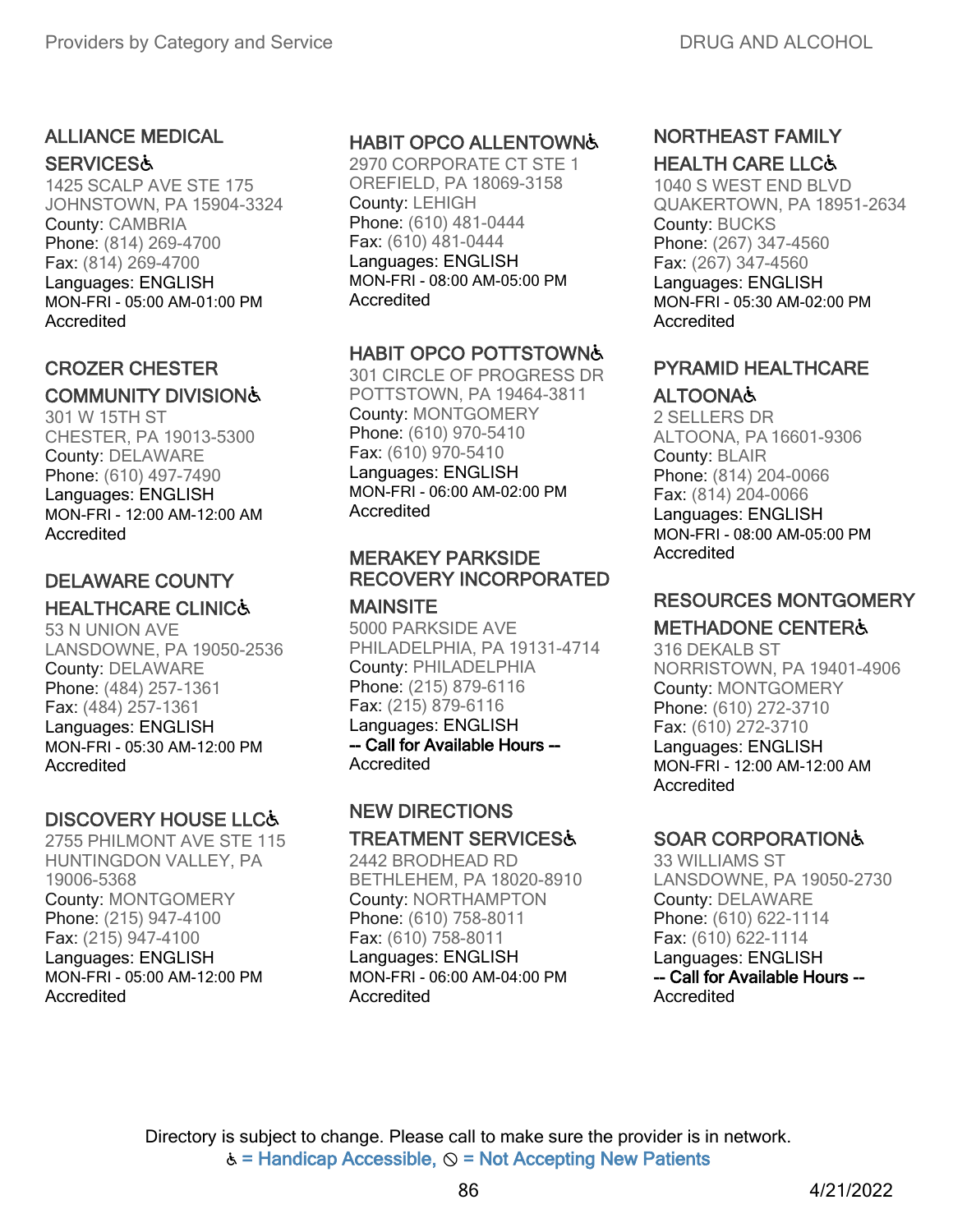#### SOAR CORPORATION♿

7500 BRISTOL PIKE LEVITTOWN, PA 19057-5010 County: BUCKS Phone: (215) 269-9081 Fax: (215) 269-9081 Languages: ENGLISH MON-FRI - 07:00 AM-03:30 PM Accredited

#### SOAR CORPORATION♿

9150 MARSHALL ST PHILADELPHIA, PA19114-2217 County: PHILADELPHIA Phone: (866) 616-4450 Fax: (866) 616-4450 Languages: ENGLISH DAILY -- 08:00 AM-05:00 PM **Accredited** 

# THE CONSORTIUM INCORPORATED MAIN

#### **SITE&**

451 S UNIVERSITY AVE PHILADELPHIA, PA 19104-4544 County: PHILADELPHIA Phone: (215) 596-8000 Fax: (215) 596-8000 Languages: ENGLISH, SPANISH MON-FRI - 06:00 AM-06:00 PM **Accredited** 

# MOBILE ENGAGEMENT

#### PENN FOUNDATION INCORPORATED♿

807 LAWN AVE SELLERSVILLE, PA 18960-1549 County: BUCKS Phone: (484) 526-3569 Fax: (484) 526-3569 Languages: ENGLISH, SPANISH MON-FRI - 12:00 AM-12:00 AM Accredited

# OUTPT METHADONE DOSE

#### HABIT OPCO ALLENTOWN♿

2970 CORPORATE CT STE 1 OREFIELD, PA 18069-3158 County: LEHIGH Phone: (610) 481-0444 Fax: (610) 481-0444 Languages: ENGLISH MON-FRI - 08:00 AM-05:00 PM **Accredited** 

#### HABIT OPCO POTTSTOWN♿

301 CIRCLE OF PROGRESS DR POTTSTOWN, PA 19464-3811 County: MONTGOMERY Phone: (610) 970-5410 Fax: (610) 970-5410 Languages: ENGLISH MON-FRI - 06:00 AM-02:00 PM **Accredited** 

# PARTIAL HOSPITALIZATION - D&A

#### ALDIE COUNSELING CENTER LANGHORNE♿

2291 CABOT BLVD W LANGHORNE, PA 19047-1806 County: BUCKS Phone: (215) 642-3230 Fax: (215) 642-3230 Languages: ENGLISH SAT-SUN - 08:00 AM-05:00 PM Accredited

#### ALDIE FOUNDATION INCORPORATED MAINSITE&

11 WELDON DR DOYLESTOWN, PA 18901-2359 County: BUCKS Phone: (215) 345-8530 Fax: (215) 345-8530 Languages: ENGLISH, SPANISH, **HINDI** SAT-SUN - 08:00 AM-12:00 PM Accredited

# AMERICAN TREATMENT

#### NETWORK LLC♿

1120 W TOWNSHIP LINE RD HAVERTOWN, PA 19083-4930 County: DELAWARE Phone: (877) 286-5115 Fax: (877) 286-5115 Languages: ENGLISH MON-FRI - 07:30 AM-08:00 PM **Accredited** 

### **BGI OF BRANDYWINE LLC&**

209 LIMESTONE RD OXFORD, PA 19363-1209 County: CHESTER Phone: (610) 268-3588 Fax: (610) 268-3588 Languages: ENGLISH DAILY -- 08:00 AM-05:00 PM Accredited

#### BOWLING GREEN BRANDYWINE TREATMENT

#### **CENTER&**

1375 NEWARK RD KENNETT SQUARE, PA 19348- 2244 County: CHESTER Age Group: ADULT Phone: (570) 649-2200 Fax: (570) 649-2200 Languages: ENGLISH DAILY -- 12:00 AM-12:00 AM Accredited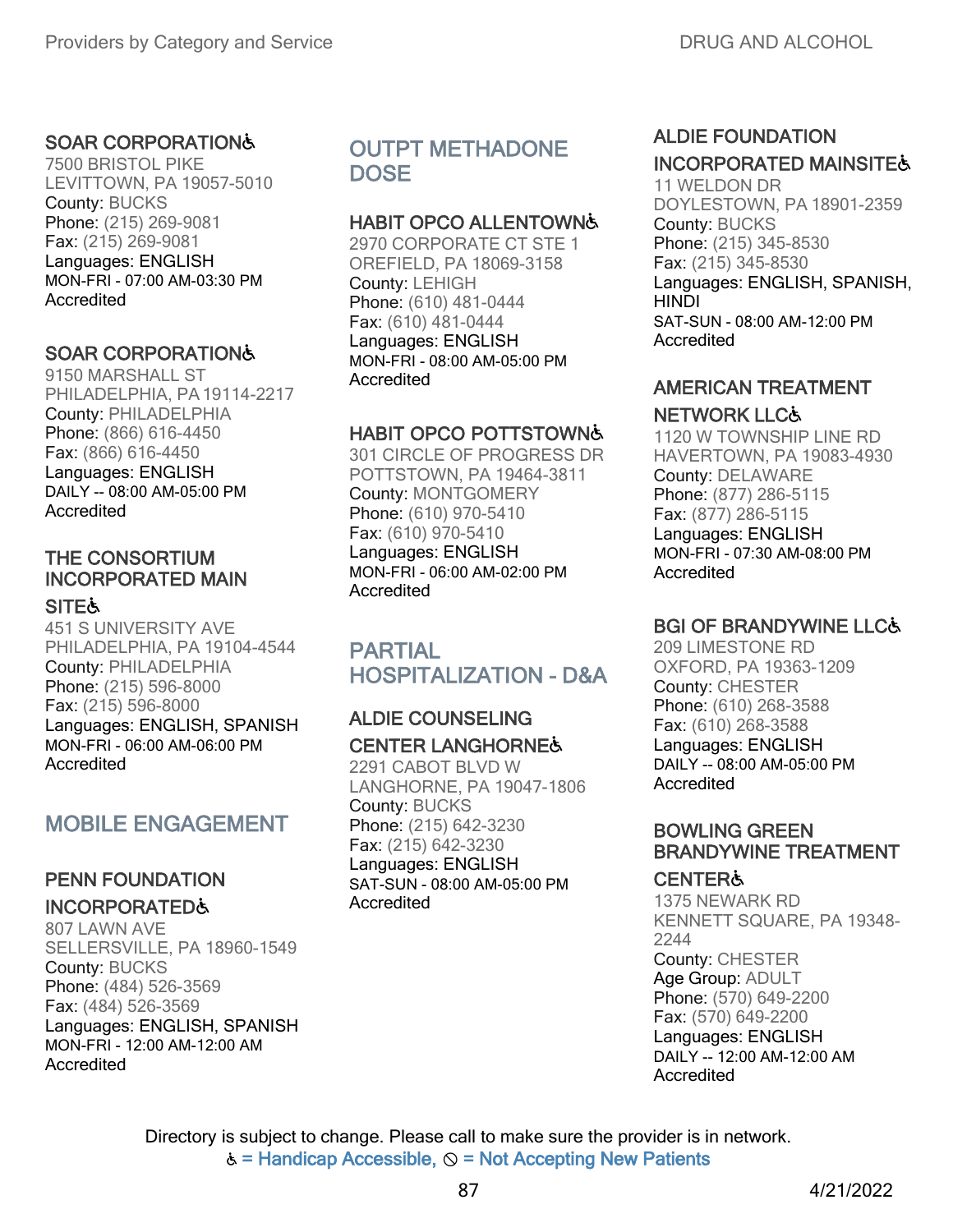# GATEWAY REHABILITATION

ALLEGHNY VALLEY♿ 1360 OLD FREEPORT RD PITTSBURGH, PA 15238-4102 County: ALLEGHENY Phone: (412) 963-7077 Fax: (412) 963-7077 Languages: ENGLISH MONDAY - 08:30 AM-09:15 PM TUESDAY - 08:30 AM-09:15 PM WEDNESDAY - 08:30 AM-09:15 PM

THURSDAY - 08:30 AM-09:15 PM FRIDAY - 08:30 AM-04:30 PM Accredited

# GATEWAY REHABILITATION CENTER GREENSBURG♿

212 OUTLET WAY STE 1 GREENSBURG, PA 15601-7197 County: WESTMORELAND Phone: (724) 853-7300 Fax: (724) 853-7300 Languages: ENGLISH MONDAY - 08:00 AM-09:15 PM TUESDAY - 08:00 AM-09:15 PM WEDNESDAY - 08:00 AM-09:15 PM THURSDAY - 08:00 AM-09:15 PM FRIDAY - 08:00 AM-04:30 PM **Accredited** 

# GATEWAY REHABILITATION CENTER SQUIRREL HILL♿

5818 FORBES AVE PITTSBURGH, PA 15217-1602 County: ALLEGHENY Phone: (412) 697-8700 Fax: (412) 697-8700 Languages: ENGLISH MONDAY - 08:00 AM-09:15 PM TUESDAY - 08:00 AM-09:15 PM WEDNESDAY - 08:00 AM-09:15 PM THURSDAY - 08:00 AM-09:15 PM FRIDAY - 08:00 AM-04:30 PM Accredited

# GATEWAY REHABILITATION **GREENTREE&**

1016 GREENTREE RD STE 300 PITTSBURGH, PA 15220-3125 County: ALLEGHENY Phone: (412) 928-5940 Fax: (412) 928-5940 Languages: ENGLISH MONDAY - 08:30 AM-09:15 PM TUESDAY - 08:30 AM-09:15 PM WEDNESDAY - 08:30 AM-09:15 PM THURSDAY - 08:30 AM-09:15 PM FRIDAY - 08:30 AM-04:30 PM Accredited

#### GATEWAY REHABILITATION N HILLS♿

105 BRADFORD RD STE 100 WEXFORD, PA 15090-6920 County: ALLEGHENY Phone: (724) 776-4844 Fax: (724) 776-4844 Languages: ENGLISH MONDAY - 08:00 AM-09:30 PM TUESDAY - 08:00 AM-09:30 PM WEDNESDAY - 08:00 AM-09:30 PM THURSDAY - 08:00 AM-09:30 PM FRIDAY - 08:30 AM-05:00 PM

### **Accredited**

# LIVENGRIN COUNSELING CENTER♿

195 BRISTOL OXFORD VALLEY LANGHORNE, PA 19047 County: BUCKS Phone: (215) 638-5200 Fax: (215) 638-5200 Languages: ENGLISH MON-FRI - 08:00 AM-05:00 PM **Accredited** 

# LIVENGRIN FOUNDATION INCORPORATED

## ALLENTOWN

31 S COMMERCE WAY STE 300 BETHLEHEM, PA 18017-8992 County: NORTHAMPTON Phone: (215) 638-5200 Fax: (215) 638-5200 Languages: ENGLISH DAILY -- 12:00 AM-12:00 AM Accredited

## LIVENGRIN FOUNDATION INCORPORATED FT

# **WASHINGTON&**

550 PINETOWN RD STE 150 FT WASHINGTON, PA 19034- 2612 County: MONTGOMERY Phone: (215) 638-5200 Fax: (215) 638-5200 Languages: ENGLISH MON-FRI - 12:00 AM-12:00 AM **Accredited** 

# LIVENGRIN FOUNDATION INCORPORATED MAIN

# **SITE &**

4833 HULMEVILLE RD BENSALEM, PA 19020-3023 County: BUCKS Phone: (215) 638-5200 Fax: (215) 638-5200 Languages: ENGLISH DAILY -- 12:00 AM-12:00 AM Accredited

## MIRMONT OP SERVICES **EXTON&**

825 SPRINGDALE DR EXTON, PA 19341-2843 County: CHESTER Phone: (484) 565-1133 Fax: (484) 565-1133 Languages: ENGLISH MON-FRI - 08:00 AM-05:00 PM Accredited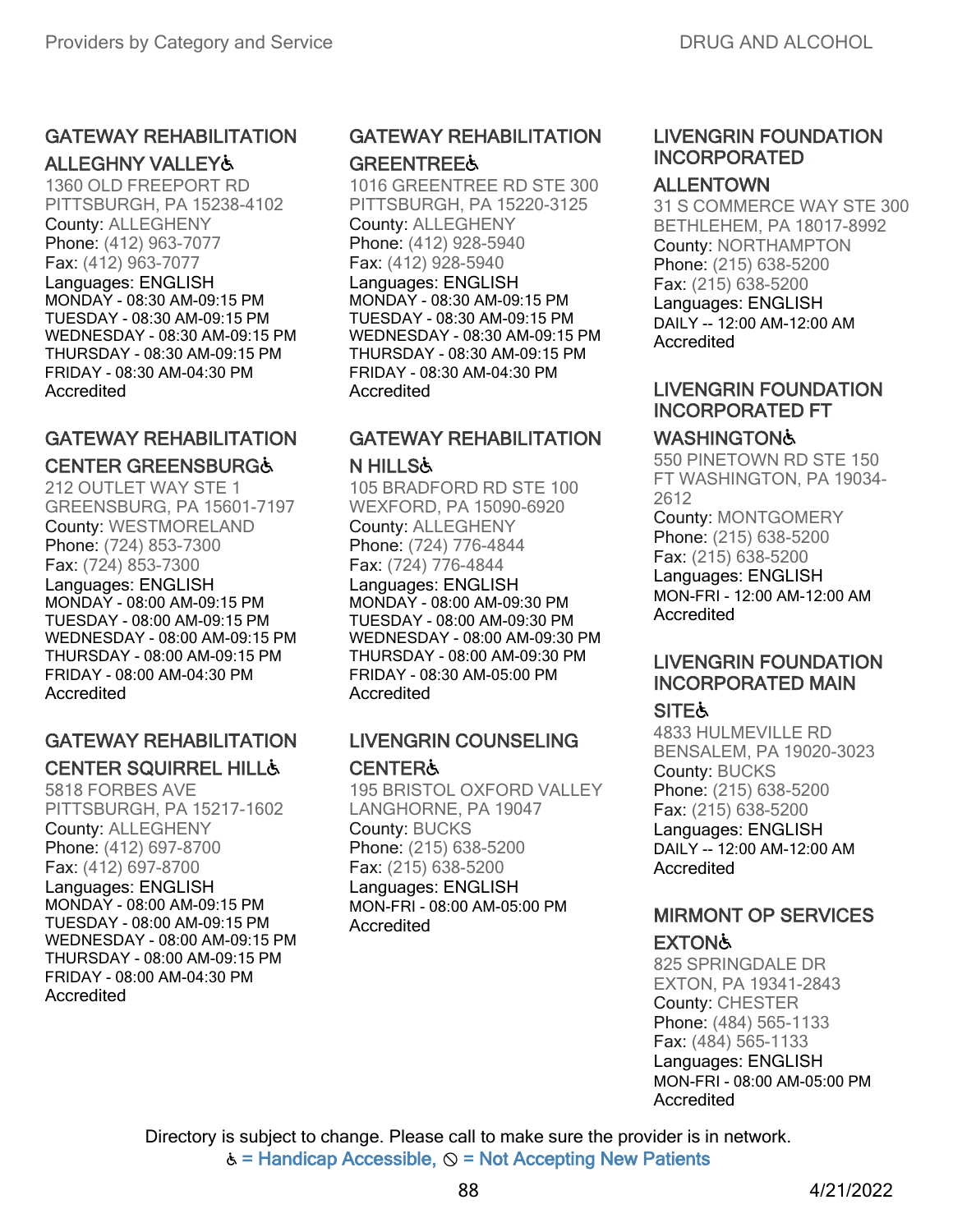## MIRMONT TREATMENT **CENTER&**

100 YEARSLEY MILL RD MEDIA, PA 19063-5518 County: DELAWARE Phone: (484) 227-1400 Fax: (484) 227-1400 Languages: ENGLISH DAILY -- 12:00 AM-12:00 AM Accredited

#### MVP RECOVERY LLC♿

300 W BALTIMORE AVE MEDIA, PA 19063-3683 County: DELAWARE Phone: (855) 687-2410 Fax: (855) 687-2410 Languages: ENGLISH MON-FRI - 08:00 AM-08:00 PM Accredited

### PENN FOUNDATION

#### INCORPORATED♿

807 LAWN AVE SELLERSVILLE, PA 18960-1549 County: BUCKS Phone: (484) 526-3569 Fax: (484) 526-3569 Languages: ENGLISH, SPANISH MON-FRI - 12:00 AM-12:00 AM **Accredited** 

### PYRAMID HEALTHCARE♿

2705 N OLD BETHLEHEM PIKE QUAKERTOWN, PA 18951-4047 County: BUCKS Age Group: ADULT Phone: (215) 536-9070 Fax: (215) 536-9070 Languages: ENGLISH -- Call for Available Hours -- **Accredited** 

# PYRAMID HEALTHCARE INCORPORATED♿

1605 N CEDAR CREST BLVD ALLENTOWN, PA 18104-2351 County: LEHIGH Phone: (610) 434-1126 Fax: (610) 434-1126 Languages: ENGLISH MON-FRI - 08:00 AM-05:00 PM Accredited

## PYRAMID HEALTHCARE INCORPORATED♿

1894 PLANK RD DUNCANSVILLE, PA 16635-8380 County: BLAIR Age Group: ADULT Phone: (814) 940-0407 Fax: (814) 940-0407 Languages: ENGLISH -- Call for Available Hours -- Accredited

#### PYRAMID HEALTHCARE INCORPORATED♿

420 SUPREME CT EAST STROUDSBURG, PA 18302-6800 County: MONROE Phone: (570) 213-3300 Fax: (570) 213-3300 Languages: ENGLISH MON-FRI - 08:00 AM-05:00 PM Accredited

## PYRAMID HEALTHCARE INCORPORATED

#### **BELLEVILLE&**

3893 W MAIN ST BELLEVILLE, PA 17004-9252 County: MIFFLIN Age Group: ADULT Phone: (717) 935-5400 Fax: (717) 935-5400 Languages: ENGLISH DAILY -- 12:00 AM-12:00 AM **Accredited** 

# PYRAMID HEALTHCARE INCORPORATED GIBSONIA♿

4447 GIBSONIA RD GIBSONIA, PA 15044-7998 County: ALLEGHENY Age Group: ADOLESCENT Phone: (724) 443-3220 Fax: (724) 443-3220 Languages: ENGLISH -- Call for Available Hours -- **Accredited** 

## PYRAMID HEALTHCARE

### INCORPORATED TODAY♿

1990 WOODBOURNE RD LANGHORNE, PA 19047 County: BUCKS Phone: (215) 968-4713 Fax: (215) 968-4713 Languages: ENGLISH DAILY -- 12:00 AM-12:00 AM Accredited

# PYRAMID HEALTHCARE INCORPORATED

### **WILKINSBURG&**

306 PENN AVE WILKINSBURG, PA15221-2134 County: ALLEGHENY Age Group: ADULT Phone: (412) 436-4658 Fax: (412) 436-4658 Languages: ENGLISH MON-FRI - 08:00 AM-05:00 PM Accredited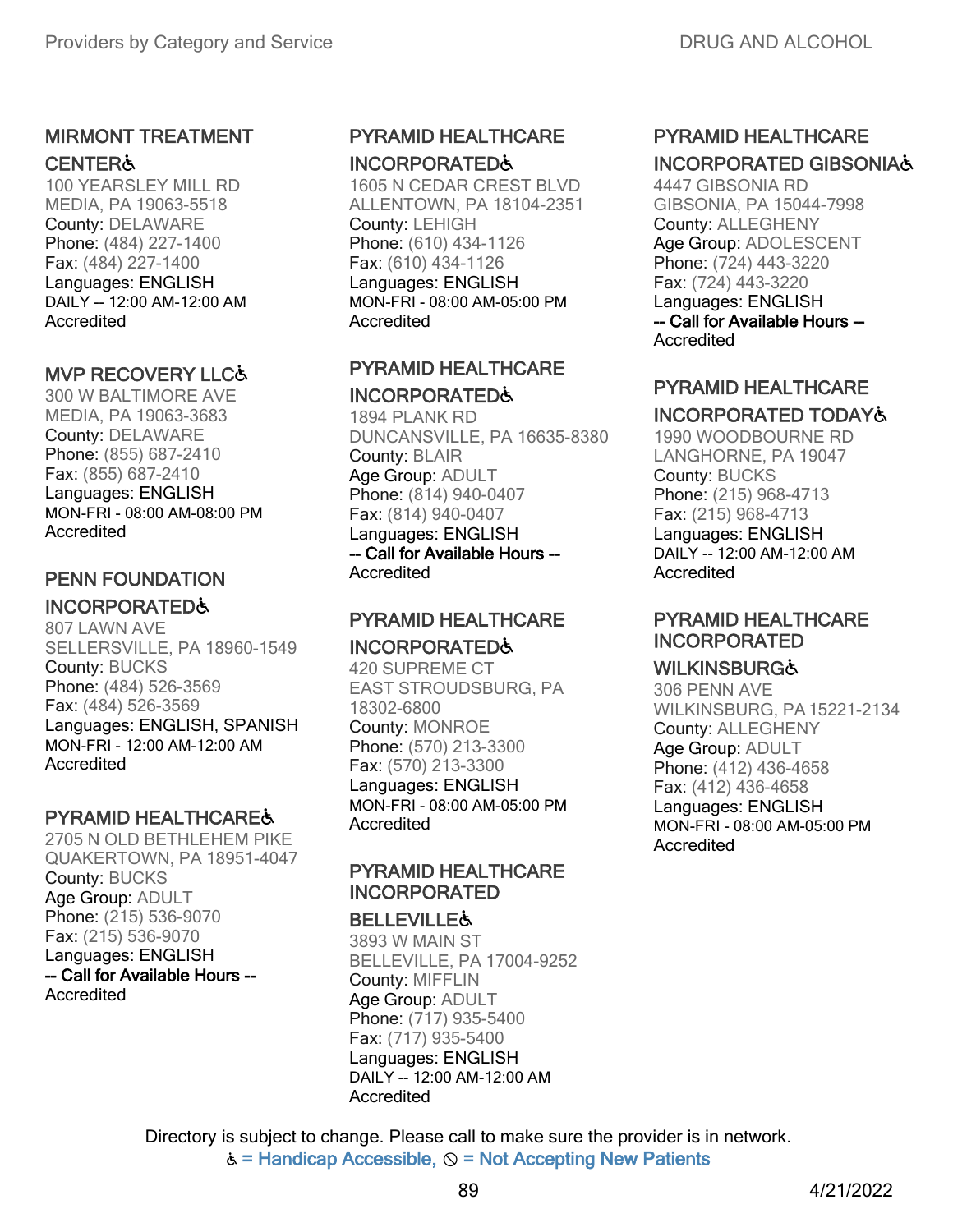# SILVER LININGS RECOVERY

#### **CENTER&**

1262 WOOD LN STE 102 LANGHORNE, PA 19047-4250 County: BUCKS Phone: (267) 358-5051 Fax: (267) 358-5051 Languages: ENGLISH MONDAY - 08:00 AM-09:00 PM TUESDAY - 08:00 AM-09:00 PM WEDNESDAY - 08:00 AM-09:00 PM THURSDAY - 08:00 AM-09:00 PM FRIDAY - 08:00 AM-04:00 PM Accredited

## WHITE DEER RUN INCORPORATED♿

202 COVE FORGE RD WILLIAMSBURG, PA 16693-7138 County: BLAIR Age Group: ADULT Phone: (814) 832-2131 Fax: (814) 832-2131 Languages: ENGLISH DAILY -- 12:00 AM-12:00 AM Accredited

# PS LABORATORY **SERVICES**

# ATLANTIC DIAGNOSTIC LABORATORIES LLC♿

1570 GARRETT RD UPPER DARBY, PA 19082-4500 County: DELAWARE Phone: (610) 626-2112 Languages: ENGLISH MON-FRI - 08:00 AM-05:00 PM Accredited

# ATLANTIC DIAGNOSTIC LABORATORY LL&

3520 PROGRESS DR STE C BENSALEM, PA 19020-5810 County: BUCKS Phone: (215) 244-0407 Languages: ENGLISH -- Call for Available Hours -- Accredited

#### CLINICAL SCIENCE LABORATORY

#### INCORPORATED♿

51 FRANCIS AVE MANSFIELD, MA 02048-1511 County: BRISTOL Phone: (800) 255-6106 Fax: (800) 255-6106 Languages: ENGLISH -- Call for Available Hours -- Accredited

# PARKWAY CLINICAL

#### LABORATORY

3494 PROGRESS DR STE D BENSALEM, PA 19020-5815 County: BUCKS Phone: (215) 245-5112 Fax: (215) 245-5112 Languages: ENGLISH MON-FRI - 08:30 AM-05:00 PM Accredited

# RESIDENTIAL, DUAL **DIAGNOSIS**

### BOWLING GREEN BRANDYWINE TREATMENT

#### **CENTER&**

1375 NEWARK RD KENNETT SQUARE, PA 19348- 2244 County: CHESTER Age Group: ADULT Phone: (570) 649-2200 Fax: (570) 649-2200 Languages: ENGLISH DAILY -- 12:00 AM-12:00 AM Accredited

### CONEWAGO INDIANA♿

9143 US 119 S BLAIRSVILLE, PA 15717 County: INDIANA Phone: (724) 471-3037 Fax: (724) 471-3037 Languages: ENGLISH DAILY -- 12:00 AM-12:00 AM Accredited

# EAGLEVILLE HOSPITAL♿

100 EAGLEVILLE RD EAGLEVILLE, PA 19403-1829 County: MONTGOMERY Phone: (610) 539-6000 Fax: (610) 539-6000 Languages: ENGLISH, URDU, RUSSIAN, PUNJABI, ITALIAN, HINDI DAILY -- 12:00 AM-12:00 AM **Accredited**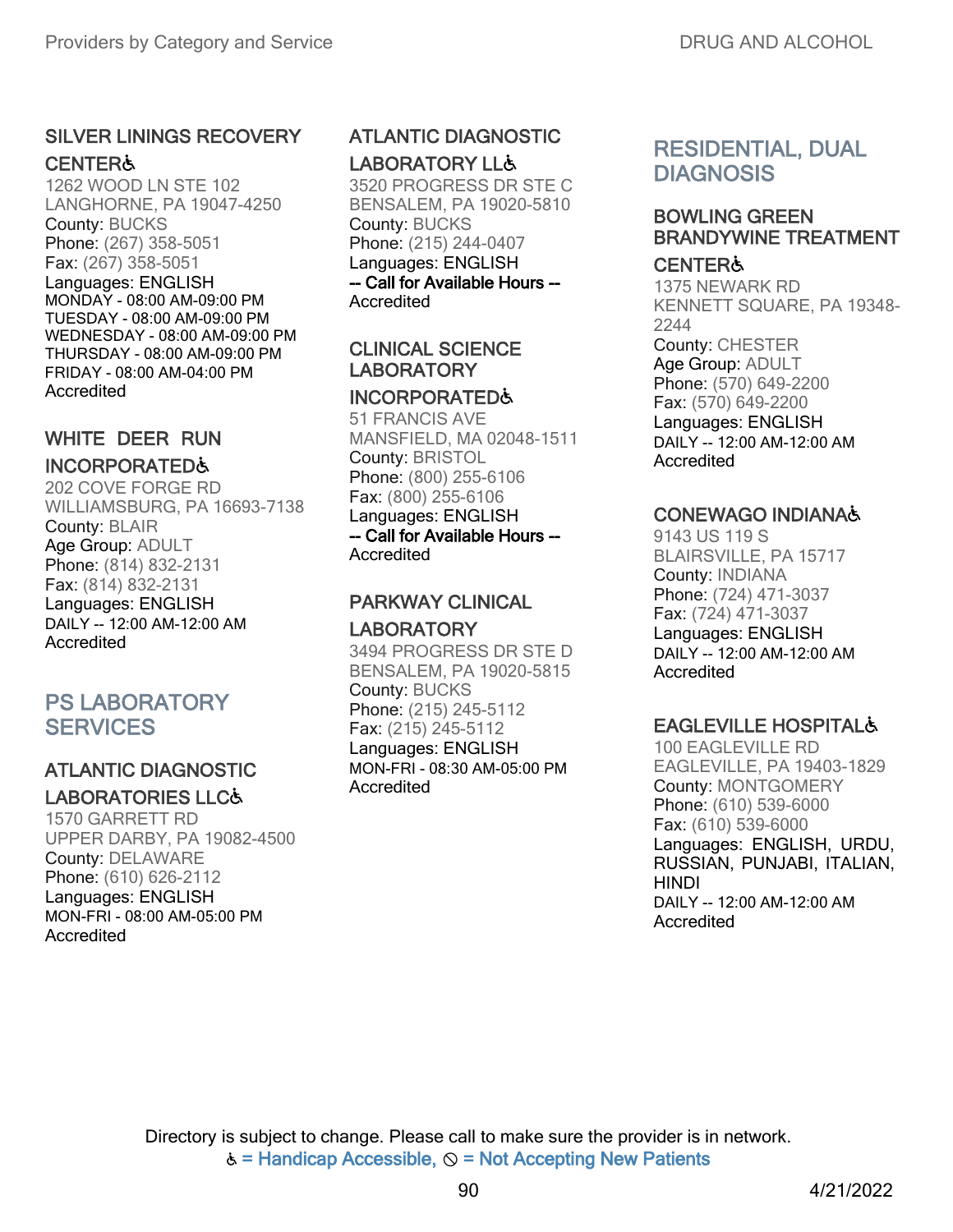## GAUDENZIA COMMON

#### **GROUND&**

3740 CHAMBERS HILL RD HARRISBURG, PA 17111-1510 County: DAUPHIN Age Group: ADULT Phone: (717) 238-5553 Fax: (717) 238-5553 Languages: ENGLISH DAILY -- 12:00 AM-12:00 AM Accredited

## **GAUDENZIA** INCORPORATED BROAD

#### **STREET&**

3025 N BROAD ST PHILADELPHIA, PA 19132-2404 County: PHILADELPHIA Age Group: ADULT Phone: (215) 223-9460 Fax: (215) 223-9460 Languages: ENGLISH MON-FRI - 08:00 AM-05:00 PM **Accredited** 

#### KEYSTONE CENTER♿

2001 PROVIDENCE AVE CHESTER, PA 19013-5504 County: DELAWARE Phone: (610) 876-9000 Fax: (610) 876-9000 Languages: ENGLISH DAILY -- 12:00 AM-12:00 AM **Accredited** 

### MALVERN INSTITUTE **MAINSITE&**

940 W KING RD MALVERN, PA 19355-3166 County: CHESTER Phone: (610) 647-0330 Fax: (610) 647-0330 Languages: ENGLISH DAILY -- 12:00 AM-12:00 AM Accredited

#### MALVERN WILLOW GROVE♿

240 FITZWATERTOWN RD WILLOW GROVE, PA 19090- 2332 County: MONTGOMERY Phone: (610) 647-0330 Fax: (610) 647-0330 Languages: ENGLISH, SWEDISH, FRENCH -- Call for Available Hours --

Accredited

#### PENN FOUNDATION INCORPORATED♿

807 LAWN AVE SELLERSVILLE, PA 18960-1549 County: BUCKS Phone: (484) 526-3569 Fax: (484) 526-3569 Languages: ENGLISH, SPANISH MON-FRI - 12:00 AM-12:00 AM Accredited

# PYRAMID HEALTHCARE

### INCORPORATED♿

1894 PLANK RD DUNCANSVILLE, PA 16635-8380 County: BLAIR Age Group: ADULT Phone: (814) 940-0407 Fax: (814) 940-0407 Languages: ENGLISH -- Call for Available Hours -- Accredited

# PYRAMID HEALTHCARE

#### INCORPORATED TODAY♿

1990 WOODBOURNE RD LANGHORNE, PA 19047 County: BUCKS Phone: (215) 968-4713 Fax: (215) 968-4713 Languages: ENGLISH DAILY -- 12:00 AM-12:00 AM Accredited

# PYRAMID HEALTHCARE INCORPORATED

# **WILKINSBURGĠ**

306 PENN AVE WILKINSBURG, PA15221-2134 County: ALLEGHENY Age Group: ADULT Phone: (412) 436-4658 Fax: (412) 436-4658 Languages: ENGLISH MON-FRI - 08:00 AM-05:00 PM Accredited

# ROXBURY TREATMENT

#### **CENTER&**

601 ROXBURY RD SHIPPENSBURG, PA 17257- 9302 County: CUMBERLAND Phone: (717) 532-4217 Languages: BENGALI, URDU, PUNJABI, HINDI, ENGLISH DAILY -- 12:00 AM-12:00 AM Accredited

# VALLEY FORGE MEDICAL

# CENTER AND HOSPITAL♿

1033 W GERMANTOWN PIKE NORRISTOWN, PA 19403-3905 County: MONTGOMERY Phone: (610) 539-8500 Fax: (610) 539-8500 Languages: ENGLISH DAILY -- 12:00 AM-12:00 AM Accredited

#### WHITE DEER RUN&

1600 MOUNT ZION RD YORK, PA 17406-7068 County: YORK Phone: (570) 538-3302 Fax: (570) 538-3302 Languages: ENGLISH DAILY -- 12:00 AM-12:00 AM Accredited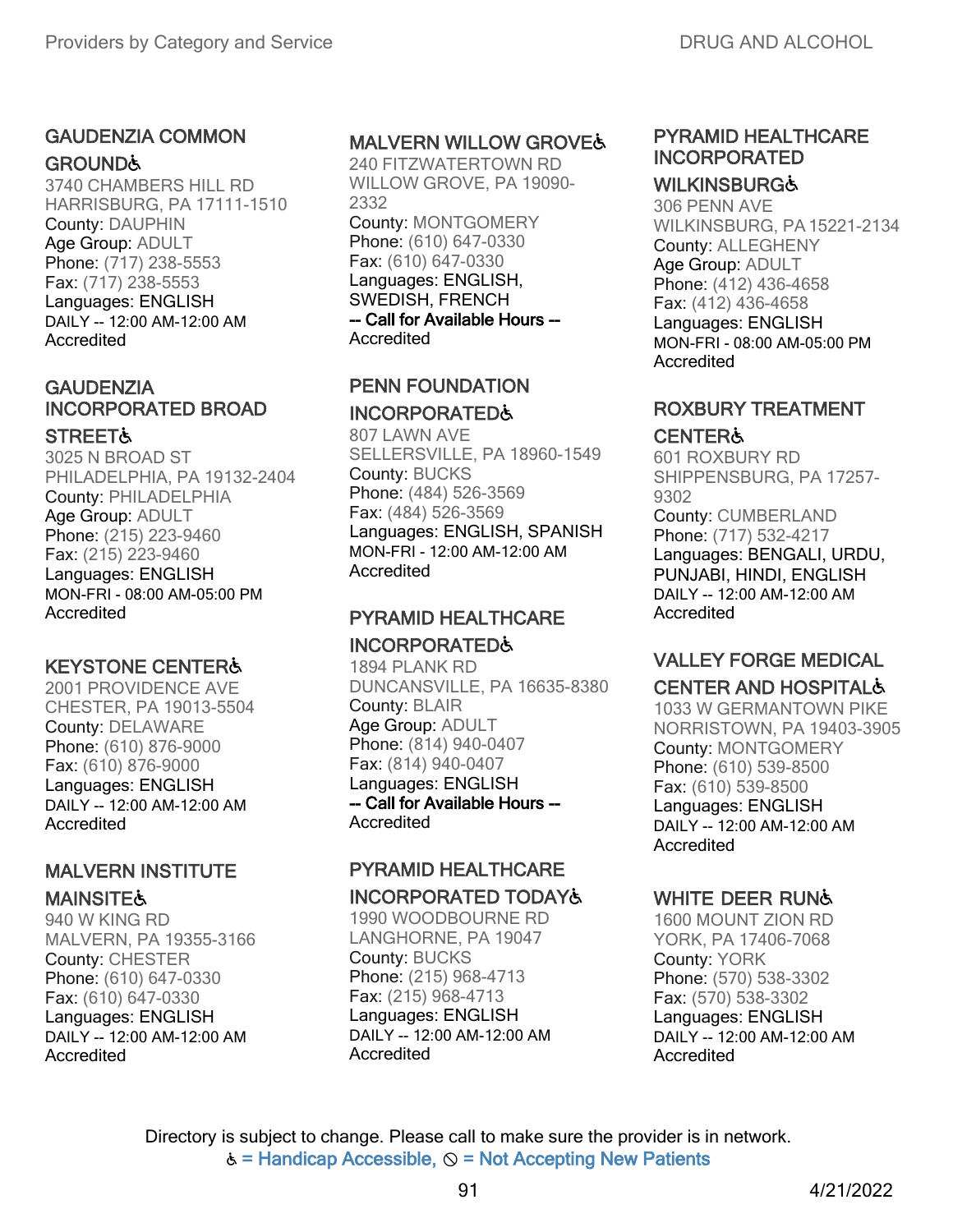#### WHITE DEER RUN♿

1620 RIVERSIDE DR BETHLEHEM, PA 18015-1215 County: NORTHAMPTON Age Group: ADULT Phone: (855) 256-3285 Fax: (855) 256-3285 Languages: ENGLISH DAILY -- 12:00 AM-12:00 AM Accredited

## WHITE DEER RUN

#### INCORPORATED♿

202 COVE FORGE RD WILLIAMSBURG, PA 16693-7138 County: BLAIR Age Group: ADULT Phone: (814) 832-2131 Fax: (814) 832-2131 Languages: ENGLISH DAILY -- 12:00 AM-12:00 AM Accredited

# WHITE DEER RUN INCORPORATED MAIN

**SITE** 360 WHITE DEER RUN ALLENWOOD, PA 17810 County: UNION Age Group: ADULT Phone: (800) 255-2335 Fax: (800) 255-2335 Languages: ENGLISH DAILY -- 12:00 AM-12:00 AM

Accredited

#### WHITE DEER RUN

#### **LEBANON&**

3030 CHESTNUT ST LEBANON, PA 17042-2518 County: LEBANON Age Group: ADULT Phone: (717) 270-3900 Fax: (717) 270-3900 Languages: ENGLISH MON-FRI - 08:00 AM-05:00 PM Accredited

#### WHITE DEER RUN OF LANCASTER

53-55 N WEST END AVE LANCASTER, PA 17603-3226 County: LANCASTER Age Group: ADULT Phone: (717) 396-0650 Fax: (717) 396-0650 Languages: ENGLISH DAILY -- 12:00 AM-12:00 AM **Accredited** 

#### WHITE DEER RUN OF YORK**Ġ**

106 DAVIES DR YORK, PA 17402-8605 County: YORK Age Group: ADULT Phone: (717) 840-2308 Fax: (717) 840-2308 Languages: ENGLISH DAILY -- 12:00 AM-12:00 AM Accredited